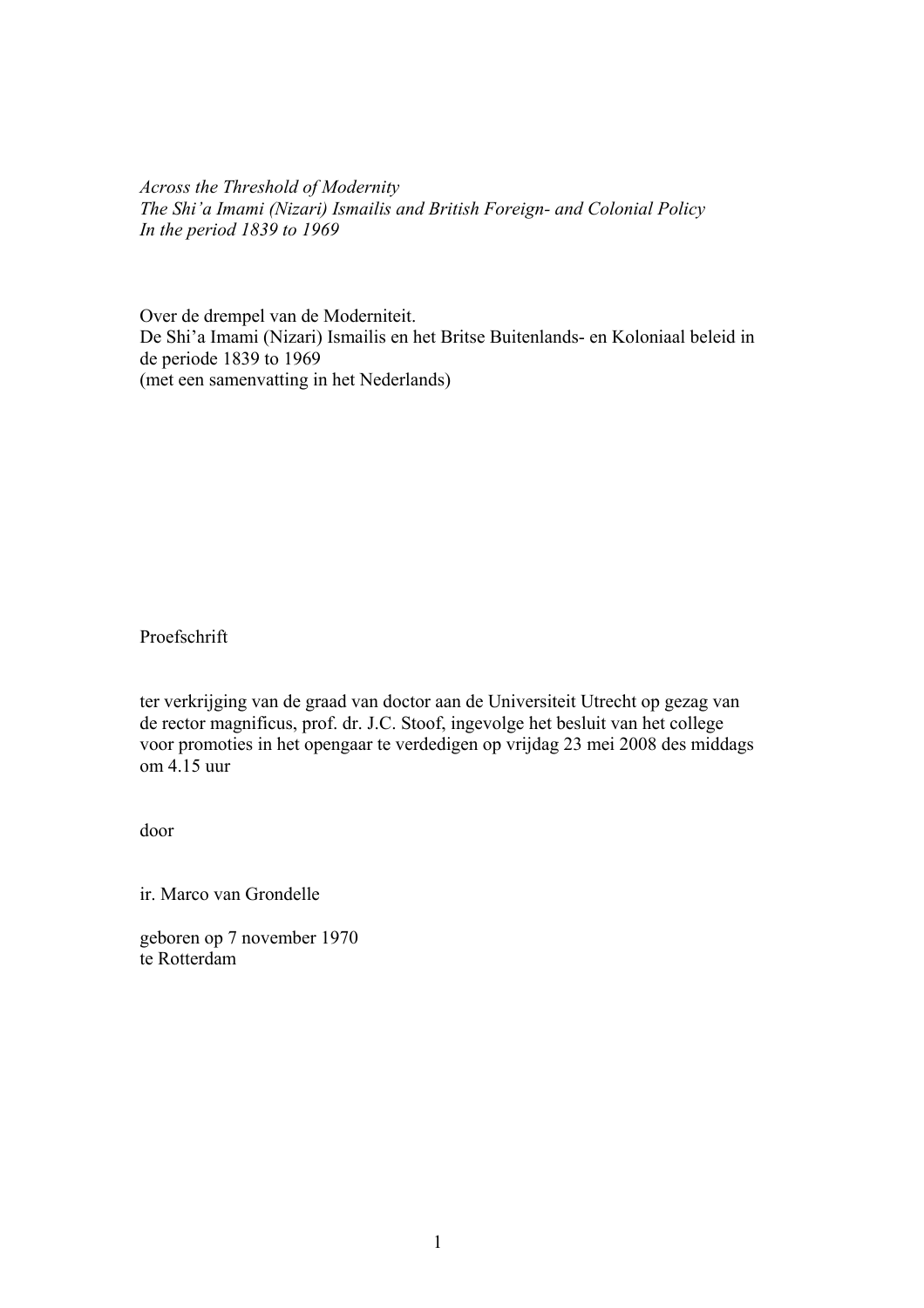Promotoren: Prof. dr. J.J.G. Jansen Prof. dr. F. de Jong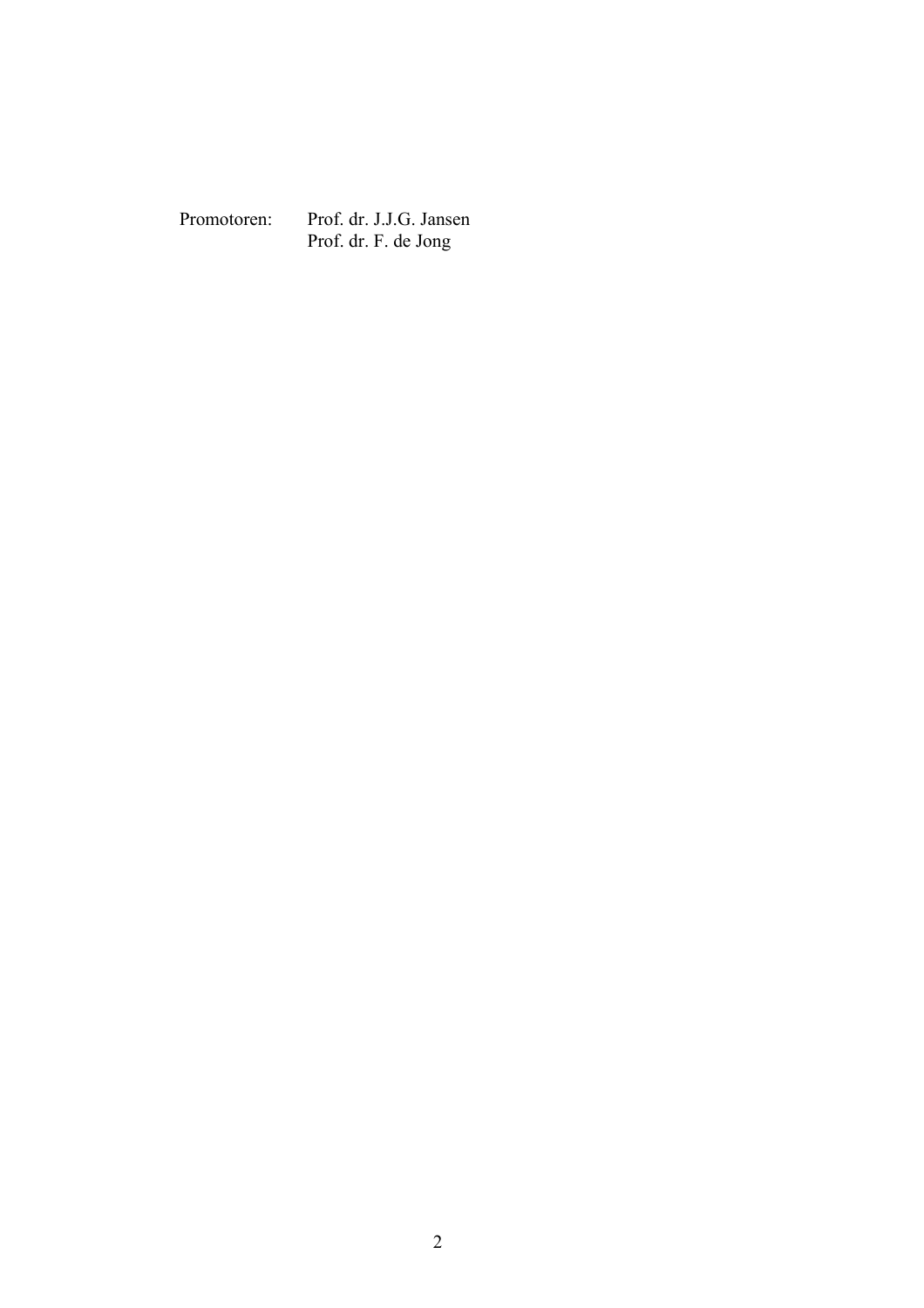# **Contents**

**2. From 'assassin legends' to model citizens. A brief history of the Ismaili Muslims** -11-

**1. Introduction and objectives -6-** 

- 2.1 First emergence of the Ismaili movement
- 2.2 The Fatimid period
- 2.3 The assassin legends
- 2.4 An Ismaili diaspora
- 2.5 A brief sketch of the contemporary Ismaili community in England, and definition of the Ismailis as a 'movement'
- 2.6 Conclusions from chapter 2

# **3. First contact (1840 to 1914) -20-**

3.1 Aga Khan I and II as seen from the British Imperial perspective 3.2 The issue of Muslim education in India in the 1880s: Ismailis still in obscurity

3.3 Enter Aga Khan III 3.4 Conclusions from chapter 3

## **4. Crisis years – 'much valuable service' (1914 to 1920) -27-**

- 4.1 Prelude to war
- 4.2 Turkey and the onset of war

4.3 A call to arms

- 4.4 And a call to the purse a conversation with Austen Chamberlain
- 4.5 Turkey's entry into the war
- 4.6 Post-war Turkey and the post-war world
- 4.7 The rewards of friendship
- 4.8 Conclusions from chapter 4

# **5. Interbellum - from staunch ally to 'a broken reed' (1920 to 1939) -36-**

- 5.1 Calmer waters
- 5.2 The issue of Ismaili schools in East Africa
- 5.3 Against Bolshevik infiltration 'rather a broken reed'
- 5.4 A visit to East Africa
- 5.5 A clash with the Sultan of Muscat
- 5.6 For the sake of the father….
- 5.7 Conclusions from chapter 5

## **6. War clouds again (1939 to 1953) -50-**

- 6.1 General observations
- 6.2 Horse trading with the British Government
- 6.3 A claim against the French Government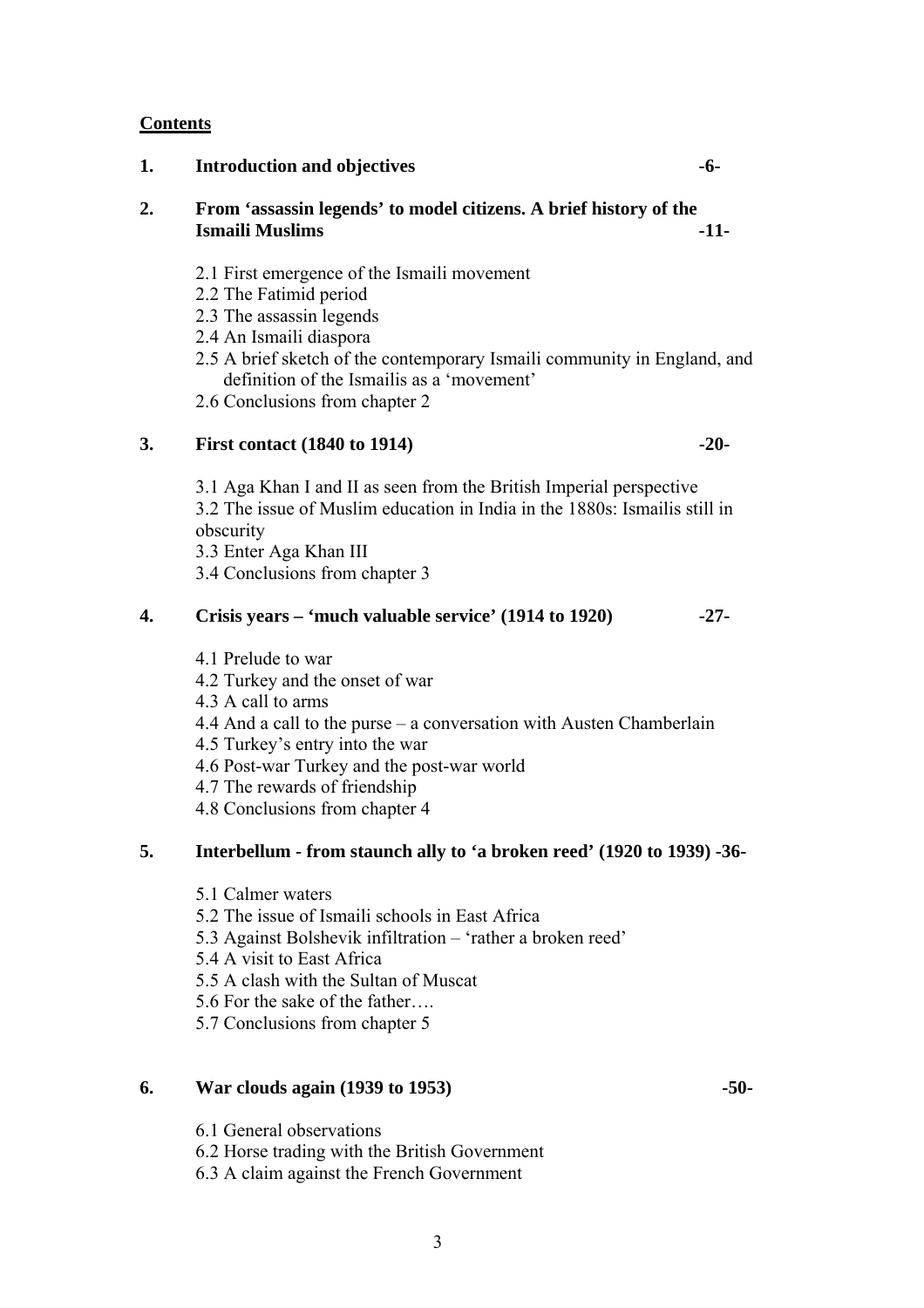- 6.4 A visit to King Farouk of Egypt
- 6.5 Conclusions from chapter 6

# **7. The question of the succession to the Imamate (1953 to 1958) -57-**

- 7.1 General observations
- 7.2 Preparations for a death
- 7.3 A wayward son
- 7.4 The title of the successor 'once the attitude of the Khojas is known'
- 7.5 A consultation with Sir George Allan
- 7.6 The moment of succession titles and telegrams
- 7.7 The aftermath of succession
- 7.8 The joy of a 'doctor of watches'
- 7.9 Conclusions from chapter 7

# **8. Firmly established as a friend of Britain (1955 to 1969) -70-**

- 8.1 General observations
- 8.2 A visit to Syria by the Aga Khan's representative
- 8.3 A report on the followers of the Aga Khan in Pakistan
- 8.4 A proposal for the Ismaili community in South Africa to move to East Africa
- 8.5 A visit by the Aga Khan's uncle to the Gulf on behalf of the UN High Commissioner for Refugees
- 8.6 The Ismaili community in Uganda
- 8.7 The Aga Khan hospital in Kenya
- 8.8 The issue of passports for stateless Ismaili children
- 8.9 Conclusions from chapter 8

| 9.         | <b>Conclusions</b>                      | -83-    |
|------------|-----------------------------------------|---------|
| <b>10.</b> | <b>Recommendations for further work</b> | -86-    |
| 11.        | <b>References</b>                       | $-87-$  |
| 12.        | <b>Bibliography</b>                     | $-101-$ |

12.1 Original archival sources emanating from the British Government and civil service in the period 1839 to 1969

12.2 Literature concerning the origins, history, development and doctrines of the Ismaili movement and related context

12.3 Literature concerning the sociology of religion, and the sociology of change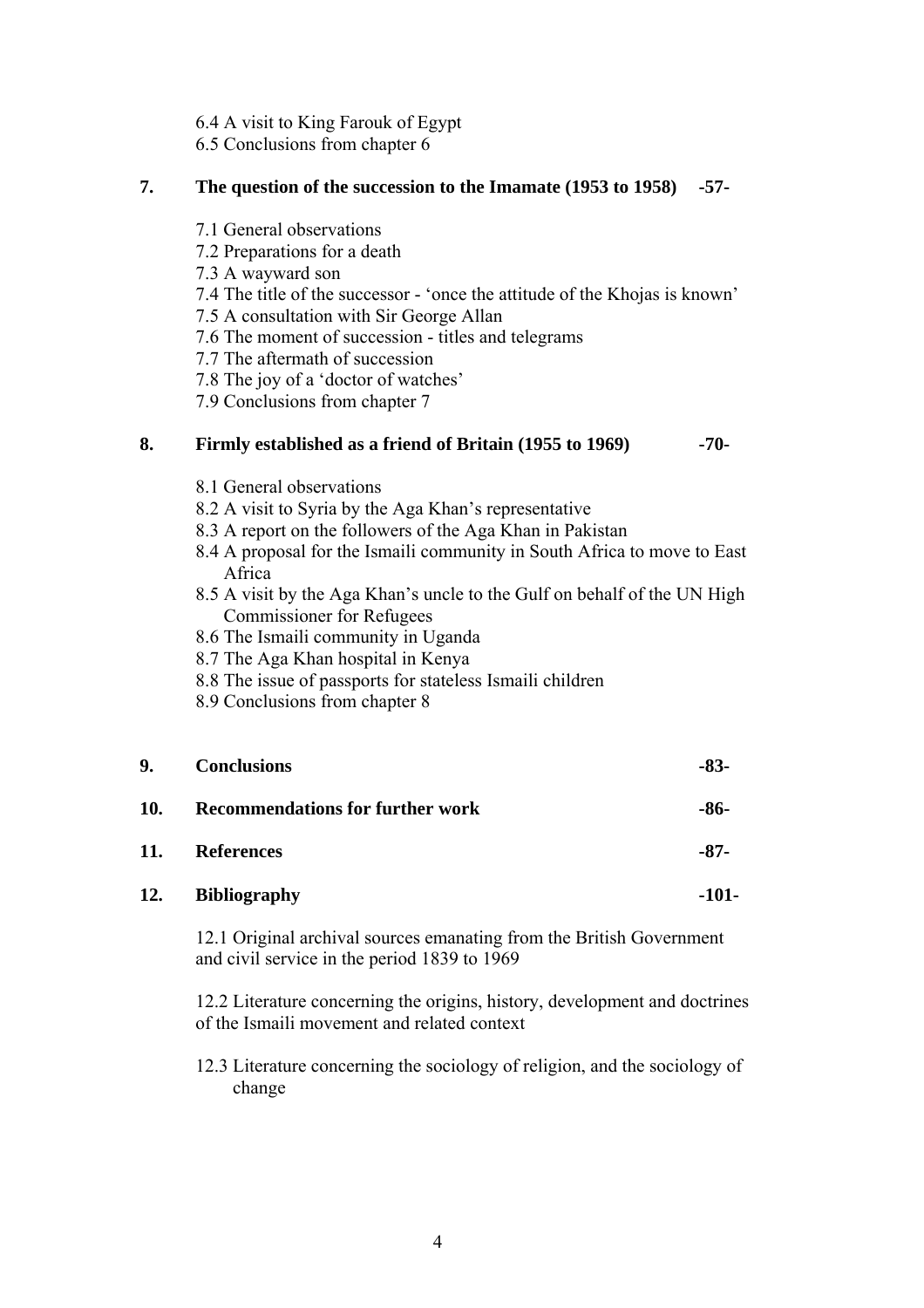# 13. Appendices **106**-

13.1 A chronology of the life of His Highness Sir Sultan Mohammad Shah, Aga Khan III (1877 - 1957).

13.2 A report from the Governor of Tanganyika concerning the funeral of Aga Khan III at Aswan, Upper Egypt and an acknowledgement from John Profumo, then Parliamentary Undersecretary for the Colonies.

13.3 A chronology of the life of His Highness Aga Khan IV (1936 present).

13.4 A list of abbreviations regarding the British honours of Aga Khan III.

13.5 A note on the spelling and punctuation in the main text, the method of representation of quotations, and the method of referencing.

13.6 A definition of the term 'Ismaili' as used in the thesis.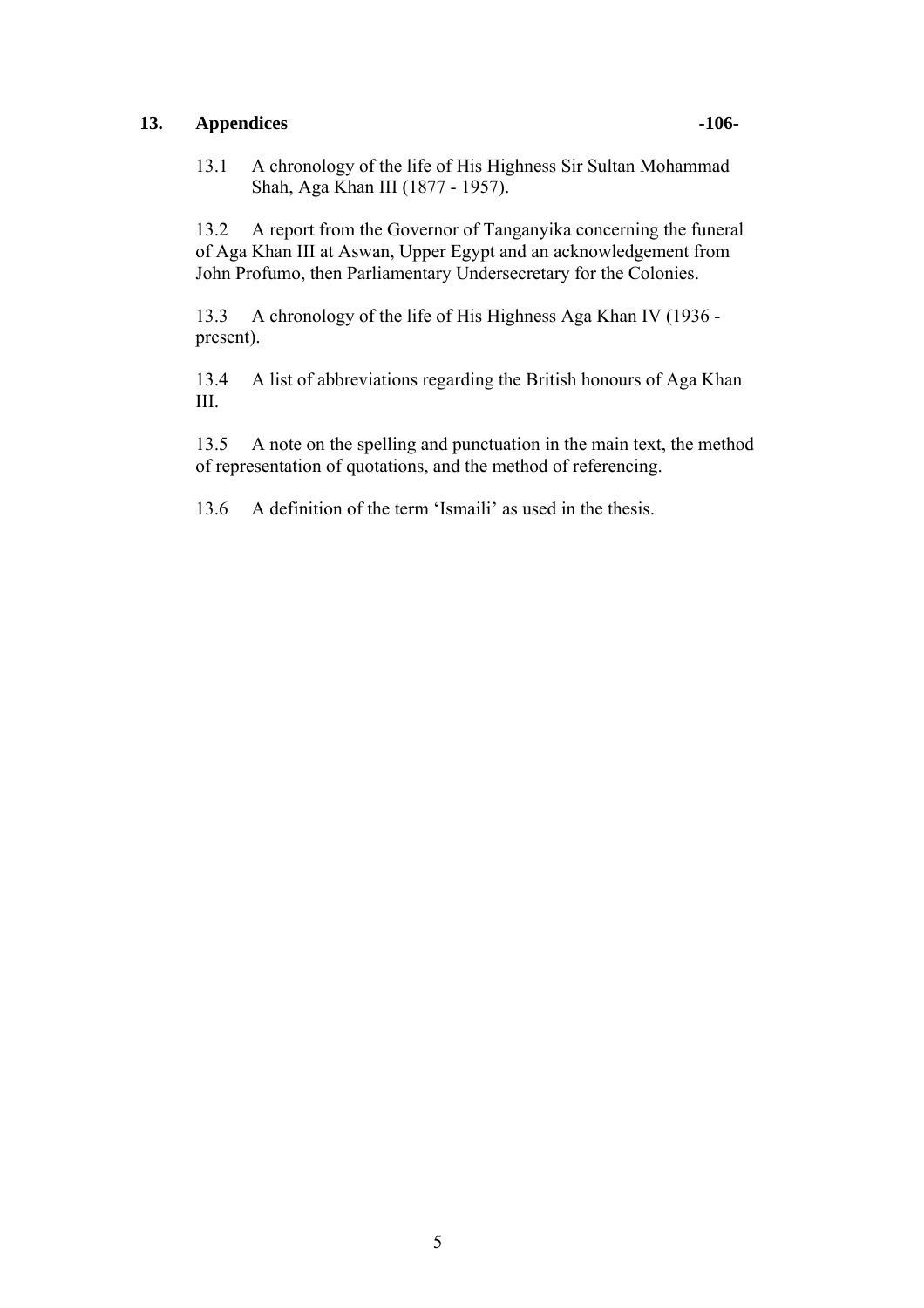## **1. Introduction and objectives**

The purpose of this thesis is to examine the processes and interactions which have led to the modernization and successful co-optation of a particular movement in Islam. It will do so by examining, from the perspective of the British government, the recent past of a comparatively small branch of Shi'a Islam, the Nizari Ismailis. In its present form, this Muslim community may, from a Western European perspective, be regarded as largely aligned with British interests politically, and successful in contemporary British society in social and economic terms.

The thesis will examine and emphasize the diplomatic interaction between the British Empire and later the British Commonwealth on the one hand, and the Nizari Ismaili movement on the other, in the period 1839 to 1969. This timeframe saw the development of the Ismailis from a small and obscure sect surrounded by ill-informed historical legend into a still small but highly organized temporal and religious movement, which was (and still is) considered a staunch ally of Britain. (The term 'movement' is defined, and the reasons for its use explained, in paragraph 2.5 of this thesis.) The research presented in this thesis seeks to answer a number of fundamental questions regarding the wider developing relationship between movements in contemporary Islam and what might conveniently be termed 'The West', in particular the democratic, Judeo-Christian societies of Western Europe and the United States of America. In these increasingly polarized times, it seeks to examine a particular example of the effective co-optation of a Muslim movement by the West (in this particular case as personified by British foreign and colonial policy) to the mutual benefit of both the movement and the British state apparatus with which it interacted.

It furthermore seeks to clarify which processes and actions have shaped such an evolving relationship, and under which social and political conditions this alignment and co-optation have taken place. It will also examine the time it took for this relation to fully mature, and some of the pitfalls which might have upset the evolving relationship. Lastly, it will draw conclusions regarding the applicability of the findings to the challenges posed by the evolving relationship between Islam and 'The West' as we experience this relationship today.

The thesis will draw almost exclusively on original official sources. These are made up of diplomatic and ministerial correspondence and other such documents from British official archives, a number of which have been recently released under the Freedom of Information Act. In particular, it will examine and reference documents from the British India Office, the Colonial Office, the Foreign and Commonwealth Office, the British intelligence services, the Prime Minister's Office, the Treasury, the Home Office, and a large number of diplomatic missions and legations throughout the former British Empire and Commonwealth. Where it is necessary to put these documents in context, or where it is unavoidable to contrast public statements and publications with more restricted official documents, the latter will be complemented by the published writings of the Aga Khan III, and on occasion by reference works regarding the past of the Ismaili movement or wider historical developments. Taken together, these documents shed light on the careful (mutual) cultivation of friendly relations, and gradually strengthening ties, between the Ismailis and Her Majesty's Government. This complex but interesting relationship has taken more than a century to develop and reach full maturity.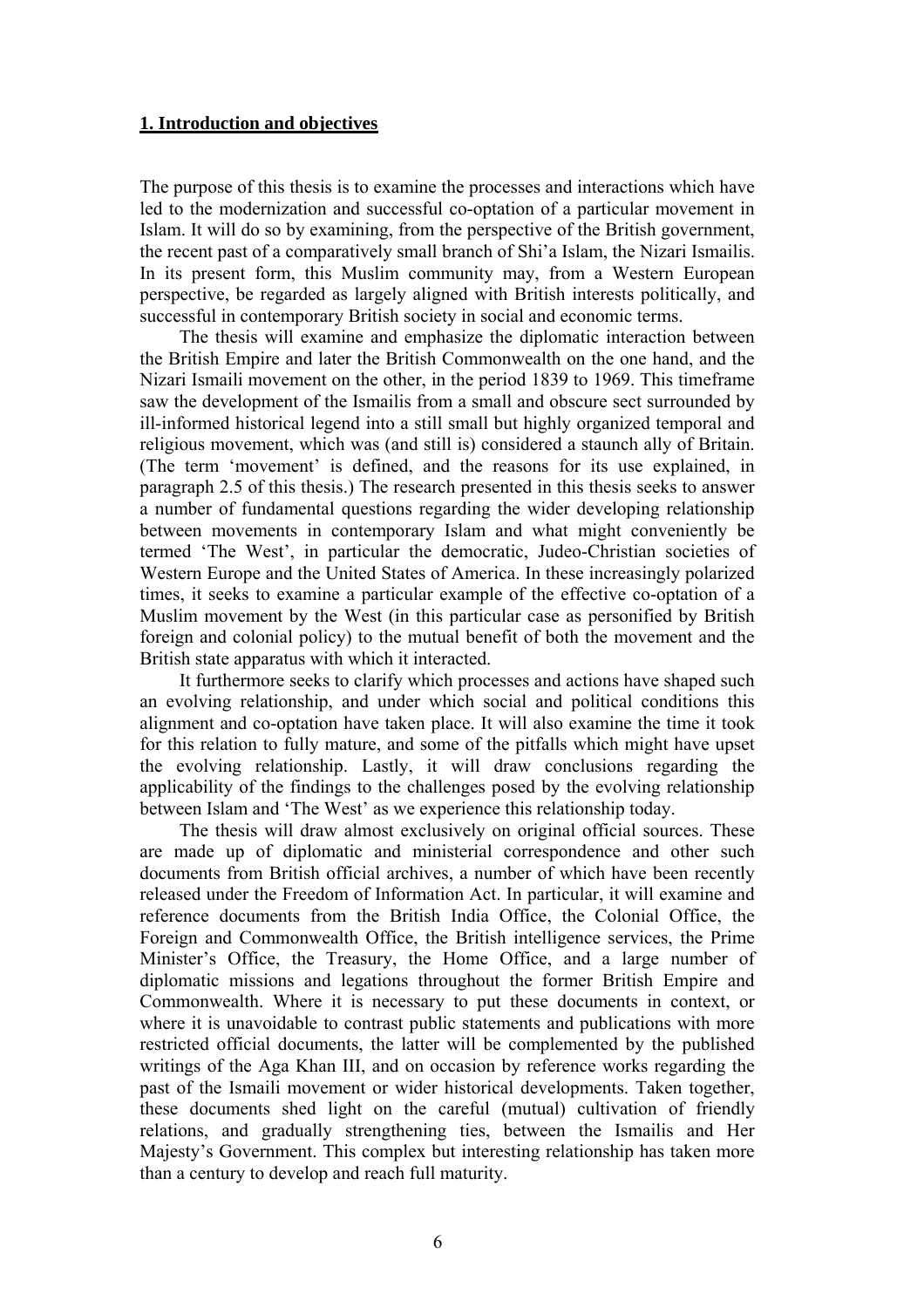As will become clear from the material examined in this thesis, the Ismaili movement has, over the period under examination, undergone a remarkable transformation from a little-noticed entity which hardly stood out from its social and economic surroundings into a small but highly organised movement, clearly identifiable and distinct from its religious and socio-economic origins. This observation gave rise to the title of the thesis, 'across the threshold of modernity', which is worthy of some elaboration.

The German-American political scientist and sociologist Karl Deutsch<sup>1</sup> identifies a number of key elements of modernity such as 'easy and effective communications' and a 'high degree of urbanisation'. He frequently refers to those values and behaviour which are commonly experienced as modern in what may best be termed 'The West', including such values as (a degree of) equality of men and women, and (a degree of) tolerance towards social, ethnic and religious minorities. It is clear from observation of and interaction with the Ismailis that all these factors apply to the contemporary Ismaili movement, and certainly to those components of the movement in its dominant centre in the United Kingdom, and presumably—though it was not directly observed—in countries such as Canada, France, Portugal and the United States with which the UK element is intimately connected.

In the sociology of change, a number of researchers argued that achieving change requires the crossing of some key 'threshold', also described as a 'tipping point', which separates the original state of the entity from the new situation. In particular, the American sociologist Granovetter and his British colleague Gladwell, $^2$  as well as the mathematically inclined American sociologist Hinds, $^3$ give attractive and workable sociological descriptions of the change process. Gladwell in particular formulated a workable description of key actors in the change process which, as we shall see in chapter 3 of this thesis, fits remarkably well with the person of Aga Khan III.

Hence, based on these sociological considerations, the formula 'across the threshold of modernity' can be taken as an adequate description of the transformation undergone by the Ismaili movement during the period in question, and thus provides a useful main title for this thesis, on the understanding that the emphasis of the research will be on actions external to the movement (i.e. actions by the British Government) and their interaction with one key change agent inside the movement (i.e. Aga Khan III). This emphasis is the direct result of the available source material.

With regard to the sources describing the workings of the remarkable process of modernization, the author of this thesis is aware that drawing largely on British government archives presents a one-sided picture of the relations between the Ismailis and the British authorities. Yet this is precisely the purpose of the thesis: to describe, from a British official perspective, the gradual process of alignment, cooptation and modernization of one particular Muslim movement and to draw conclusions from this process.

The author would have preferred to contrast this material with documents and correspondence internal to the Ismaili movement, or indeed material from the private papers and correspondence of the movement's leadership in the persons of Aga Khan III and IV, or of their closest advisers. However, under the rules of the Ismaili movement, such material is not accessible. Although members of the movement have published selected material emanating from the Ismaili leadership, this is invariably heavily edited and usually takes the form of benign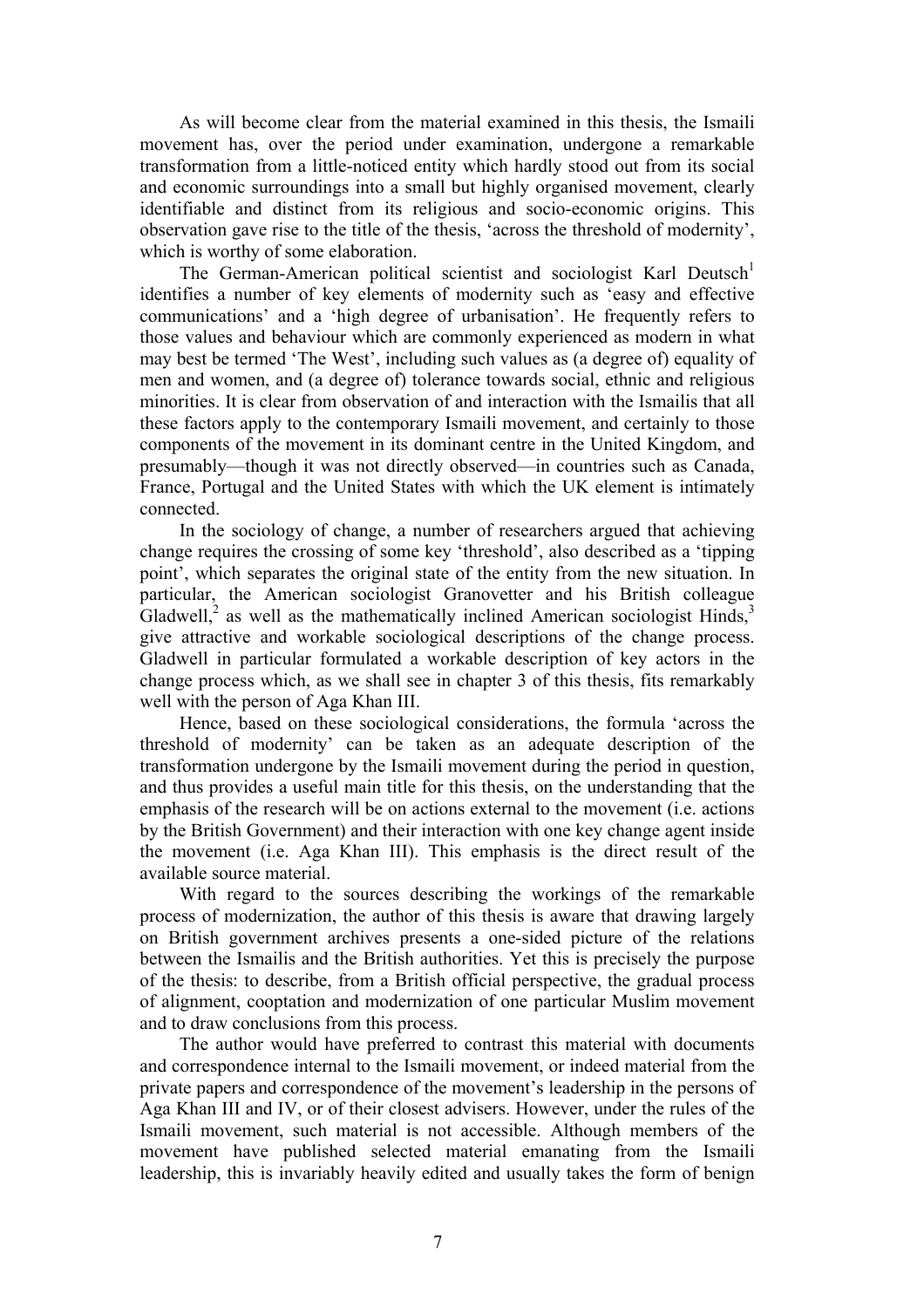policy statements in the form of selected speeches or other such publications. The hard core of reality that could be illustrated by detailed day-to-day and issue-byissue interaction and correspondence within the movement's leadership remains inaccessible to research for the time being.

Likewise, interactions with the Institute of Ismaili Studies and other Ismaili bodies in the United Kingdom were invariably pleasant and polite, but no active support was forthcoming for research regarding the period in question. Although, by contrast, active research was being conducted regarding the formative history of the Ismailis, and particularly regarding their glory days during the times of the Fatimid caliphate, abundant contact with Ismaili researchers did not lead to any access to relevant material on the more recent period of history that is the topic of this thesis. In a number of meetings, the author was politely reminded that the movement prefers to research and publish the early history of Ismailism, and steers away from examining the more recent past. Thus there is little material of Ismaili origin to cover the period in question, other than the semi-official and official correspondence which ended up in the British archives.

Basing the research on British official sources was therefore a deliberate choice, given the fact that no independent, reliable secondary sources exist in the public domain regarding the shaping of the Ismaili-British relationship during the chosen period. There are, of course, a myriad biographies, autobiographies and indeed hagiographies from Ismaili sources, in particular of Aga Khan III who led the movement for most of the period in question. These invariably portray the movement and its leader in a favourable light. There are also a significant number of anti-Ismaili books, articles and pamphlets with the opposite tone and intention. Quite a few of these purport to be written by authors who either have been Ismailis themselves or claim to have been Ismaili to lend further credibility to their writings. A prime example of this is Meherally Akbarally's *A History of the Agakhani Ismailis*<sup>4</sup> in which a wide range of damaging statements are made, purportedly by a former Ismaili, each of which is put in a wider Quranic context to emphasize the un-Islamic nature of the misdeeds supposedly committed. It is to some extent elegantly written and argued, but does not constitute a neutral and verifiable source.

Whether pro- or anti-Ismaili, and regardless from which source these writings emanate, the great majority of publications regarding the movement are clearly aimed at a wide audience with the intention of presenting a particular point of view regarding the movement, its leadership and its Islamic credentials. None of these many books and pamphlets provides us with a detached, scientifically neutral and verifiable perspective on the development of relations between Britain and the Ismailis during the period in question.

To achieve this, we must therefore consult the official archives of the East India Company and the British Government which are publicly accessible under law, and which operate under strict regulations regarding the preservation of, and access to, documentary material. Only these archives contain the verifiable written record of Britain's interaction with the Ismailis, as set out in dispassionate diplomatic, administrative and civil service correspondence which was—at the time of writing—not for public consumption. Hence, given a lack of direct access to internal Ismaili sources, it must be considered the most reliable source of information regarding British policies and the evolving relationship with the Ismaili movement during the period covered by this research. However, this is not to say that such material is an entirely neutral source. The British colonial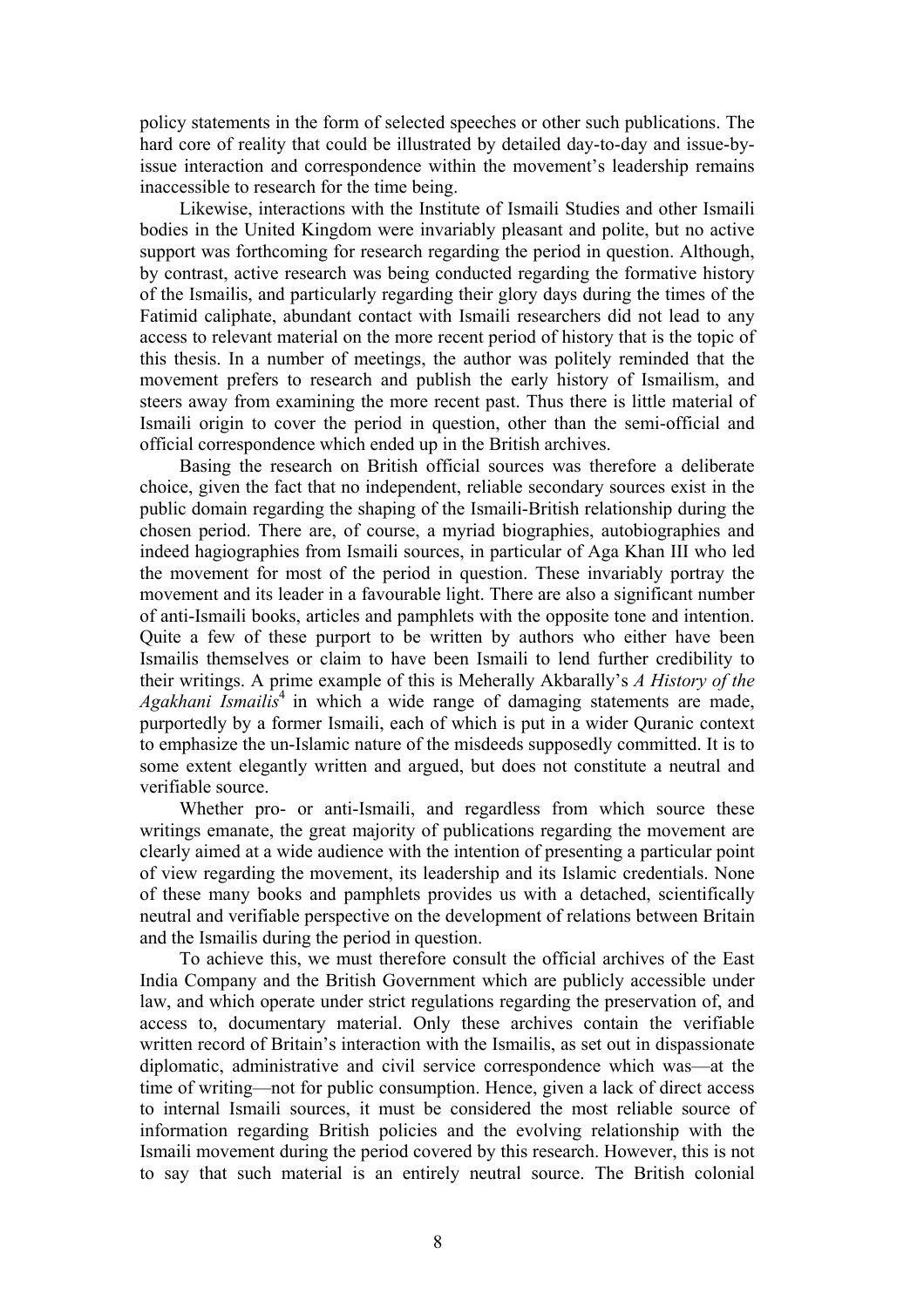administrators, diplomats and civil servants, as well as their political masters, played a game of their own: a game to promote British interests and to further British commercial and imperial ambitions. And since the authors are human, no doubt some of the correspondence is at least partly influenced by individual ambitions and other such emotions which were prevalent at the moment of writing.

Nonetheless, given that this material was not written for publication, and since it demonstrates the inner workings of the British Government over many decades and on a variety of issues related to the Ismaili movement, it sheds a worthwhile light on the careful mutual cultivation of relations between Britain and the Ismailis. In addition, the traditionally restrained and measured style of correspondence common among senior British officials, and the consistency of the evolving policies pursued towards the Ismailis, lend further credibility to these sources, and make them a body of information much to be preferred over writings which were destined for immediate public consumption.

It must be noted that the source material will not show that there has always been one single, clearly defined and articulated British government policy in dealing with the Ismaili movement and its leadership. Indeed, the material will demonstrate that on occasions, individual officials disagreed and quarrelled as to the course of action to be taken by HM Government in a specific situation. However, the material will demonstrate that there has been a recognizable, generally applied course of action *vis-à-vis* the movement, which has found expression in the interactions between the movement and British officialdom.

It can be presumed that similar material is preserved in the private archives of the Aga Khans and the wider Ismaili movement, and it is to be hoped that these will one day be open to examination. As mentioned above, such material could not be accessed as part of this research, but it would shed an interesting light on the internal perceptions of British policy and behaviour within the Ismaili leadership. Since the material could not be examined, and since it falls outside the scope of this thesis, it must regrettably be left to future researchers to examine this particular Ismaili perspective on the development of the British-Ismaili relationship during the period in question.

In a wider sense, the thesis will end with a recommendation for future research and examination of British, Indian and Pakistani archives in 2014 and beyond, when (under the 50- and 100-year retention rules) these archives may quite conceivably yield further interesting material regarding the special relationship between the Ismaili Muslims and Her Majesty's Government, quite probably including some sensitive services mutually rendered in the great events shaping our time.

To put the origins of the research, and the origin of the research questions which are presented in this thesis, into context, it may interest the reader to know that the original aim of the research project was not to investigate the evolving relationship between Britain and the Ismailis, but to create a socio-demographic 'map' of the various Shi'a communities in London. The aim was to give such diverse information as those communities' countries of origin, demographic characteristics, forms of worship and socio-economic activities, in order to gain a better understanding of Shi'a Muslim life in London in the early twenty-first century. Alas, the unfortunate and tragic events of 7 July 2005 in London quite unexpectedly resulted in insurmountable barriers being raised against conducting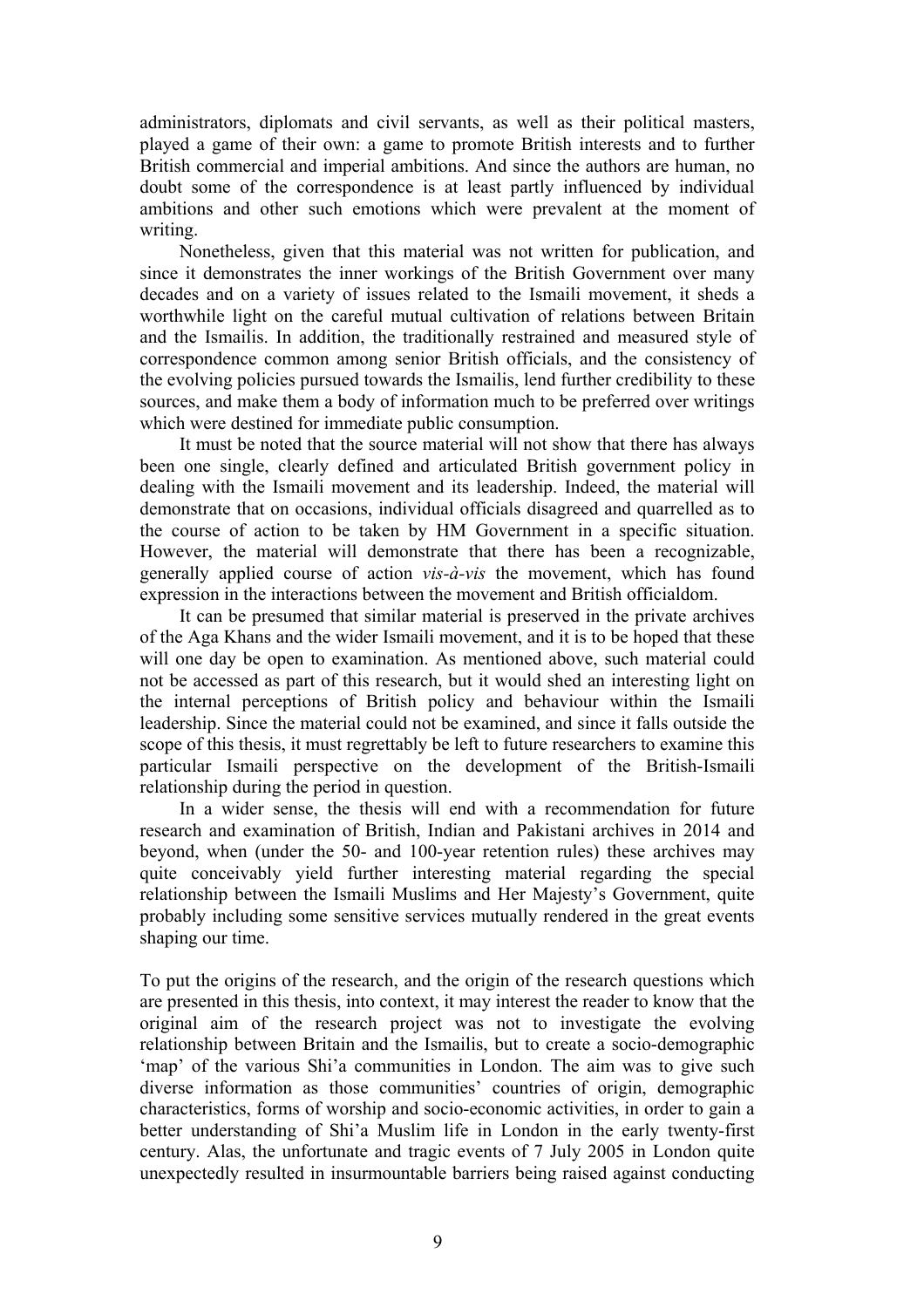such research in the climate which has subsequently grown up around (and within) the major Muslim communities in the United Kingdom. Cooperation for such work vanished overnight, and a dark cloud of distrust and suspicion was cast over the community and its interaction with the society surrounding it. However, this major setback gave rise to the question whether there were any Muslim communities left in modern London which remained to all intents and purposes integrated in British society, and if so, how this integration and alignment had come about. Was it a natural development, or was there active intervention by either of the parties? Was it a mere coincidence, or the result of sustained relationship building? And if so, by what mechanism was this relationship built, by what kind of interaction, and how quickly?

This in turn led to the realization that there exists at least one Shi'a community which, however small in number, is not only well settled in British society but socio-economically successful, and even enjoys firm links with the British establishment. When it became clear upon close interaction and further investigation how modernized, successful and integrated this small and yet thriving community of Shi'a Muslims is today, it was but a small step to decide to investigate the processes by which this remarkable alignment between Britain and the Shi'a Imami (Nizari) Ismaili Muslims was brought about.

In undertaking this research, it is hoped to add to the ever evolving body of knowledge regarding contemporary Islamic movements, and to provide an insight into one small Shi'a movement's remarkable journey along the arduous road towards modernisation, transformation and alignment with modern Britain. A journey which appears to have been made while not only retaining the key bonds of Faith and Community, but actually strengthening these bonds and at the same time achieving socio-economic success as a strongly networked and cohesive community of Faithful in the modern globalized world of the twenty-first century.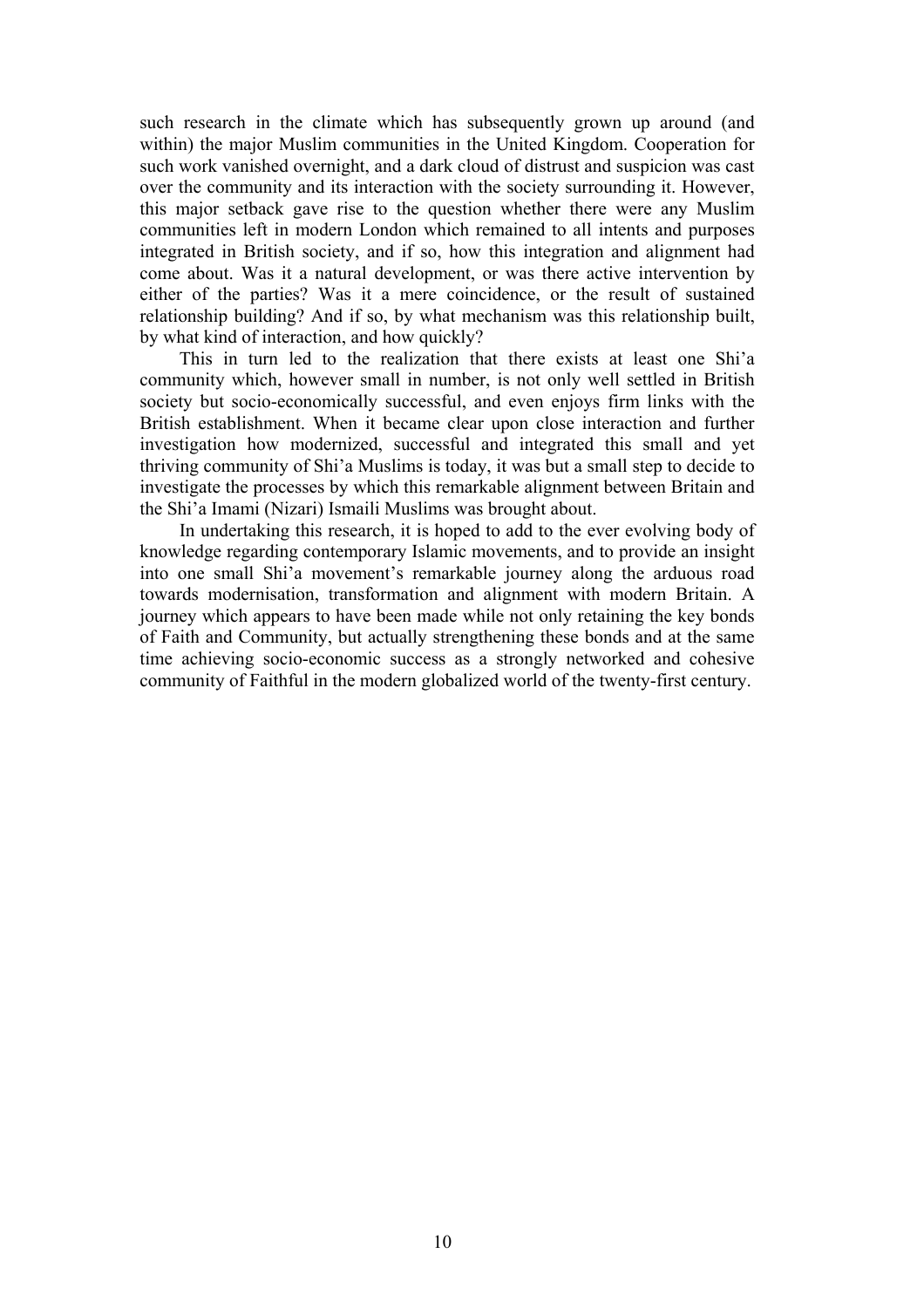# **2. From 'assassin legends' to model citizens. A brief history of the Ismaili Muslims**

Before examining the processes leading to the establishment of today's modernized and at least partly co-opted Ismaili community, it is necessary to place the movement in a historical context. This summary of Ismaili history, which is currently undergoing significant historical reinterpretation, serves only to illustrate the development of the movement, and as such provides the background for the subsequent chapters on the modernization process and Ismaili-British diplomatic interaction.<sup>5</sup>

## **2.1 First emergence of the Ismaili movement**

The Ismaili movement has undergone a complex and turbulent development since it first appeared as a significant movement in Islam around the middle of the eighth century AD. Delving back into the mists of time, the limited number of historians who have studied Ismailism have struggled to find adequate original sources regarding the early history of the movement. Indeed, it is safe to say that the first two centuries of the Ismailis' existence as an identifiable entity remain the most obscure and unexplored period of their comparatively little-known history.<sup>6</sup>

However, on the basis of current understanding, it may be taken for a fact that the movement has its roots in the Imami Shi'a tradition, and that it shares these roots with the Twelver Shi'a community, which is far more numerous and indeed significantly more visible and vocal today. A schism with the mainstream Imami Shi'as around the year 765 AD, following the death of Imam al-Sadiq, led to the forming of a breakaway faction, which was initially located in southern Iraq. This faction recognized the authority and claims to the Imamate of al-Sadiq's eldest son Ismail, drawing its name from him. The movement has continued to recognize the authority of his descendents as their legitimate Imam to the present day.

By the middle of the ninth century, the community appears to have expanded significantly in terms of numbers and geographical spread, and gradually developed into a (largely secret) religious movement with political aims. This movement, designated as *al-da'wa* or *al-da'wa al-hādiya* ('the rightly guiding mission'), aimed to overthrow the politically and religiously dominant Abbasid caliphate. The formal religious basis of this conflict was a doctrinal dispute over the lineage and authority of the Imams, with the Ismaili community clearly aiming to install an Ismaili Imam as overall leader of the Muslim Faith. It may be supposed that more worldly and temporal interests played a role, in addition to the purely religious ones. But whatever the ultimate drivers in this struggle, the movement is known to have dispatched a large number of *da'is* (or 'emissaries') throughout the Islamic world to spread its message. Operating secretively, and more often than not by word of mouth rather than by writing pamphlets or other religious literature, they preached a revolutionary philosophy. Revolutionary, both in religious *and* in political terms.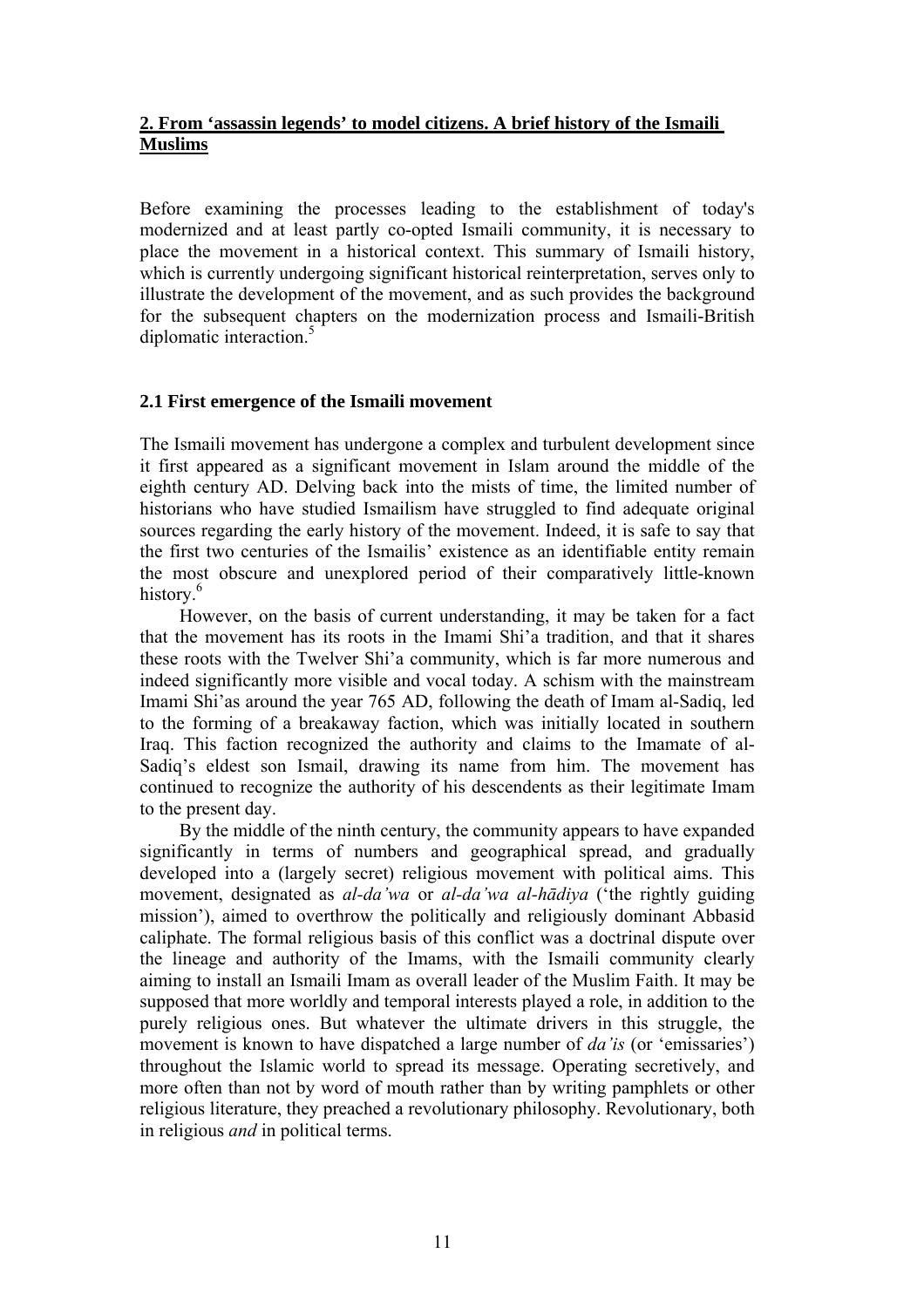#### **2.2 The Fatimid period**

The Ismaili message seems to have appealed to a critical mass of followers, and brought about the establishment of the Fatimid state—perhaps more correctly referred to as the Fatimid Empire—in North Africa in 909. This geographically large and politically powerful state stretched at its height from Egypt to Sicily, and from Yemen to the Hijaz in Arabia. It controlled, for a while, Mecca and Medina, and founded Al-Azhar as a centre of learning in Cairo. And as a political and military entity, it was a state in direct and sometimes violent competition with the Abbasid caliphate, and indeed with the wider manifestations of the Sunni interpretation of Islam.

A wide variety of sources suggest that the Fatimid period may be considered the golden age of Ismailism. <sup>7</sup> The Ismaili interpretation of the Faith of Islam was openly celebrated within the boundaries of the Fatimid state without fear of persecution. And a rich diversity of literature, philosophy and scientific thought seems to have found expression.

But this period in Ismaili history also triggered the publication of a veritable avalanche of literature, especially from Abbasid sources, which we would perhaps refer to as mere propaganda in today's context. In this genre of literature the Fatimid caliphate in particular, and the Ismaili interpretation of Islam as a whole, were subjected to virulent spiritual attack.<sup>8</sup> It is worth noting that the followers of Ismailism outside the borders of the Fatimid caliphate appear to have suffered significant persecution in this period, and were either converted back into the mainstream interpretation of Islam which was prevalent in their location or forced to resort to *taqiyya*, the precautionary concealment of belief.<sup>9</sup>

Around 1094, the Ismaili movement experienced a schism which led to the movement being split into the Nizari and Musta'li branches. The latter community lives on in Yemen and in India where they are known today as Bhoras. The numerically larger community of Nizari Ismaili Muslims, however, formed a state centred on the fortress of Alamut in Persia, which also encompassed parts of today's Syria. Mountain strongholds seem to have been a distinguishing feature this state, indicating uncertain times and significant political and military tensions with the neighbouring rulers.<sup>10</sup> Nonetheless, the Ismailis managed to hold out with a considerable degree of success. However, this political and military success came at a significant price in terms of their reputation as a movement, and their place in history.

#### **2.3 The assassin legends**

As the contemporary media illustrate, the image of a social, political or religious movement is rarely shaped by cool-headed assessment, and is rarely based on dry facts. The image of the Ismailis is no exception. Modern research into the movement is increasingly demonstrating that over the centuries, the great majority of literature concerning the movement was written by political and religious opponents.11 As mentioned earlier, this is especially true during the times of fierce competition between the Abbasid and Fatimid caliphates.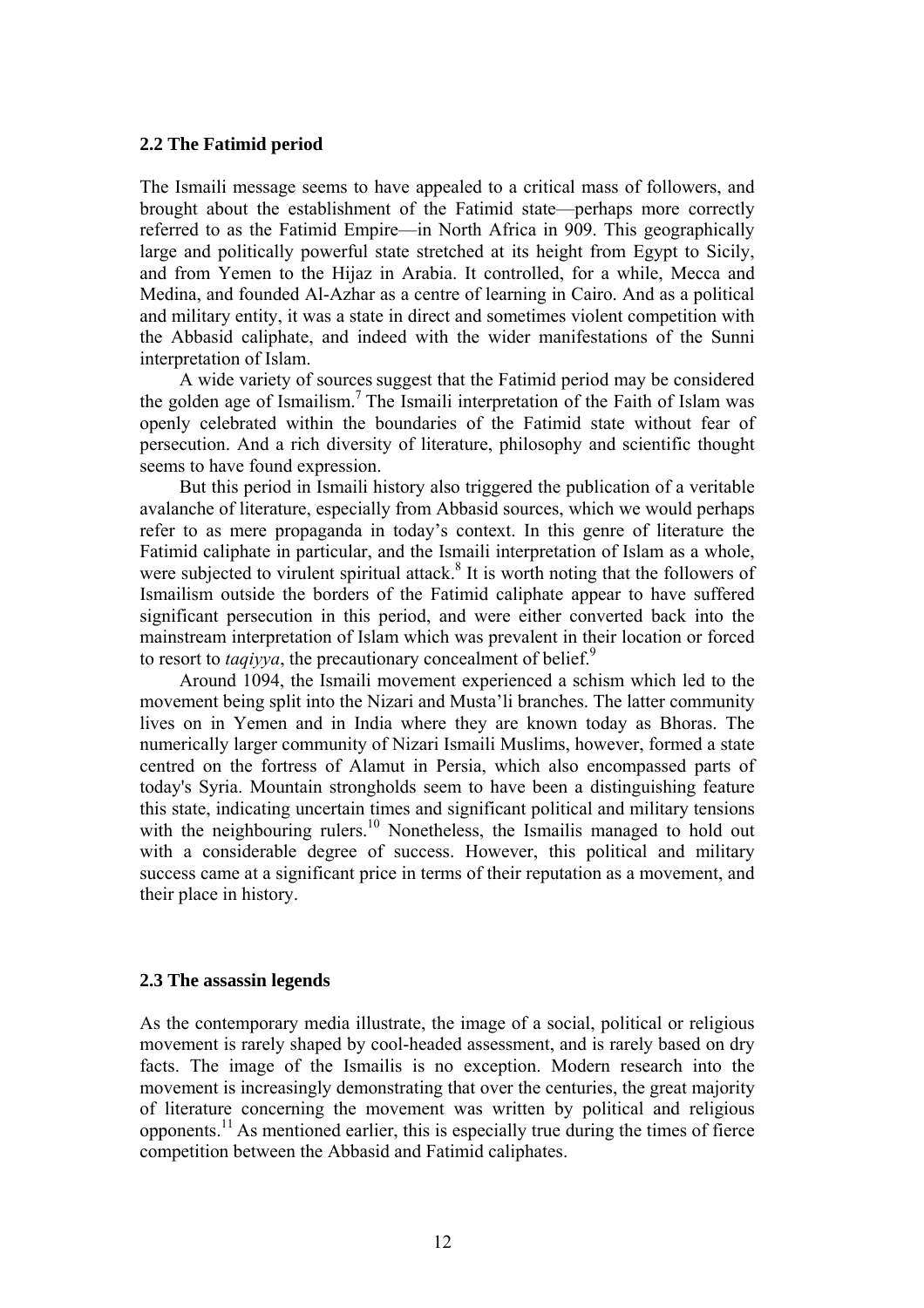The movement's historical image as a secretive, militant and revolutionary movement was further strengthened by the Crusaders, who came into contact (and indeed into conflict) with the Nizari Ismailis in their mountain strongholds during their repeated attempts to reach, conquer and retain the Holy Land. A wide variety of medieval European sources mention the existence of an 'Old Man on the Mountain' as leader of the Ismailis. Although based on a historical figure, the leader of legend was credited with organizing a highly effective political instrument by having his own corps of ultra-loyal, deeply indoctrinated killers.<sup>12</sup> These were, according to myth, recruited and subsequently intoxicated with liberal doses of hashish. These young men were brought into a secret garden in one of the established Ismaili mountain fortresses and given a foretaste of paradise, after which they were sent on their deadly mission. Whether or not this is entirely factual may be debated.

There were some noteworthy political assassinations at the time which were attributed to the Ismailis, including the murder of the Sunni vizier Nizam al-Mulk in  $1092<sup>13</sup>$  and the murder of Conrad of Montferrat, king of the Latin Kingdom of Jerusalem, in  $1192$ , <sup>14</sup> but it is unproven whether these were perpetrated by individuals who were indoctrinated in accordance with the myth. Nevertheless, the legend has over time given rise to a new word in the international vocabulary, because the hashish intoxicated followers gained prominence as the '*hashishin*', which later evolved into the modern word '*assassin*' that has graced most Western European languages. The legend has grown ever stronger over the centuries, and seems to live a life of its own. No less an authority than Marco Polo reported his encounters with the movement, and reaffirmed the assassin legend, although contemporary research indicates that he is unlikely ever to have come into contact with them. 15 Indeed, it is to be considered likely that he added this information to the stories of his travels *after* his return to Italy. In addition, modern investigations and archaeology of the Ismaili mountain strongholds have so far failed to find any evidence of a secret garden.<sup>16</sup>

All of this adds up to the conclusion that the Ismailis, often in the minority and struggling for survival over the centuries, seem not to have been overly preoccupied with writing their own history. Or in more modern terms, they seem to have spent very little time 'branding' themselves for the benefit of contemporaries, or for future historians. As always, history was written by the victor, or by the establishment in later centuries, and interpreted in accordance with the necessities of the day.

Since the advent of modern Ismaili studies in the 1930s many of these legends have gradually been refuted, or have been placed in the political context of the time. Nonetheless, the stories live on, both within the overall community of Islam and within the non-Islamic world, as a quick glance on the internet will show. And this is quite understandable, since romanticized stories concerning secret societies, mysticism and assassins have much to interest the public, no less today than in previous centuries.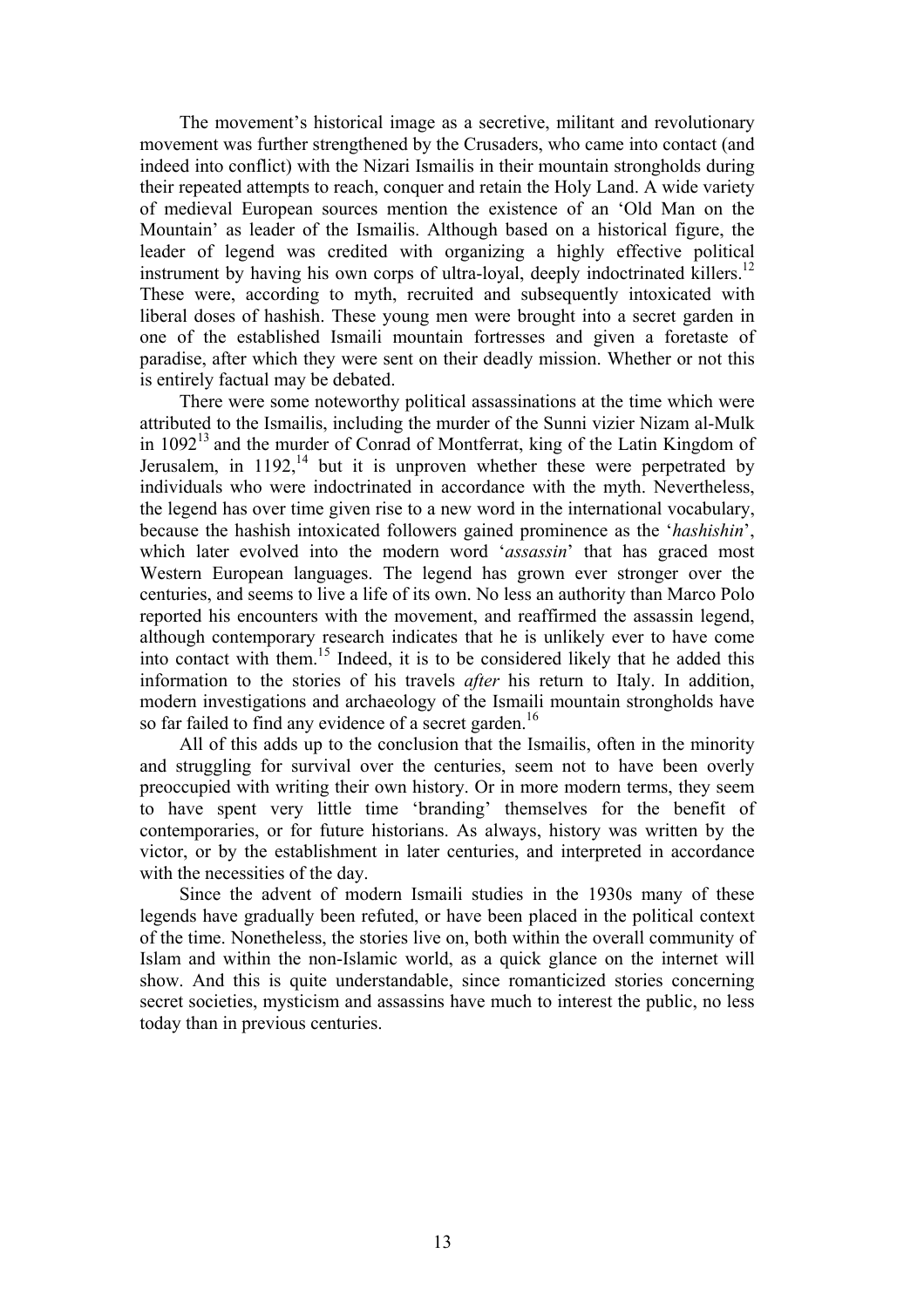## **2.4 An Ismaili diaspora**

Let us now return to the course of Ismaili history, leading to the establishment of today's worldwide community. The golden age of Nizari Ismailism came to a cruel and abrupt end around 1256, with the ferocious onslaught of the Mongol invasions which resulted in the fall of the Nizari strongholds, and indeed the end of the Nizari state.<sup>17</sup> There were well-recorded massacres, combined with the destruction of much of the Ismailis' infrastructure and cultural treasures, including their libraries. In fact, from that moment on, thanks to the Mongols, the Ismaili movement has experienced its own equivalent of the 'diaspora' of the Jewish people. They lived on in Syria and Yemen, in Persia and India, and indeed throughout the Middle East and South Asia. But they *always* lived as a minority in an environment dominated by another interpretation of the Faith, and were ruled by Twelver Shi'a, or Sunni, or in later centuries European overlords. They were often uprooted and forced to migrate in significant numbers. Some Persian Ismailis managed to flee to Central Asia and Sind in north-west India, and succeeded over the centuries in converting a significant number of indigenous people to Ismailism, thereby establishing the numerically large Khoja community of Ismailis (i.e. those Ismailis who are descended ethnically from converted Indian Hindus).

Facilitated by the existence of the British Empire and its safe seaways, there was a significant migration of these Indian Ismailis to East Africa in the nineteenth and the early twentieth century. And in the process they changed, slowly but surely, from farmers to people of commerce and trade, adapting to their new social and economical environment. And they evolved as a temporal and religious movement, once again embracing *visibly* centralized leadership of their Faith and community, under the leadership of their Imams, the Aga Khans. This was to have a profound impact on the movement and its socio-economic success. As we shall demonstrate in chapter 4, the influence of Sir Sultan Mohammed Shah, Aga Khan III (1877-1957), in particular has had a profound effect, striving as he did for the modernization, organization and education of his followers, as well as centralized control over his movement, in which efforts he was actively aided and abetted by the British Empire.

As recently as the 1960s, the policies and actions of some African leaders, and the resulting racial and political turmoil, again uprooted a large segment of the community. As we shall see in chapter 8 of this narrative, the East African Ismailis were forced to migrate, and in doing so they emigrated by language ability: from Mozambique to Portugal, from French Africa to France, and from English-speaking East Africa to Canada, the United States, and to England. Their emigration was supported in no small measure by the British Foreign and Colonial Offices. This more recent migration triggered the establishment of the contemporary Ismaili community in England.

Following our journey through history, we will now turn our attention to the present.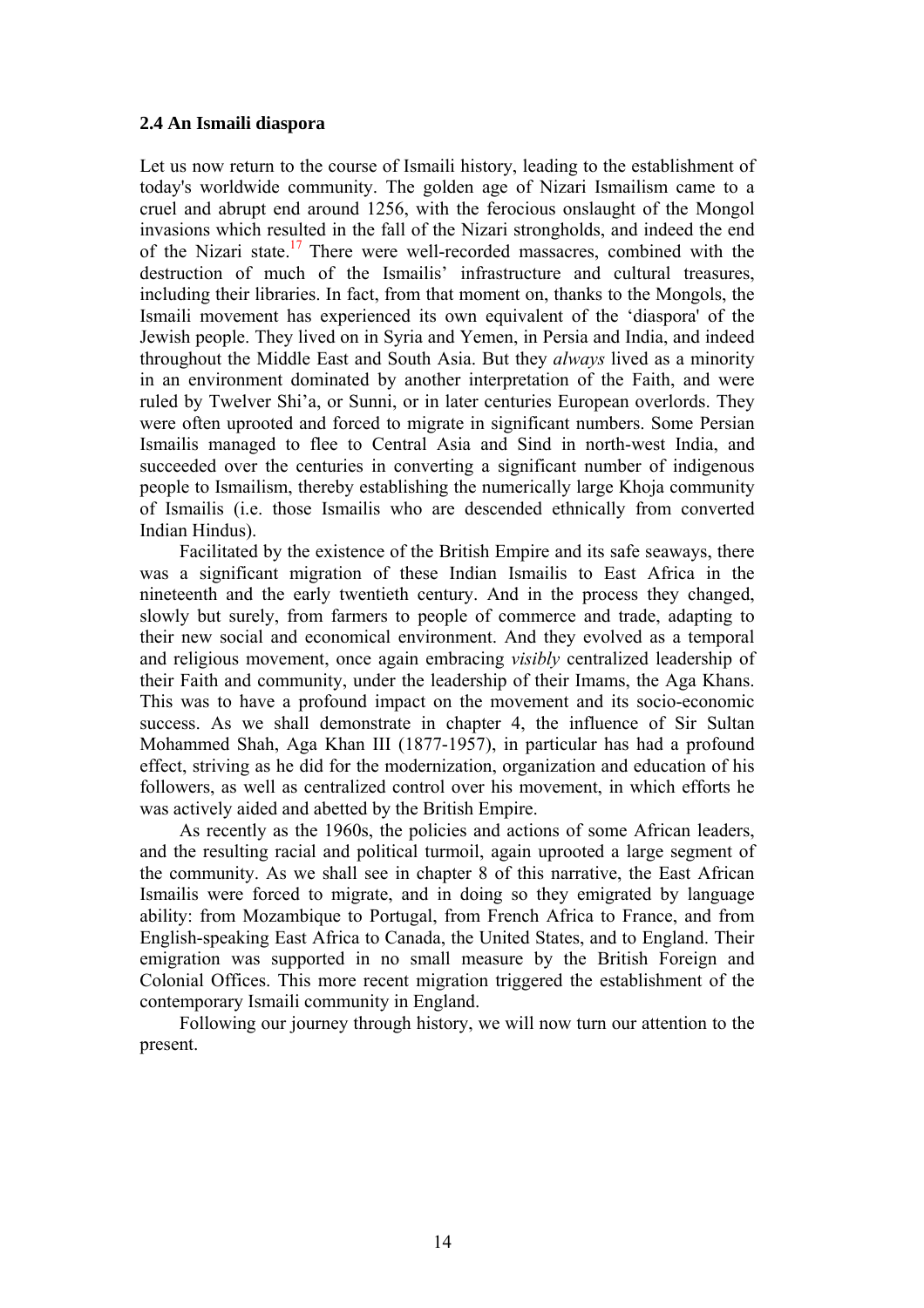## **2.5 A brief sketch of the contemporary Ismaili community in England, and definition of the Ismailis as a 'movement'**

The Ismaili community (or *Jama'at*) in England numbers just over 10,000 members, mainly located in London. The great majority of the members are of Indian ethnicity, but of East African geographical origin. The *Jama'at* also includes a small number of Ismailis of Persian descent. Although the community does not publish membership lists or other demographic information, from my contacts with it in 2005 and 2006, the Ismaili *Jama'at* in England may best be described, using the traditional British method of social ranking, as middle class and indeed upper middle class.

Academics, doctors, lawyers, engineers and other key professionals are well represented, as are shopkeepers, traders and people of more substantial commercial backgrounds. Shaped by the forces of history, the community is not exactly secretive (except when it comes to the specific rituals of their faith, and their financial affairs), but it does not seek to share its inner workings, nor is it cooperative towards those outside the movement who seek to get closer acquainted without fully joining the Ismaili interpretation and celebration of the Faith. However, from interaction and observation, the community may certainly be described as well organized, highly disciplined, and very forward looking in its social policies and temporal activities.

When defining the movement (or more particularly those elements of the Ismaili movement resident in the United Kingdom) in the terminology associated with the sociology of religion, one is left struggling to choose between the terms 'sect' and 'cult'. In the classic definitions of Stark and Bainbridge<sup>18</sup> a 'sect' is defined as *a deviant religious organisation with traditional beliefs and practices.*  By contrast, a 'cult' is defined as *a deviant religious organisation with novel beliefs and practices.* According to these definitions both are to be considered outside the mainstream of large-scale, established religious organizations.

The Ismailis themselves carefully avoid using such terminology. In everyday practice, the word *Jama'at* is commonly used by Ismailis to describe themselves and their wider community. In the rare case where a scientific publication<sup>19</sup> regarding the contemporary Nizari Ismailis has surfaced from within the *Jama'at,* the term 'community' was consistently used. And in the one known case where, in the 1970s, a degree of access was granted to a sociologist in order to investigate the inner workings of the movement, a subsequent scientific publication<sup>20</sup> resulted in which the word 'community' was consistently used to describe the subject of his research. In both cases, the choice of the term 'community' would appear logical, as it is a neat linguistic (but emotionally imperfect) translation of the term *Jama'at* so frequently employed by the Ismailis themselves, while avoiding the judgemental pitfalls usually associated with the terms 'sect' and 'cult'. However, when reverting to the classic definitions of Stark and Bainbridge, one must conclude that both these terms do in fact apply to the Nizari Ismailis in some measure.

Although undoubtedly Islamic in historic origins and self-perception, the Ismailis have introduced religious practices which deviate from those in the mainstream Sunni and Shi'a interpretations. A number of these are well documented, particularly in hostile literature. The Qur'an and Shari'a, so central to the experience of mainstream Islam, are largely considered of historic interest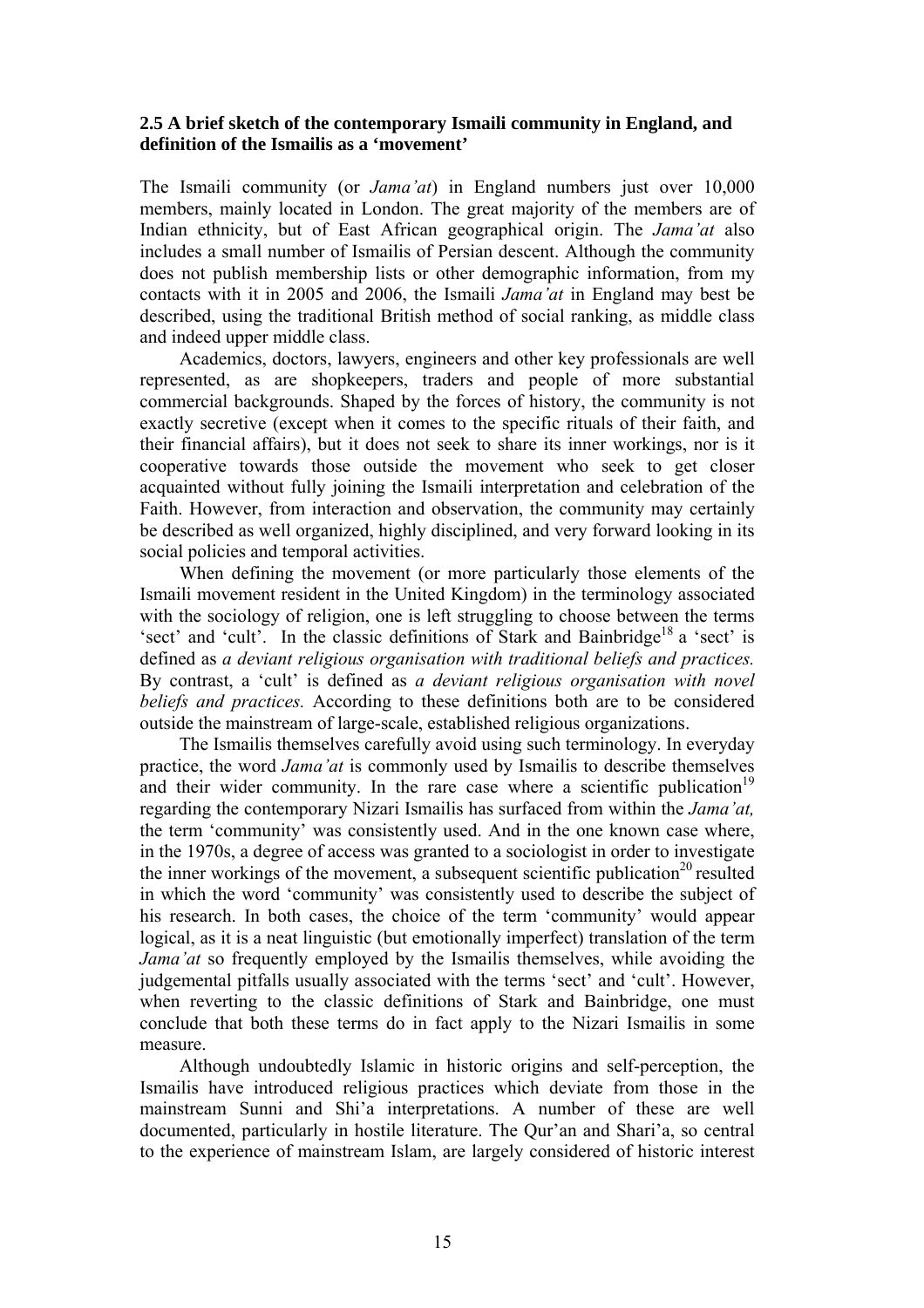by contemporary Ismailis, who give greater credence to the *firman*s ('edicts') which emanate from their temporal leader and spiritual Imam, the Aga Khan.

Upon examining the religious practices, to the extent that they are known, one clearly finds grounds to use the term 'sect' or 'cult' to describe the Nizari Ismailis, because one detects a heady mix of traditional and novel beliefs and practices. Given that both traditional and novel beliefs are evident in the *Jama'at*, and that we are dealing with an organization which is clearly deviant from mainstream Islam, there is justification for using both these terms. And given that the modern, novel elements dominate, as evidenced by the emphasis on the *firman*s of the Aga Khan in daily life and religious practices, one must conclude that the word 'cult', although imperfect, is perhaps the most applicable description of the Nizari Ismaili religious experience.

However, using the term 'cult' ignores the vital observation that for the Ismailis, religious and temporal life are experienced as one, and that it is virtually impossible to be a 'sole practitioner' Ismaili. As documented by Clarke,  $2^1$ participation in the daily life of the community and surrender to the religious practices of what may be termed the 'cult' are inseparable. This presents us with a dilemma of sociological and theological nomenclature which, if ignored, risks presenting an incomplete picture of the Ismaili reality.

It is perfectly possible to be a member of a 'cult' and lead a daily life unrelated to the practices and beliefs of this cult—one thinks of those cults embracing pagan rituals, with members leading working and family lives unrelated to the participation in the cult. It is also perfectly possible to be a member of a 'community' without embracing any of its beliefs, simply by living in a specific area amongst a dominant social group without actually participating in activities that define the collective character of this group. However, neither of these is possible for an Ismaili. For the modern Ismaili as described by Clarke, $^{22}$ temporal and religious life, social and economic life, family and married life, are all inextricably linked to participation in the overall Ismaili experience. Thus neither the word 'community' (which is in its essence entirely temporal) nor the words 'sect' and 'cult' represent a full understanding of the Ismaili reality.

Stark and Bainbridge<sup>23</sup> offer further sociological context which is of help in formulating an adequate descriptive and indicative term to describe the Ismailis. They seek to describe the nature of a religious entity in terms of the degree of tension between the entity and its social and religious environment, and state that 'it is when cults become religious movements that their environment heats up.' For the Ismailis in Britain, there is little actual tension between its British social context and the *Jama'at* as a whole. But in the wider domain of Islam, the Ismailis are subject to fierce criticism and are frequently deemed to be un-Islamic by their detractors. Thus the tension between the Ismailis and their religious surroundings, whether in Britain or abroad, is significant.

This suggests use of the term 'movement', as defined by Stark and Bainbridge, to describe the modern Ismaili *Jama'at.* Therefore, the word 'movement' will be predominantly used in the context of this thesis to describe the Ismailis, with all its connotations of an evolving body of people, linked through a myriad of tangible and intangible bonds, jointly undertaking a journey through time and history. Although still imperfect, the concept of a 'movement', more than any other terminology, seems most apt to describe the Ismaili reality, without leaning towards either a predominantly temporal or a predominantly religious interpretation of their existence.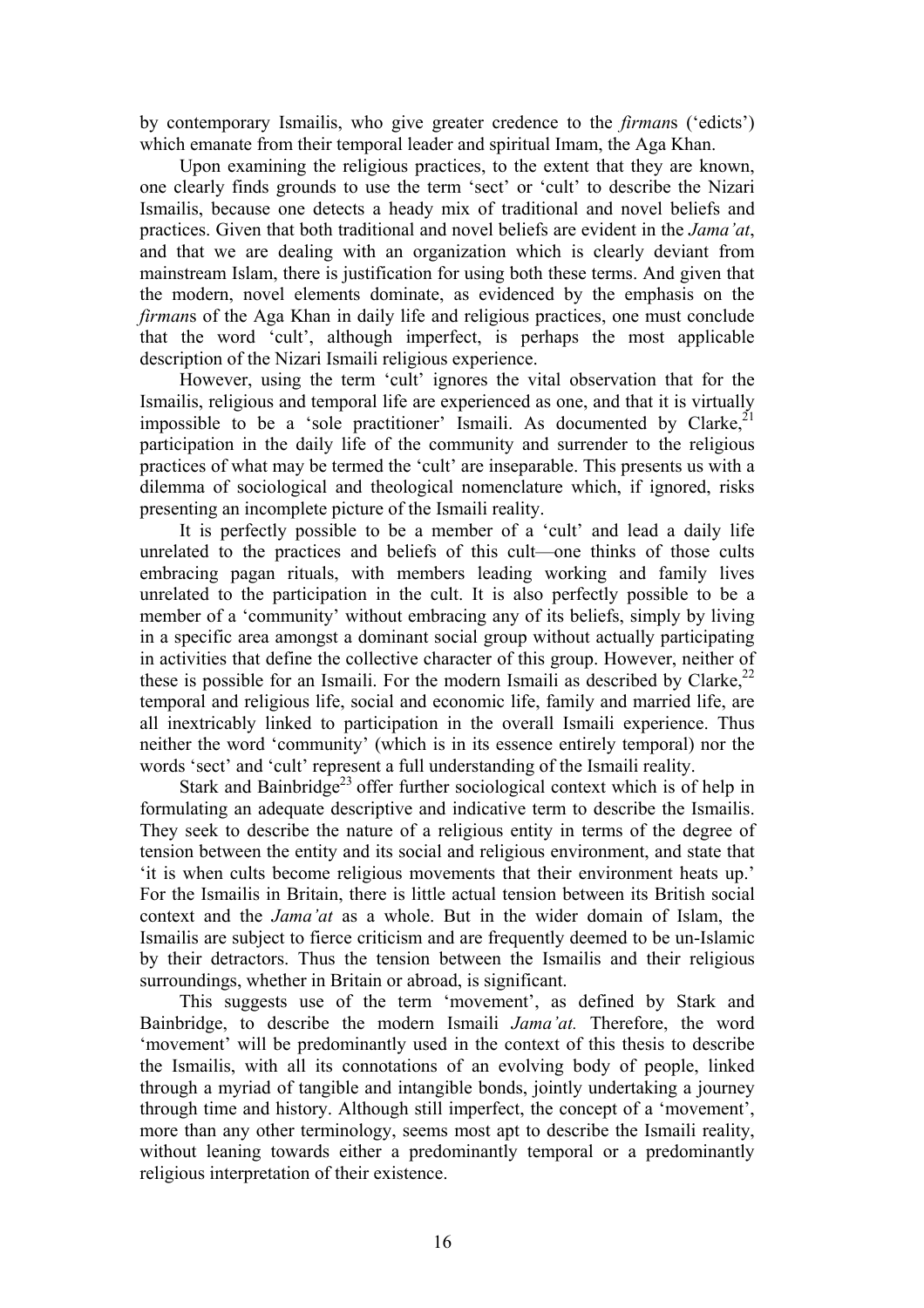Although it is outside the scope of this thesis, much theoretical work to define sociological terminology such as 'movement' (or, in this case, a 'new religious movement') has been performed and published. A review of this work further supports the use of the word 'movement' for the contemporary Ismaili *Jama'at*, although all researchers seem to struggle to find an adequate description for a thoroughly integrated temporal and religious experience as demonstrated by the Ismailis.

It is well documented, and very clear upon getting closer acquainted with the movement, that the central authority over the movement rests with the current Aga Khan, His Highness Shah Karim al-Husayni, Aga Khan IV, 49<sup>th</sup> Imam of the Nizari Ismailis. A well educated, highly regarded statesman, stemming from a family of professional high-profile diplomats, the Aga Khan is well connected and indeed appears to be well regarded among world leaders and royalty. In 1957 the title 'His Highness' was bestowed on him by Queen Elizabeth II. (The intricate and lengthy process leading to this decision will be described in Chapter 7 of this narrative, which deals with the diplomatic interaction surrounding his succession to the Imamate.) And it was Margaret Thatcher, when Prime Minister, who performed the official opening of the Ismaili centre in London, located in prestigious Kensington. Not every leader of a relatively small religious community would command such presence and such endorsement. There is a wealth of similar evidence of the social standing of the community, but this falls outside the scope of the present thesis.

The Aga Khan is the central figure in the Ismaili community, in both a spiritual and a temporal sense. For his followers, he is the one and only religious authority. In contrast to Sunni or Twelver Shi'a Islam, there is no guild of professional *imam*s, *ayatollah*s or *ulama*. This constitutes a major difference, which influences not just the internal workings of the Ismaili movement, but also its wider dynamics. The Aga Khan alone directs the spiritual life, the activities and the organization of the Ismailis through his *firman*s (i.e. his 'edicts', more broadly referred to by the Ismailis themselves as 'guidance'). For the duration of his life, this guidance is a matter between him and the members of the *Jama'at*, and it is not for outsiders to review or publish these transactions. This is a matter of good manners, if nothing else. But much of the content and practical direction of these *firman*s may be deduced indirectly from the structure and actions of the community, and from the fact that the current Aga Khan was appointed by his grandfather, Aga Khan III, with the *express* purpose of continuing the spectacular process of modernization and centralization which the worldwide Ismaili movement has been, and is, undergoing.

The speeches, the letters and the messages to his *Jama'at* of the late Aga Khan III are now to some extent in the public domain.<sup>24</sup> A review of these shows clearly that they speak an unequivocal message of modernization, of education, and—interestingly to the modern observer of Islam—of the emancipation of women, who were and are encouraged and enabled to play a full and equal part in the life of the community. There is also a clear message that Ismailis should always be striving for full practical integration into the countries and cultures in which they live. And very clear direction is given to obey the laws of the land, always and without reserve.

In contrast to the literature of other religious movements, there is almost no guidance to conquer either physically or spiritually, and as a result there is almost no evidence of any drive, at least in the UK, to gain converts. Today, people are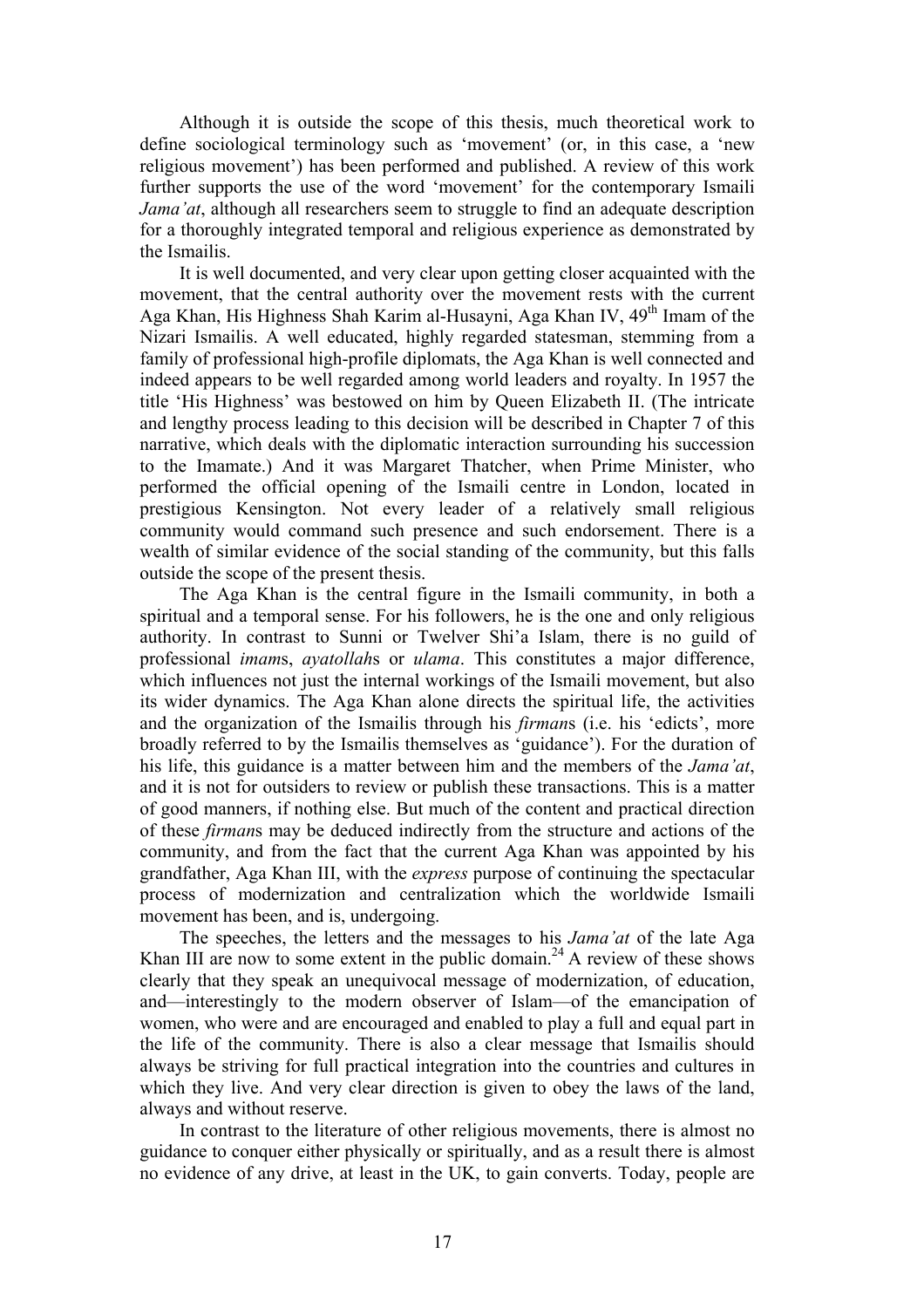born into the community, or—on rare occasions—join on their own initiative. Increasingly, it seems, the Ismailis in Western countries marry outside the community, and yet retain their faith.<sup>25</sup>

To understand the modern community, it also revealing to review the organizational structure. There are councils and working groups to manage and organize the life and work of the *Jama'at*. These include councils to arrange religious education, to settle conflicts among the members, or to rule on such matters as divorce. There are organizations that help the migration of fellow Ismailis from conflict areas (including Afghanistan in recent years) and, uniquely, to actively manage the complex and lengthy process of successful re-education and socio-economic integration into their new homes, new jobs and the new culture of their host country. Members of the *Jama'at* are appointed to these working councils for fixed periods of time, directly by the Aga Khan, who seems to select them on merit only.

These positions are unpaid. The reward is spiritual and social, although there is some evidence of indirect economic benefit resulting from a high standing within the *Jama'at*. On an international level, there are a number of organizations, such as the Aga Khan Foundation and the Aga Khan university, with a strong focus on healthcare and education. And there are scholarly institutes, such as the Institute of Ismaili Studies in London, charged with performing historical research into Islam in its widest sense. Academically independent, and with refreshing openness, they strive to uncover historical facts about the history of the religion of Islam, and contribute to historical research.

In his engagements with the Ismailis, the author of this thesis found it interesting to note that the councils and institutes operate on yearly and fiveyearly budget cycles, and on clearly documented and agreed programmes of activities. In that sense, today's modern Ismaili movement to some extent resembles the structure and working methods of a well-oiled multinational company, with the Aga Khan as its chief executive. Women play a full part in all this work. A mere glance at the pictures of members of the councils reveals that a significant number of the members are women. So it is perhaps safe to compare the Ismaili community in some respect with a multinational company with an affirmative action and equal opportunities programme. But whatever the analogies, it is fair to conclude that this community works hard and functions well in a socio-economic sense.

To round off, we may refer to a great researcher into the history of the Ismailis, who stated in a recent work: 'The Nizaris have […] passed the test of time, and they have emerged into the  $20<sup>th</sup>$  century as a prosperous and progressive community. The experience of the modern Nizari Ismaili community […] represents an exceptional record of achievement in the Muslim world, which is still deeply plagued by poverty, illiteracy and religious fanaticism.<sup>26</sup>

We will examine in subsequent chapters those interactions between Britain and the Ismaili movement which led to this current state of affairs.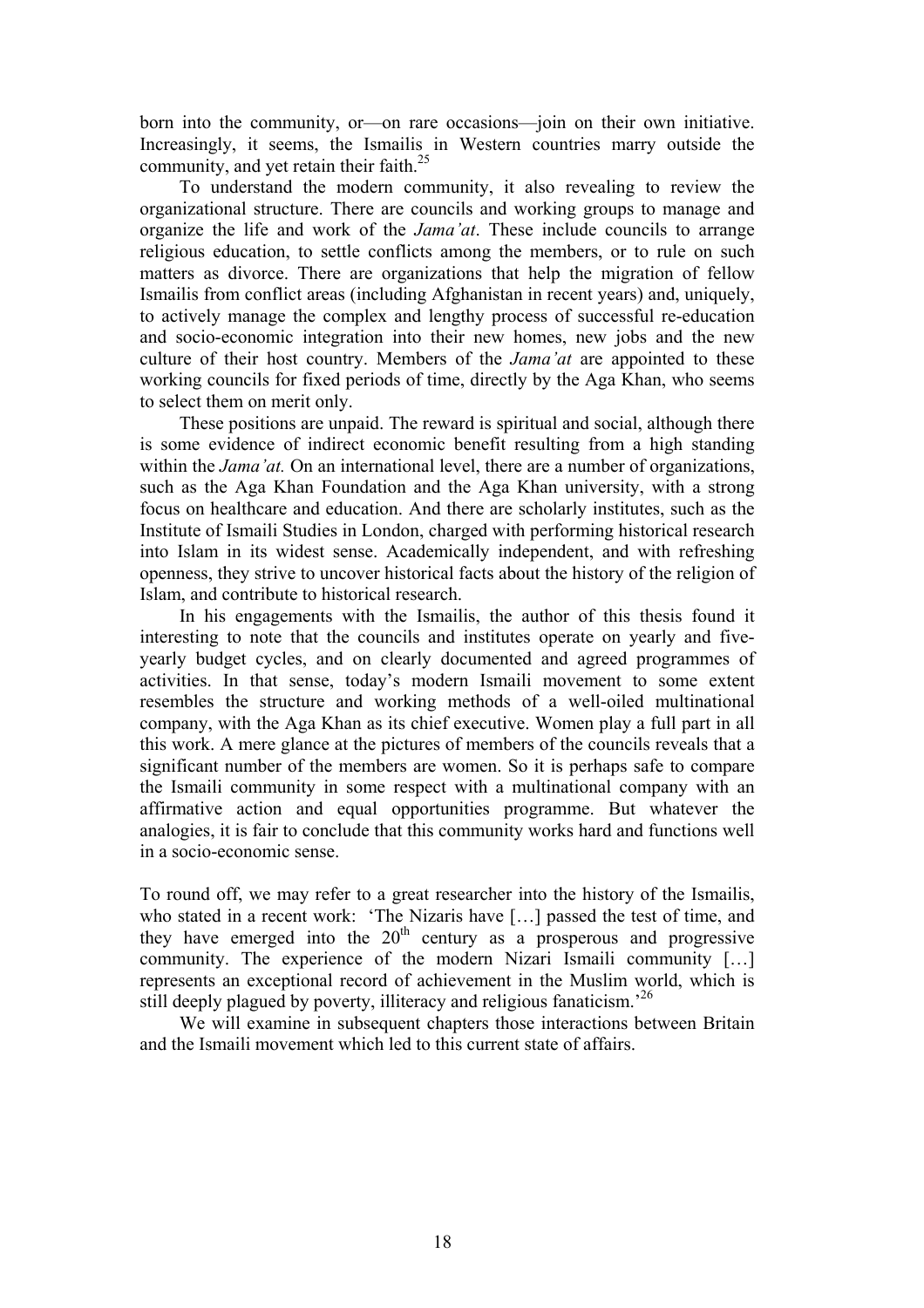## **2.6 Conclusions from chapter 2**

From the material examined in chapter 2, we may conclude that the Ismailis are best described as a movement, rather than as a temporal community or a religious sect or cult. The Ismaili movement has experienced a turbulent formative history, including significant political and military conflict. As a result, migration and frequent resettlement have become a characteristic of the movement. Indeed, these have resulted in the movement coming into contact with the British Empire and forming extensive relations with Britain which are a hallmark of its modern day existence. From these historical developments, a comparatively small but modern, well organized and socio-economically successful community has emerged in the United Kingdom.

The community may be described as thoroughly modernized, forward looking, and well-integrated into (but still identifiably distinct from) its social environment. The violent events in the early and medieval history of the Ismailis, and the mythology surrounding the movement which has subsequently grown up, appear not to have obstructed this development.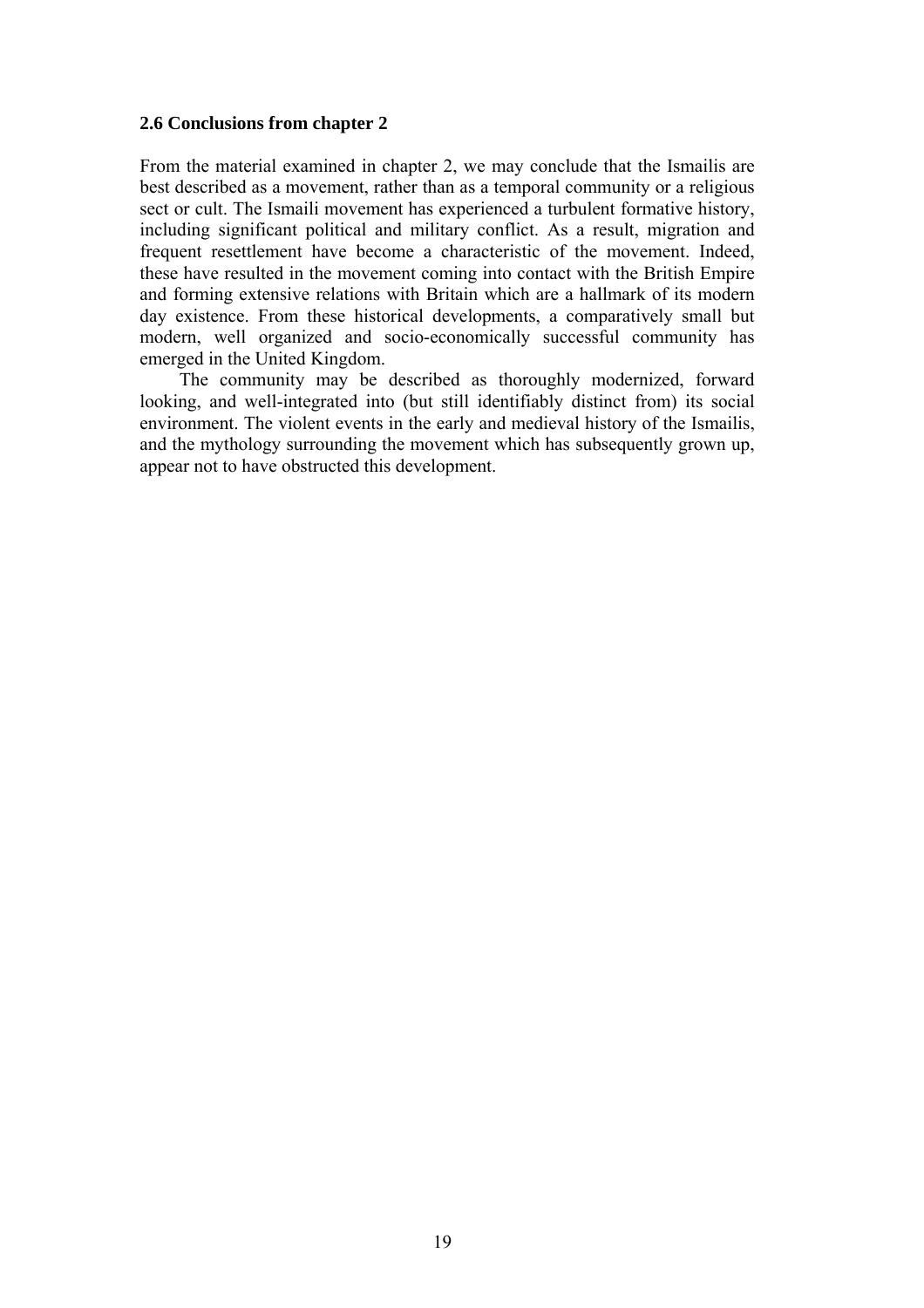### **3. First contact (1840 to 1914)**

### **3.1 Aga Khan I and II as seen from a British Imperial perspective**

In the myriad colonial and government archives consulted during the research for this narrative, the Aga Khan I and II barely receive any official mention. There are no records of any particular achievements, of noteworthy interactions with the colonial or central governments, or of any activities which made the Ismaili community stand out from the multitude of Muslims during their Imamate. It is known that Aga Khan I was born in Persia in 1800, and that he ruled over his followers until his death in 1881. He was made governor-general of Kerman by King Fateh Ali Shah of Persia, but was forced to leave his native land for exile in India upon incurring the displeasure of Fateh Ali Shah, who was also his royal kinsman.27 This breakdown in royal relations appears to emanate from a desire on the Aga Khan's part to carve out a temporal kingdom from Persia, a desire which triggered a range of armed, rebellious confrontations with the established rulers.

In an article dealing with the revolt,  $\text{Algar}^{28}$  hints that the rebellion by Aga Khan I against his Persian overlords may have been welcome to Britain, and may have received some limited support, but there is no evidence being produced to substantiate this, other than a mention that two cannon in the Aga Khan's armoury were 'probably of British provenance' and a suggestion that 'it may […] have been no coincidence that the first stage of the Aga Khan's revolt came when Iranian troops were advancing on Herat in defiance of British wishes.' Perhaps so, but regrettably the official archives make no mention of any British support at this time to substantiate these claims.

The son and successor of this first Aga Khan, Aga Khan II, lived until 1884 and had a tragically short reign, succeeding his father in 1881 upon the latter's death but passing away himself just three years later.<sup>29</sup> What little official mention is made of British interaction with these first two Aga Khans must be found in files regarding their more illustrious descendent, Aga Khan III. A note from the Dominions Office<sup>30</sup> regarding the status and titles of Aga Khan III makes a brief reference to his predecessors, and the role they may have played in the service of the Empire:

The first Aga Khan who had dealings with the British was hereditary Viceroy of Kerman in the time of Fateh Ali Shah, Shah of Persia from 1797 to 1834. This Aga Khan took refuge in Kandahar in 1840 and established relations with the British during the first Afghan War. [which was fought from 1839 to 1842, MvG.] In 1844 he was given a pension of Rs 1,000 a month, which was continued to his successors, and the title of "His Highness". He died in 1881 and on the recommendation of the Government of Bombay the title […] was continued to his son and successor Aga Ali Shah. On Aga Ali Shah's death in 1884 he was succeeded by the present Aga Khan, then a boy of eight, who was the first to be born a British subject.

And a (draft) letter<sup>31</sup> from the Colonial Office to the editor of *Burke's Peerage*, dated 18 September 1957, regarding the lineage of Aga Khan III, mentions that 'The grandfather of the late Aga Khan [Aga Khan III, MvG] was the first Aga Khan to establish relations with the British and in 1844 he was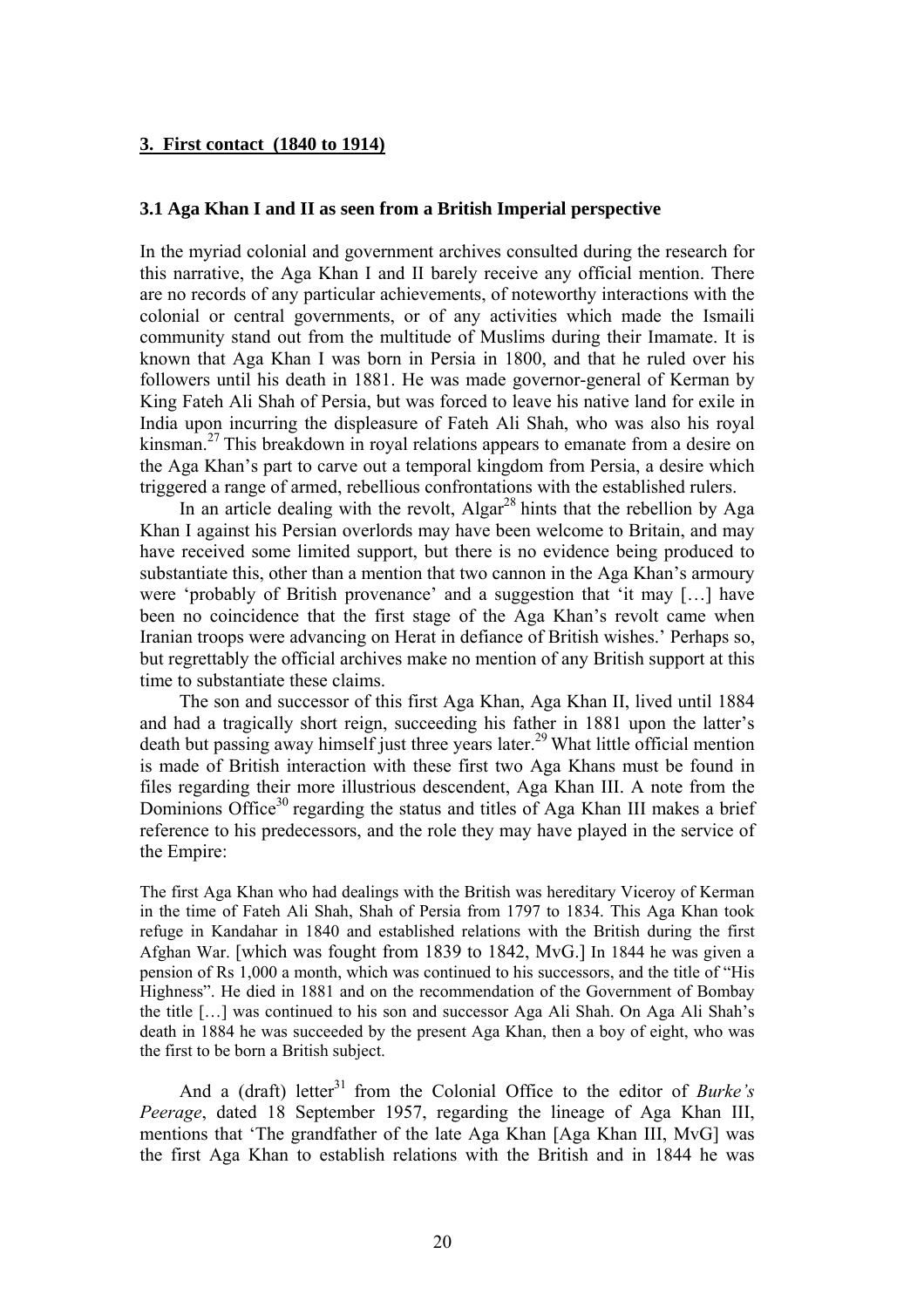granted the title "His Highness" in recognition of his spiritual leadership of the Ismaili Khojas and for his life time only.'

Beyond these scant mentions, the official archives are silent. There is no reference to the nature of the first Aga Khan's relations with the British authorities, nor any specific information regarding the services he may or may not have rendered to the British cause in the first Afghan war.

Hopkirk's epic works, including *The Great Game,*32 paint a vivid picture of the times and circumstances in which the contact was made. During this time a fierce, yet shadowy struggle took place between Imperial Russia and Britain to extend influence over the northerly approaches to India. A struggle which was fought in Afghanistan, around the Caspian, in Circassia, and in the then largely uncharted deserts and mountains north of the Indian empire. It was a struggle of repeated military confrontation, but also of secret geographical surveying missions, of long-range reconnaissance, and of individual British and Russian officers and adventurers approaching local rulers in attempts to win favour and conduct trade or negotiate treaties, the latter often only of temporary and dubious value. Bribery, intimidation, and the buying of local rulers' loyalties were a matter of course. According to Hopkirk, it is not without reason that Russian historians refer to this period of history as 'The Tournament of Shadows'.

Given his recent arrival in India prior to the Afghan war, it may be supposed that Aga Khan I had not had much time to organize his followers to render any large-scale direct support to the British. From the lack of official mention his support can be presumed to have been fairly limited, although a much later obituary of his grandson in *The Times* mentions that he gave 'great assistance to British arms', without being specific as to what that assistance may have been.<sup>33</sup> In the above mentioned article, Hamid Algar describes some services which Aga Khan I may have rendered during the Afghan War and the British conquest of Sind, including the provision of a small number of cavalry and personally acting as an intermediary with local rulers. However, these claims are based on secondary sources, and are not substantiated by the official British archives.

The Persian royal origins of Aga Khan I may have been of interest to the British, and a reason for their financial assistance to him, keen as they were to enhance their influence in his native land. Was it purely a matter of public diplomacy to award a title and pension to a newly arrived refugee with royal blood, or was it an attempt to recruit a potential ally in a difficult military and political struggle? We do not know for certain, but a combination of these factors was probably at work. From the scant mention it receives in later times, it may well be supposed that the first contact between the first Aga Khan and the British was seen by the British as not much more than a minor event in the ever ongoing turmoil on the borders of the British Empire, perhaps handled by comparatively minor East India Company officials as a local affair of a temporary and speculative nature. No word of it seems to have reached London, to judge from what is in the archives.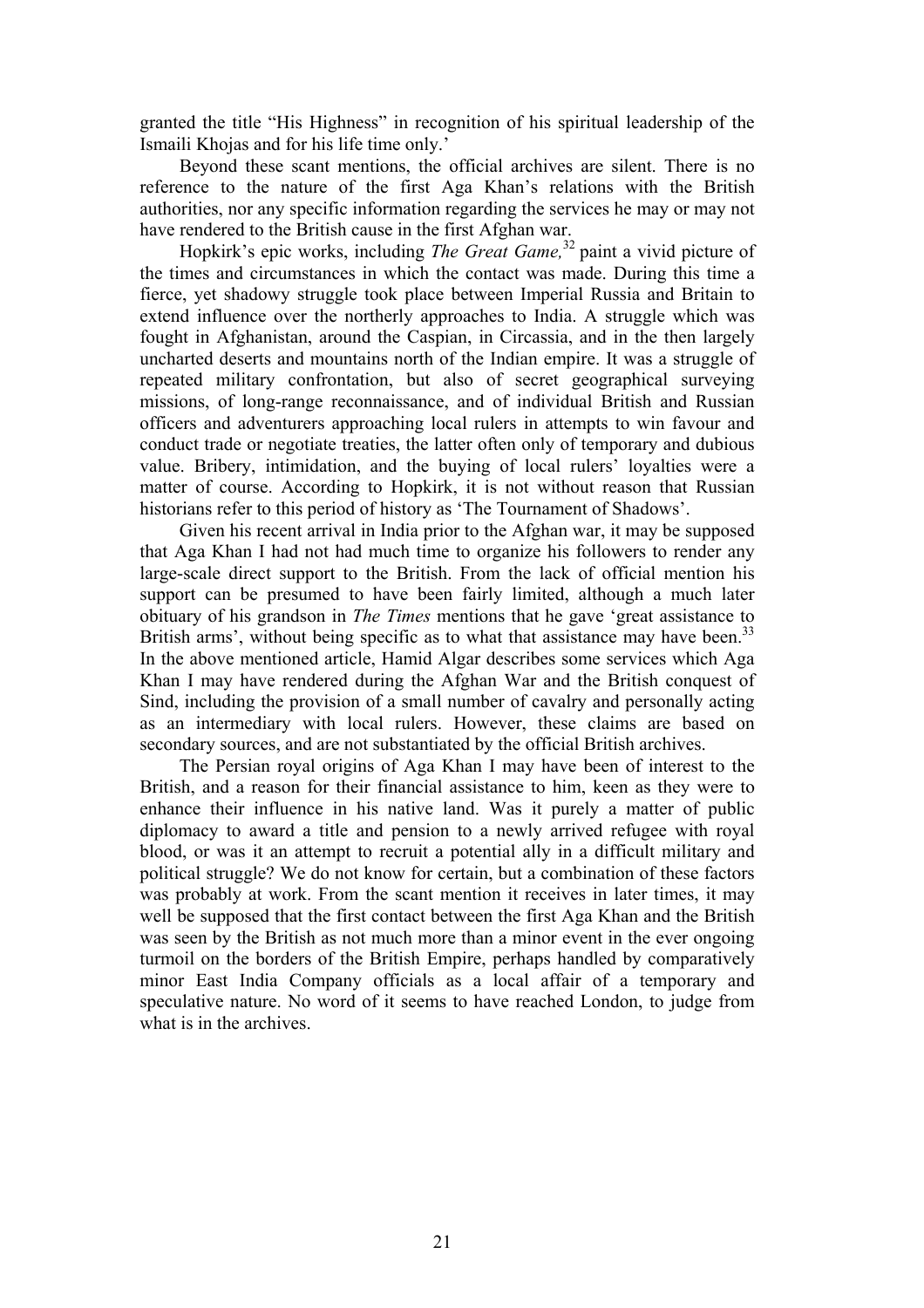# **3.2 The issue of Muslim education in India in the 1880s: Ismailis still in obscurity**

In the period from 1882 to 1888 the British government in India, and hence the India Office in London, were troubled by persistent complaints from the Indian Muslim community regarding the overall lack of success of Indian Muslims in obtaining state employment. The issue became a high-profile one, and commanded the attention of the Viceroy, who subsequently charged the Under-Secretary to the Government of India with resolving the matter. On 8 September 1888, the Under-Secretary wrote an extensive despatch<sup>34</sup> to the 'local governments and administrations' of British India, containing key correspondence regarding the history of the grievance, as well as a wide-ranging government census of the employment of Muslims in Indian government service and a range of policy recommendations. A few key extracts suffice to give a flavour of the political profile and the intensive nature of the government's attention to the matter:

In February 1882 a memorial was addressed to HE the late Viceroy by the National Muhammedan Association calling attention to the present decayed position of Muhammadans in India, to the causes which had, in the opinion of the memorialists, led to this decadence, and to the circumstances which, in their belief, tend to perpetuate that condition. The memorial was fully reported upon by the Local Governments and was also discussed by the Education Commission. [..] The present Viceroy feels special interest in the well-being and advancement of the Muhammadan subjects of the Crown in India.

Further down in the document we read:

From the statements of the memorialists and the whole previous discussions, it is clear that the chief drawback in the way of the advancement of the Muhammadan community in times past has been their inability or unwillingness to take full advantage of the State system of education. From the time of Warren Hastings to the present, this has been a matter of regret to the Government. The failure of the Muhammedans in certain provinces to compete on equal terms with Hindus for State employment has frequently been noted.

And this was backed up by a statement of the position of the Indian Government in the matter:

The Governor General in Council assumed that in all provinces where Muhammadans were few, and often exposed to all the disadvantages which affect a religious minority without wealth or superior influence, it would be the special care of Government to satisfy themselves that these endeavours to encourage the education of Muhammadans would be persistently maintained.

## And lastly:

As regards Muhammadan endowments generally, these are almost invariably, it is believed, of a religious or quasi-religious character; and while it is impossible for Government to meddle with them […] the enlightened Members of the Muhammadan community should bring pressure to bear upon their less-advanced co-religionists, in whose hands the funds of this description for the most part lie, to give a wise direction to their expenditure.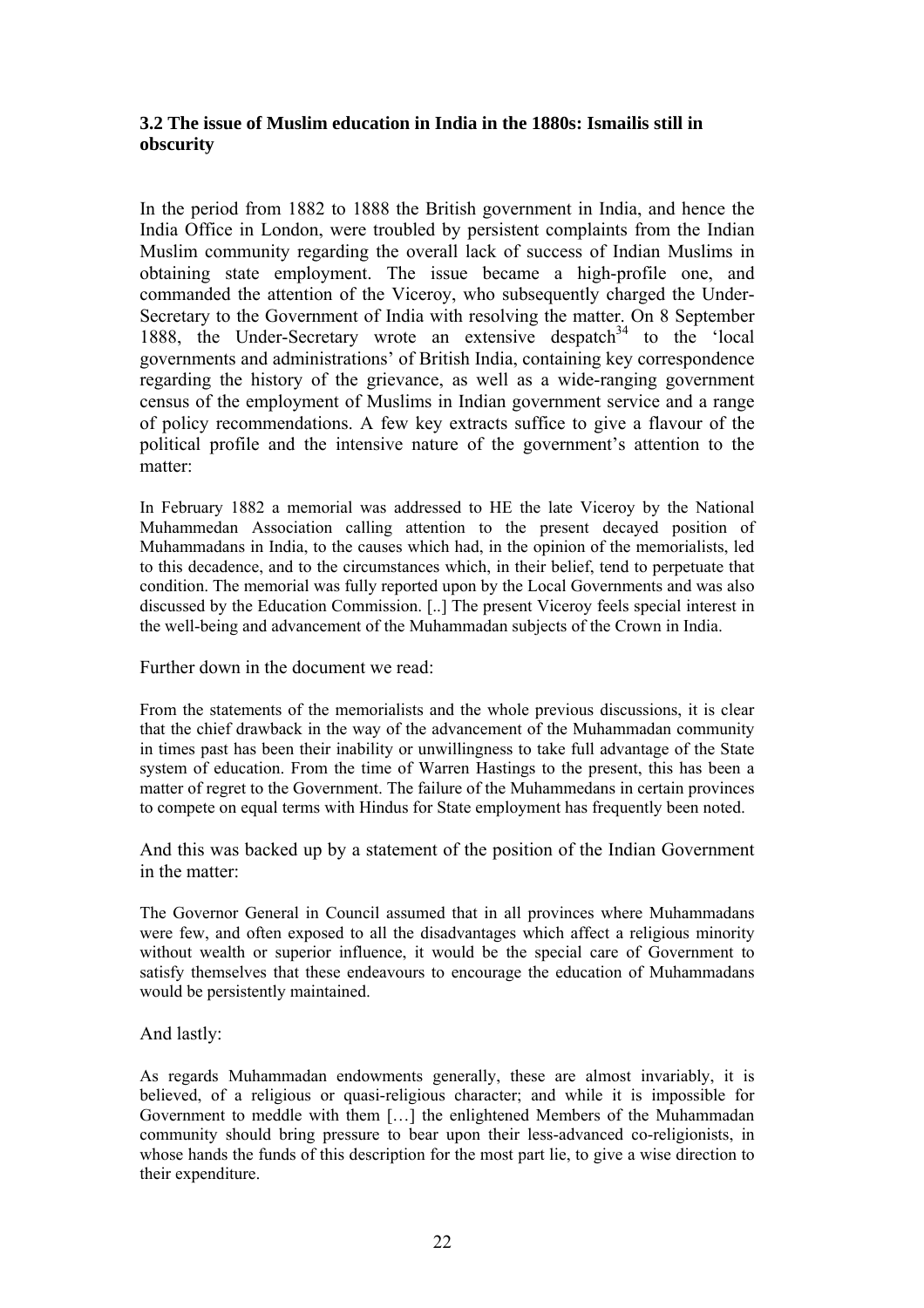A lengthy correspondence with the governments of the various states in British India follows, resulting in an extensive census of the Muslim population in each state and the percentage of Muslims in government employment. For the purposes of this narrative, it is revealing that neither the lengthy correspondence nor the detailed census contained *any* mention of the Ismaili community as a separate entity among the Muslims of British India. This absence of any mention suggests that the Ismailis, at the time of this high-profile public grievance, were not an influential or particularly noteworthy community among the wider Muslim population of India. Clearly, they possessed neither 'wealth nor superior influence', nor were they or their leader particularly vocal in the matter of education. As we shall see in succeeding chapters, all this was to change rapidly in the decades to follow.

#### **3.3 Enter Aga Khan III**

According to a briefing note<sup>35</sup> contained in the files of the Colonial Office, the Right Honourable Sir Sultan Mahomed Shah, Aga Khan III, GCSI, GCMG, GCIE, GCVO was born in Karachi on 2 November 1877. He was 'by birth a British subject without citizenship'.

In later years, a set of Reuter's press agency telegrams<sup>36</sup> about the death of Aga Khan III would note that he '…was a child when he succeeded his father, Aga Khan II, in 1885. He was then taken to England, educated at Eton and finally sent to Cambridge university.' There is no mention in the official correspondence of the Colonial or India Offices at the time of who took the initiative to send Aga Khan III to be educated at Eton and subsequently at Cambridge. His family would no doubt have been a driving force, but it may be reasonably presumed that British officialdom played a role in securing him a place at these prestigious institutes, and in smoothing his transition to this new environment. Alas, the archives are silent on the matter. The note mentioned above  $37$  continues:

On the death of his father, Aga Ali Shah, in 1885 he was installed as Imam at the age of eight years. He married Shahzahdi Begum in 1897 and in the following year set out on his first European tour. [He was then 21 years of age, MvG] During his visit to Britain he was received in audience by Queen Victoria and knighted with the K.C.I.E. At that time he also made the acquaintance of the Prince of Wales (later to become King Edward VII) and set the foundations of a lasting friendship. He was created G.C.I.E. on King Edward's coronation in 1902 and in the following year was nominated a member of the Indian Legislative Council. In 1908 on a visit to France he married his second wife, Mlle. Theresa Magliano, and in the following year his first son, Mehdi Khan, was born. Mehdi Khan died two years later, a few months before Ali Khan was born.

The note continues with a detailed description of his services to the Empire, which we shall revisit in chapters 4 to 8 of this narrative.

As mentioned, the official British files regarding the youth of Aga Khan III regrettably do not elucidate on whose initiative his grand tour to Europe was undertaken, nor the specific reasons why he was invited to Buckingham Palace to be presented to Queen Victoria. However, it was not uncommon at the time for those native Indian princes and nobles who could afford the journey and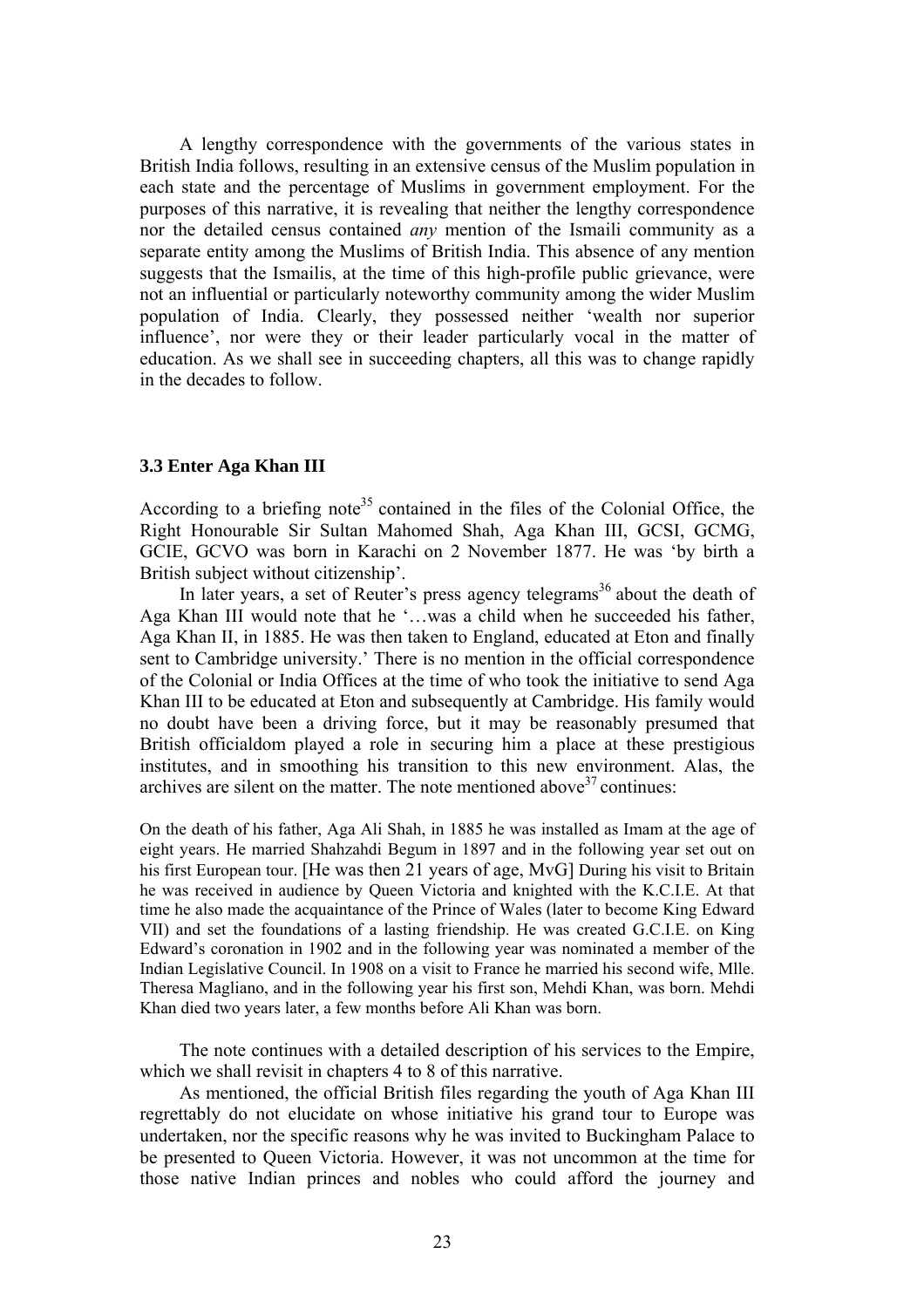associated expense to present themselves in London, both with the purpose of paying homage to their Queen-Empress, and in order to return to their fiefdoms with enhanced standing, able to regale their family and subjects with tales of their journey to the royal and administrative heart of the Empire. No doubt, this would have added significantly to their stature among their followers, whilst at the same time allowing British officials a thorough first-hand look at these ruling citizens, who were potentially able to exert a degree of influence on events in India, then often referred to as the 'Jewel in the Crown' of the British Empire.

It is unclear whether the young Aga Khan III had already been noticed as a person worthy of particular attention by British officials in India prior to his arrival in London at the age of eight, but in view of his reception it must be considered likely that, in the time-honoured fashion of the British ruling classes, a discreet yet close observation was kept as he matured throughout his education at Eton and Cambridge. Nor is it clear whether his contacts with the Prince of Wales were those of genuine friendship or were driven by political expediency alone. The archives of Buckingham Palace might yield the answer, but are not open to inspection.

What is certain, however, is that the Aga Khan's visit to London contributed in no small measure to his meteoric rise in social and political stature. In 1902 he was created a member of the Imperial Legislative Council, a semi-representative, partly symbolic, yet prestigious advisory body within the framework of the British imperial administration. He was then just 25 years old. In 1911, his treatment on ceremonial occasions was considered by the Government of India in connection with the Delhi Durbar:<sup>38</sup> It was decided that he should be invited to the Darbar by the Government of Bombay, the invitation being couched in the same terms as that addressed to  $1<sup>st</sup>$  class Ruling Princes in that Presidency.' Courtesy of the colonial authorities, his formal status and rank in India had now been confirmed as on a par with the *crème de la crème* of Indian nobility.

In the first decade of the new century, the Aga Khan embarked on a highprofile career of public service, and rapidly became an influential figure in public opinion making. A veritable avalanche of speeches and articles on a wide range of topics began to take shape around 1902, followed later by radio broadcasts,  $39$  and continued virtually uninterrupted throughout his long life. In his early publications, he tackled such diverse topics as *Muslim Education in India* (1902),40 *The Finances of India* (1903-4),41 *The True Purpose of Education* (1904),42*A Bill of Muslim Rights* (1906),<sup>43</sup>*Some Thoughts on Indian Discontent* (1907),44 *Advice to the Muslim League*, 45 and *The Problems of the Minorities in India* (1909).<sup>46</sup>

Reviewing these publications, one cannot help being struck by the selfconfidence with which the then Aga Khan tackled high-profile, yet often sensitive issues. He does not hesitate to project himself as a leader among Muslims, and he calls for their organization and unification in predominantly Hindu India. Nor does he hesitate to lecture his fellow Muslim leaders and show them the way to the emancipation as well as social and moral elevation of their followers. And he tackles Indian domestic policy, setting out his views on issues which were potentially painful to the imperial authorities, such as the inter-communal strife between Hindu and Muslim. The best example of this latter genre may be found in a speech<sup>47</sup> delivered in 1913, protesting against the poor treatment of Indians in South Africa: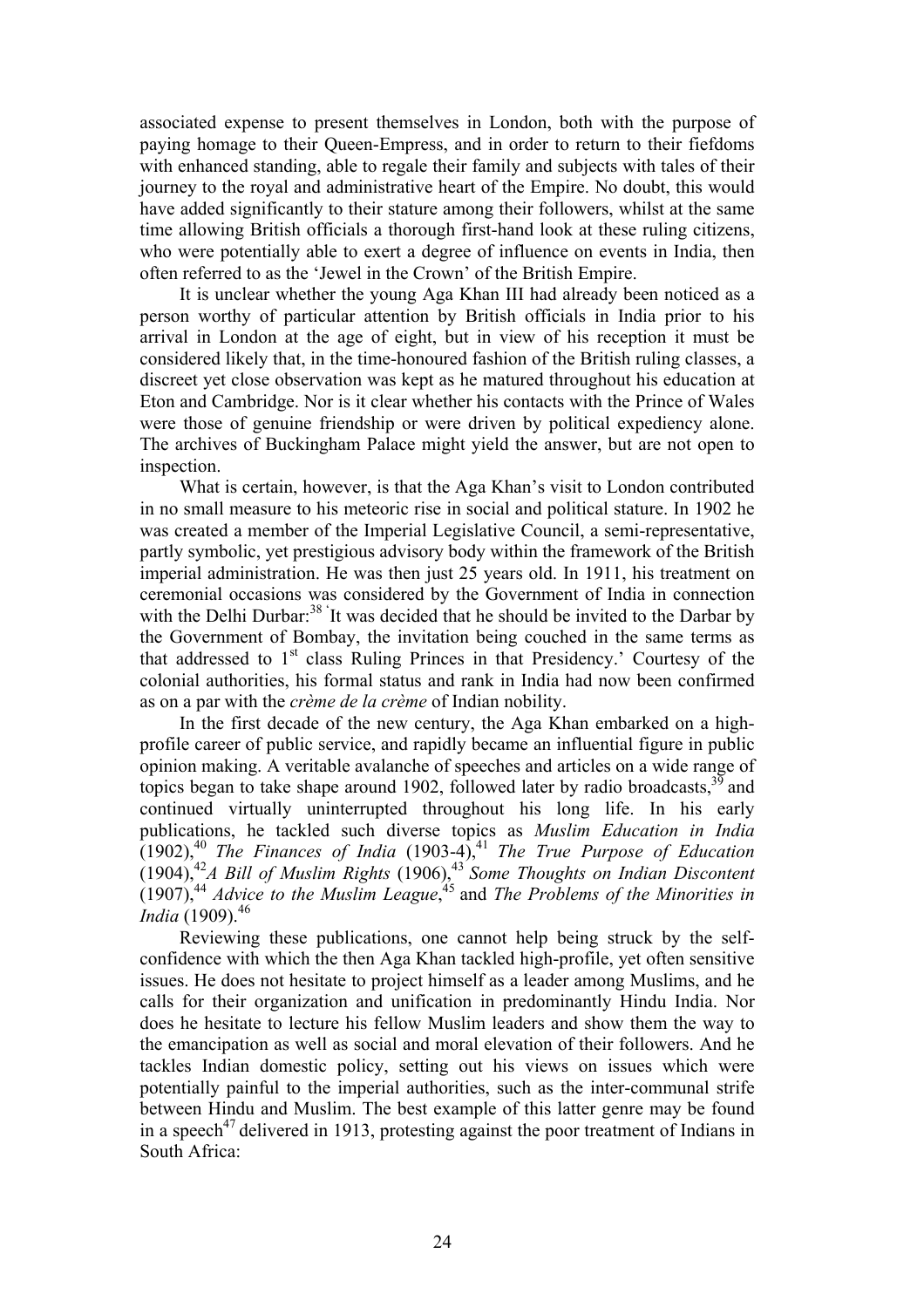As the chairman of this public meeting, it falls to my lot to echo the feelings of the people of India which the calamities that have lately occurred in South Africa have evoked throughout the length and breath of this empire. It is no exaggeration to say that in the modern history of India, it is impossible to find a parallel to the intensity of feeling to which Indians have been stirred. […] The controversy of the rights of the Jew formed the subject of a memorable debate in the House of Commons, when Lord Palmerstone contended that even the poorest man who bore the name of a British subject should be protected by the whole strength of England against the oppression of a Foreign Government. […] the British subject of whatever creed or colour must be protected by the British Government from violence to his person and property wherever he went. […] Public opinion in India cannot believe the statement that the imperial Government is helpless in the matter….

Stirring and controversial words. But they were to be the exception to the rule in his public writings. On closer inspection, one notices in the great majority of the Aga Khan's speeches and publications personal loyalty to the Empire and to the Queen-Empress Victoria (and subsequently to the King-Emperors), calls for cooperation, a de-escalating choice of words, and subtle drawing of attention to the many benefits brought by British colonial rule to backward, downtrodden India. Here it becomes clear what a happy marriage existed between the young, intelligent, eloquent and highly talented Indian-born noble with European tastes and the British Imperial government. On the one hand was a landless, energetic and impressionable young man looking for an outlet for his enormous energy, with a keen wish to centralize and modernize his followers, and with a strong desire to acquire the approval of the Queen Empress and her government. On the other hand, we see an Imperial government looking for a modern and moderate Muslim leader who would be certain to align his views largely with those of Her Majesty's government in London as it dealt with the trials and tribulations of running the Empire.

In strict sociological terms as defined by Gladwell, $^{48}$  it is clear that the Aga Khan may be described as a combination of the three types of people who are essential in producing change (a phenomenon amusingly described by Gladwell as a 'social epidemic'). Aga Khan III was certainly a *connector*, with a wide social circle, and a 'hub' of the human social network; a *maven*, also described as a knowledgeable or well informed person; and a *salesman*, able to articulate and disseminate his message in an attractive manner to a selected audience. The combination of these characteristics in one individual is unusual, and would have made the Aga Khan valuable in the eyes of the British authorities. The careful nurturing of these characteristics through British education, and through connection with key British institutions and points of view, produced for the British Empire in times of both war and peace a valuable asset who personally stood to gain from this alliance in terms of influence and temporal status, and was thereby better able to exert temporal and spiritual influence over his followers.

From the official archives, we cannot be certain which colonial civil or military servant first spotted Aga Khan III among the myriad Indian princes and nobles as a potentially valuable ally of Britain. But as we shall see in subsequent chapters, it was a talent well spotted indeed. The early efforts to introduce into Aga Khan III a spirit of unswerving love for and loyalty to Britain would be handsomely rewarded in times of great crisis, to mutual benefit.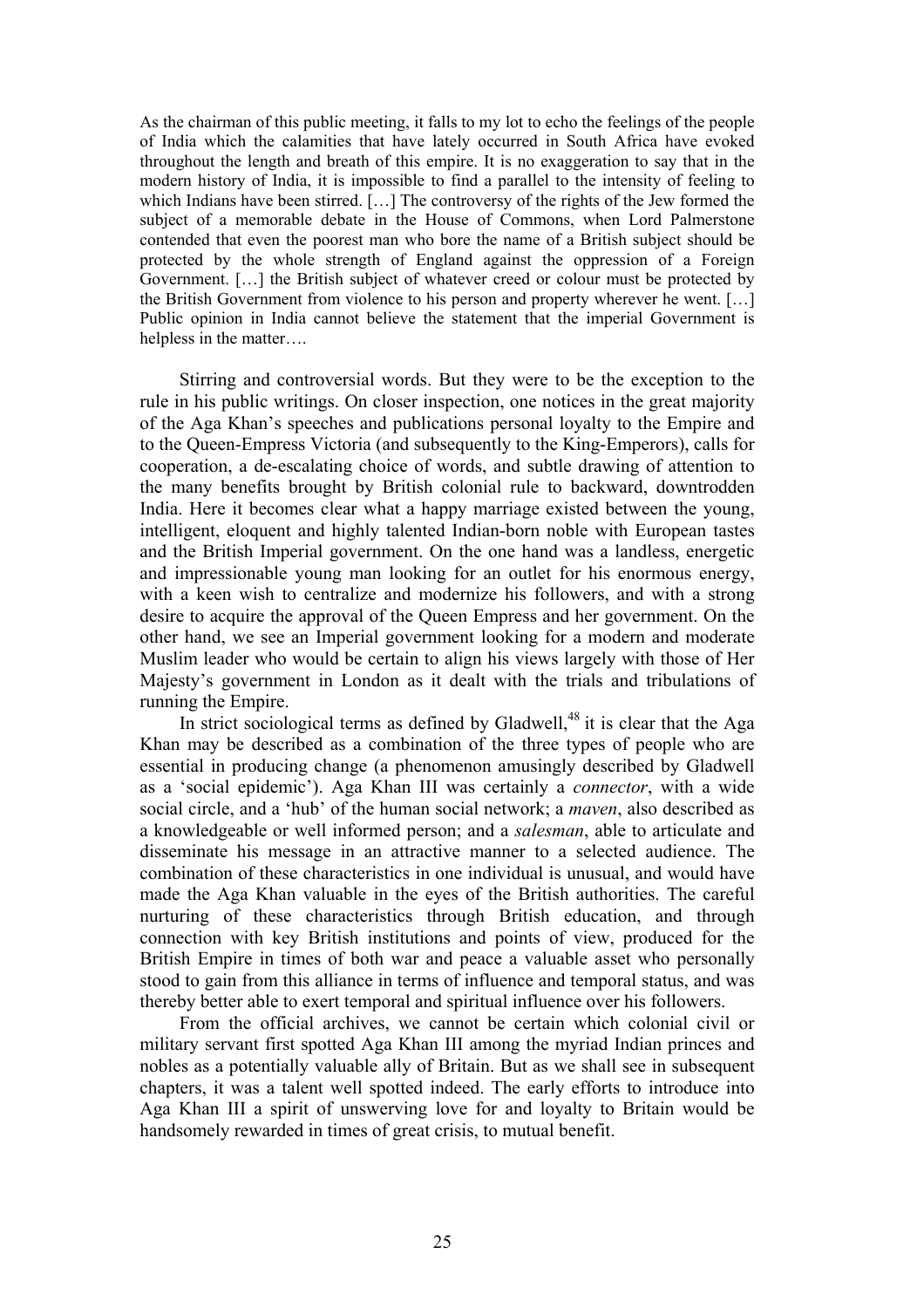#### **3.4 Conclusions from chapter 3**

From the material examined in chapter 3, we may draw the conclusion that Aga Khan I and II were known to the British authorities, but do not seem to have made a particularly noteworthy contribution to the British imperial cause. Neither was the Ismaili community in India in the 1880s noted for any particular prowess in the field of education, or singled out for particular mention in one of the great controversies surrounding the Muslims in India. Thus it must follow that the Ismaili community in India in the 1880s did not stand out in terms of particular wealth or influence compared to the overall Muslim population.

However, the standing of the community rapidly changed in the decades to follow. Aga Khan III was educated at Eton and Cambridge, which instilled in him from an early age a close personal acquaintance with England and English institutions. He was subsequently introduced to the Royal Court in London at an early and impressionable age, and active measures were taken, including the bestowing of high public honours, to cement his bond with the Crown.

Subsequently, the Aga Khan set out upon a career of public service, spreading a message of both modernization and loyalty to the British Empire among his followers as well as to a wider colonial audience. In sociological terms, Aga Khan III was a key *connector,* a key *maven* and a key *salesman*, and was thereby perfectly placed to guide the rapid transformation and modernization of the Ismaili movement.

The British authorities carefully nurtured and fostered these characteristics, and equipped him with the necessary status and information. They subsequently made use of these characteristics in Aga Khan III, thereby co-opting him and the wider Ismaili movement for the British cause and policies, to mutual benefit.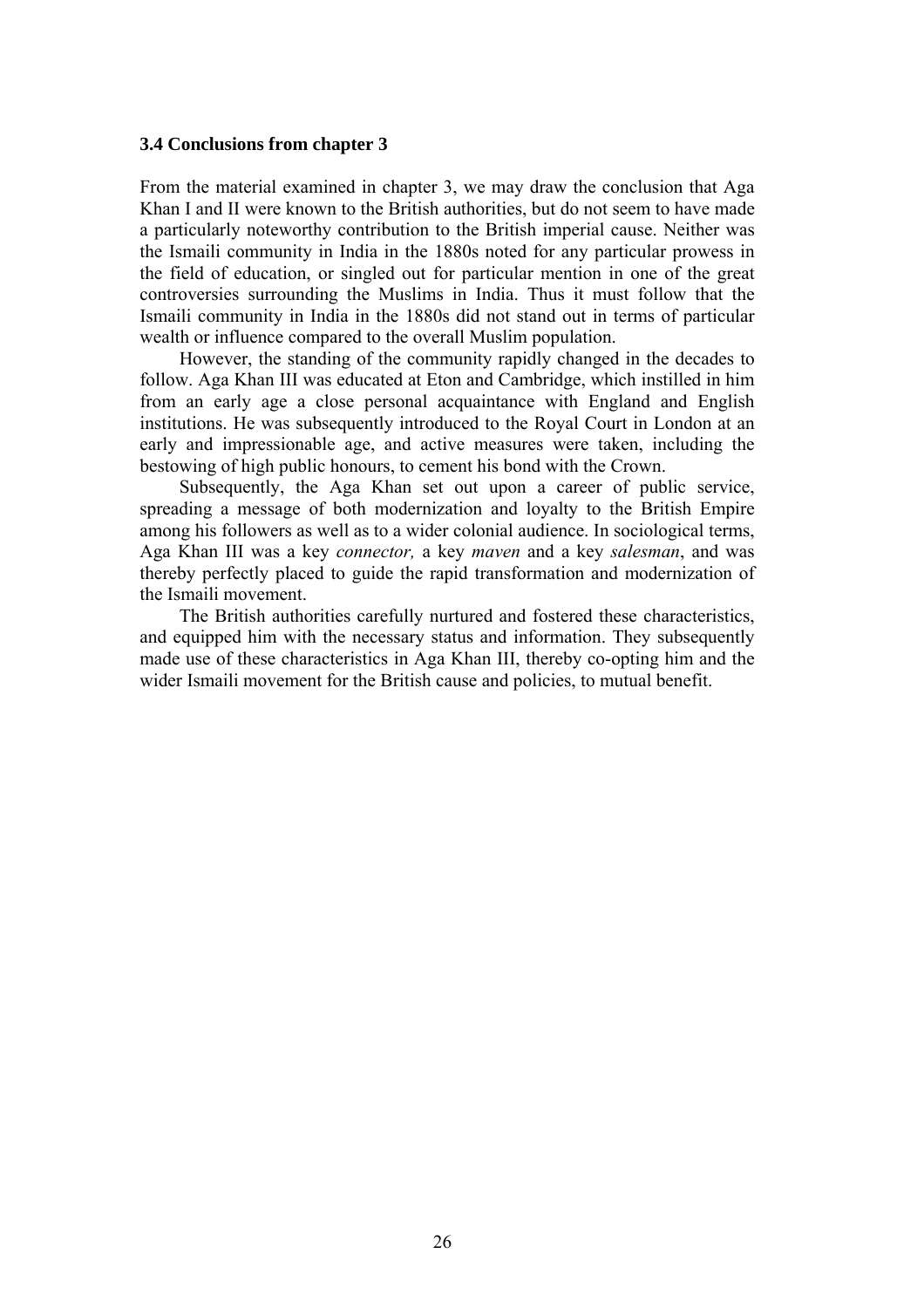### **4. Crisis years – 'much valuable service' (1914 to 1920)**

## **4.1 Prelude to war**

The coming of the First World War was foreseen by many of the key politicians, publicists and analysts in the latter decades of the nineteenth century. The emergence of a strong, vibrant German empire, and the development of a powerful German navy, constituted an emerging threat to the British Empire and its lifelines. At the same time, the myriad local conflicts and dubious alliances between the unstable countries of central Europe gave rise to a new nervousness in England about the future of Europe and the British Empire.<sup>49</sup> Consequently, both public political debate and secret diplomatic and intelligence activity gradually prepared for the coming Armageddon. In this the British predictably made use of their extensive network of leading figures to best effect, and the Aga Khan was to play a key role.

## **4.2 Turkey and the onset of war**

It was well realized among the future belligerents, as they gradually yet inexorably divided into opposing camps, that the question of Turkey's choice of allegiance would have a profound effect on the political landscape of Europe and Asia, and on the course of the coming war. And as a result, both sides made vigorous attempts to secure Turkey's cooperation. As early as 1898, Kaiser Wilhelm II paid a state visit to the East, which turned out to be 'more of a triumphal progress. In the Ottoman capital, the Sultan's only friend was given a lavish and flattering welcome, exceeding anything previously accorded a foreign visitor'.50 There was talk of a railway linking Berlin to the Persian Gulf. And there were bold, audacious and indeed inflammatory speeches from the Kaiser, appealing to the hearts and minds of Muslims everywhere: 'His Majesty the Sultan, and the 300 million Muslims scattered across the globe who revere him as their Caliph, can rest assured that the German Emperor is, and will at all times remain, their friend.' Such recognition of the Sultan's authority over *all* Muslims must have been most welcome to many members of the Turkish ruling elite.

The strategic implications were well understood in London. And as part of the overall British diplomatic effort, the Aga Khan went into print,  $51$  outlining his personal views while taking the liberty to speak for the Indian Muslim community as a whole in doing so:

Let there be no misunderstanding of the real attitude of the Indian Mahommedan opinion towards Turkey. There is much discussion in Europe of the position of the Sultan as Khalif. The Indian Moslem does not recognise the Sultan as Khalif, and offers him no allegiance in that capacity. But he does look upon Turkey as the embodiment of the temporal power of Islam. […] The events of the last two years have not shaken the conviction of Indian Moslems that Great Britain in her own interest should be the friend and supporter of the Ottoman power. […] The Indian Moslem does not ask for the surrender of the British interests; he simply points out that these interests are in accord with Moslem sentiment and wishes.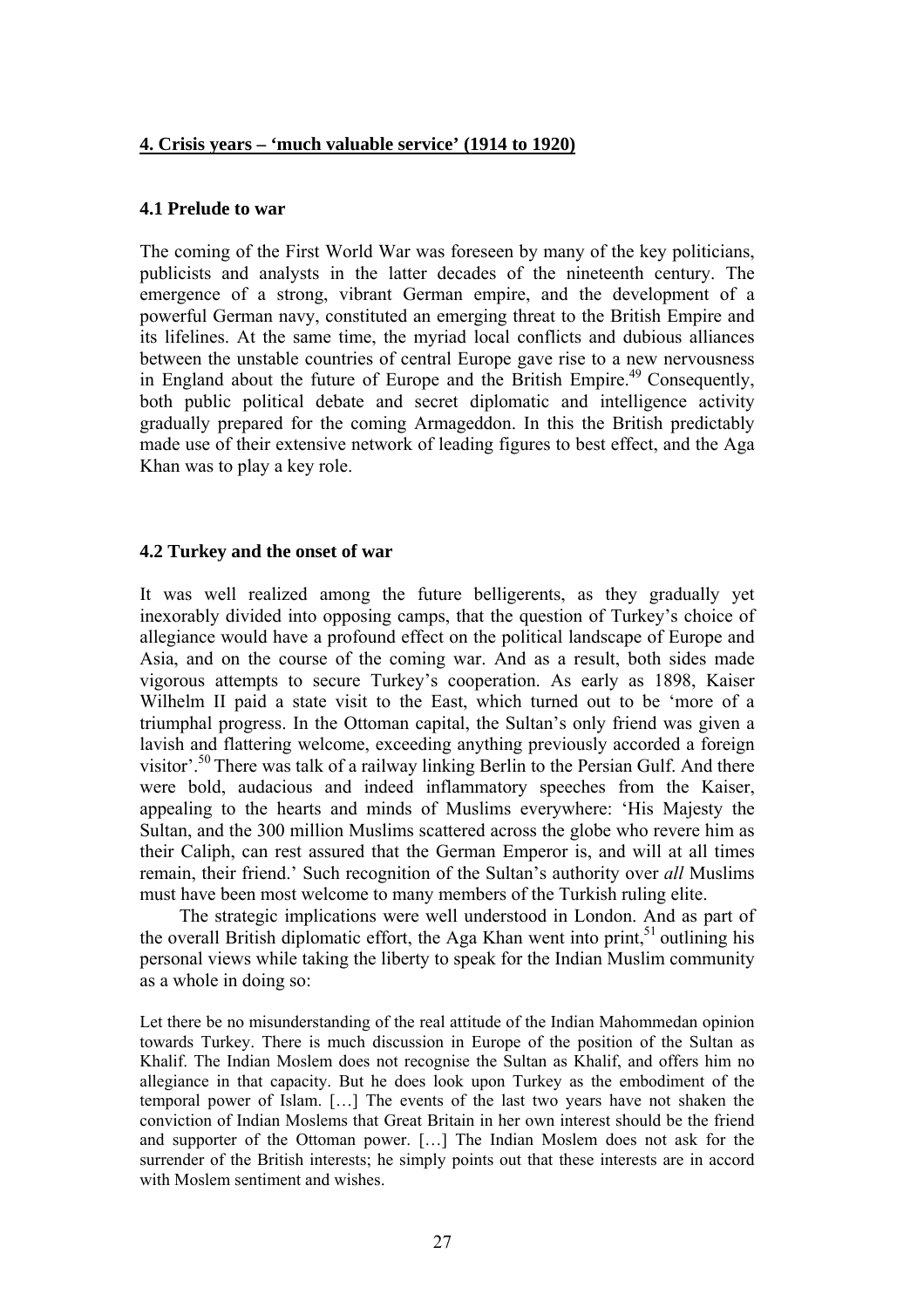Here we clearly see the Aga Khan in the role which he had gradually shaped for himself, and which had gradually been shaped for him by Britain: an intelligent, articulate, yet moderate figurehead on behalf of Muslim interests in India. He frequently produced publications which were sometimes mildly critical, more often than not very illuminating, but which always took care to express a deeply felt loyalty to the Empire, and demonstrated the Aga Khan's willingness to come to Britain's aid in a crisis.

It would later be mentioned in his obituary, issued by the Reuters' press agency,<sup>52</sup> that 'during the first world war, the Aga Khan assisted the allied cause when the Kaiser tried to foment a holy war by suggesting the allies were attacking the holy place of Islam.' A short mention in a lengthy obituary, yet a crucial episode for the British Empire and as a result, for the future of the Ismaili movement.

#### **4.3 A call to arms…**

Upon the outbreak of the First World War, the Aga Khan busied himself with support for the war effort, demonstrating his personal commitment to diplomacy and to support in a more direct sense. It is reported in the archives<sup>53</sup> that he immediately cabled the *Jama'ats* of his followers stressing the obligation to remain loyal to the British Crown. This message could not be recovered as part of the research for this narrative, but it must be considered more than likely that it was indeed despatched.

Addressing volunteers for the Indian Field Ambulance  $\text{Corps}^{\text{54}}$  in October 1914, the Aga Khan linked their efforts without hesitation to the cause of Empire:

I am unable to tell you the feelings of pride and joy with which I address my fellow countrymen here whose spontaneous desire to actively serve the King-Emperor in this supreme hour in the destinies of Europe and the Empire has found action in the formation of the Indian Field Ambulance Corps. […] You represent a spirit which is universal amongst our countrymen in India and here. […] That spirit of patriotism finds expression in the intimation of your committee to the India Office placing your services unconditionally at the disposal of the authorities, as a proof of India's desire to share the responsibilities, no less than the privileges, of membership of this great Empire.

Amusingly, after heaping praise upon the volunteers and extolling the virtues of Empire, the Aga Khan then goes on to berate the Chancellor of the Exchequer, David Lloyd George, in the same speech:

Representations made to me from many quarters […] showed that Moslem sensibilities have been deeply wounded by an observation Mr Lloyd George let fall in the otherwise inspired and splendid recruiting speech he delivered in London on the  $19<sup>th</sup>$  September. The just scorn and ridicule that he poured upon the blasphemous claims of the Kaiser to be the weapon and the sword of the Almighty was followed by an unhappy and an unfortunate comparison that there has been nothing like it since the days of Mahomet.

And indeed, a most unhappy remark<sup>55</sup> had been made by Lloyd George (then Chancellor of the Exchequer, later to be Prime Minister) during a patriotic meeting on 19 September 1914, in the Queen's Hall in London: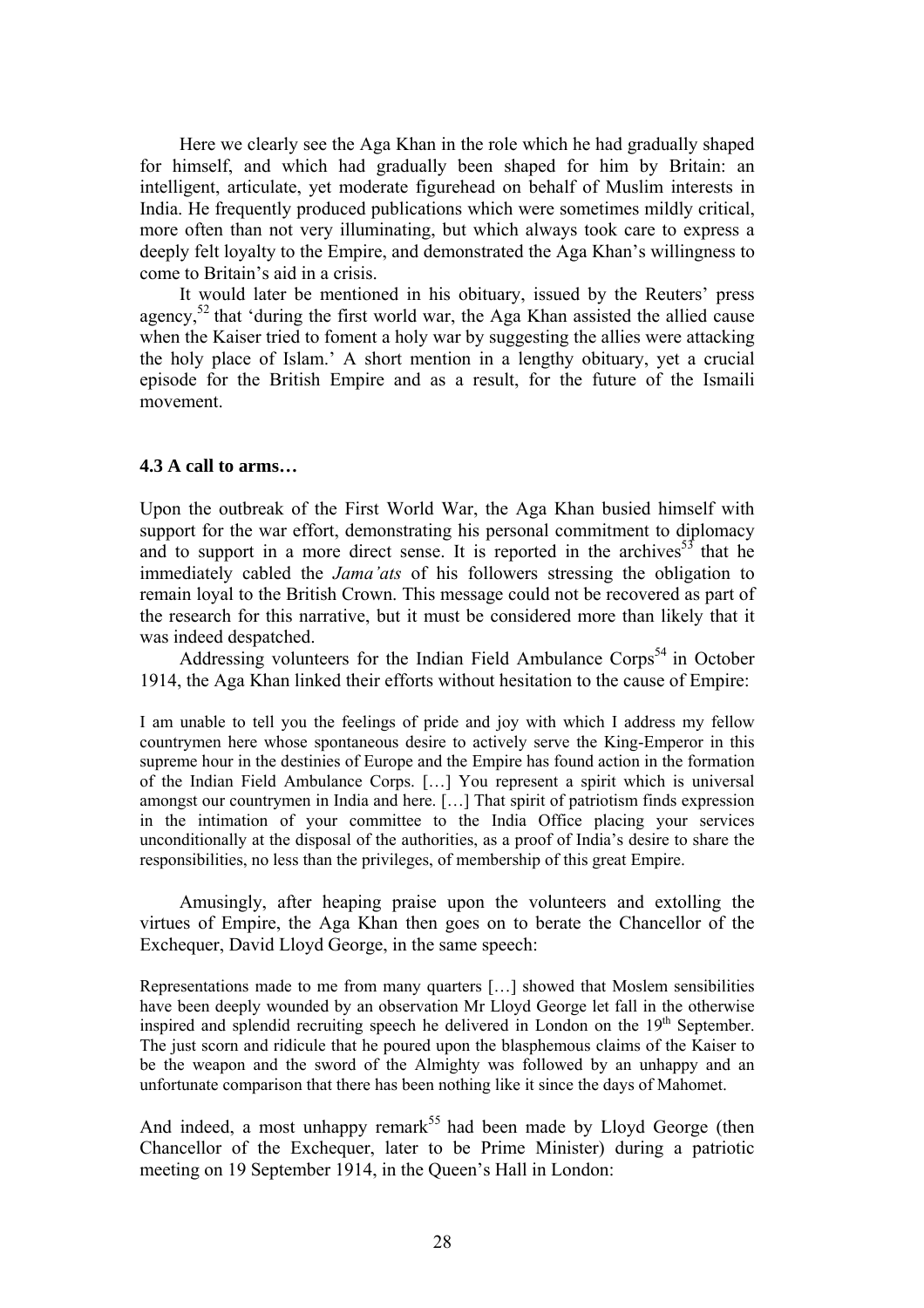You saw that remarkable speech which appeared [...] this week. It is a very remarkable product, as an illustration of the spirit we have got to fight. It is his speech to his soldiers on the way to the front: "Remember that we German people are the chosen of God. On me, on me as German Emperor, the Spirit of God has descended. I am His weapon, His sword, and His vizard! Woe to the disobedient! Death to cowards and unbelievers!" There has been nothing like it since Mahomet. Lunacy is always distressing, but sometimes it is dangerous, and when you get it manifested in the head of the State, and it has become the policy of a great Empire, it is about time when that should be ruthlessly put away.

However, the Aga Khan quickly defused the controversy in his subsequent speech: 'It is however my belief and conviction that the observation coming from one who has never lived outside this country, or in contact with Moslem people, was, so to speak, an unconscious sort of passing reference not really meant towards the Prophet of Islam personally. I am sure it was not meant to be offensive and was unpremeditated.'

Thus, by drawing attention to the issue whilst immediately defusing the controversy which resulted, the Aga Khan skilfully manoeuvred to strengthen his credentials both as a Muslim leader and as a friend of Empire to whom those in authority would have reason to be grateful.

## **4.4 And a call to the purse—a conversation with Austen Chamberlain**

The Aga Khan did considerably more than call for active personal and military support for the British cause in the Great War. The official archives contain a comparatively small file<sup>56</sup> from 1915 which is marked 'Closed Until 1966', an unusually long period which indicates that both the officials concerned and the Aga Khan must have considered it likely that the contents of the file would displease various parties if released any earlier. It refers to a conversation between the Aga Khan and the Rt. Hon. Austen Chamberlain, half-brother to the future Prime Minister and then Secretary of State for India. A memorandum<sup>57</sup> describes the conversation:

The Aga Khan came to see me this afternoon by appointment. […] under present circumstances, he wished to direct my attention to the possible participation of India in the Loans required to finance the war. He said that, speaking privately, it must be remarked that financially India was doing less than her proportion, inasmuch as the expenses of her troops in the field were borne by this country [Britain, MvG] and he felt that she both could, and ought to, take her share in providing the money for the prosecution of the war. He represented that up to the present time no serious attempt had been made to interest Indians in the National Loans; yet he believed that in India there was great wealth which might be successfully tapped for this purpose, and he anticipated great political advantages from the union in financial interests of India and the Empire.

There followed detailed elaboration from both sides on how this might best be brought about, with Chamberlain recommending the Aga Khan fall into line with the general war loan schemes being employed throughout the Empire, and the Aga Khan insisting upon a separate scheme for India on rather nebulous grounds.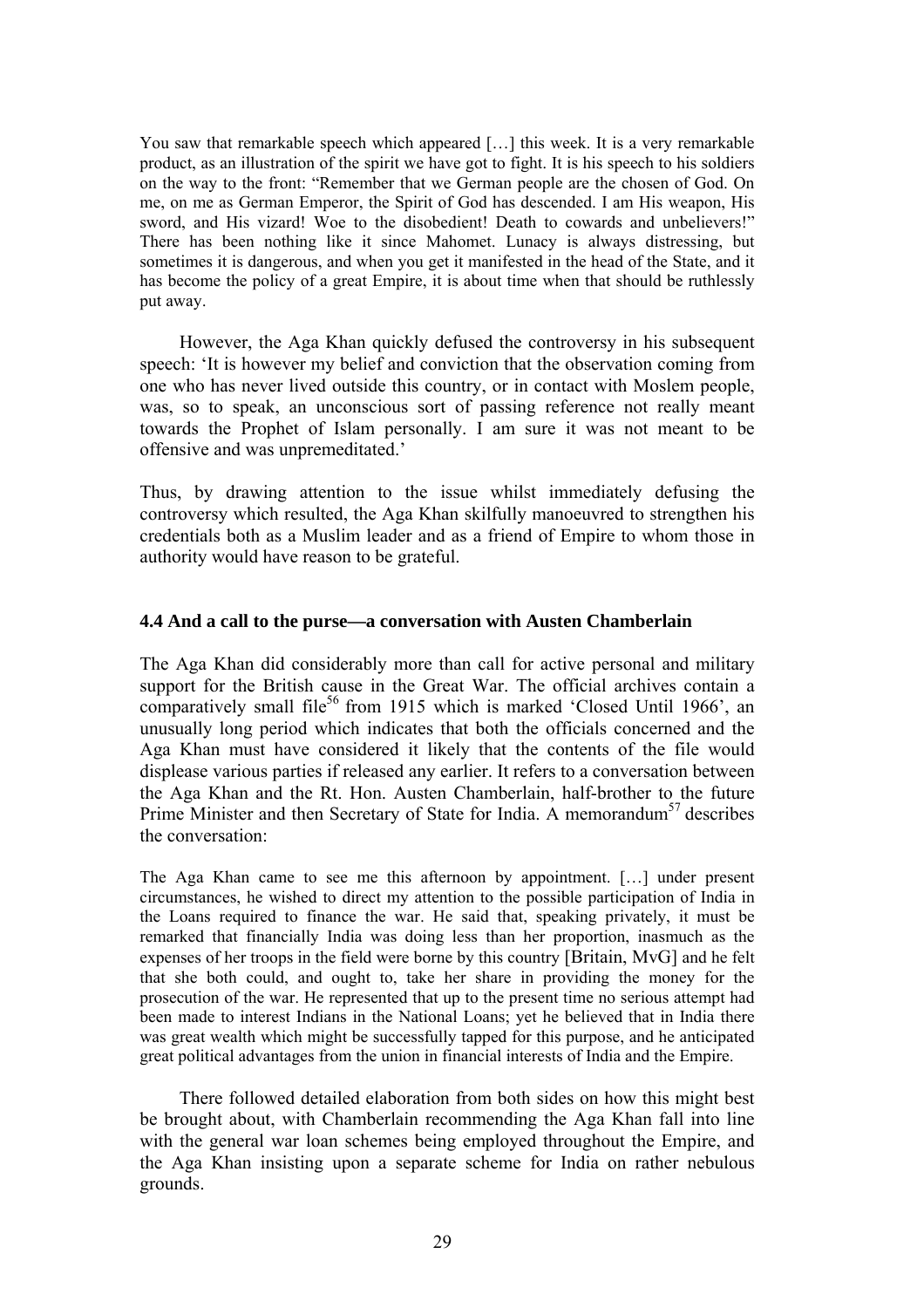A subsequent handwritten letter<sup>58</sup> from Chamberlain to the Chancellor of the Exchequer puts the Aga Khan's offer (perhaps rather ungenerously) in political context:

My dear Chancellor of the Exchequer, I send you a memorandum of a conversation I held yesterday with the Aga Khan […]. I do not need to comment to you on the difficulties of his proposal, but when the subject arises again I may have to ask you for a Treasury memorandum on the subject to be communicated to him. Personally I feel that there is too much disposition on the part of Indians to overlook the needs of India and the opportunity for helping government there and to think they get more credit and kudos by making their contributions in England. Yours very truly, Austen Chamberlain.

There is more than a hint of scepticism in this communication about the Aga Khan's motives for making a proposal regarding India's role in the financing of the British war effort. It is impossible to prove unequivocally the Aga Khan's motives in doing so. From his general personal and political behaviour described in this narrative, it would seem a case of patriotism, politics and self-interest happily coinciding. The files are silent on the matter from then on.

### **4.5 Turkey's entry into the war**

Upon Turkey's joining the war on the side of Germany, concern on the Allied side was significant. London was well aware of the efforts which had taken place for a good twenty years to try and influence the Muslim population of the British Empire into a state of rebellion, and of the subterfuge and intelligence operations conducted by the Germans to achieve this aim. 59 It was also well understood that Turkey, although decaying and split asunder by internal dissent for decades, represented enormous reserves of military manpower and commanded a strategic position, controlling as it did the Bosporus and thereby naval access to the Black Sea, the Mediterranean lifeline to allied Russia.<sup>60</sup> Nothing could be done to keep Turkey out of the war any more; the ill-conceived and disastrously executed Gallipoli campaign of 1915 was to be the military answer to the new Germano-Turkish alliance.

On the diplomatic front, however, the Aga Khan rushed into action to try and maintain Muslim loyalty to the Allied cause. *The Times* published his 'Message to the Indian Muslims on Turkish Entry into the War',  $61$  a message which appears clearly calculated to appeal to as broad a Muslim following as possible:

With deep sorrow I find that the Turkish Government has joined hands with Germany, and acting under German orders is madly attempting to wage a most unprovoked war against such mighty sovereigns as the King-Emperor and the Tsar of Russia. This is not the true and free will of the Sultan, but of German officers and other non-Moslems who have forced him to do their bidding. Germany and Austria have been no disinterested friends of Islam, and while one took Bosnia the other has long been plotting to become the Suzerain of Asia Minor and of Mesopotamia, including Kerbela, Nejef and Baghdad. If Germany succeeds, which Heaven forbid, […] the Kaiser's Resident will be the real ruler of Turkey, and will control the Holy Cities. No Islamic interest was threatened in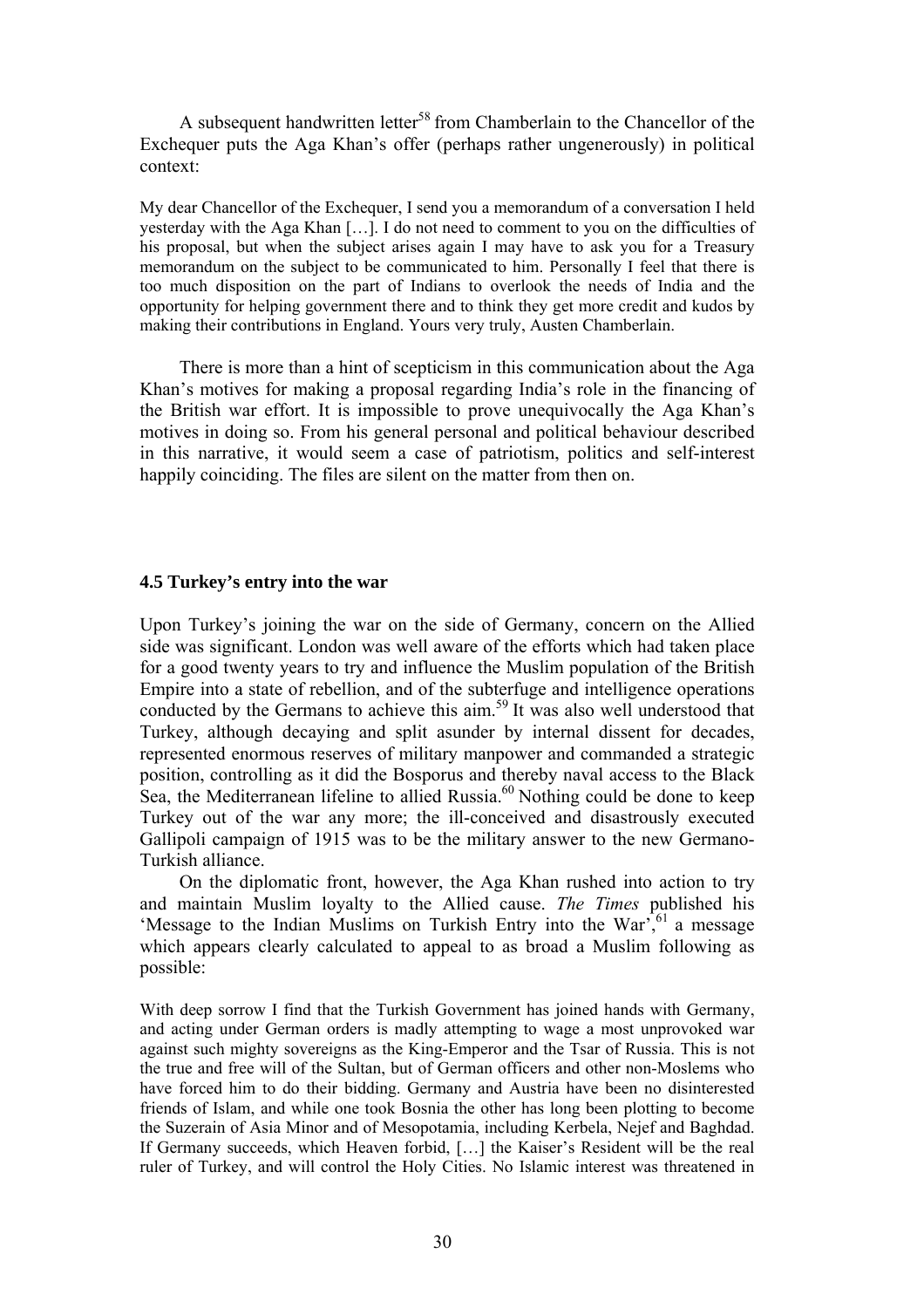this war, and our religion was not in peril. […] Thousands of Moslems are fighting for their Sovereigns already, and all men must see that Turkey has not gone to war for the cause of Islam or for defence of her independence. Thus our only duty as Moslems now is to remain loyal, faithful, and obedient to our temporal and secular allegiance.

There is no way of measuring with any degree of reliability the effect this message had on Muslim public opinion throughout India and indeed the world, but that it was not an entirely spontaneous message from a leading individual becomes clear when reviewing the Colonial Office archives regarding this message,<sup>62</sup> which contain the draft of the text as submitted by the Aga Khan, and the official correspondence surrounding its publication. A note dated 2 November 1914, bearing the India Office seal, reads: 'My dear Read, herewith two copies of the Aga Khan's message to Moslem's generally. H.H. suggests that it sd. be published both throughout the Mahomedan colonies & in East Africa. As regards India, the Viceroy has telegraphed, strongly favouring publication of the message from the Aga Khan. Yours sincerely, etc.'

The note indicates most strongly that the initiative for the message originated with the Aga Khan (with or without prompting, we cannot be certain) but that the imperial authorities seized upon the opportunity it offered without hesitation. The draft text of the message was then considerably sharpened up by some unknown civil servant whose handwriting appears on the draft. The sentence '..has long been plotting to become the Suzerin [sic, MvG] of Asia Minor and Mesopotamia. If Germany succeeds…' as contained in the draft was edited and made more specific and appealing to a wide audience of Muslims. The handwritten corrections and additions make it read as follows: '...has long been plotting to become the Suzerain of Asia Minor and Mesopotamia, including Kerbela, Nejef and Baghdad. If Germany succeeds….'

Hence the message gained in appeal to a broad spectrum of Muslims, by deliberately mentioning specific holy cities at the behest of the Colonial Office. And it was in this form that the text was published. No wonder that the draft text ends with a handwritten comment: 'This message should be published as soon as possible.' The fact that there were a mere four days between the first telegram concerning the message and its final edited publication in *The Times* illustrates how welcome the message must have been to the British Empire at war. In later years, the Aga Khan's lengthy and obviously well-informed (yet anonymously authored) obituary<sup>63</sup> in *The Times* did him no more than justice when it mentioned: '…the Aga Khan took the risk of incurring personal unpopularity by his efforts to soothe the fears of Indian Muslims, and to induce in them a due sense of proportion. His doctrine of the value to both sides of friendship between Great Britain and the Islamic world was of crucial importance.'

### **4.6 Post-war Turkey and the post-war world**

The obituary 64 of Aga Khan III in *The Times* mentioned: 'The opportunity for Turkey to make its great recovery after the First World War owed much to his mediation.' Indeed the Aga Khan played a noted public role in this debate, which however falls outside the scope of this narrative. However, a Foreign Office file<sup>65</sup> regarding the post-war peace conference contains an impassioned letter<sup>66</sup> from the Aga Khan to the then Secretary of State for India, Edwin Montagu, which was to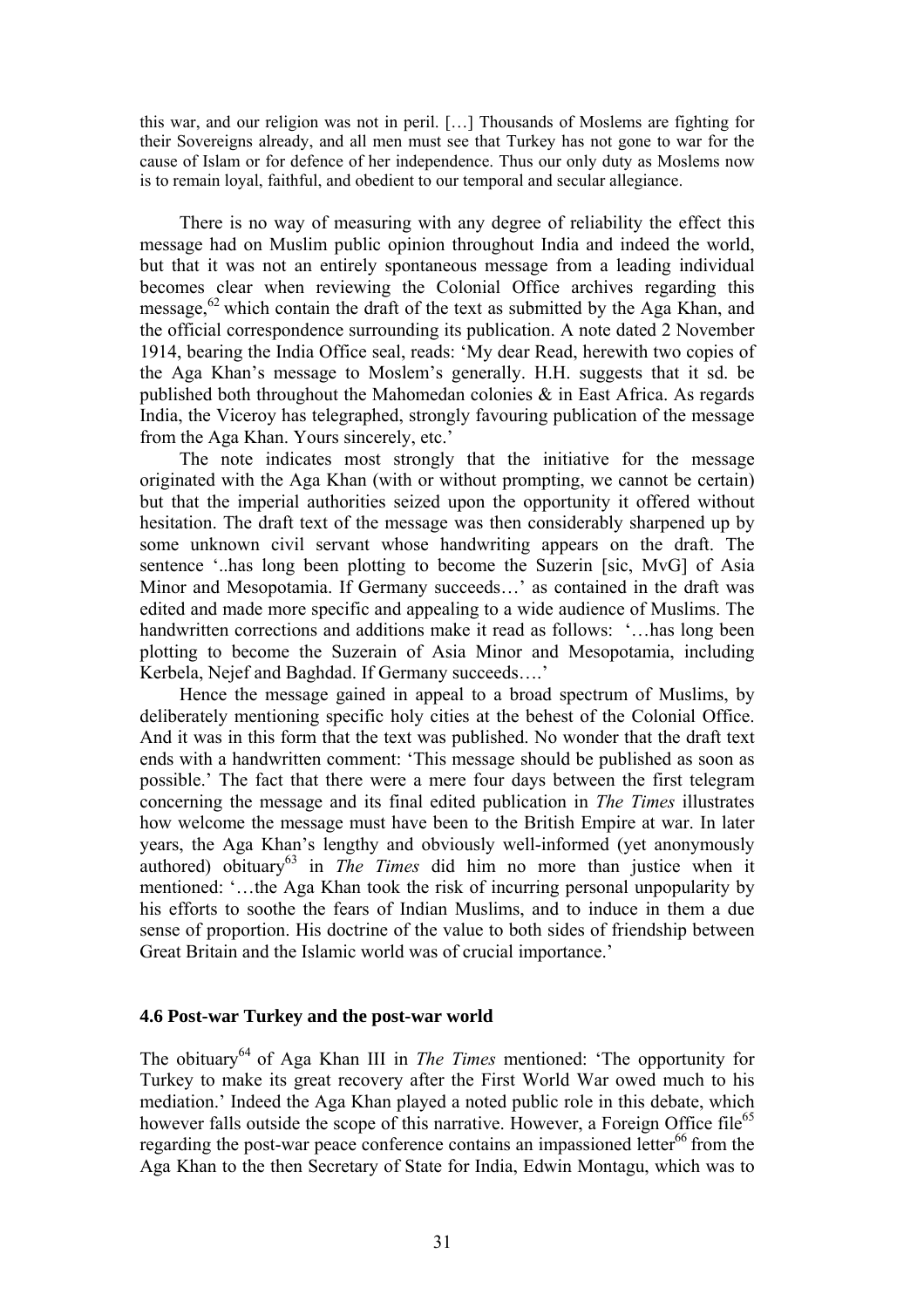be described by a British official as his *cri-de-coeur*, and is considered by the author of this narrative to be the most far-reaching statement ever made by the Aga Khan, which resounds to us today in the great events shaping our times:

My dear Mr. Montagu, It is not without reluctance that I write you this letter (specially as I know you will be already doing all you can for our cause) but a sense of duty and indeed a sense of loyalty towards His Majesty compels me to do so and to warn you and through you His Majesty's Government before it is too late not to take a step that will have permanently evil consequences not only for India but for the peace of the world. You are free to make any use you like of this letter. Perhaps the Prime Minister and the Members of this Government and [our] generation including myself will not live to see the evils that will as sure as anything follow but that is no excuse. Bismark [sic, MvG] did not live to see the evils of Alsace Lorraine. To turn the Turk out of Europe might have been (with all its terrible consequences to Islam) accepted by a warm and sincere Imperialist like myself if there were one single and real advantage for the B. Empire but alas there is not one that can be advanced that will compare to its disadvantages. To undoubtedly once for all alienate the Moslems of India and Afghanistan and Baluchistan and the Caucasus and the Turkist race merely because purely intellectual reasons having little relation to the facts of life show that to be a symmetrical course is so unlike all the actions and history of England that I still at the last moment pray and hope that Justice for Islam will prevail. No greater mistake could be made than to imagine that the Sultan would in live Stamboul as the Pope does in the Vatican. If his authority as the Civil Ruler of the city is taken he cannot as Kaliph and he will not live in that town he will go to Brusa and all Islam will give him you may be sure its sympathy and approval. Besides Adrianople Threce Constatinople and Asia Minor a line drawn from the North of Mosel and Rawanduz in the East down to the Mediterranean to the north of Alexandretta and including Smyrn[a] and then going along the Black Sea to the old Russian frontier of 1878 that is the minimum that can be acceptable to Islam.

Here, again it is evident that the Aga Khan at the time did not hesitate to speak for Islam as a whole, or indeed did not hesitate to judge what would be acceptable to Islam. Muslim concern about the fate of the Ottoman Empire was also expressed by the Khilafat movement in India, and there is no evidence that other movements in Islam endorsed the Aga Khan's position as a representative for the whole of Islam; but presumably he based this appeal in part on his position as a recognized statesman. The letter continues:

You must make no mistake in India the Indrais Moslem and Hindoo ask for much more besides but here we can rely that if we leave the Turks this their legitimate right we will have in them our best allies to make the Moslems of Asia realise that the Arab separation is in the interest of all concerned. […] Whatever else happens history never repeats its details. […] One more fact. If the Sultan keeps Constantinople not only he but all the Turks are always at your mercy and no possibility of his ever joining our enemies for sea power will dominate his capital and air power his coasts. Send him […] to the highlands of Asia Minor and your are ever face to face with an infinitely more difficult Afghanistan.

Here it would seem that the Aga Khan effectively advocated to the victorious Allies that they retain the Caliphate in Constantinople, more or less to act as a figurehead for Islam, whilst at the same time advising the Allies to ensure that the incumbent Caliph should at all times remain, in effect, under their military control. The letter continues: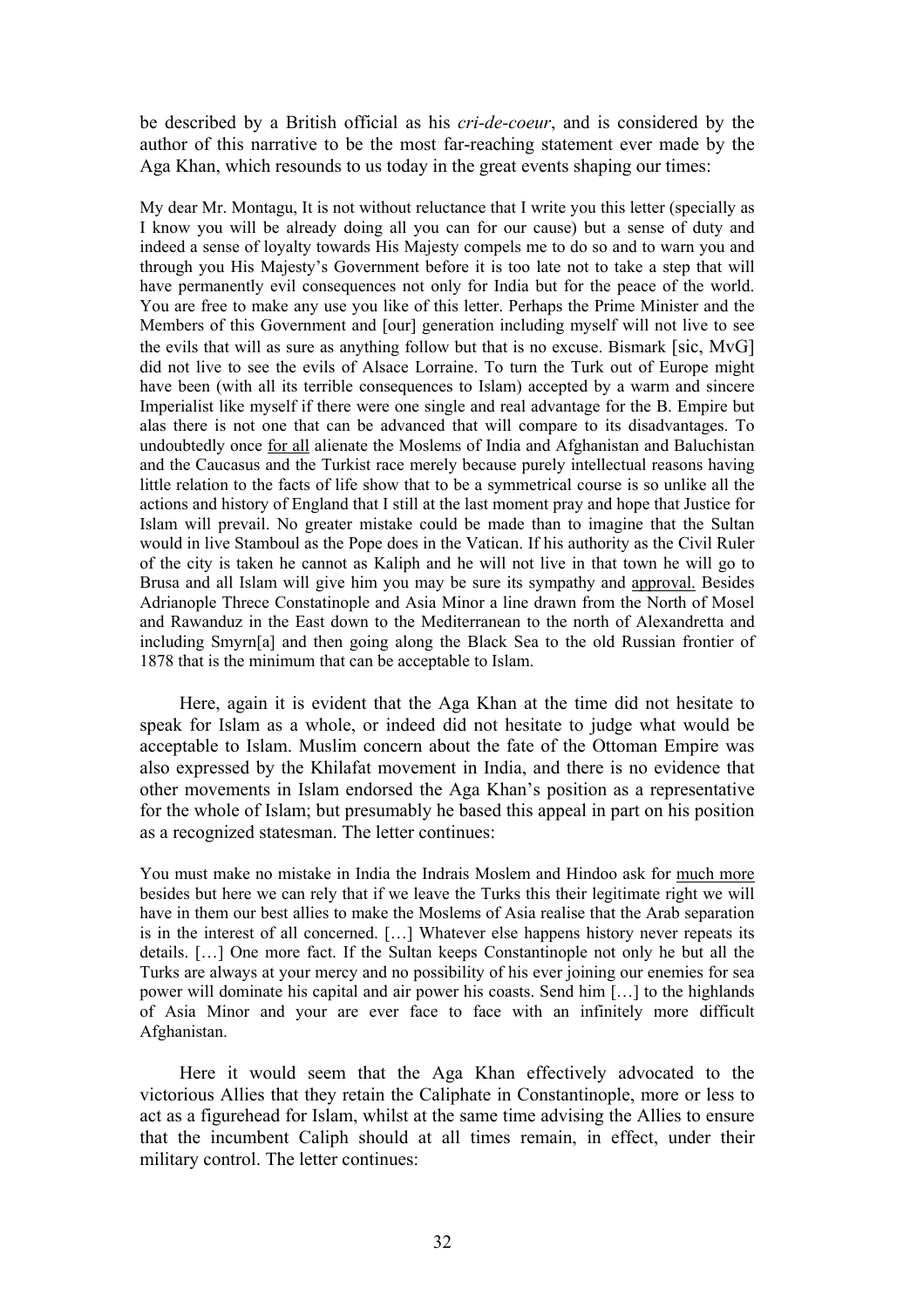Do not make any mistake. If Turkish rule comes to an end no one in India will blame the French or Italians rightly or wrongly English christianity and bigotry will be held responsible and the doctrine that the Turk must even after 500 years go away because he is a Moslem and Asiatic from the sacred soil of Europe will be never forgotten. […] If the Bolshevists are not to fizzle out if they are to be the danger that Mr. Churchill foresees the only geographical and racial areas that can become to civilisation a real danger are the Moslem lands from this very Brusa to Chinese Turkestan. Give Islam as represented by Turkey just and general treatment […] and you will have your policy successful from Threce to that very Chinese Turkestan that otherwise will for 20 years keep the world in unrest. One last word. India sent one million soldiers to the War. It was India's help that brought Turkey on her knees. Cannot India successfully beg? In her name sure that she will forget her pride and her rights and forgive me this I beg, implore His Majesty's Government to save Constantinople and Adrianople Smyrna and Thrace for the Sultan – Caliph of Islam. I leave my case in your hands and ready to serve His Majesty. Yours ever, (Sgd.) Aga Khan.

[Note: the spelling, punctuation, grammar and underlining are represented as per the original document.]

It is hard to remain intellectually detached when reviewing this message, full of emotion and consequent errors of spelling and punctuation as it is, when one reflects on the situation which today prevails in those parts of the world described by the Aga Khan. Emotion has no role to play in the scope of this thesis, and to review it in such light must be left to others. Likewise, formally assessing the wisdom of the Aga Khan's statements, and the potential impact on our own times had his warnings been heeded, will be foregone, however tempting. The question of the Islamic caliphate, which ended in 1924 when the Ottoman caliphate was abolished by Mustafa Kemal's revolutionary Turkish government, has become a rallying point of modern Islamist propaganda.

For the purposes of this narrative we will confine ourselves to observations regarding his relations with the British Government. It is clear that the Aga Khan did not hesitate to address wide-ranging issues to the Government, running the risk of being either misunderstood or ridiculed because his thoughts were so contrary to the spirit of the times. He seems to have acted from a deep sense of dual loyalty: to Britain, and to Islam. Demonstrating far-sighted statesmanship of the highest kind, speaking for Islam, and begging in the name of India herself, he sought to create a settlement for Turkey which would guarantee a prolonged and lasting peace for a region of the world that has been beset by strife. A subsequent memorandum<sup>67</sup> from Montagu to his colleagues in Paris who were directly involved in the creating the peace settlement commends the Aga Khan's views for consideration, and mentions:

I circulate to my colleagues in Paris the following letter I have received from His Highness the Aga Khan. It is a moving cri-de-coeur and serves to show how a loyal and very moderated Mohammedan, far more moderate than the orthodox, feels on this matter. After all, Indians have a right to a predominant voice in this question, not only because it affects the peace and security of their country, but because they played a predominant part in the conquest of Turkey. Their million soldiers achieved under British leadership the opportunity of discussing this question. I am a little tired of reading in the newspapers the views of Americans (to-day I notice a message from an American Bishop). When I remember that the Americans never fought with Turkey and have now washed their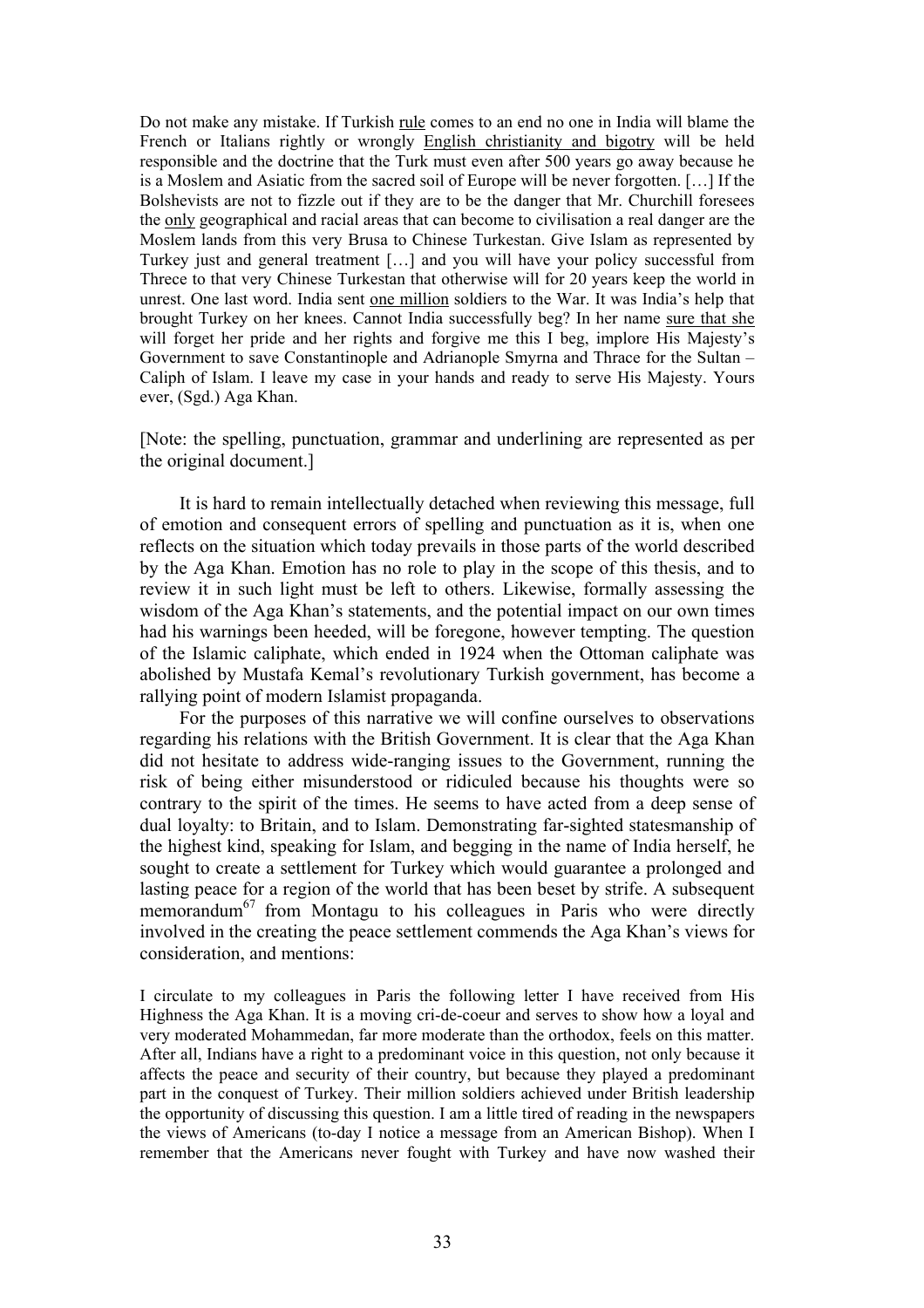hands of the Peace with Turkey, their right to consideration seems remote. All our Allies are to a greater or less[er] degree in the same position. (Sgd.) E.S. Montagu.

It must, alas, remain one of the great what-ifs of history to ask what might have happened if the Aga Khan's advice had been headed at this crucial juncture. The events of our time suggest that their impact would conceivably have been considerable, and considerably for the good. The files are silent on his advice from then on. History took its unhappy course.

## **4.7 The rewards of friendship**

In an internal note of the Foreign and Political department of the British Government of India,<sup>68</sup> dated 5 January 1920, concerning a complaint of some local prince regarding his status *vis-à-vis* the Aga Khan, the official answer contained the following phrase:

In 1916 the Government of India considered the question of rewarding the Aga Khan for his services in the war. In view of the fact that His Highness's great and widespread influence had been consistently and energetically employed in the service of the Empire  $^{(*)}$ , it was decided to recommend him for a salute of 11 guns for his lifetime, together with the rank and status of a  $1<sup>st</sup>$  Class Ruli[ng] Chief in the Bombay Presidency.

A handwritten addition to the typed text, to be read in at the point of the asterisk in the text, added '...and of the  $\mu$  unique [struck out & corrected by hand, MvG] commanding position which he occupies over a large number of Muhammadans.' This official correction confirmed Aga Khan III's unofficial, yet very real, position as a leading figure and opinion maker among Muslims, at least in British eyes.

### **4.8 Conclusions from chapter 4**

From the material examined in chapter 4, it can be concluded that in the prelude to the First World War, Aga Khan III gradually positioned himself as a unifying voice in Muslim public opinion, and presented himself as such to the British. In doing so, he communicated a moderate message and drew the attention of the Indian Muslims, and indeed the wider Indian and Imperial public, to the many benefits brought by the Empire.

Upon the outbreak of war, he became a pro-active and vocal supporter of the British Empire, aiming to unite Muslims worldwide behind the war effort. In doing so he did not hesitate to speak for the Indian Muslims, or indeed for the Muslim community as a whole, although there is no evidence of him—the representative of only a minor faction of that total Muslim population—being mandated to do so by representatives of the other major movements in Islam.

In the aftermath of war, the Aga Khan proposed a very different peace settlement for Turkey from the one that was eventually adopted, in an attempt to ensure peace for Asia Minor and the Middle East. In doing so, he demonstrated significant emotion, spoke for Islam and did not hesitate to beg in the name of India. He sketched the dire consequences of the proposed peace settlement (which was eventually adopted) and proposed a radically different way of engaging with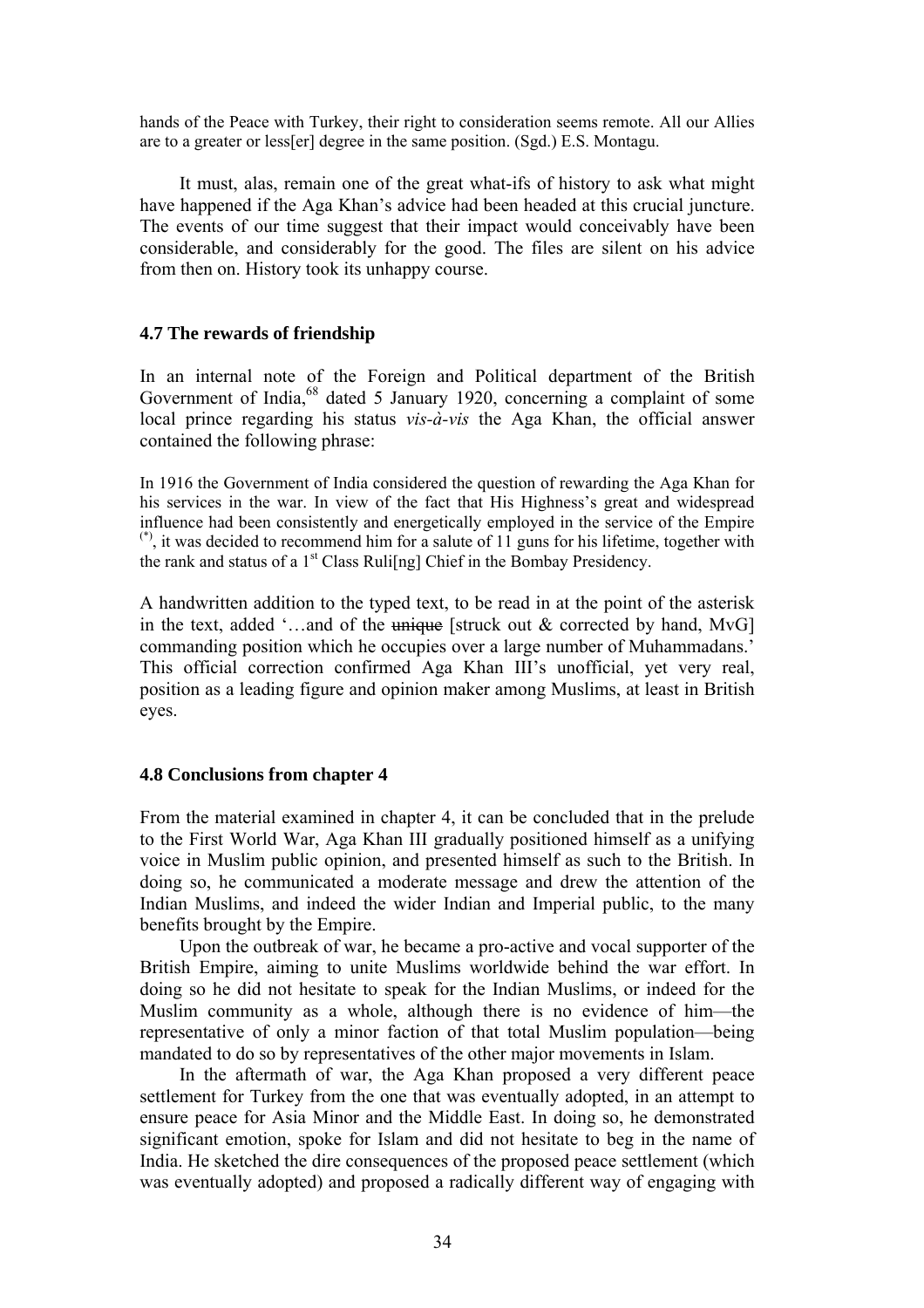Islam, and the territories hitherto ruled by the Turks, by appointing a Caliph who should be firmly under the control of Britain and her allies.

Although this suggestion was ignored, the British Imperial authorities regarded Aga Khan III as a leading figure, an unofficial leader of and opinion maker among the Muslim community; they looked favourably upon his moderate and essentially loyal doctrine.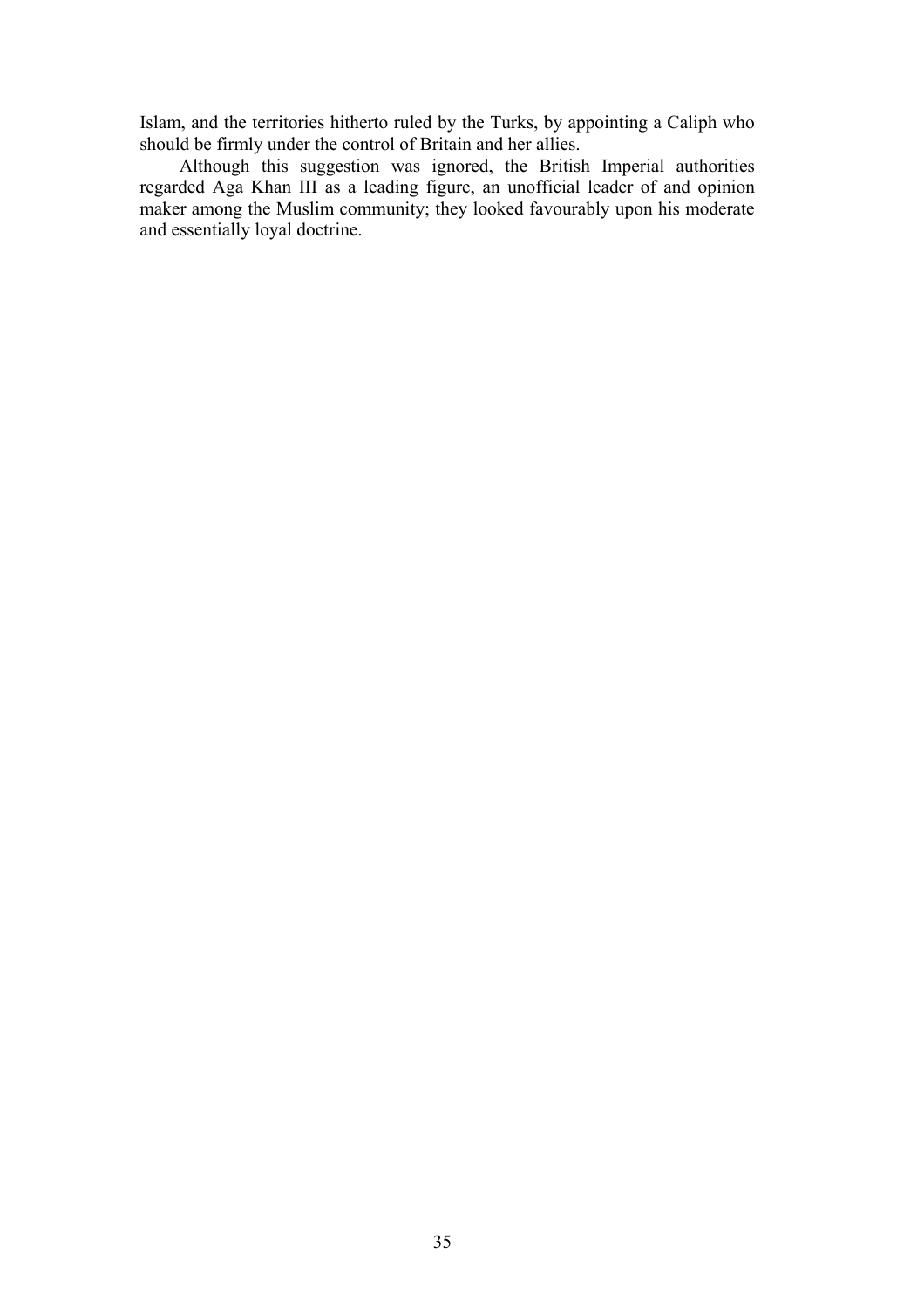## **5. Interbellum - from staunch ally to 'a broken reed' (1920 to 1939)**

## **5.1 Calmer waters**

The period between 1920 and 1939 seems to have been one where the relationship between His Majesty's Government and the Ismaili community as led by Aga Khan III was on a largely stable footing. In addition to modernizing his community, the Aga Khan busied himself in particular with the political future of India within the British Empire, and became a leading delegate to the high-profile Indian Round Table conference, where this future was being debated. His role in this debate gave rise to a very large number of speeches and publications, including such diverse topics as 'The Future of Bombay',  $69^\circ$  'A Constitution for India',70 'The Indian Economic Prospects',71 and 'Indian Muslim Aspirations'.72 In these messages we find the by now established doctrine of the Aga Khan: modernist, supportive of Empire, mildly critical at times, yet outwardly always a loyal servant of the Crown. And again we find little hesitation about speaking for the Muslim community as a whole, in this case for the Muslims of India. In 1934, he was sworn in as a member of the Privy Council, that august body of British monarchical government with direct access to, and hence a personal link with, the monarch<sup>73</sup>

His role in the Indian Round Table Conference is well known but falls outside the scope of this narrative. His interaction with the British Government surrounding his titles and dynastic position at this time will be left to chapter 7. Instead we will examine a range of interactions with British officialdom on smaller matters which, although they concern less high profile issues, shed a very interesting light on his position as seen by the authorities in London in the two decades between the two world wars.

## **5.2 The issue of Ismaili schools in East Africa**

On 23 December 1932, a letter<sup>74</sup> marked 'personal and confidential' was dispatched by an official in Downing Street to Sir Stewart Symes, Governor of Tanganyika. The letter contained the following text:

Dear Symes, I have recently had a conversation with the Aga Khan about the Ismailia schools in Tanganyika which were the subject of your private and personal telegram of  $8<sup>th</sup>$  October. It appears that he and his community have strong objections to associating their children with Hindus on the ground that they became infected by Hindu influences which they hold in abhorrence. I pointed out to him that the Khoja community were not dissatisfied with the combined schools in Uganda, that we had received no protests from Tanganyika, and the obvious economy of a few large schools over numerous small ones, but he insisted that many protests had been made […]. Finally the Aga Khan said that if the Tanganyika Government persisted in their attitude there would probably be riots and that in any case the three or four thousand pounds found annually by his community would be stopped. <del>I imagine</del> [corrected by hand, MvG] it may well be that this account is exaggerated, but we are anxious to satisfy the Aga Khan, as he is a valuable asset to us in Indian affairs and has a great deal of influence.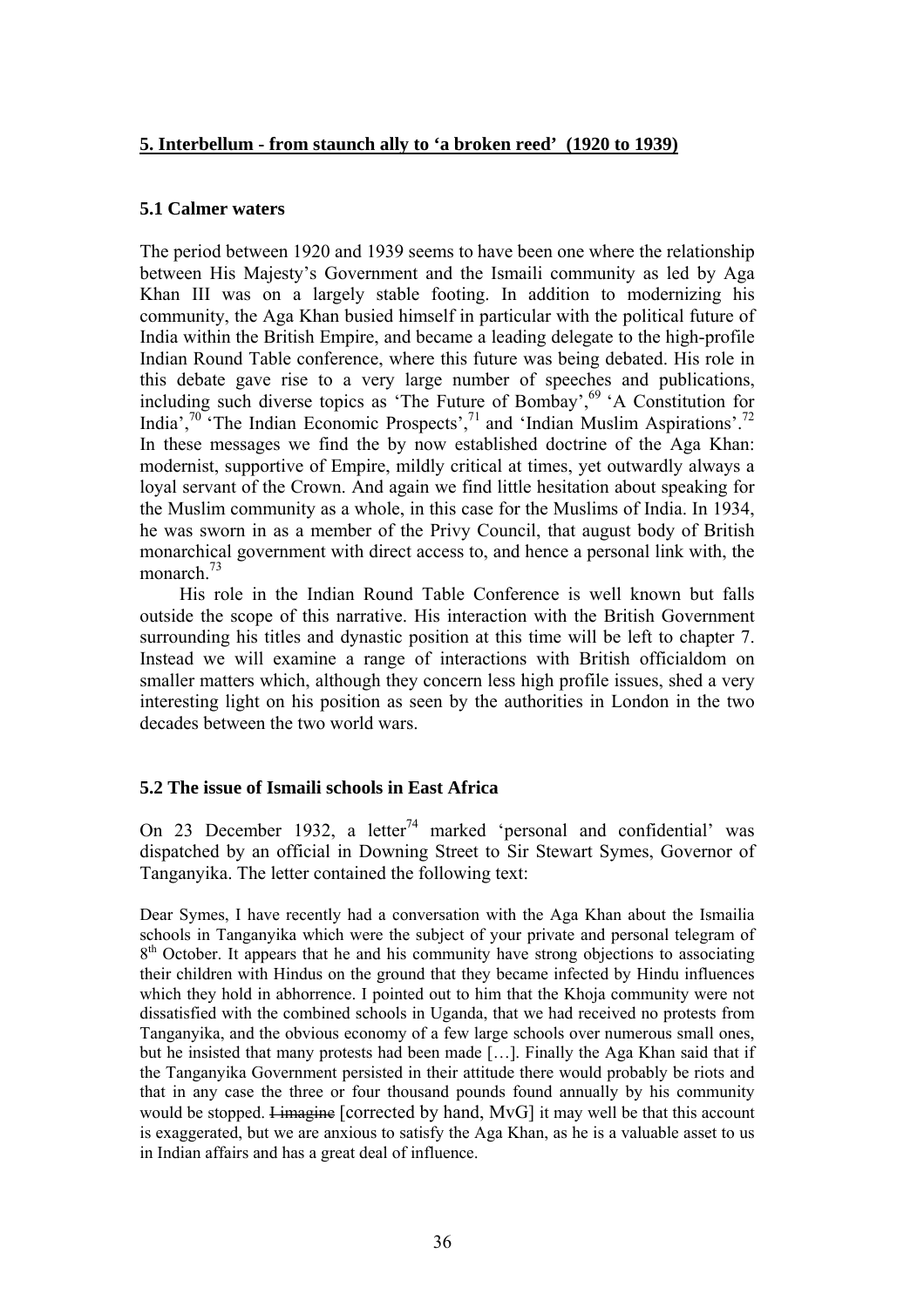This somewhat charged and passionate exchange with one of His Majesty's most senior civil servants, threatening financial sanctions and indeed even violence, constitutes quite a contrast with the Aga Khan's public messages of religious harmony and inter communal peace which are to be found on a regular basis in his public writings and speeches.<sup>75</sup> The British official reaction is equally revealing, describing the Aga Khan as 'a valuable asset to us in Indian affairs'. The Aga Khan was not prepared to let the matter rest after this single conversation with British officialdom. On 21 December 1932 he followed up with a largely typed letter, sent on writing paper with a 'Ritz Hotel, London' letterhead to Sir Philip Cunliffe-Lister, then the Colonial Secretary,<sup>76</sup> containing the following text: 'My dear Sir Philip, […] after our conversation on Friday last I am enclosing, for your consideration, an aide-memoire about the schools of my people in East Africa. All best wishes, Yours sincerely, Aga Khan.'

Sir Philip was a member of the Privy Council; in addressing the typed letter to Sir Philip, the Aga Khan added in his own handwriting three key words to the otherwise typed address, which read in full: 'The Right Hon. Sir Philip Cunliffe-Lister GBE PC.' A small addition perhaps, but one that was (and is) seen as significant in Britain's corridors of power. Was this a thinly-veiled expression of interest on the part of the Aga Khan in a position as privy councillor, or a sincere correction? The fact that no such corrections are seen on any other letter in the Aga Khan's correspondence reviewed for this thesis, and the fact that he became a privy councillor in 1934, would indicate the former.

The above mentioned *aide-mémoire* regarding the Ismaili schools, which the Aga Khan attached to the letter to Sir Philip, contains some interesting material regarding the amalgamation of Ismaili schools with Hindu schools, this time using a very different set of arguments against amalgamation:

If amalgamation takes place, in view of the fact that the majority of the Managing Bodies and the staff is Hindu - and they naturally tend towards the National movement in India the young children at those schools will be unduly influenced in that direction. I here quote Rule No. 167 of our Laws: "It is the tradition with the Shia Imami Ismaili followers of His Highness the Aga Khan to be loyal to and sincerely wish well of the Government under which they may be living, as also to offer thanksgiving to the Almighty on behalf of the Government and obey its laws, to rejoice in its rejoicings and sympathise in its sorrows."

In short, the Aga Khan made it clear that he could vouch for the loyalty of his followers if educational privileges were granted by the British colonial authorities in Tanganyika. The issue dragged on for a number of years, as evidenced by a letter to the Secretary of State for the Colonies from the Deputy Governor of Uganda, C.L. Scott,<sup>77</sup> dated 2 February 1934, which contains the following typed text referring to the matter:

It seems unfortunate that sectional splits in the Indian community should be causing this unnecessary duplication, and in the opinion of your Committee the strongest representation should be made with a view to improving the present position. […] I understand that the reasons for which many children of the Ismailia community have been withdrawn from the Government school by their parents, are not traceable to any complaint on the part of the latter as to the efficiency of the school. […] The main cause of these withdrawals is, however, to be found in an agitation fostered by the fear that if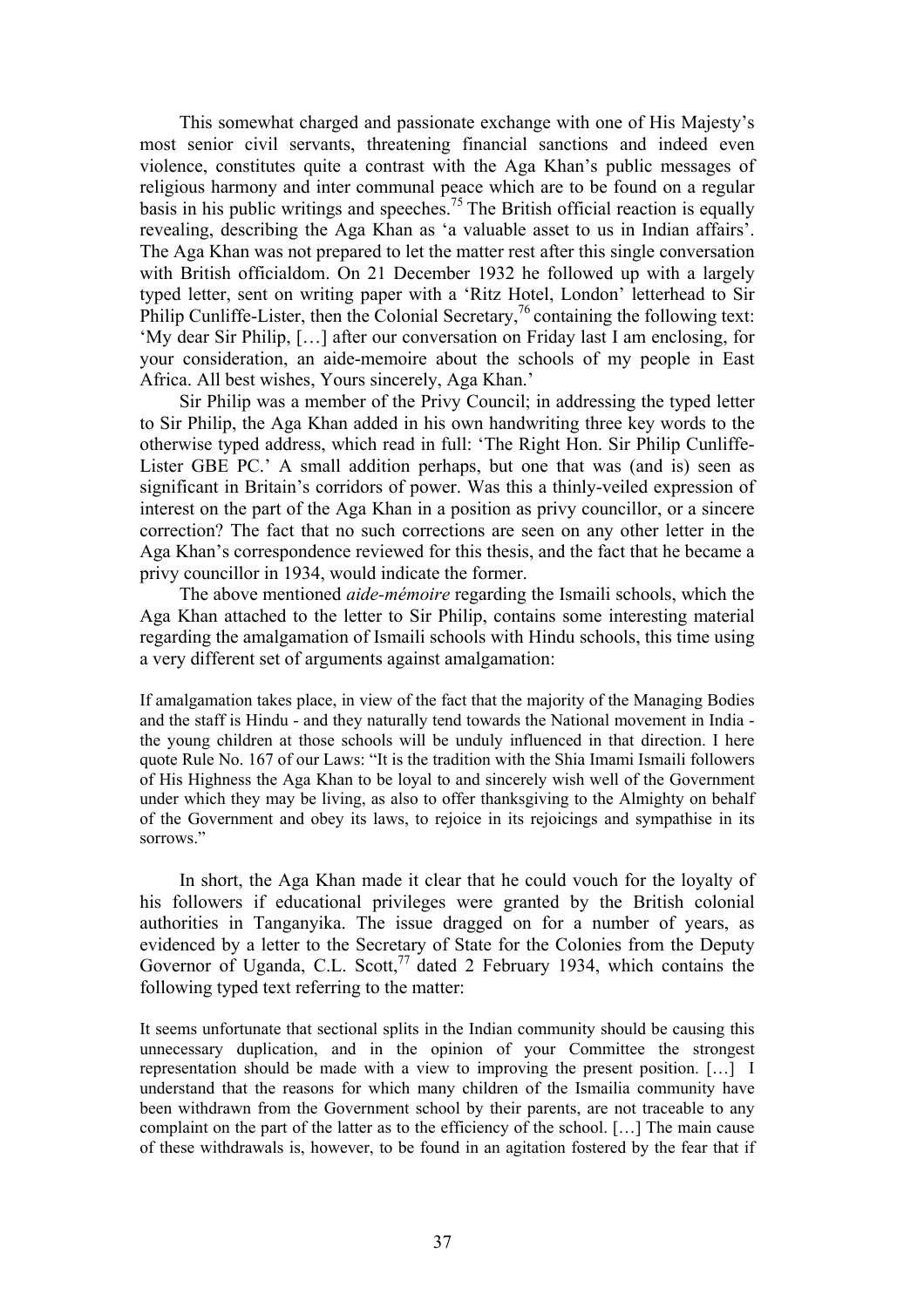children who belong to the Ismailia community attend the Government school the grant from H.H. the Aga Khan, upon which the Community school subsists, will be withdrawn.

If nothing else, this is a clear indication of the degree of centralized control which could be exercised by the Aga Khan over his community throughout the Empire. But also of the extent to which he was prepared to apply pressure to British colonial officials to achieve his goals, and indeed of the circumspect way in which these officials dealt with his requests, however unreasonable and sectarian they may have found them to be. The file which contained the above mentioned letter<sup>78</sup> also contains a typed background document on the issue, with some interesting handwritten comments by unknown officials which shed further light on the importance of the issue: 'In 1930, the Gvt. of Uganda got the agreement locally with the Ismailia Council to close down its school at Kampala.' This clearly indicates that the Aga Khan was not in agreement with the decision of his local Ismaili Council, but chose to overrule them indirectly, via the Colonial Office in London, for unknown reasons. A further handwritten note comments somewhat disdainfully:

Sitting down on a wasps' nest is a nice pleasant pastime compared with tinkering at Moslem or quasi-Moslem sects and their education. If the Ismailia lot want to maintain their own school they will do so and even if the Aga Khan were willing I doubt whether he could tell his followers to go to the Govt. school and say he would give his grant in scholarships. In 1932 he was told that if they wanted to revert to the status quo ante they could do so. We didn't expect that they would just re-open the school and, apparently, not consult Govt., but they seem to have done so.

These are words of an exasperated civil servant, his peace disturbed by the forceful action of the Aga Khan's followers, and apparently questioning their credentials as a Muslim movement.

Further handwritten notes on the same file include some very interesting observations of the behaviour of the Aga Khan as perceived by the unidentified civil servants who wrote them: 'I wish people wouldn't describe the gulf between Hindus and a Moslem sect as a 'sectional split'. To this an unidentified colleague added, also in longhand: 'I agree. H.H. is hot too flush [sic] at present. The question will perhaps solve itself before long. I doubt whether the Aga Khan feared Hindu influences – in fact that seems ridiculous - so much as normal Mohamedon influence.'

Later, in 1934, the issue continued to absorb the time of both the Governor of Uganda and the Colonial Office. On 13 March 1934 a letter<sup>79</sup> was drafted by Sir Cecil Bottomley at the Colonial Office for Sir Bernard Bourdillon, Governor of Uganda, which contained the following text:

My dear Bourdillon, […] we are frankly disturbed at the idea of coming between the Ismailis in Uganda and their spiritual lord and master, particularly as it seems possible that the Aga Khan had some part (perhaps even a large part) in the re-opening of the school. […] You will appreciate that, in all the circumstances, the question of an approach to H.H. is not free from delicacy.

Revealingly, the box on the draft letter form with the header 'further action' remains empty. And on 14 March 1934, a letter<sup>80</sup> was drafted by Lord Plymouth, on behalf of the Secretary of State for the Colonies, to the Governor of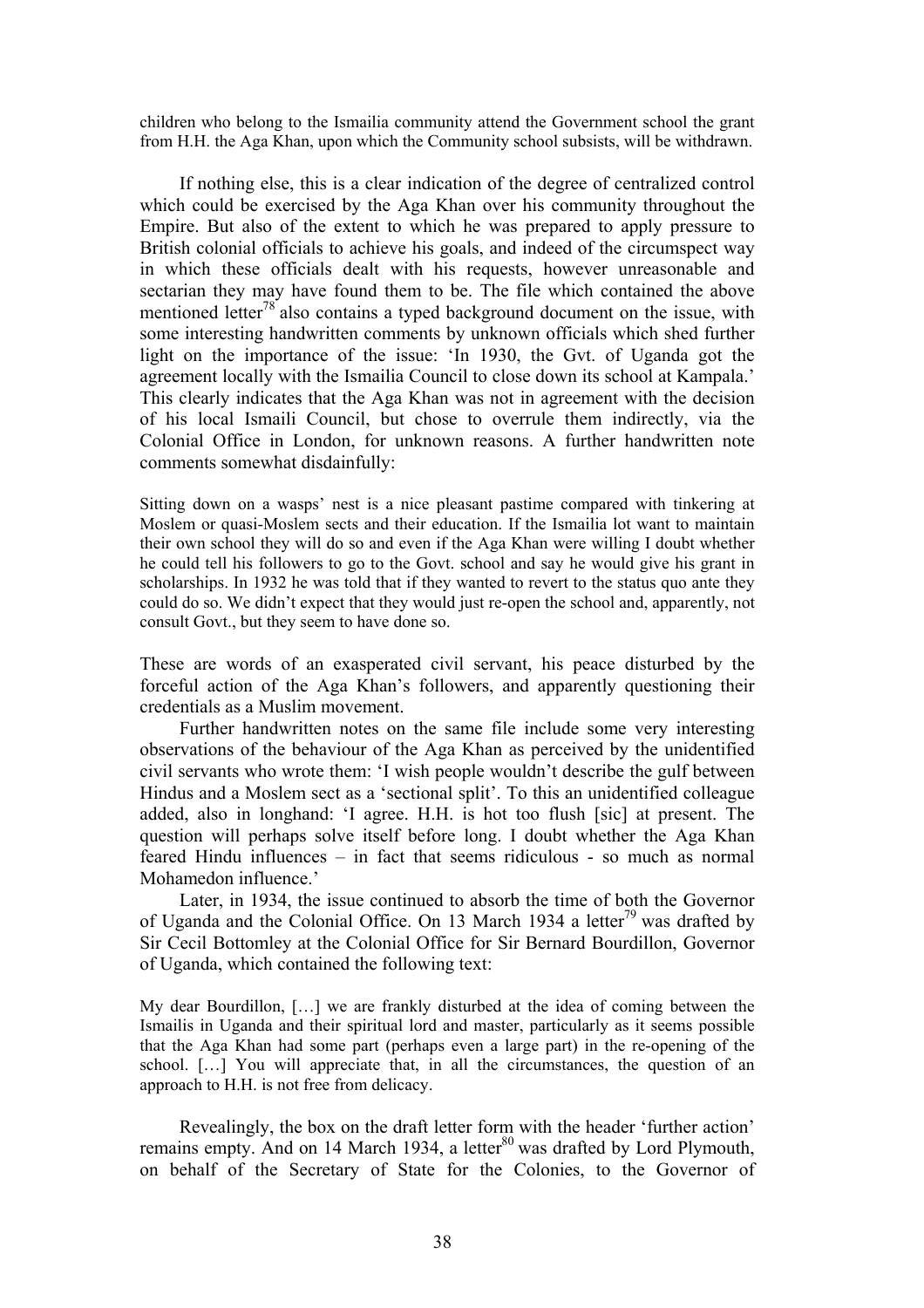Tanganyika regarding the Governor's suggestion that the Aga Khan should be approached with a request 'that the grant now paid to the Community School should be devoted to the provision of scholarships at the Government School to be held by children of the Ismailia community.'In his response, the Secretary of State expressed doubt 'whether any useful purpose would be served by approaching him.' The files are silent on the issue from then onward.

# **5.3 Against Bolshevik infiltration – 'rather a broken reed'**

Completely failing in its endeavours to trigger a Bolshevik revolution in Western Europe, the Soviet leadership of the 1920s and 1930s turned its attention to Asia. 'Let us turn our faces towards Asia, the East will help us conquer the West', Lenin was widely quoted to have said. Hopkirk's book *Setting the East Ablaze*<sup>81</sup> paints 'an extraordinary tale of intrigue and treachery, barbarism and civil war, whose violent repercussions continue to be felt in Central Asia today.' It is beyond the scope of this narrative to revisit these events in detail, but it is fair to say that this conflict was played out in large measure between Britain and Bolshevik Russia, 'for Britain, then still the foremost imperial power, was seen by Lenin as the principal obstacle to his dream of world revolution. "England", he declared in 1920, "is our greatest enemy. It is in India that we must strike them hardest",' according to Hopkirk. It was to prove an intense yet shadowy conflict and, from a British perspective, nothing less than the survival of the Empire in the East was at stake. And in this conflict, the Aga Khan was asked to play a role on Britain's behalf. He was asked to counteract Russian attempts at infiltration in Northern India, acting on information from the British intelligence services.

In a letter<sup>82</sup> marked 'very secret', and sent by the Foreign and Political Department at Simla, the summer capital of British Indian colonial administration, to the India Office in Whitehall, dated 20 July 1933, we read the following:

Proposal to direct the influence of His Highness the Agha Khan to counteract Soviet propaganda. […] My dear Walton, I am desired to state, for the information of His Majesty's Secretary of State for India, that the North West Frontier Province Government recently received information […] which has since been confirmed […] that the Soviet authorities are using three Maulai Pirs, resident in Afghan Wakhan, for the collection of news regarding Gilgit and Chitral affairs. […] It occurred to Mr Cunningham (as Governor) in the course of consideration of this case that Government should be able to use the spiritual influence of the Ismaili sect in those regions to turn the tables on the Soviet. […] Any traveller in Chitral and Gilgit cannot but be struck by the immense spiritual influence of the Aga Khan and his agents in those areas and Mr. Cunningham therefore suggested the possibility of using this influence to counteract Soviet propaganda, obtain intelligence and spread counterpropaganda. […] Maconachie was therefore asked on his views on (a) the advisability of approaching His Highness the Agha Khan to bring his influence to bear on his co-religionists who are Afghan subjects. [...] I am now to request that, if there be no objection, the position may be explained secretly to His Highness the Agha Khan who may be asked to use his influence on his followers in Gilgit and Chitral against Soviet agents and propaganda. I am to add that the Government of India propose in connection with this counter-propaganda to use the services of Captain A.S. Shah, Intelligence Bureau, Baluchistan, who is a nephew of His Highness the Agha Khan. Yours sincerely,… etc.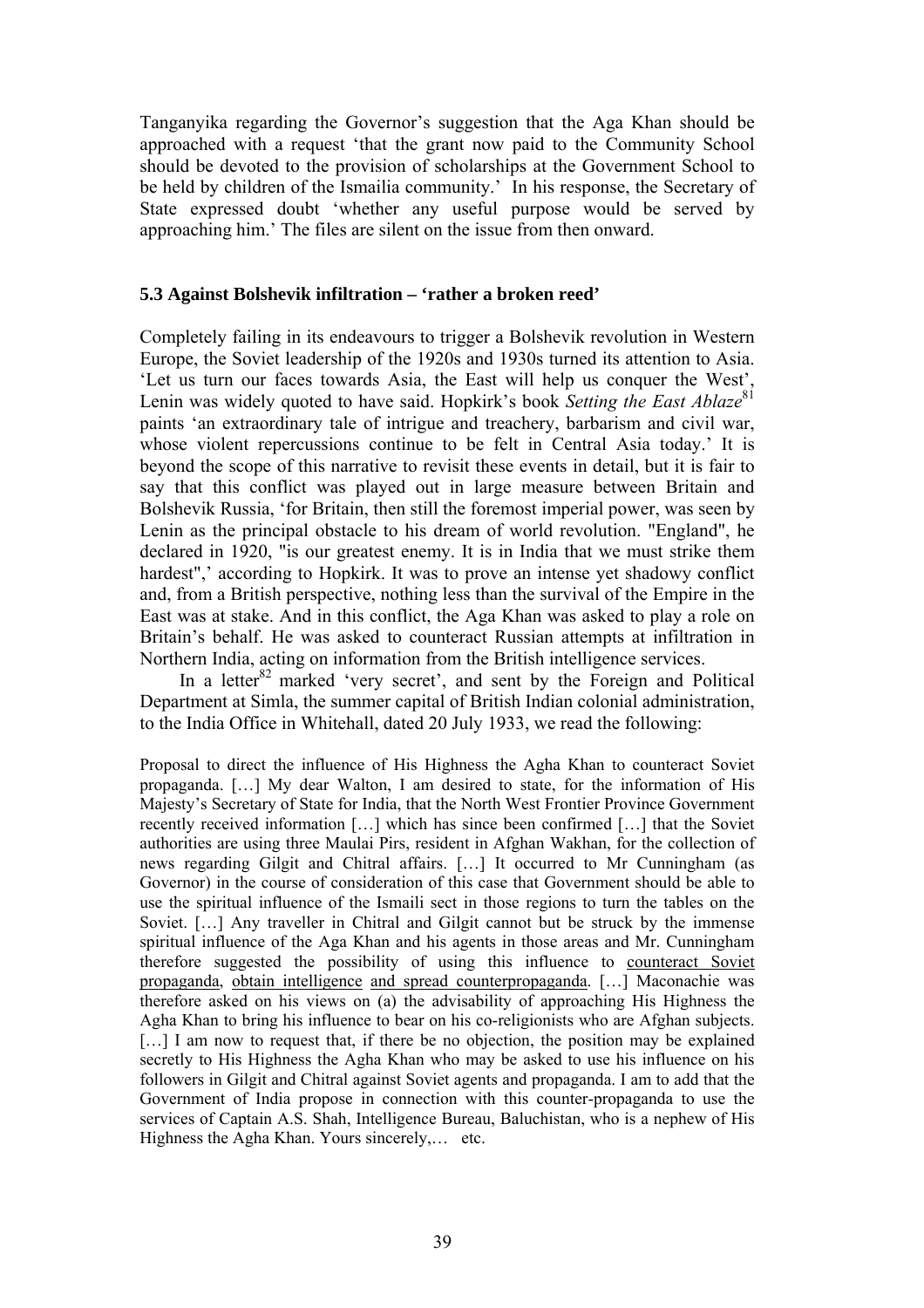Attached to this note, we find a copy of a memorandum<sup>83</sup> which sets out in detail the observations regarding the three Maulai Pirs:

The following information has been received concerning the three men. 1. Muhammad Akram Khan alias Shah Jahan of Tang lives in Sast about 5 miles below Tang. He is reported to be very cunning and in the pay of Bolsheviks for secret service. He is a tall man, wheaten complexion with medium sized nose. A full beard with a third gone white and aged about 50 years. 2. Arbeb Taghai of Khandut. Is a native of Panja and not Khandut. He is a follower of Pir Abdul Rahman who died last winter. […] 3. Rajab Beg of Sarhad Wakhan was tax gatherer in the time of Habibullah Khan. […] He is a follower of Shah Abdul Mohani of Zebak. He is reported to be a very clever man of medium height and middle aged. He has a Jewish nose with a full beard cut short and black in colour. He went to Yarkand last winter and is expected to return this summer. All three men are Maulais by religion. Etc. etc.

Two years later, the issue is still very much on the official agenda, as evidenced by a letter $84$  from Lt-Col. J.W. Thomson Glover, His Britannic Majesty's Consul General at Kashgar (in Chinese Turkestan, described by Hopkirk as 'the northern listening post of the British Empire'), and addressed to the Foreign Secretary to the Government of India, dated 28 March 1935:

The individual who […] was moving about with his face covered and was leading the followers of Turdi Mulla had a narrow escape from capture during the Id. While feasting he was surprised by the troops at Damsfar […] and escaped with some 25 men. Some 150 persons were captured but only 12 of them possessed rifles, some of the others had sticks. Of those captured some 20 are said to have been quietly put to death […]. In the last two months some 14 men and 4 women have arrived at the U.S.S.R. Consulate apart from the new Consul General and Secretary.

Shortly afterwards, a typed set of minutes $85$  of the Political Department of the Government of India, dated approximately 22 June 1935, mentions the approach which was made to the Aga Khan to enlist his support in this struggle, an incentive for him to take action, and indeed the uniquely useful position which the Ismaili movement occupied in British foreign policy:

Colonel Thomson Glover encloses in his weekly report of  $28<sup>th</sup>$  March a memorandum on the situation in Sarikol, where the Aga Khan has great influence over the population. Soviet control appears to have made considerable strides in that area and, since Colonel Glovers's report was written, the Soviet have been successful in securing the removal of Mahommed Sharif, the representative of the Chinese Provincial Government in Sarikol, whom they regarded as hostile to them. He has been sent off under restraint to Urumchi. It is of course easy for Soviet propaganda to infiltrate from Sarikol to Hunza and Nagar. [...] In November 1933, Sir Samuel Hoare asked the Aga Khan to use his influence on his followers in Gilgit and Chitral against Soviet agents and propaganda. This His Highness undertook to do. As our request was confined to Indian territory this action was not in conflict with our treaty obligations to the Soviet Union. […]

At the time, Britain and Russia were attempting to regulate cross-border interactions with a range of treaties which defined their particular spheres of influence in Asia. One is tempted to interpret this as a mutual attempt to impose some rules upon The Great Game. The minutes continue: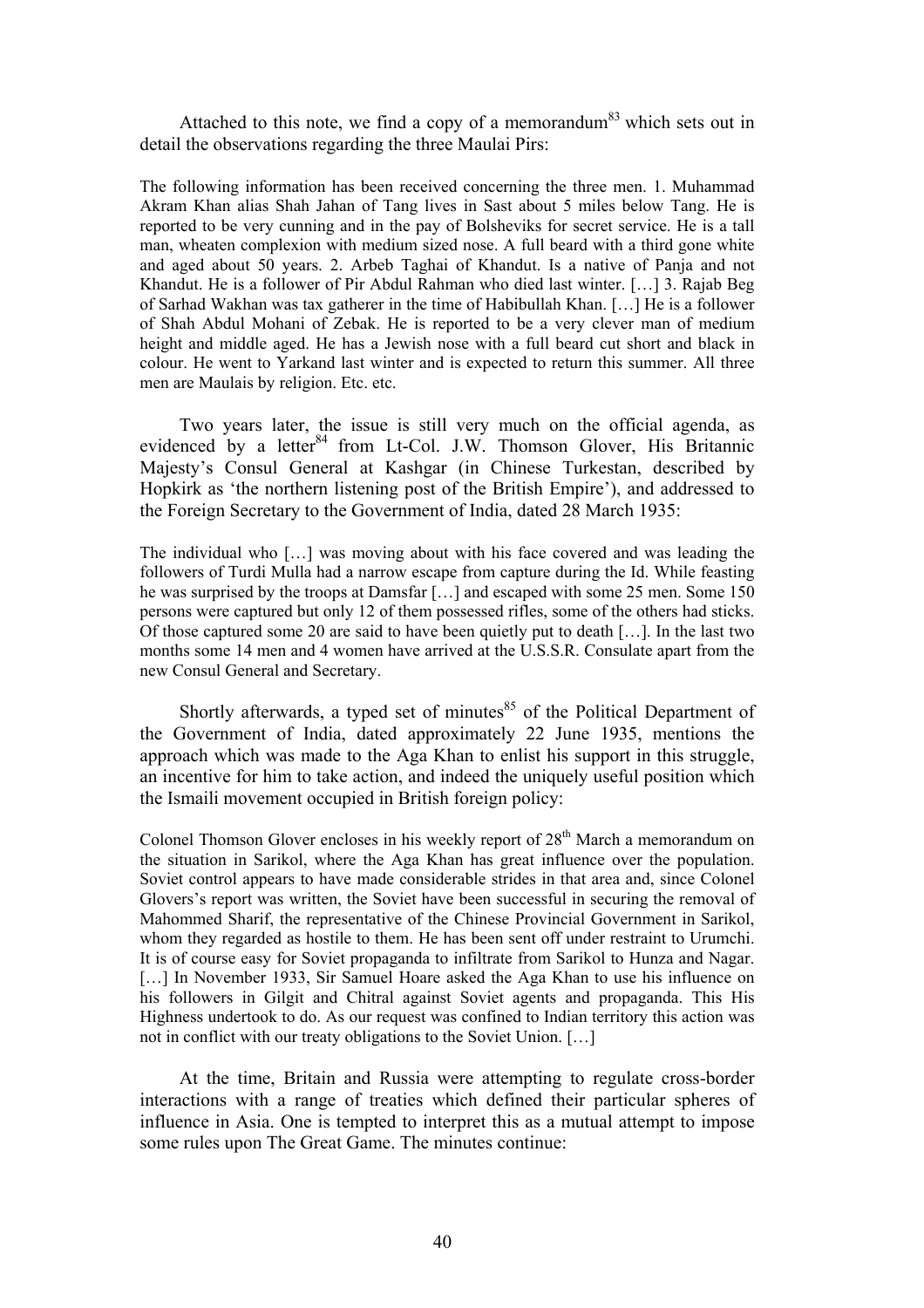It is suggested that it might be desirable not to remind the Aga Khan of his conversation with Sir Samuel Hoare and tell him that, in view of the increase of Soviet influence in Sarikol, the danger of the Gilgit Agency being affected by communist propaganda is now greater than in the past. […] No doubt the result of any steps which the Aga Khan can take in the Gilgit Agency to guard against this danger would penetrate to the Sarikolis. [...] As a matter of fact, if the action suggested in paragraph 3 were taken in conversation with His Highness, the question of the situation in Sarikol would automatically come up, and our purposes would no doubt be achieved by merely drawing his attention to it and leaving him to take what action he wishes in the matter. His own interests would appear to be affected by recent tendencies in Sarikol. Complete Soviet control there would presumably result in a diminution, or even a cessation, of contributions by the inhabitants to His Highness, as, even if communism did not wean the inhabitants from their spiritual allegiance, currency restrictions would, no doubt, make the export of contributions impossible. Thus, it is in His Highness's own interests to combat Soviet influence, and whatever action he takes would have the incidental result of assisting H.M.G. [...]

One can but marvel at the manner in which the Aga Khan was given a personal incentive to take action in the matter, and the subtlety with which he was reminded of the benefits he would personally enjoy of acting in accordance with British wishes in the matter. The text continues:

It is of course necessary to be particularly careful at this moment to keep our treaty obligations regarding propaganda, as we are pressing the Soviet Union on that subject ourselves. On the other hand, although the Aga Khan is a British subject, the Ismailia Sect is not an exclusively British institution and His Highness has presumably a right, of which the Treaty obligations of H.M.G. do not deprive him, to defend the interests of his sect […] by such means as are at his disposal.

Thus, we have here a clear case of the British Government attempting, by means of the Ismaili movement, to conduct cross-border activities without exposing itself to any diplomatic or political consequences in doing so. In fact, in this particular case the Government was aiming to achieve complete deniability of its involvement in taking steps to counteract Soviet activities.

At the same time, His Majesty's Government was not averse to keeping a close eye on the actions of the Aga Khan in the matter, as evidenced by a subsequent letter,<sup>86</sup> marked *'very secret'*, from the Foreign and Political department in Simla to the India Office in London:

My dear Walton, […] When the Aga Khan was in Delhi last February Metcalfe took the opportunity of enquiring from him in the course of a conversation whether he had been able to arrange to exert his influence in the manner suggested by Sir Samuel Hoare when he saw the Aga Khan in November 1933. Metcalfe gathered that His Highness had done nothing to speak of in the matter except to send warning to the 3 Pirs named in this correspondence and to certain other of his followers to abstain from intrigues with the Soviet. This impression has been confirmed very recently through a trustworthy but delicate source.

Tantalisingly, one is left wondering who the 'trustworthy but delicate source' is who reports to the British Indian Government on the Aga Khan's activities. The official archives do not reveal who this might have been, but it would seem to have been someone in his close proximity, from the importance attached to the information provided. The text continues: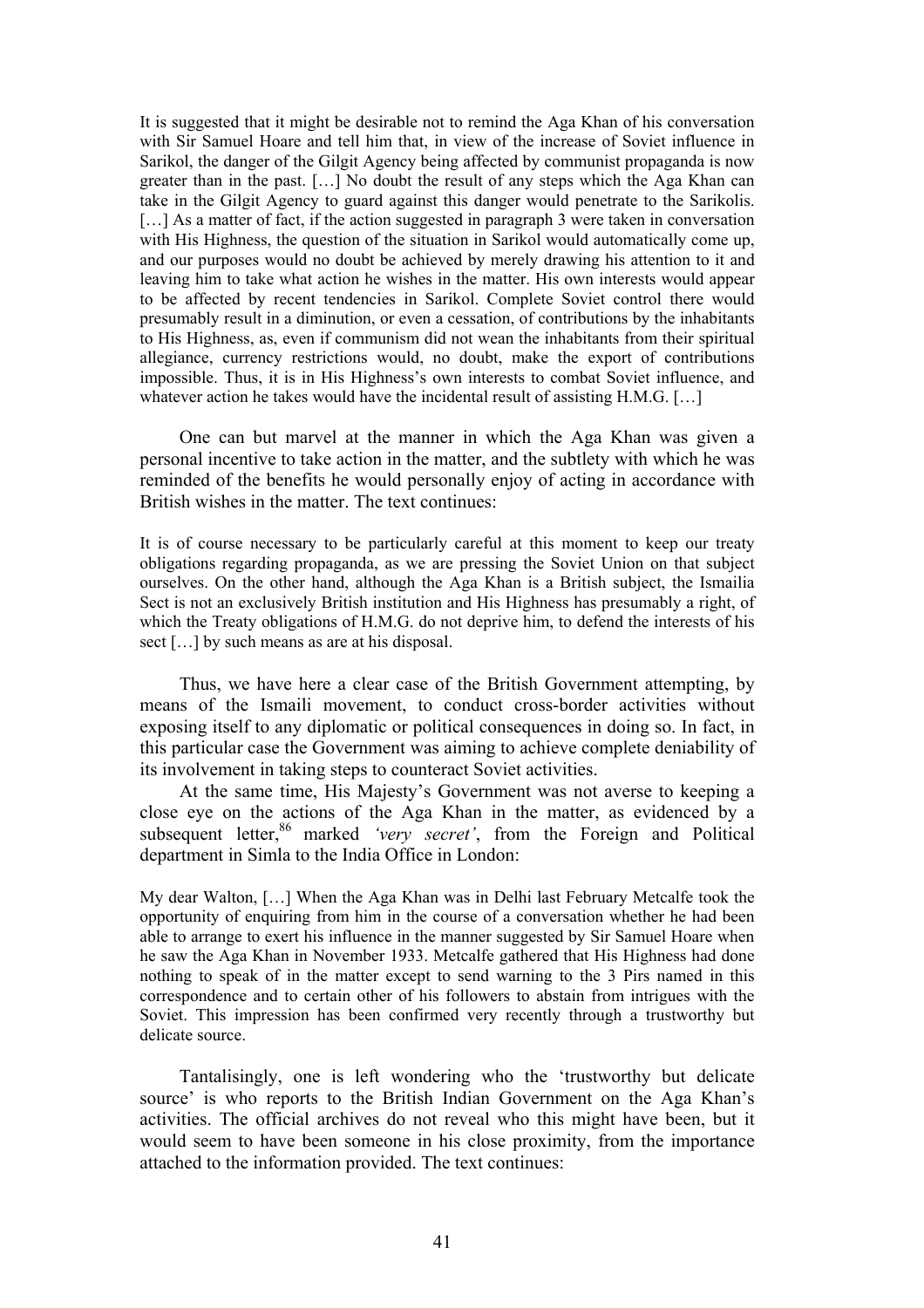His Highness' activities in Chitral and Gilgit of late appear to have been devoted entirely to the collection of his dues, and it appears that he has done nothing in the direction of exerting his influence in the manner desired. […] the Secretary of State may be interested to hear that from all accounts the Aga Khan is proving a broken reed in this matter.[…] He was informed that the Government of India had information, rather vague but very continuous, of some of his followers being suborned, and also of Soviet intrigues. […] His Highness' reply was that he would make enquiries on his return to Bombay, and would inform Metcalfe of the result. As far as we are aware, this he has not yet done. He also expressed the opinion that the entry of the Soviet Government into the League of Nations would make them more careful than previously about interfering in other countries. In response to a query about his followers in Sinkiang he said that they were all anxious about the present situation as they disliked the chaos and misrule which prevailed under the Chinese. What they expected and indeed hoped for was that the Japanese might succeed in establishing themselves in that Province coming in through Mongolia.

One notes, with the benefit of hindsight, the extraordinary naïvety on the part of the Aga Khan, expecting improved behaviour on the part of the Soviets upon entering the League of Nations, and the painful optimism about Japanese rule in Sinkiang. Perhaps he was a little over-optimistic regarding the role of the League, which may have some connection with the fact that he was to be elected its President a mere two years later.

A short typed note, found attached to the above letter  $87$  and written by unknown civil servants, states: 'The Aga Khan is, I fear, rather a broken reed in this matter, and it does not seem that any good purpose would be served by approaching him again in regard to it.' A civil servant identified only as 'L' concurred with the handwritten words: 'I agree, L. 29.8'. Thereby the Aga Khan's involvement appears to have ended. There is no further reference to him in the file regarding the matter.

However, a final intelligence report,<sup>88</sup> dated 27 August 1935, is contained in the India Office file regarding this issue, obviously from an unidentified author:

(1) According to information received from Sarikol the Russian Agents in Zarikol have started propaganda in illaqa Sarikol to the effect that the annual subscriptions raised in illaqa Sarikol for Sir Agha Khan should be stopped. (2) Many people in Sarikol say that they had not received any benefit from Sir Agha Khan and therefore the money collected and sent to Bombay should be stopped for ever. Noor Ali Beg, Saugand Beg and Daud Beg, Tajiks, and the residents of Sarikol, who are Russian agents and have been appointed for propaganda work in illaqa Sarikol, carry on vigorous propaganda in this connection. […] (5) There are two parties of people in (Tajik and Wakhi) in Sarikol. One is pro-Sir Agha Khan and the other is pro-Bolsheviks, and it appears the latter will achieve success […].

Beyond this, the archives are silent in the matter.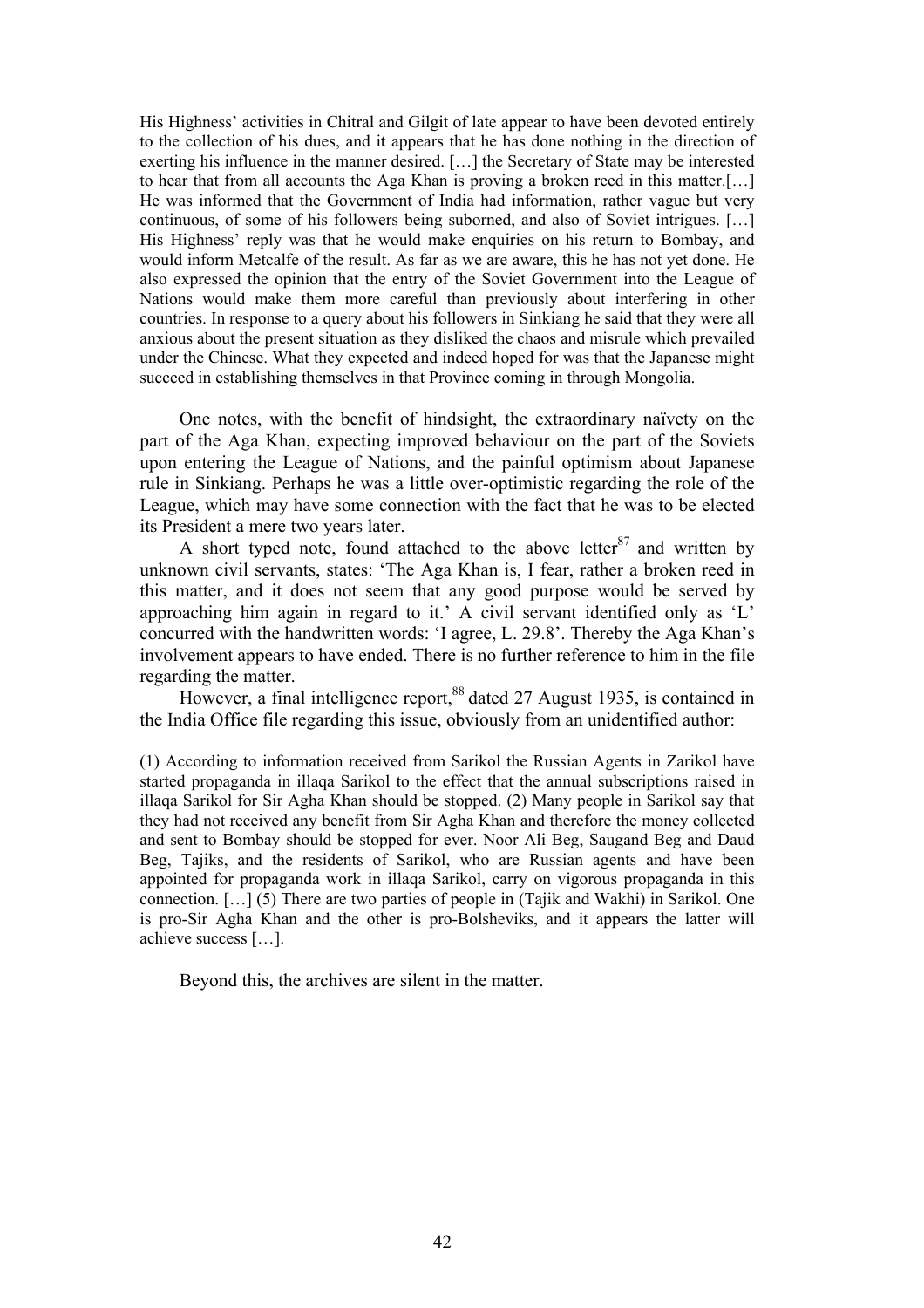# **5.4 A visit to East Africa**

On 9 November 1936, a letter arrived at the Colonial Office regarding a proposed visit of the Aga Khan to East Africa, where a large number of his followers lived at the time. The letter  $89$  provides a fascinating insight in the nature of the observation kept on the Aga Khan's behaviour by the Colonial Office, and the manner in which discreet assistance was given to make his travels a success:

Dear Wade, His Highness the Aga Khan tells me that he is visiting East Africa early in 1937 and that the Begum [i.e. his wife, MvG] is accompanying him. She, as your probably know is a French lady. His intention is to arrive in Zanzibar in January and after a week there go on to Tanganyika, spending a few days at Dar-es-Salaam and later going by motor to Nairobi. He hopes to do as much sightseeing as possible in Kenya, including another safari. Finally they will leave by air in March. I suppose the position of the Aga Khan is sufficiently elevated for him to command acceptance in East Africa, where social difficulties might otherwise occur and where, perhaps, some comment might be directed from the mixed marriage point of view. It is certainly to be hoped that he will receive all courtesy and consideration, as he is very prominent in the Councils of the Empire and at Geneva. Personally he is a charming and cultured gentleman with a cosmopolitan range of cultural and social knowledge. His wife most worthily upholds her position. Lady Willingdon said to me "she never puts a foot wrong". If you foresee any difficulties, I hope you will give me timely warning, but I hope there is no risk of this and that the Aga Khan carries enough guns to get through. Yours sincerely, J.L. Maffey.

Clearly, on this occasion, the British government was very happy to provide some discreet smoothing of the path for the Aga Khan's visit, without asking for a direct service in return. His standing in their eyes was obviously undiminished at this time, notwithstanding his earlier 'broken reed' behaviour surrounding the Soviet intrigues in Asia. The file mentions no controversy regarding the visit.

# **5.5 A clash with the Sultan of Muscat**

In 1939, just months before the outbreak of the Second World War, a somewhat confused interaction took place between the Aga Khan and the British government regarding friction between the Sultan of Muscat and Ismailis resident in his territory. The extensive file<sup>90</sup> sheds interesting light on the relations between the Aga Khan and Whitehall at the time, and the (sometimes rather nebulous) services he felt at liberty to request in a semi-official manner. In a letter<sup>91</sup> dated  $7$ April 1939, and sent on the headed notepaper of Villa Jane Andrée, Cap Antibes, the Aga Khan writes to A.C.B. Symon at the India Office:

Dear Mr Symon, The present Sultan of Muscat is, unfortunately, very prejudiced against my followers out there. I know, too, that he was disappointed that I did not see him and entertain for him during his recent visit to London. At that time I was not in England […] so I was not able to see him as I wished. I know you were attached to the Sultan while he was in England, and I shall be most grateful if you will write to him and use your influence so that the relations between the Sultan and my people in Muscat may be more friendly in future, and I hope you can persuade him to look on them with a friendly eye. With many thanks, Yours sincerely, Aga Khan.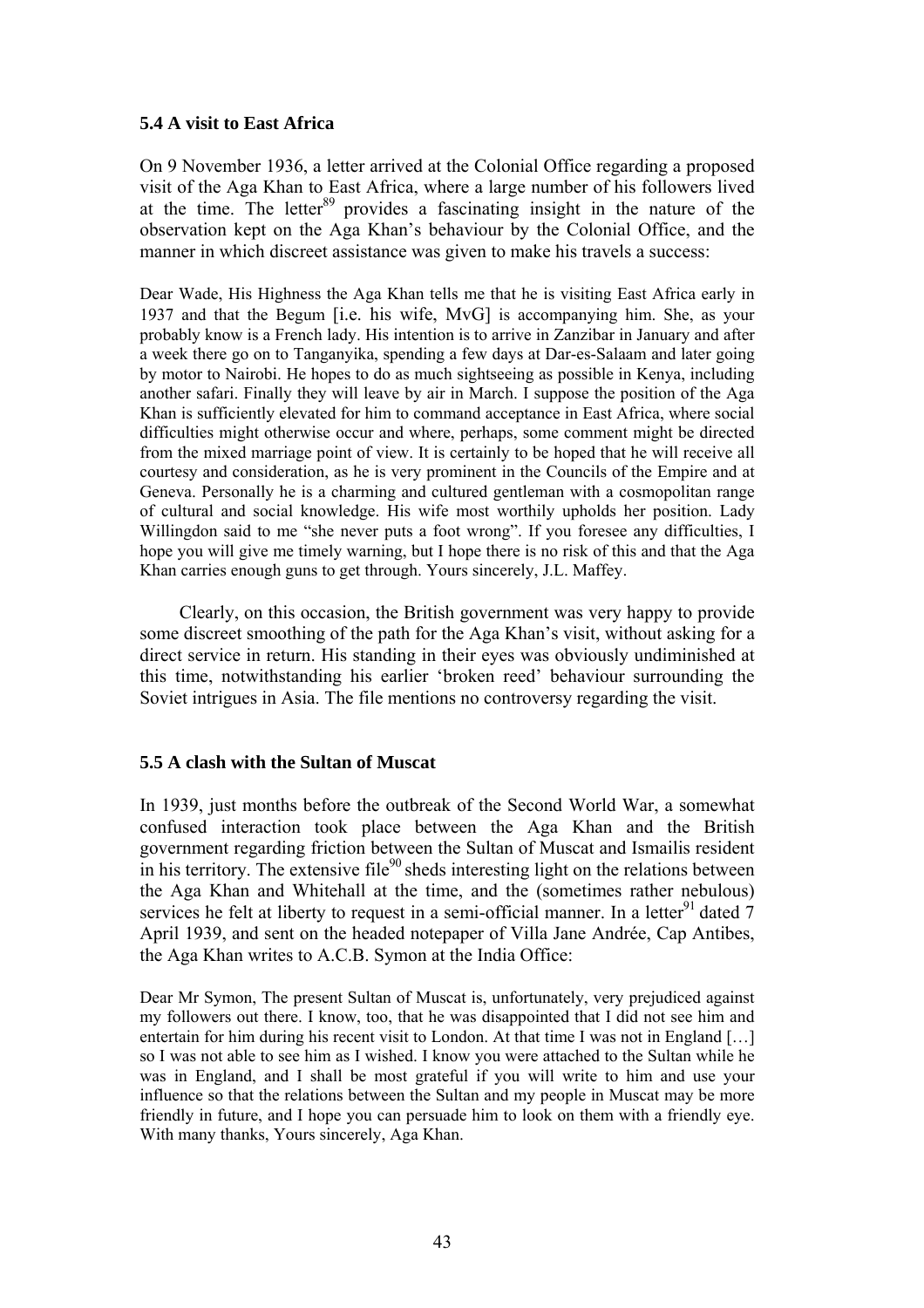In response to this Mr Symon appears to have made inquiries as to the nature of the grievance. This, however, proved somewhat difficult, as a typed internal Colonial Office memo<sup>92</sup> from Mr Symon to a Mr Walton, dated 14 April of the same year, mentions:

Mr Walton, I should be grateful if you would advise me as to the reply which I should make the Aga Khan. The papers in the attached volume […] show that there was trouble between the Khojas and the Baluchis at Gwadur (there was also a minor incident at Muscat proper) between the years 1929 – 1932. It will be noted that the Aga Khan approached the Government of India direct in regard to these disturbances, and that the differences between the two communities were settled satisfactorily with the active cooperation of the present Sultan. The Aga Khan's letter to me suggests that the present trouble is between the Sultan and the Khoja community, but even so I assume the proper thing is for him to take up the matter with the local political authorities through the Government of India. My difficulty is to frame a refusal to the Aga Khan without causing him any offence. As you are aware, I have known him for some time and am on quite friendly terms with him.

To which Mr Walton added the following handwritten response  $93$  in returning the memo: 'Mr Symon, I shd [sic] tell the Aga that you fear you cannot write yourself to the Sultan about a matter of this sort which could only be dealt with officially. Would it not be best for the Aga to explain the case fully to the Gvt who could then consider whether there was any point on which enquiries or representations could be made through our officers in the Gulf. The Aga will remember that the Sultans attitude was quite helpful in the Gwadur case in 1933.' Mr Symon subsequently wrote as follows to the Aga Khan on 18 April 1939, on non-official stationery and without mentioning his formal position: 94

Dear Aga Khan, I am sorry to lean from Your Highness's letter of the  $7<sup>th</sup>$  April that all is not well between the Sultan of Muscat and your followers in Muscat territory. We do not appear to have any information here bearing on the matter, and I fear that it is not one which I could raise with the Sultan in personal correspondence. Your Highness may remember that in connection with the incidents which took place in Gwadur in 1930/32 (about which you were in direct correspondence with the Government of India), Sultan Said's attitude was quite helpful, and I wonder whether it might not be best on the present occasion for you to explain the case fully to the Government of India who could then consider whether there are any points on which enquiries or representations could be made through our officers in the Persian Gulf. Yours sincerely, (Sd) A.C.B. Symon.

This letter is obviously a gentle testing of the water by a middle ranking civil servant, who carefully avoids making specific promises and writes in a semiofficial capacity. However, the Aga Khan would by no means let the matter rest there. On  $25$  April, a further letter<sup>95</sup> was received from him by A.C.B. Symon at the India Office, in which he carefully presses his agenda:

Dear Mr Symon, thank you for your letter. I have already written to the Government of India – to Sir A. Metcalfe. I do not want you to write in any way officially, but I thought you might bring about a sort of message of good-will, as you have been so much with the Sultan, explaining that it was only absence from England that prevented me from paying the Sultan a visit and entertaining him during his visit to London because I know he has misunderstood my apparent lack of courtesy. Your sincerely, Aga Khan.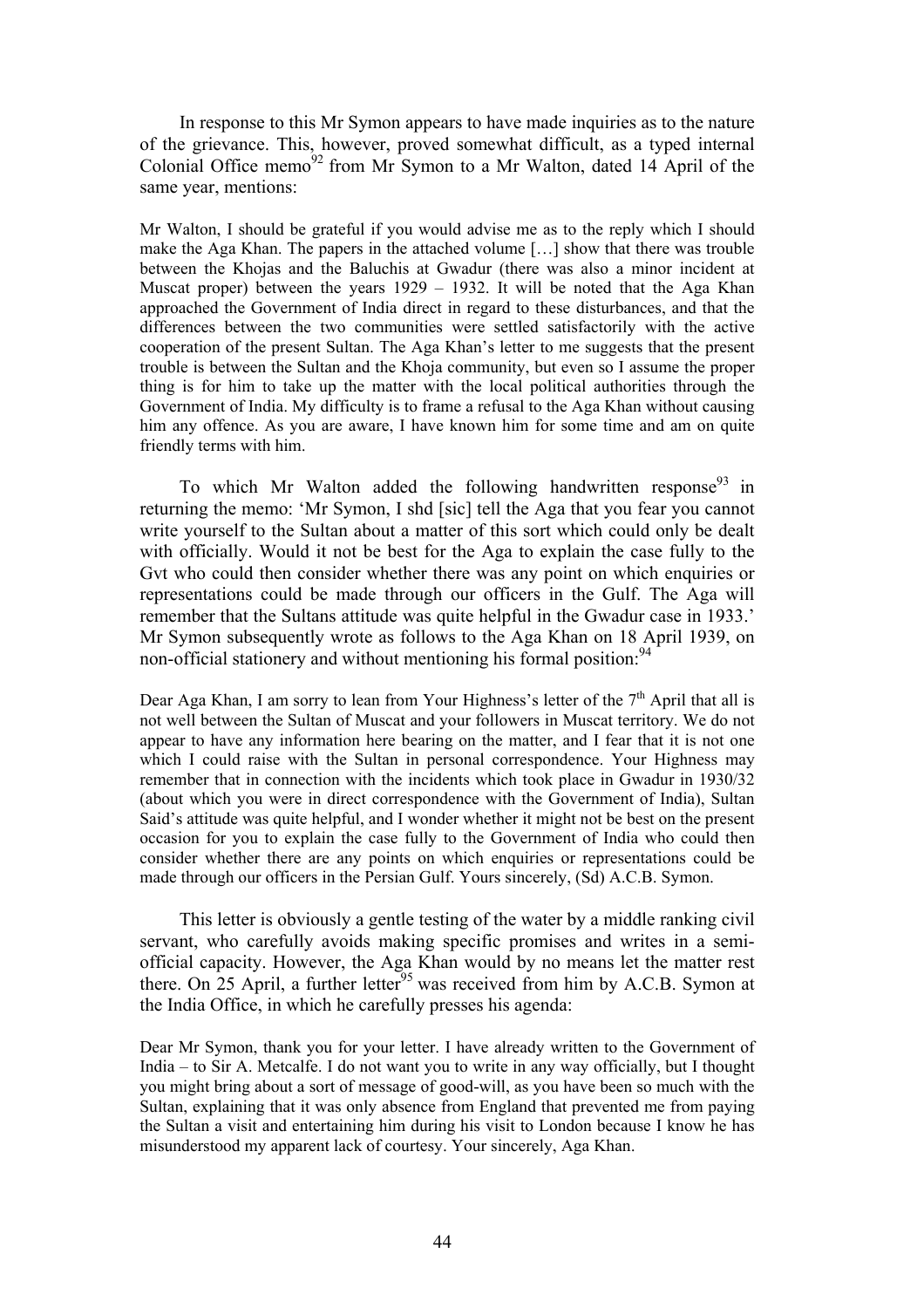The unfortunate Symon was given no choice in the matter, the issue would not go away quietly. He wrote a short letter<sup>96</sup> to the Aga Khan, after which the matter escalated to higher levels in the India Office:

Dear Aga Khan, I write to thank Your Highness for your letter […]. I quite understand the position and will gladly explain to Sultan Said that it was only absence from England which prevented Your Highness from seeing and entertaining him during his visit to London. I will do this in my next letter to him. With kindest regards to Your Highness and the Begum Aga Khan, Yours sincerely, (Sgd) A.C.B. Symon.

In this letter the issue of support in a wider sense for the Aga Khan's position *vis-à-vis* the Sultan of Muscat is carefully avoided, and the promised action by A.C.B. Symon is restricted to social niceties. Meanwhile, the correspondence went up the chain of command, both in the India Office and in the Government of India. A typed letter<sup>97</sup> dated 21 April 1939, marked 'Private and Personal', to Sir H.A.F. Metcalfe of the External Affairs Department of the Government of India, from R.C. Peel at the India Office, puts the issue in a wider context:

My dear Metcalfe, I enclose for your information copy of recent correspondence between the Aga Khan and Symon of this Office from which you will see that the Aga Khan is concerned once more about the position of his followers in Muscat State. […] Between 1930 and 1933 there was trouble at Gwadur between the Khoja and Baluchi communities but the Sultan then took action with salutory results […] and we have heard nothing from the Gulf of any recrudescense of trouble. The Aga Khan's letter however suggests that it is the attitude of the Sultan himself that is now unfriendly to his followers. We have advised the Aga Khan that his best course would be to have the matter taken up on an official basis through the Government of India […]. I am not sending copies of this letter or of its enclosures to the Gulf.

Clearly, at this stage of developments the hope among senior British officials was to induce the Aga Khan to specify his grievances by directing him to official channels, endeavouring to cause no offence, and at the same time not to be drawn into action by his rather nebulous semi-official earlier correspondence. The response letter from Simla arrived shortly. A letter<sup>98</sup> marked 'Private and Personal' from Sir Metcalfe to R.T. Peel, dated 2 May, gives another perspective on the reasons for the deterioration of relations between the Ismailis of Muscat and the Sultan:

My dear Peel,  $[...]$ The Aga Khan addressed me himself on the  $7<sup>th</sup>$  of April telling me that he was writing to Symon and stating the position of his followers in Muscat. He was not very precise in his complaints and merely asked me to be kind enough to use my influence with the Sultan, so that he should "look on the Aga Khan's people with a friendly eye." I had correspondence with the Aga Khan on the same subject about a year ago and I then wrote Fowle […]. Fowle replied in March 1938 that the Aga Khan's followers had nothing really to complain of, but that they had made themselves somewhat unpopular by the truculence of their attitude towards the Muscat authorities. Fowle had seen some of them during a tour to Muscat and had warned them to be more careful. I have now written again privately to Fowle [...]. When I hear from Fowle, I will reply to the Aga Khan and will also let you know what transpires.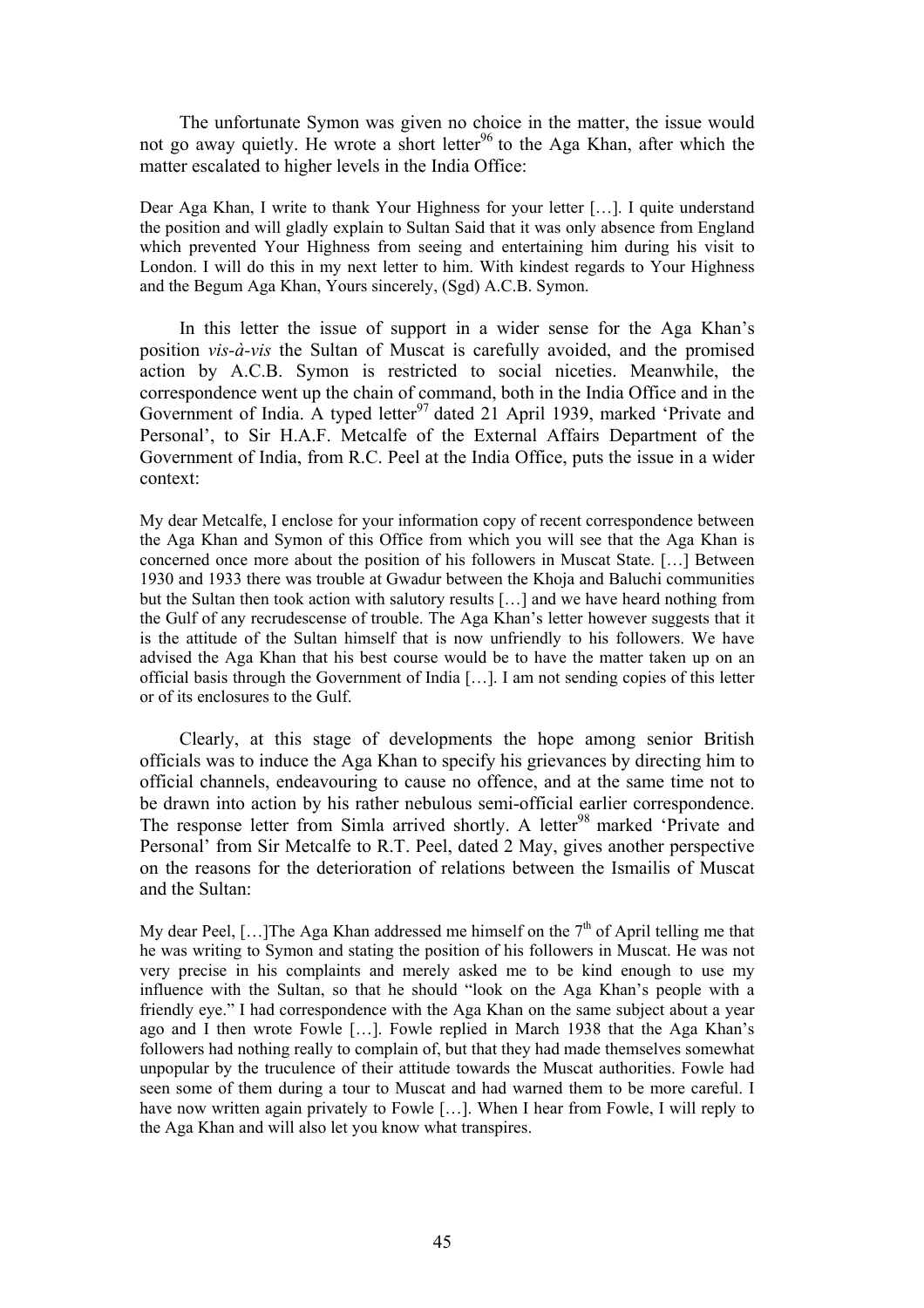Clearly, both the India Office and the Government of India were still confused as to what the Aga Khan wanted, and how to proceed. The official correspondence in the matter is marked 'private and personal', a further indication that the Government wished to take no formal position in the matter at that stage. The confusion continued, as evidenced by a letter<sup>99</sup> marked 'personal', and sent on non-official stationery, from The Residency, Bushire on 7 June 1939, to Sir Aubrey Metcalfe, and signed by T.C. Fowle:

My dear Metcalfe, could you please refer to your Personal letter of  $28<sup>th</sup>$  April [...] on the subject of the treatment of the followers in Muscat of His Highness the Aga Khan, and saying that His Highness had again returned to the charge asking that we should use our influence with the Sultan so that he would look on the Aga Khanis with a friendly eye. His Highness made no specific allegations and no particular requests. You added that you had no idea what His Highness was driving at. […] I am afraid no more have I! but I imagine that […] the Aga Khanis are inclined to be somewhat truculent in their attitude towards the Muscat authorities and expect us to procure for them a privileged position in the State to which they are not entitled. However, I am sending a copy of this letter to Hickinbotham with the request that he will find out from the Aga Khanis [in Muscat, MvG] what, if any, definite complaints they have of their local treatment, and in any case to help them as much as is possible.

The full title of T.C. Fowle, the signatory of this letter, was 'The Honourable Lieutenant Colonel Sir Trenchard Fowle KCIE OBE, Political Resident in the Persian Gulf'. On his shoulders the delicate task now rested of finding out whether there were any tangible issues that had triggered the Aga Khan's complaints and request for British official assistance. The task of finding out whether or not any real grievance actually existed in Muscat was entrusted to T. Hickinbotham of the British Consulate and Political Agency, Muscat, who wasted no time in making direct enquiries of the Ismailis in the area. On 19 June 1939 he reported in writing to Sir Trenchard Fowle, in a letter<sup>100</sup> marked 'personal': 'I asked Mukhi Khalfan Murad Ali, the President of the Aga Khani Council, to see me on June  $17<sup>th</sup>$ . This gentleman informed me that there had been some little differences of opinion in the past but that now they had no question of any sort to bring forward and were perfectly content. I suggested that he should so inform His Highness the Aga Khan.'

One can easily imagine the irritation of the British officials as this message worked its way up through the system to Simla and London. It is perhaps fortunate for posterity that British civil servants were (and are) not easily inflamed in writing. They did, however, administer a semi-official slap on the wrist<sup>77 101</sup> to the Aga Khan through the Government of India, which, whilst superficially polite, left nothing to the imagination in either the content, the condescending tone or the manner of address:

My dear Aga, In continuation of my letter of the  $28<sup>th</sup>$  of April about your followers in Muscat, I have now heard that Hickinbotham, the Political Agent, Muscat, has seen the representative of your followers there, and been informed by him that, though there had been some little differences of opinion in the past, at present they had no question of any sort to bring forward and were perfectly content. Your followers thus seem to be quite happy, and I hope there will be no further cause for complaint. With all best wishes, I am, Yours very sincerely, H.A.F. Metcalfe.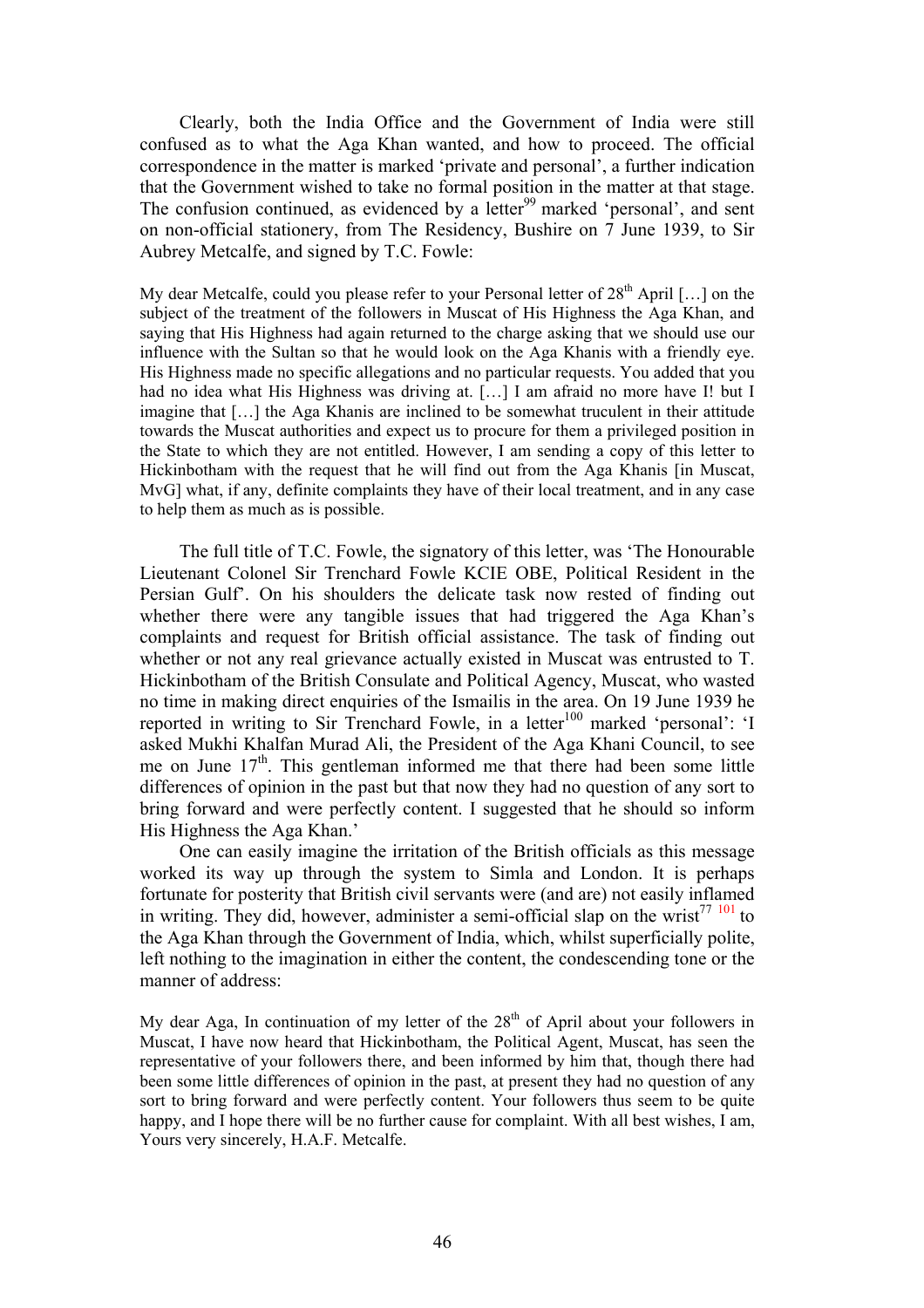It may be considered likely that some internal correspondence within the Ismaili movement followed, and that the Aga Khan himself was not too grateful to his representative in Muscat for being so cooperative with Mr Hickinbotham. We have no evidence of this, and the internal affairs of the movement are outside the scope of this narrative. On the British side, no response appears to have been received from the Aga Khan, and the files remain silent on the matter of the Ismailis of Muscat from that point in time.

# **5.6 For the sake of the father…**

In the late 1930s, the matter of the Aga Khan's eventual succession was gaining in importance in British official circles. Although this matter will be dealt with in detail in chapter 7, it can be mentioned here that some attention was given to the behaviour of his son in that earlier period—attention that was polite in written phrase, but nonetheless indicated that he was destined for social oblivion as far as the British Government and royal family were concerned. A Colonial Office  $file^{102}$  from 1939 regarding the 'Social status of Prince Ali Khan (son of H.H. the Aga Khan) and his wife' was interestingly marked 'Closed until 1990', an unusually long period, which indicates that the Colonial Office must have regarded the contents as potentially painful and damaging to both the Ismaili movement and themselves. The correspondence sheds an interesting light on the delicacy with which any issue to do with the Ismailis was treated, on the position of the Ismailis in Kenya at the time, and on the current and future issues regarding the Aga Khan's son and (perceived) designated successor.

On 7 March 1939, a letter<sup>103</sup> marked 'confidential' was despatched from Government House, Nairobi, Kenya to the Secretary of State for the Colonies by the Governor's deputy:

Sir, I have the honour to inform you that a problem regarding the social duties of the Governor recently arose in Nairobi. The son of His Highness the Aga Khan arrived on the  $27<sup>th</sup>$  February and the son's wife arrived on the  $1<sup>st</sup>$  March. They styled themselves Prince and Princess Ali Khan. Their attitude was perfectly correct, they signed the Governor's book immediately on arrival and no fault could be found with their demeanour and courtesy when meeting the Governor. […] If only for the sake of his father one would naturally wish to shew [sic] Prince Ali Khan hospitality, and he himself is a good sporting type and actually rode in two races during the March meeting in Nairobi. Further, the Aga Khan community in Kenya is above the average for the rest of the Indian community especially in their ideas of loyalty and service, and one would not like to do anything that would hurt their feelings if it could be avoided. […] But his wife is on a somewhat different footing since, as is well known, her first husband, an Englishman, was granted a divorce against her in 1936 owing to her relations with Prince Ali Khan; and for this reason it appeared undesirable to invite her to Government House.

The Governor's deputy goes on to ask particulars of the social status of the Ali Khan and his wife, and describes some unofficial courtesies extended to the Ali Khan such as 'having them both to tea in my box [at the horse races] which, perhaps illogically, I feel to be on a different footing from inviting them to a meal at Government House.' Subsequently, a despatch<sup>104</sup> marked 'confidential' was sent from the India Office to the Colonial Office which contains the following: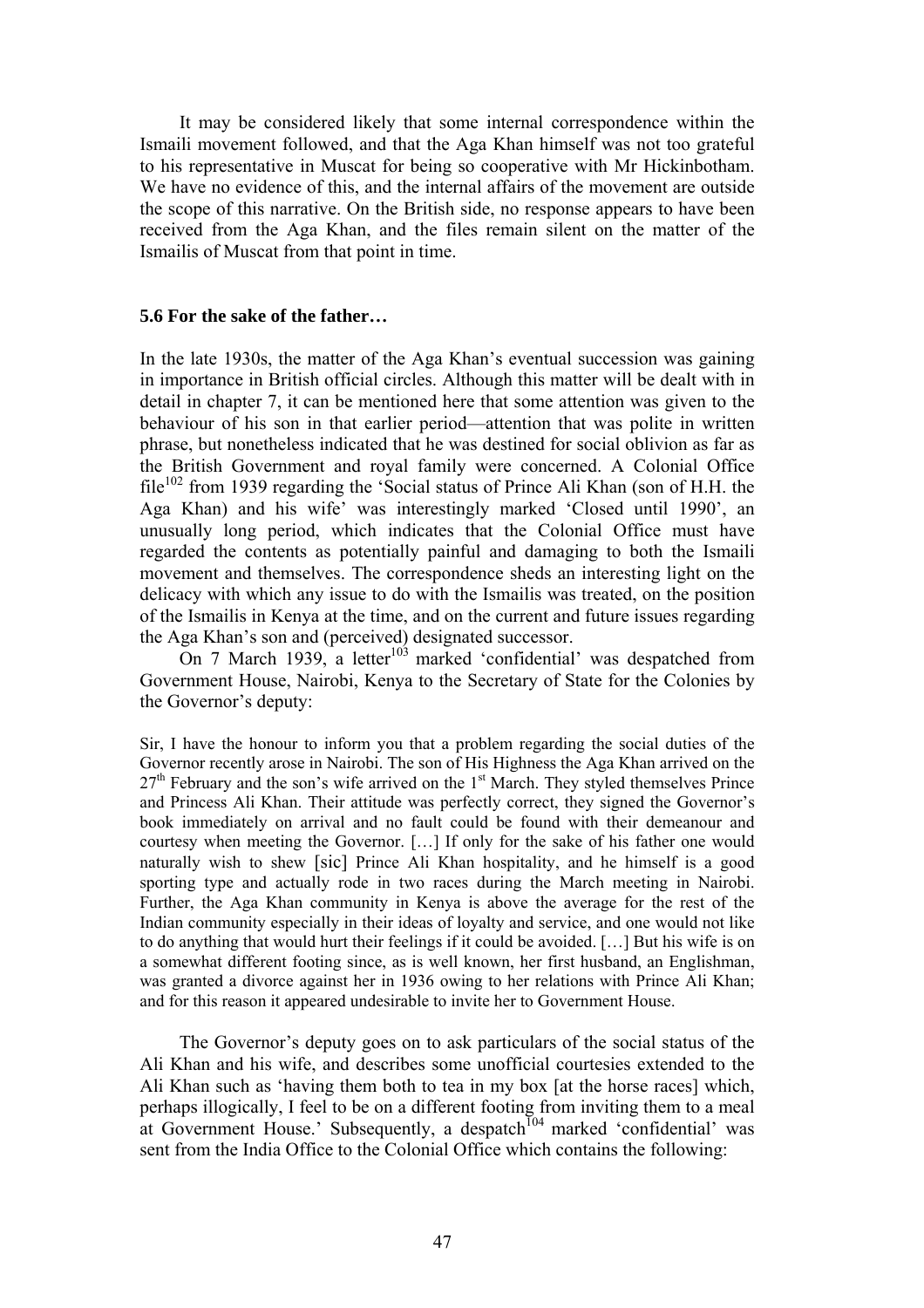To answer the Governor's questions as listed: (a) Ali Khan and his wife are not officially entitled to be called prince and Princess. At the last Court Ali Khan attended (before his marriage) he was described as "The Ali Khan" […] They are however generally known as and called Prince and Princess in society. (b) Ali Khan is not entitled to and should not be addressed as His Highness (c) He has no official precedence […] (d) Neither of them has been received at His Majesty's Court since their marriage and their names have not been submitted for entry to the Royal Enclosure at Ascot owing to the divorce proceedings. (e) They are legally married. Yours sincerely […].

The Governor of Kenya was duly informed of this in a letter<sup>105</sup> from the Colonial Office which conveyed the above information literally. Though businesslike in tone, the correspondence shows that the Ali Khan, then perceived to be designated as future heir to Aga Khan III, was destined to be socially ostracized in Britain; and that for the sake of the father and the relations with the Ismailis, the British extended some informal courtesy to the Ali Khan, whilst keeping him diplomatically at arm's length. We shall examine this issue more closely in chapter 7.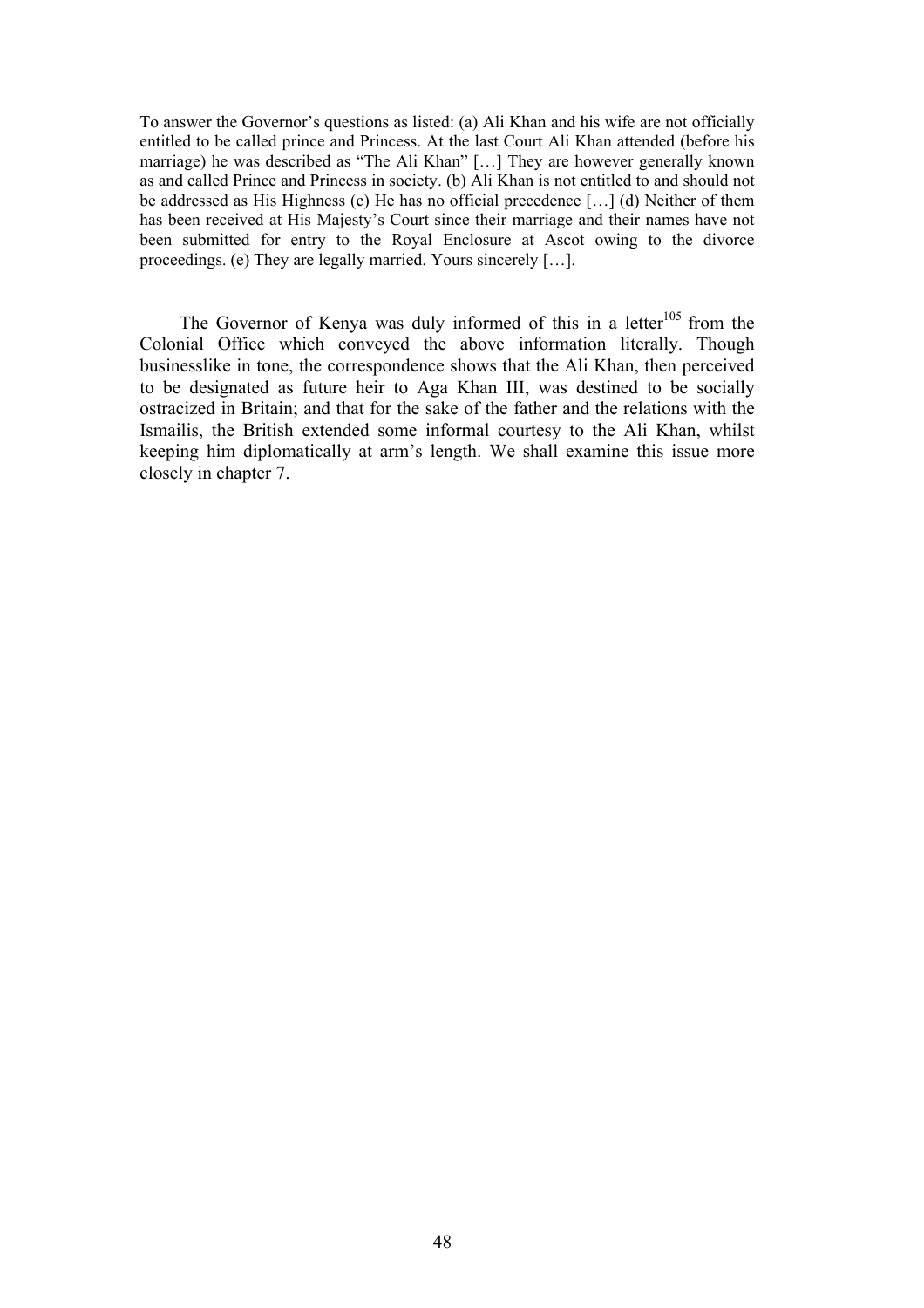#### **5.7 Conclusions from chapter 5**

From the material examined in chapter 5, it may be concluded that Aga Khan III was in the early 1930s perceived by British officials as an irritable character, but that this did not affect the relationship in any fundamental way. Although the Aga Khan did not hesitate to use both threatening language and arguments of doubtful truth to the Colonial Office in order to get his way regarding the education of his followers in Uganda, the Colonial Office evidently attached such importance to the Aga Khan and his Ismaili followers that they refrained from drastic action or confrontational feedback to him, choosing instead to prevaricate in the matter.

The British and British Indian governments sought to engage the Aga Khan to counter Soviet efforts at propaganda and influence-building on the northern frontier of British India, thereby illustrating the value that the Aga Khan and his wider Ismaili movement were deemed to have for British interests. However, to the disappointment of British officialdom the Aga Khan appears to have taken virtually no meaningful action in the matter, and was deemed 'a broken reed' by that same British officialdom in 1935. Again, this did not lead to a breakdown in relations, and the perception that the unique geographical spread of the Ismaili sect was deemed an advantage by the British government in foreign policy initiatives in countries outside Britain's sovereignty appears to have been maintained.

In spite of his extensive information network, the Aga Khan fundamentally misjudged Russian and Japanese intentions and future behaviour in the mid-1930s. There is no evidence of any subsequent British judgement regarding the Aga Khan's statements in the matter.

It is proven that, although seen as a key ally of Britain, the Aga Khan was kept under some form of monitoring by a 'trustworthy but delicate source' in the mid-1930s, who reported to the British authorities.

As evidence of continued good relations, the British government provided some discreet assistance to smooth the Aga Khan's visit to East Africa in 1937. On his part, the Aga Khan saw fit to raise issues with the British Government surrounding the treatment of his followers in Muscat. In doing so, he initially avoided official channels and operated 'demi-officially' through his own contacts in the British government. British inquiries made through diplomatic channels revealed these complaints to be a non-issue, and they were interpreted by British officialdom as an attempt to use the British authorities 'to procure for his followers [in Muscat] a privileged position to which they are not entitled'. Again using semi-official channels, the Aga Khan received a rebuke for his actions. This too appears not to have detrimentally affected the British-Ismaili relationship, since in 1939 the colonial authorities in Kenya took care to extend informal courtesy to the son of Aga Khan III, while keeping him diplomatically at arm's length.

As an illustration of the modernity and success enjoyed by the Ismailis within the British Empire, it is recorded that the colonial authorities in Kenya considered the Ismaili community in Kenya to be above average for the rest of the Indian community, especially in their ideas of loyalty and service, and did not wish to do anything that would hurt their feelings if it could conveniently be avoided.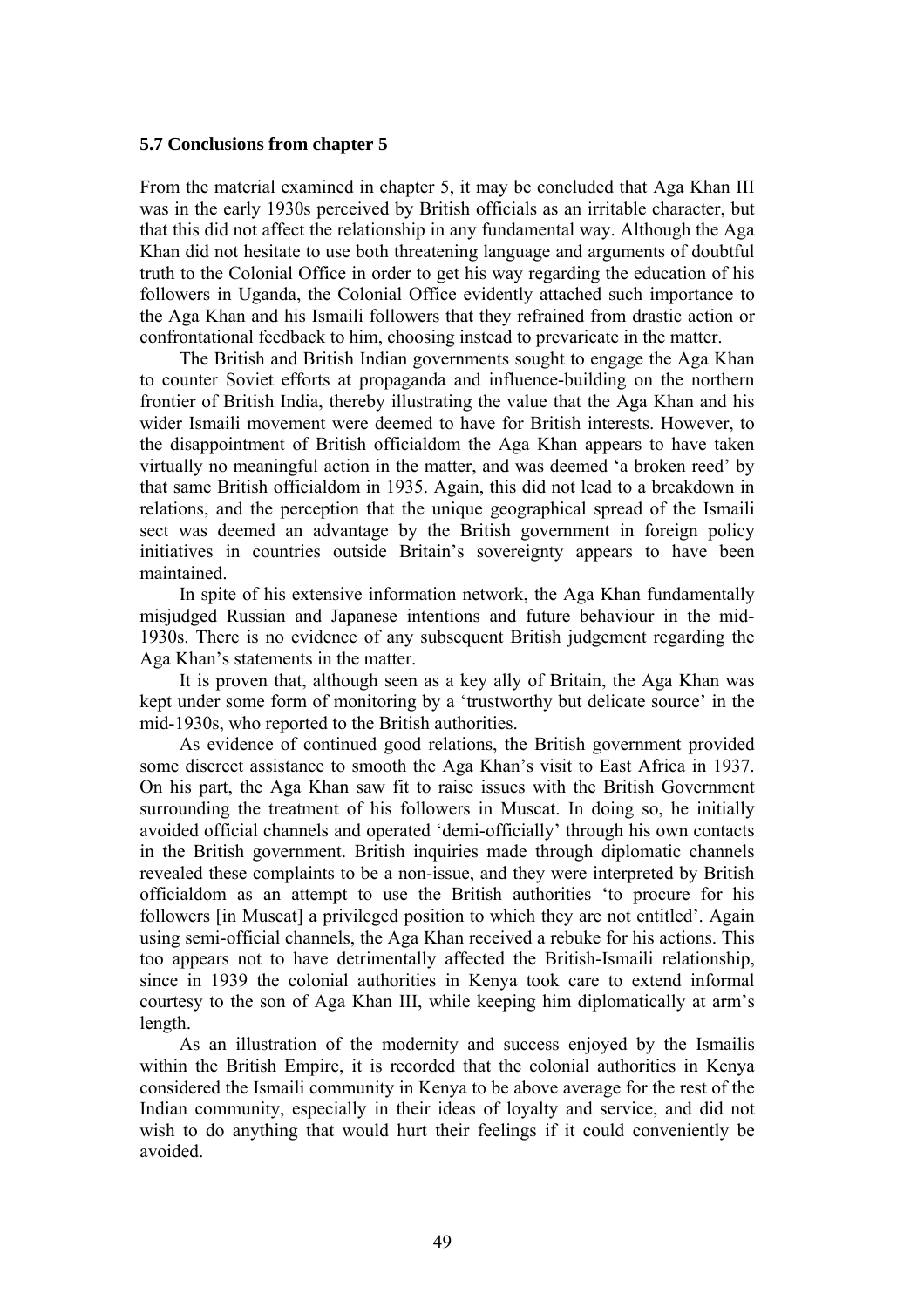#### **6. War clouds again (1939 to 1953)**

#### **6.1 General observations**

Those files which might contain information on the Aga Khan's (and wider Ismaili) efforts for the Allied cause in the years leading up to the Second World War, and during the war, are comparatively thin. It might be surmised that any records of the more secretive services which a movement that was widely dispersed, both geographically and ethnically, such as the Ismailis might have rendered are subject to prolonged closure under the Official Secrets Act. However, from the material currently available, it would seem that at least part of the explanation for this apparent lack of activity must be found in the advanced age and continued ill-health which plagued the Aga Khan at the time. In his later obituary 106 in *The Times*, some mention is made of this period of the life of the Aga Khan, and hence of the Ismaili movement:

When the Second World War broke out, he was on the Riviera, and on the downfall of France he went to Switzerland for medical treatment, remaining there throughout the war period. Apart from the immediate issue of a manifesto to his followers enjoining loyal support of Britain, he was unable to play any notable share in promoting Allied aims as he had done in the 1914-1918 War. He was not seen in England until the summer of 1947. There were critics who felt that he should have managed somehow to leave France for some part of the Empire he had so long served. He had, however, a succession of illnesses […].

From this it appears that the role of the Aga Khan in the war, and indeed the activities of his followers, was significantly less wide-ranging than in the First World War. The Aga Khan issued, as he seems to have done three decades earlier, a manifesto to his followers to encourage them to remain loyal to Britain. Neither the first nor second of these manifestos could be recovered from the files by the author of this narrative. They must therefore be assumed to have been internal to the Ismaili movement, if they were indeed issued, as no copies have been preserved in any of the official British archives consulted.

However, the issuing of such a statement to all Ismailis reminding them of their duty to remain loyal to Britain, while attractive from the British point of view, would have contravened one of the key laws of the Ismaili movement which, as we saw in the previous chapter, the Aga Khan himself saw fit to explain to Sir Philip Cunliffe-Lister in 1932: 'I here quote Rule No. 167 of our Laws: "It is the tradition with the Shia Imami Ismaili followers of His Highness the Aga Khan to be loyal to and sincerely wish well of the Government under which they may be living, as also to offer thanksgiving to the Almighty on behalf of the Government and obey its laws, to rejoice in its rejoicings and sympathise in its sorrows".' One must presume that this would also hold for the Ismailis in, say, Vichy France and Vichy-dominated Syria and North Africa, or indeed in Chinese Turkestan. How this dilemma was resolved, or whether it was perceived as a dilemma by the Ismailis, remains unclear. Perhaps such concerns were overridden by the need for *taqiyya*, as was so often the case in earlier centuries of Ismaili history.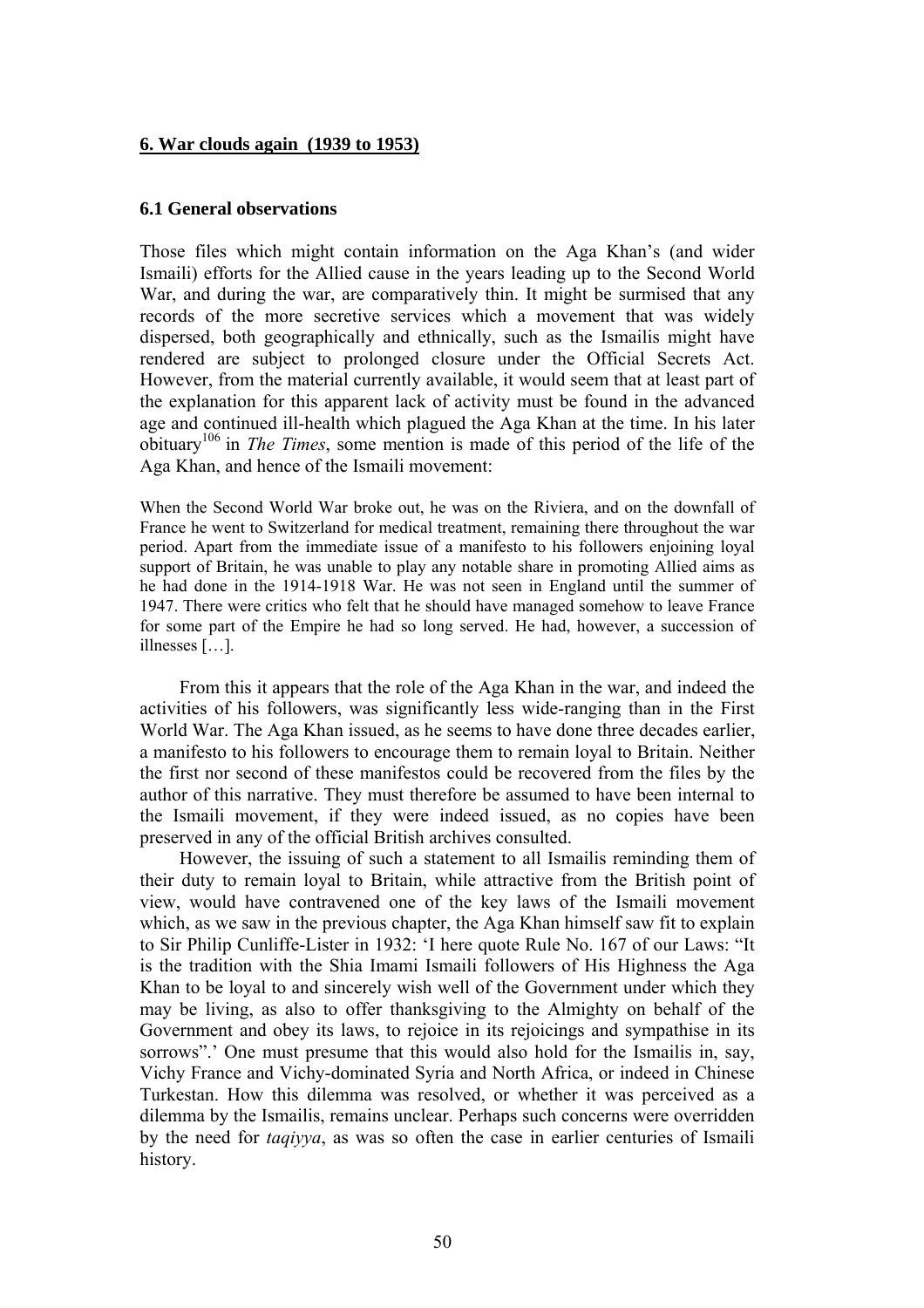The absence of major initiatives on the part of the Ismailis and the Aga Khan does not imply that there were no contacts with the British government at all in this period of their history. Indeed, in the lead-up to the war and during the aftermath there were some notable exchanges which shed an interesting light on the perceptions of His Majesty's Government regarding the Aga Khan and his Ismaili movement at this time.

#### **6.2 Horse trading with the British Government**

Shortly after the outbreak of the Second World War, there occurred an episode in Ismaili-British relations which was embarrassing to both the Aga Khan and (a decade later) to the British Government. On 24 October 1939, a letter $107$  was despatched by the Aga Khan to the Secretary of State for India, the Marquess of Zetland, which contained a rather embarrassing admission:

My dear Secretary of State, I am very sorry to inform you that I am in serious financial trouble. Before going any further I must explain to you how it all happened. I invested between £500,000 and £1,000,000 in horse flesh. [Meaning race horses, MvG] […] It was a wonderful concern, the best gilt-edged investment possible until Mr. Hitler upset my apple cart – like those of so many others. Now my position is one of great and serous difficulty. When I made investments […] I had to contract debts with banks. I now owe roughly £275,000 to Coutts and Lloyds Bank.

The fact that the above letter is written on paper headed 'Hotel Ritz, Place Vendôme, Paris' puts the Aga Khan's difficulties at this stage in some perspective. It continues: 'In these circumstances my position is now very serious. I wish to make an offer, through you, to His Majesty's Government placing the full facts before the departments concerned, to sell all the animals on the enclosed lists to the Government for £ 129,000. Personally I think it is the best business proposition they will have during the War.'

So, in his own mind, the Aga Khan must have felt he was indeed supporting His Majesty's Government, in his own unique way. The letter continues: 'In this connection I may explain that the Stud Farm to which I refer in Ireland belongs to my son Aly, whom you know well. I can arrange with him that for the duration of the War he should rent to His Majesty's Government the Stud Farm, its lands and buildings, at a nominal price provided rates and taxes are also taken over.' Indeed His Majesty's civil servants knew Aly only too well, as we saw in the preceding chapter, and will see again in the following chapter dealing with the succession to the Imamate. Meanwhile, the horse-trading went on as follows:

The price I have quoted you is for His Majesty's Government only. At this price I would not in any circumstances sell to private buyers […] It is my very natural desire that what has cost me an enormous sum of capital, as well as immense work and labour, should go to the nation rather than to others who will make a fortune out of it. I must tell you very frankly that I am already in communication with buyers in America and Italy, to whom I have quoted very different –and very much higher- prices. [...] I would only earnestly request that my offer does not become known to breeders who, once they knew that I had quoted such excellent terms to His Majesty's Government, would try to squeeze me.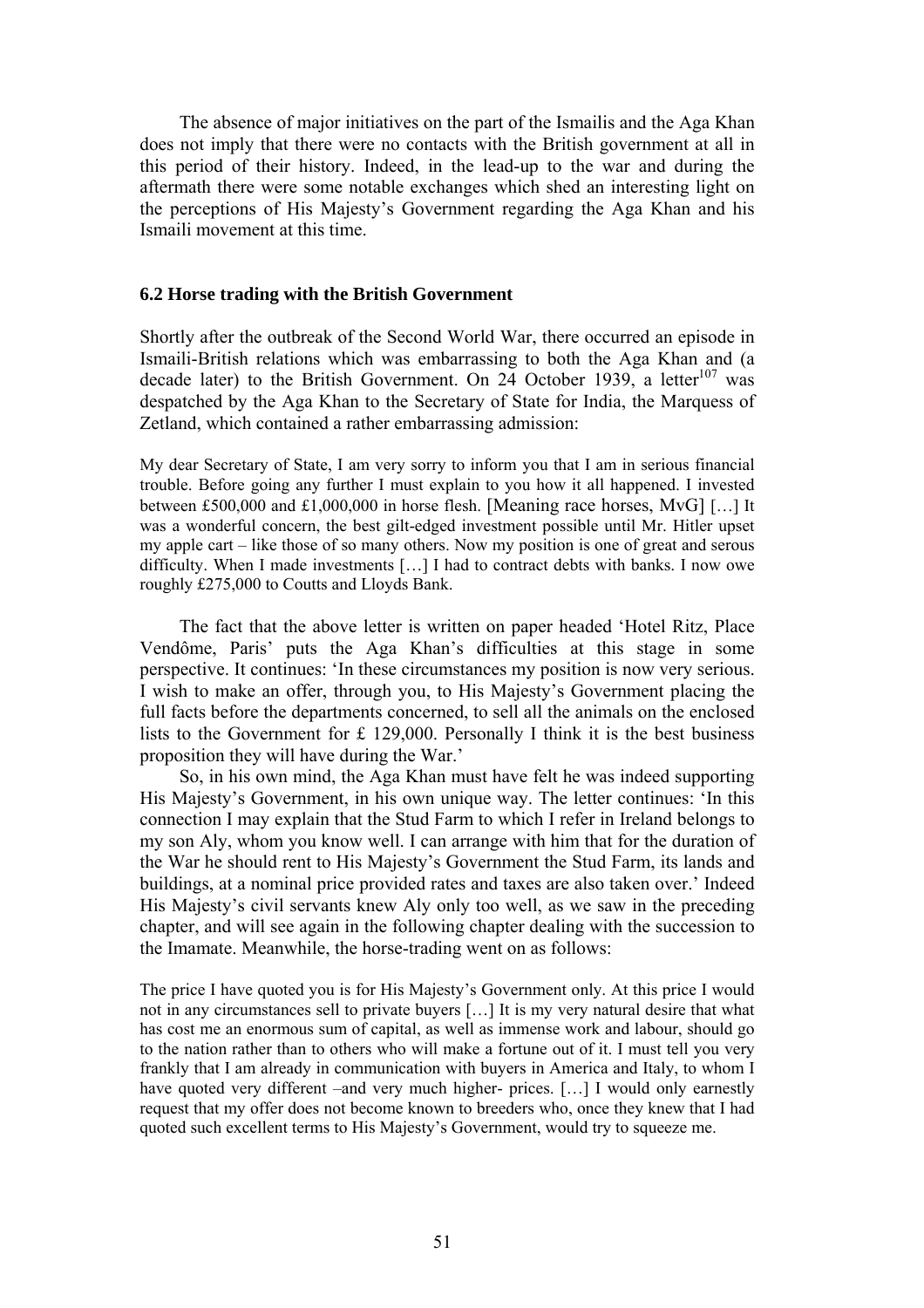Here the Aga Khan, despite his English education, uses language which may have been considered somewhat unbecoming by the recipient. The tone of this exchange is out of character by comparison with all his previous correspondence, since it appears more suited to bargaining in a commercial environment than becoming of a respected elderly statesman who is referring a sensitive personal issue to His Majesty's Secretary of State for India. It is probably best to see in it an illustration of His Highness' despair at the time.

Just to make sure the point about the attractiveness of the offer was not missed, the Aga Khan added a postscript to the letter: 'P.S. Please ask the Government departments concerned not to mention my price to anyone outside as it would seriously prejudice me.' There followed a lengthy description of his stallions and mares, their names such as 'Fille de Salut', 'Friar's daughter' and 'Turtle soup', and their respective racing and breeding achievements. British officialdom considered the offer very carefully indeed, as may be surmised from draft letters<sup>108</sup> to Sir Eric Machtig and Sir Allan Barlow, both senior civil servants, which examine the wider political considerations of the offer: 'As you will realise, any consideration of this offer must be affected by the nature of our existing and future relation with Eire […].' At the time, relations between Britain and the Irish Free State or Eire were on an unsure footing, as the bloody confrontations between the British Army and the Irish independence movement (not to mention the violent internal dissent among Irish Republicans) had left deep scars and resulted in much mutual recrimination at the political level.

The note continues:

I enclose herewith a copy of a letter from the Aga Khan […]. The Aga Khan's offer of his breeding stud to the Government at a figure well below the market price appears on the face of it an attractive financial proposition, but it also raises some difficult and knotty questions of policy with which several Departments are concerned. […] The Dominions office also come into the picture, since any consideration of the proposal must take into account our present and prospective relations with Eire, while the Aga Khan's special position in the Moslem world may give rise to special political considerations […].

Interestingly, upon examination, the file does not show any decision being taken by the Government departments concerned. Presumably, in the bustle of a War which was for the first three years a very close-run thing indeed, His Majesty's Government lost sight of the issue. It would, however, resurface many years later, in a most unexpected way. In the obituary<sup>109</sup> of the Aga Khan which appeared in *The Times* in 1957 we read: 'The Aga Khan's relative immobility due to illness led him to respond to many suggestions that he should write an autobiography. This was dictated at his villa above Cannes and published in 1954. [...] The Aga Khan derived from his father a love of horse flesh. [...] It was unfortunate that he saw fit to export his successful sires, thus losing that valuable result of endeavour and clever thinking to British bloodstock breeding.'

Almost two decades later, the statements made by the Aga Khan regarding his proposal to sell his bloodstock to the British Government would lead to some official agitation at the Ministry of Agriculture, as shown by an internal memo<sup>110</sup> dated 11 February 1955, apparently responding to a suggestion by a Mr Burrell that the statements made by the Aga Khan in his autobiography concerning this matter should be refuted in the magazine *Sporting Life*: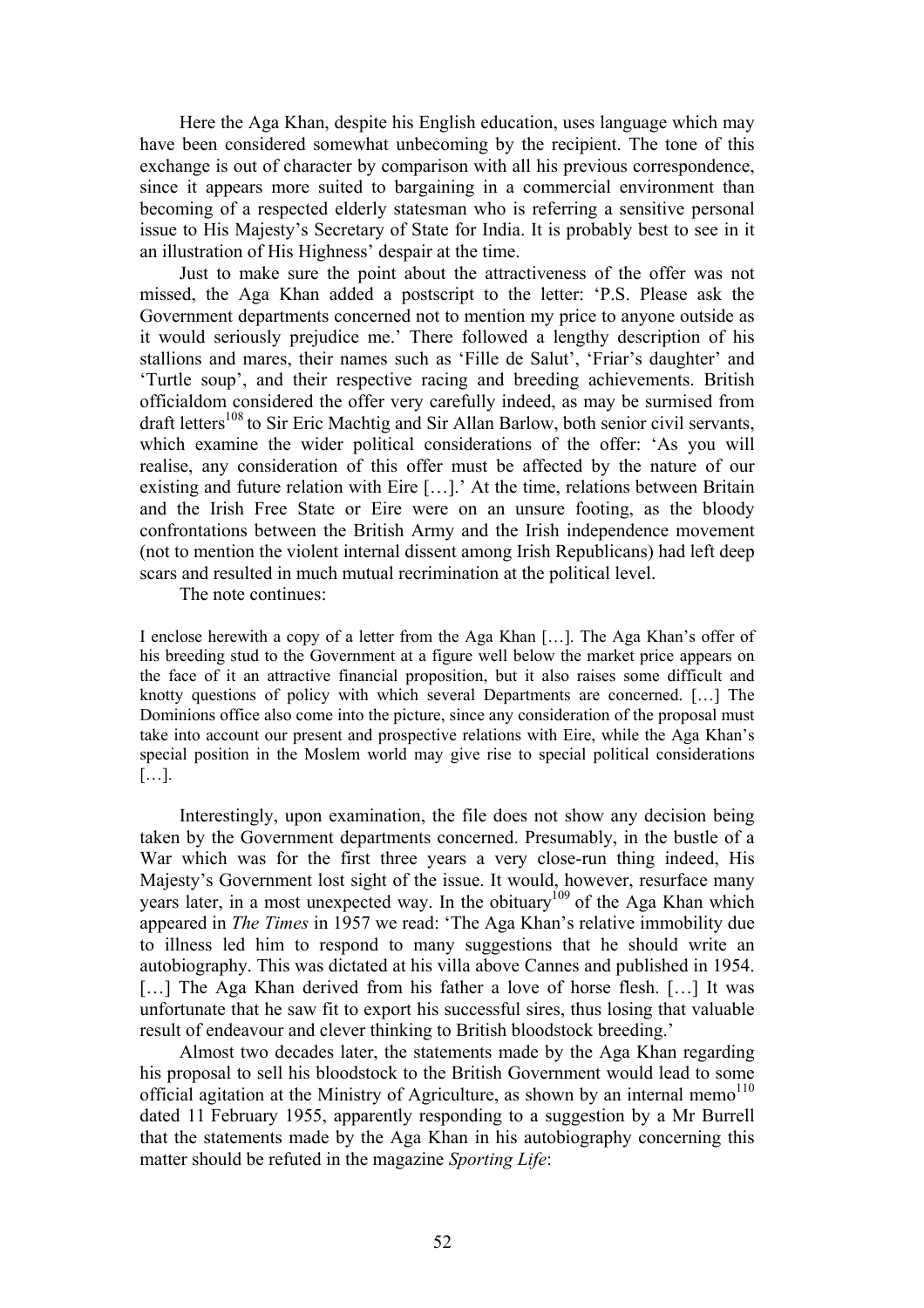I entirely disagree with Mr. Burrell's suggestion that a correction of this kind should be made through the columns of the "Sporting Life". This would immediately have the effect that Mr. Burrell seeks to avoid, namely involving the Minister personally with the Aga Khan. In view of the Aga Khan's position, it would not only be discourteous but most impolitic to take the matter up in any other way than direct with the writer, if it were taken up at all. […] Mr Burrell's own recollection is at fault. It is not the fact that the Aga Khan's offer (made at the end of October, 1939) was accepted. The offer was still under consideration when it was withdrawn on or about  $10^{th}$  December. [...] Of course, I appreciate Mr. Burrell's feeling that his judgment has been criticised by implication. […] I think this is one of the things that a Civil Servant is bound to suffer in silence.

It is clear, then, that either the Aga Khan's patience or his financial resources ran out while His Majesty's civil servants prevaricated, and he sold off his bloodstock to foreign shores. It is equally clear that in the early stages of the Second World War his stature in British official circles, and the importance attached to Ismaili goodwill, was such that any message from him was treated with some care. The files are silent on this issue from then on.

#### **6.3 A claim against the French Government**

As mentioned above, in the Second World War the ageing Aga Khan appears not to have been perceived as active in his support for Britain and her Empire in the way he had been in the Great War. But with extensive properties and possession in occupied territory, most notably France, the pro-British Aga Khan suffered losses which he sought to recuperate after the war.

A Foreign Office file<sup>111</sup> contains extensive correspondence about the Aga Khan's lost Rolls-Royce car, which occupied British officials in the immediate aftermath of the war. A note<sup>112</sup> from the British Embassy in Paris to the Foreign Office also mentions the Begum Aga Khan's car, and seeks to have the car released from the French military authorities which had (presumably) recovered it from German requisitioning, or had taken it after the liberation of the South of France. Indeed, the file preserves a note<sup>113</sup> from the British consul in Nice, which states, 'Several cars have been requisitioned in my district by French military and civil authorities stop My protest of no avail so far stop Should I insist or are requisitions in order.' The telegraphic reply114 from the British Ambassador in Paris was not long in coming: 'You should continue protests. If still ineffective refer specific cases to me.'

This British official interest in the Begum Aga Khan's car seems to have triggered similar interest from the Aga Khan himself. A telegram<sup>115</sup> was received which mentions, rather tersely: 'My representative monsieur Plisson trente quatre quai Henri quatre Paris has found my Rolls Royce which was stolen by Germans in 1940 I will be most grateful if you will kindly help with authorities for its been return [sic, MvG] to my ownership […]'.

British officialdom sped into action. Later that month, a letter<sup>116</sup> was sent to the Aga Khan by the British Consul General in charge of the War Damages Department: 'Sir, […] I have the honour to report that instructions have been given by the Ministere des Finances for the release of this car, now at Oloron, and that same will be handed to your Highness' representative through the British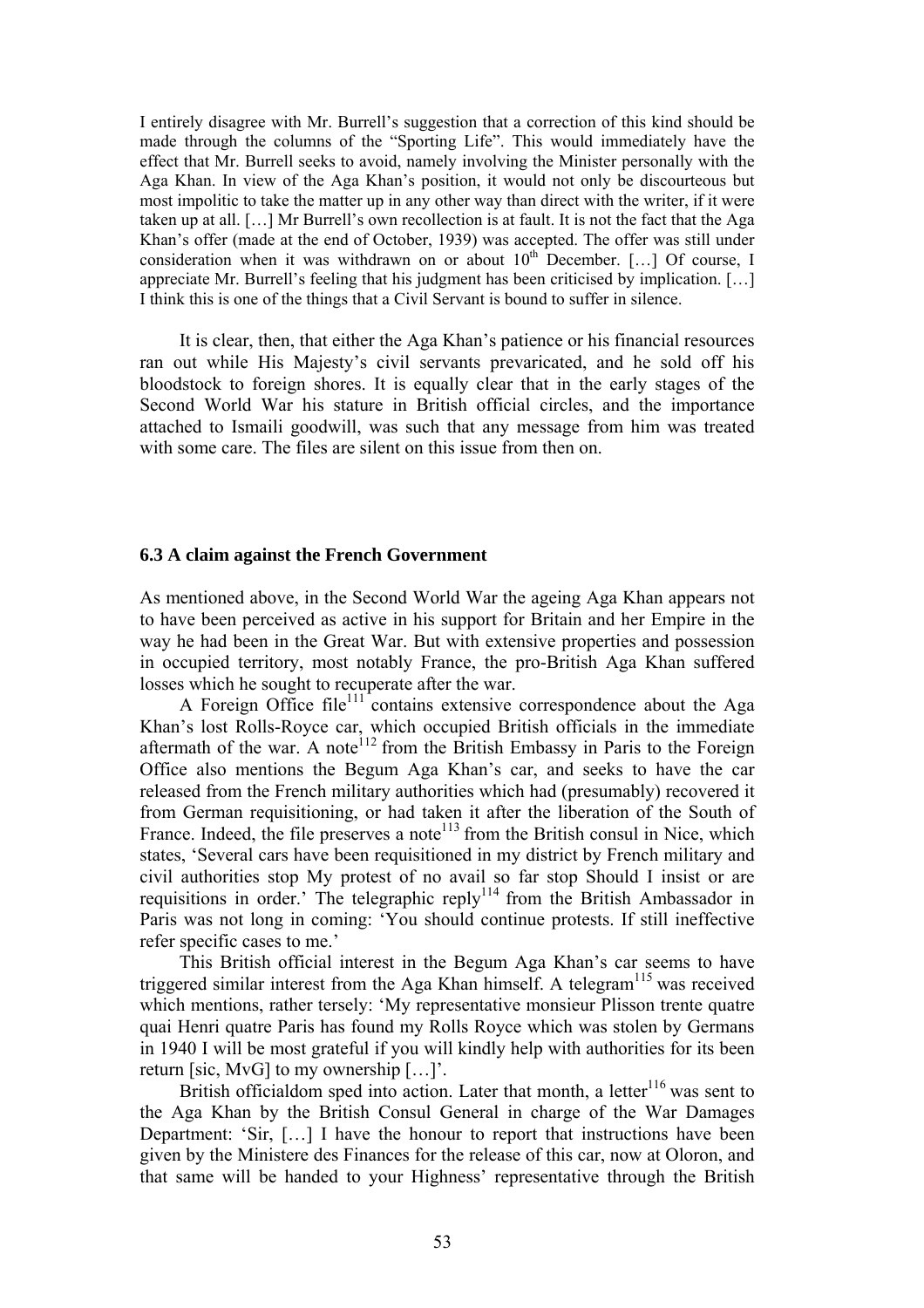Consulate in Bordeaux.' In the comparatively minor matter of recovering confiscated cars, and immediately following the conclusion of the war, the British authorities were clearly happy to be of assistance in the recovery of these vehicles. However, some years later, the Aga Khan returned with bigger claims, and this time the response was to be different.

On 3 May 1953, a letter<sup>117</sup> was received at the British Embassy in Paris from the Ministère des Affaires Etrangères, direction des Affaires Economiques et Financières, which mentioned:

Invoquant les dispositions de l'Accord de réciprocité franco-brittannique […] l'Aga Khan et le Prince Aly Khan ont saisi le Ministère de la Reconstruction d'une demande d'indemnité de dommages de guerre relative à la perte de chevaux de course. […] il est indispensable de déterminer au préalable si les intéressés remplissent les conditions exigées par la loi du 28 octobre 1946 sur les dommages de guerre et notamment s'ils étaient sujets britanniques à la date du sinistre.

This triggered a letter<sup>118</sup> from the consular section of the British Embassy in Paris to the Foreign Office in London, enquiring as to the nationality of the Aga Khan and Aly Khan. The response<sup>119</sup> must have been a shock to the Aga Khan when it was eventually conveyed to him:

The Aga Khan and Prince Aly Khan are at the present time British subjects without citizenship and potential citizens of Pakistan. There are not, and were not at any time, so closely connected with the United Kingdom or with one of the Crown Colonies that we could deem them to be British subjects "from" the United Kingdom […].We are advised therefore, that the Anglo-French War Damage Agreement […] is not properly applicable to the cases of His Highness the Aga Khan and Prince Aly Khan.[…]

The files do not mention whether any other action was taken, or whether some other arrangement was made to reimburse the Aga Khan and Aly Khan for their losses. It must remain a matter for speculation whether the British official response would have been different if the Aga Khan had played a more openly active role on the British side during the Second World War.

## **6.4 A visit to King Farouk of Egypt**

During the turbulent years following the Second World War, the Aga Khan paid a visit to King Farouk of Egypt, and the records show that he reported his observations to the Foreign Office, which took a keen interest in Egyptian affairs. A letter<sup>120</sup> to Sir Ralph Stevenson, the British Ambassador in Cairo, from a Mr Bowker at the Foreign Office, dated 18 May 1951, illustrates the importance attached to the information thus obtained: 'My dear Ralph, Thank you so much for your most interesting letter […] sending an account you had from the Aga Khan of his talk with King Farouk and his new Queen. Your letter was sent to read by the Secretary of State. […].' [Note: the corrections were made by hand in the original document, MvG]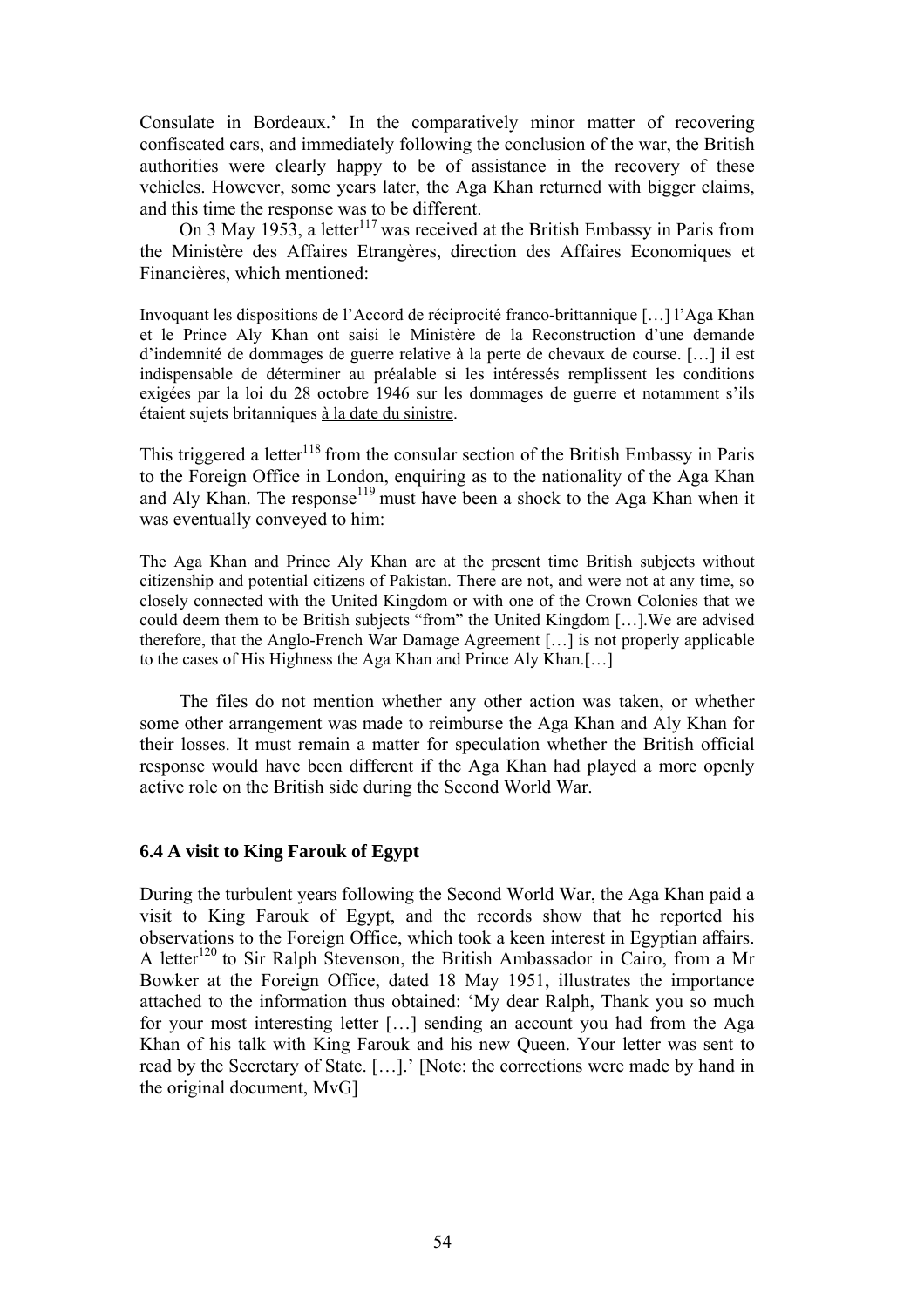The letter<sup>121</sup> to which he referred gives an interesting insight into British diplomatic intelligence gathering and the role played therein by the Aga Khan, as well as a none-too-flattering account of the then King and Queen of Egypt:

His Highness the Aga Khan and the Begum have been here since Sunday morning, the  $6<sup>th</sup>$ May. They flew here at the pressing invitation of King Farouk who sent a personal telegram to the Aga. […] They dined with us à quatre on Tuesday and on Wednesday evening they had a private dinner with King Farouk and Queen Narriman. […] I arranged to see the Aga on Thursday in case the King and he had had any political conversation of interest. The Aga told me that King Farouk was apparently much enamoured of his new Queen. […] He expatiated on the steps which he had taken to prepare her for the sharing of his Throne and continually fished for compliments on the finished product. The young Queen (she is only 17) struck the Aga Khan as being a very self assured young person and one with ideas of her own which she was not shy to ventilate. […]

The marriage between King Farouk and his Queen Nariman Sadeq was not to last long. When the King was exiled after a coup d'état in July 1952, she initially joined him in exile but returned shortly thereafter to Egypt; they divorced in 1954. The letter continues:

During the dinner the King said practically nothing of political interest except that he made it clear to the Aga Khan that the wedding present which had given him the greatest personal pleasure was that from King Leopold of Belgium who, he said, had also been misunderstood in the past and whose actions and attitude had now been vindicated. Apart from that the King's only interesting statement was incidental to a discussion of the present hot weather in Cairo and was to the effect that it was worse in the Sudan, to which country it was impossible to persuade Egyptian officials to go as they always insisted on resigning rather than being transferred there. In his few contacts with the King during his time here the Aga did however gather that he took a realistic view of the world situation and was most anxious to avoid any kind of a break with Britain.

Thus the Aga Khan did not hesitate to pass on sensitive information to Britain regarding a Head of State whom he befriended, information he had acquired during a convivial private dinner; nor did British officialdom hesitate to approach him for such sensitive information regarding a friendly Head of State. It is highly likely that the British Government had some doubts about King Farouk's judgement and hold on power at the time, and the Aga Khan's visit must have proved a convenient means of assessing the King's behaviour.

The same despatch furthermore contained a statement from the Aga Khan which must be considered, more than 40 years later, just as politically relevant today as when it was originally made:

The Aga Khan also told me that he had recently visited Teheran and Damascus and the thing which struck him as being of the most vital importance was the necessity of Britain and America speaking with the same voice in the Moslem world. Nothing would produce a worse effect than if it were thought that we and the Americans differed over Middle Eastern policy. "The Americans must back you up" he said.

It is outside the scope of this narrative to rule on the correctness of this statement by the Aga Khan concerning the unity of purpose of Britain and the US on Middle Eastern policy. This will be left to other researchers, and indeed to commentators. However, it is once again direct proof both of the statesmanship of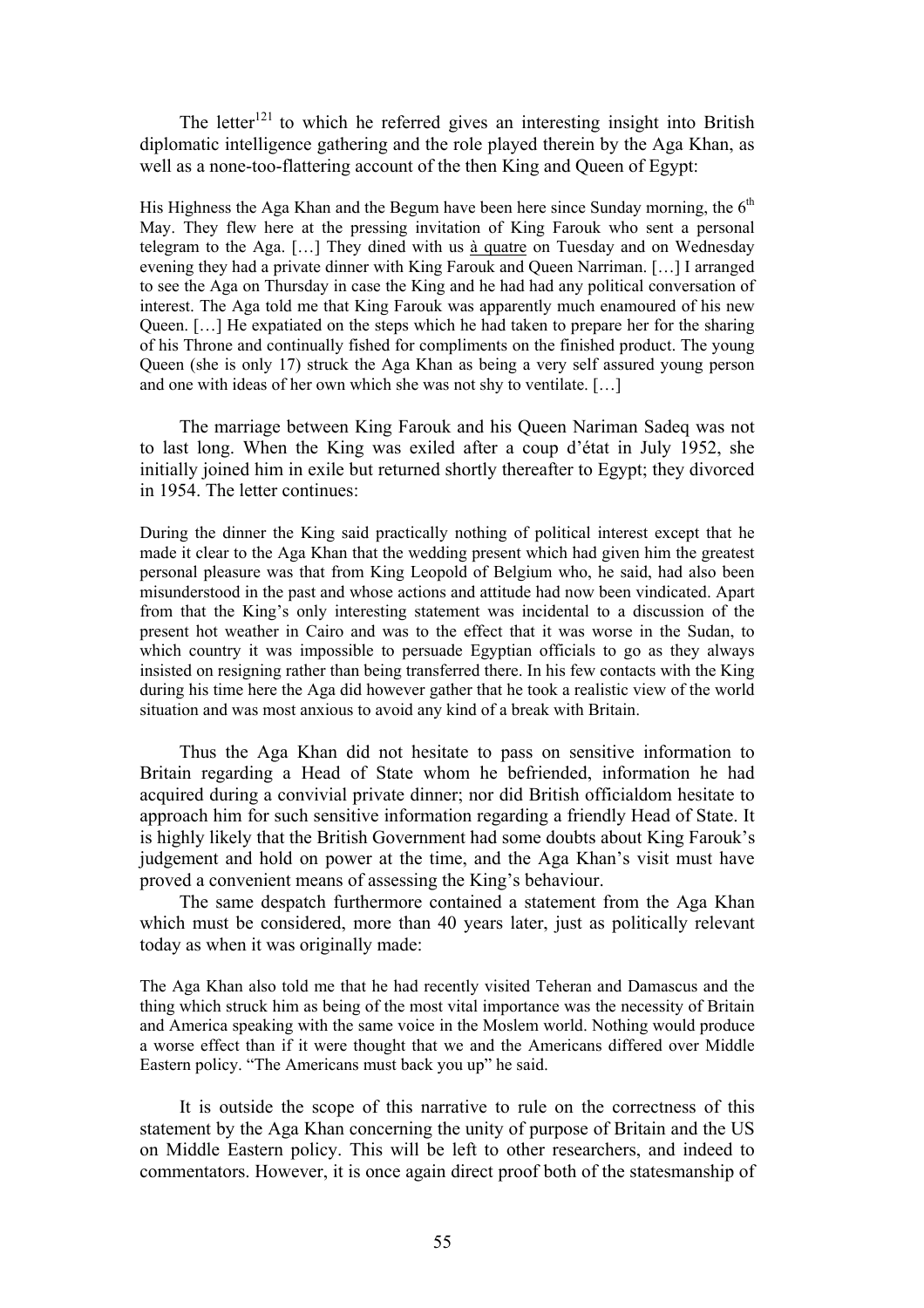Aga Khan III, and of his wish to make his information and indeed his views available to the British government.

#### **6.5 Conclusions from chapter 6**

From the material examined in chapter 6, Aga Khan III, and hence the Ismaili movement, appear to have been less active for the British cause in the Second World War than in the war of 1914-18. In spite of this, the various British government departments dealing with the Aga Khan's offer to sell his entire bloodstock of horses to the Government still treated his messages with some care because of his position and his perceived wide influence. As a small but positive gesture, support was given in the recovery of the Aga Khan's car after the war, but no support appears to have been forthcoming in supporting his post-war claim for damages against the French government. In the correspondence regarding this matter, his formal British nationality was considered non-existent for the purposes of the war damages treaty between France and Britain.

The Aga Khan provided sensitive information concerning King Farouk to Britain, which he obtained in personal conversation with that King while meeting under conditions of friendship. For their part, British officials did not hesitate in approaching him for this information, clearly indicating the value to Britain of the relation with the Aga Khan and his movement. As a further indication of this value, the Aga Khan offered advice to the British Government on the alignment of British and American policy in the Middle East, following visits to Damascus and Teheran.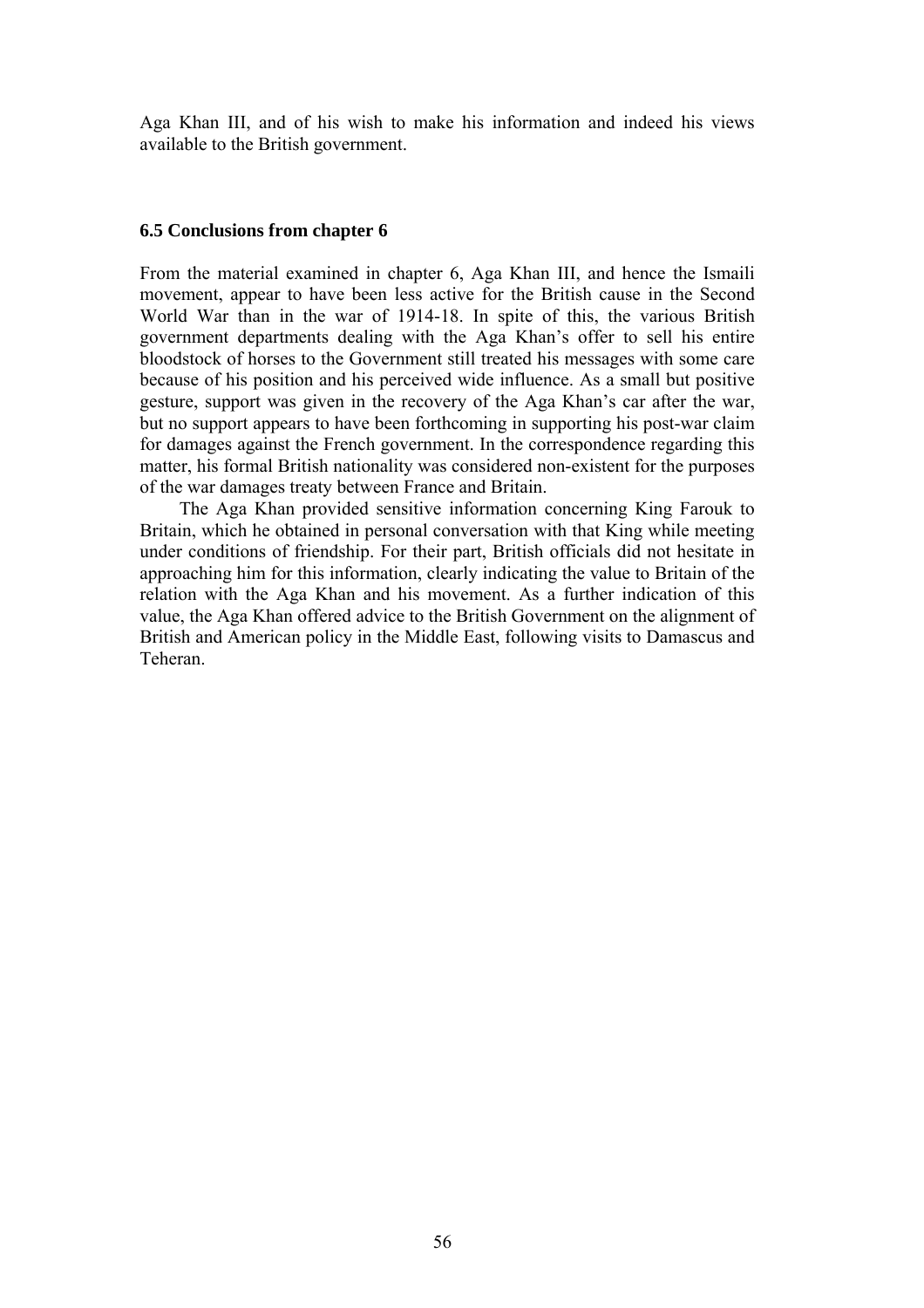### **7. The question of the succession to the Imamate (1953 to 1958)**

# **7.1 General observations**

Of the many official British government files recovered or consulted for the purposes of this narrative, none were more voluminous than those files dealing with the succession to Aga Khan III. The intensity of correspondence, and the seniority of those involved in the making of key policy decisions (some of which would involve taking action in the name of the Queen), illustrate the great importance attached to harmonious relations between the Ismaili Muslims and Britain. The files of the Colonial Office, and those of the constitutional department of the Dominions Office, were marked 'Secret' and 'Confidential' respectively. Much of the correspondence contained in the related Foreign Office file was likewise marked. The material contained in these files sheds light, more than any other material previously examined, on the intimate relations between the Ismailis and Britain at this crucial juncture of their interlinked developments. Britain, coming to terms with the end of Empire and the cruel blow of the failed intervention in Suez, was carving out a new role for itself in the post-war, and indeed post-Empire, world order. The Ismailis, scattered around the world and as often as not located in geopolitical unstable areas or racial trouble spots, more than ever required the steadfast support of an old friend. As we shall see, in this new world order the British government kept a proprietorial eye on the delicate issue of the succession to the Ismaili Imamate. An issue which would redefine and reaffirm the relationship between the British government and the Ismaili Muslims. This also shows, with remarkable clarity, the unwritten contract which cemented this continued relationship, and which (presumably) holds till the present day.

There was, as will be seen, a significant difference between the formal and public role of the British Government in this regard and the actual influence exerted behind the scenes. In a copy of a note<sup>122</sup> dated 15 June 1955, responding to a question by Major C.E. Mott-Radclyffe, MP, the official position of Her Majesty's government on the succession to the Ismaili Imamate is set out by Douglas Dodds-Parker, a Conservative politician highly regarded as a specialist in the field of foreign policy and quiet diplomacy, with a superb war record, who was then Parliamentary Under-Secretary of State at the Commonwealth Relations Office. He writes: 'You asked me about the recognition of a certain successor. As I thought, this is not in any case a matter for H.M.G. We would, I imagine, treat as the rightful successor, whoever was chosen by his followers as the new leader. There is, however, no question of our recognition being required. (Sgd.) Douglas Dodds-Parker.' To which note we find a handwritten addition, stating 'Can we have a word sometime?' Details of the resulting conversation are not recorded in the official files.

Thus the Government formally stated to a Member of Parliament, and thereby put on the public record, that it would accept any successor chosen by the Ismaili followers. In actual fact, as the files show, there was never any question of this choice being made by the followers of Ismailism. Instead, it would be made by the Aga Khan, in close consultation with the Her Majesty's Government, who had some unique leverage to influence the matter, as we shall see.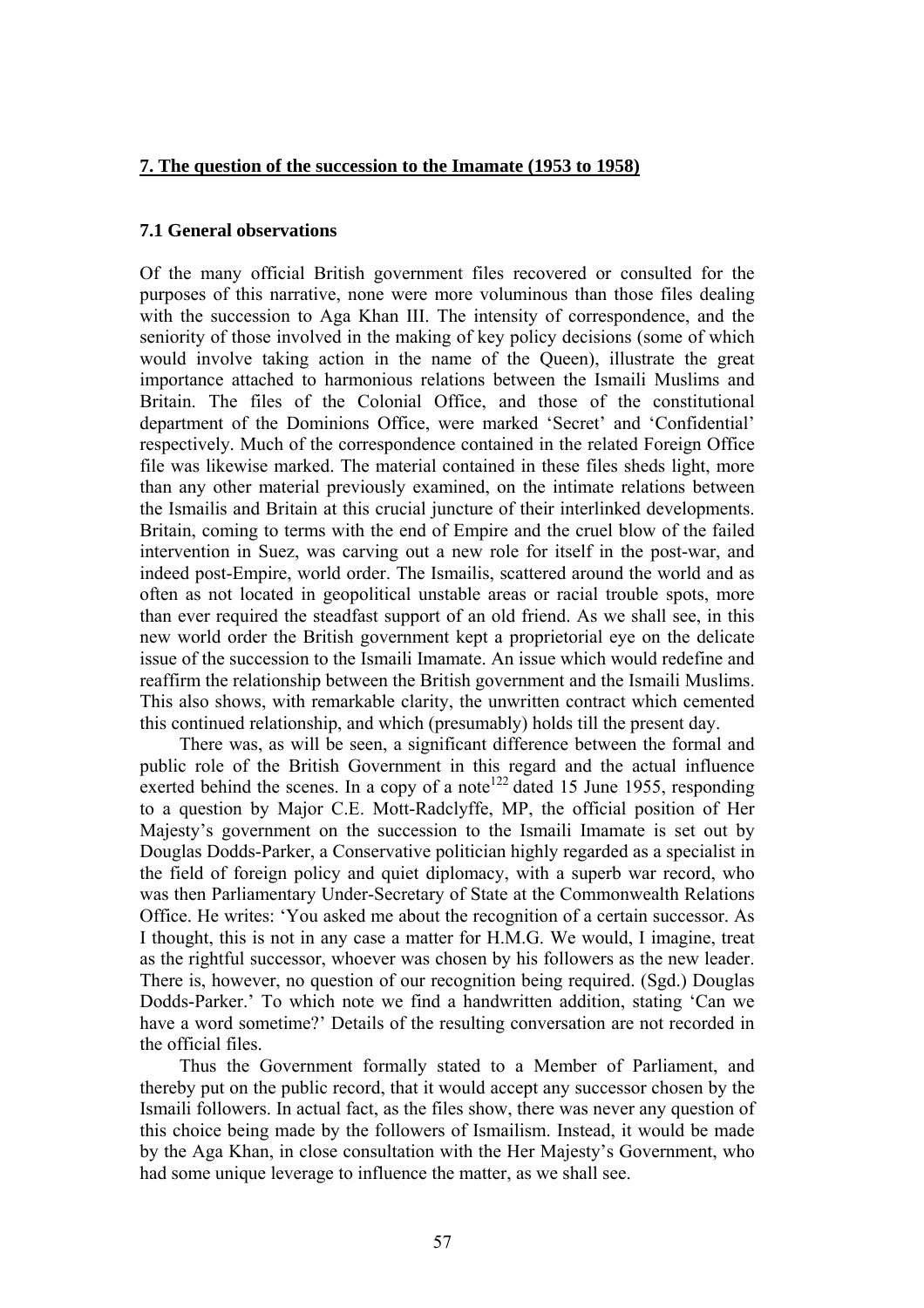### **7.2 Preparations for a death**

Some two and a half years before Aga Khan III passed away, senior British civil servants commenced correspondence concerning the reaction of the Government to such an eventuality, and to the official response which would be required from Buckingham Palace. In a typed draft letter<sup>123</sup> dated 13 February 1955, from Mr Antrobus at the Foreign Office to K.W. Blaxter at the Colonial Office, we read:

It has been agreed between our two Departments […] that the Colonial Office would be primarily responsible for advising on the affairs of the Aga Khan. In view of recent reports on the state of his health –though he made some remarkable recoveries in the past- it seems that one might expect to learn at any moment that he had a fatal seizure. Questions relating to the succession may, therefore, assume some degree of urgency at almost any time […]

To this the following handwritten text was added: 'We assume that if the Aga Khan should die the Colonial Office would assume responsibility for any messages of condolence from H.M. the Queen and from the U.K. Govt. You would no doubt keep in touch with us on this.'

Thus the responsibility for the official handling of the foreseen passing away of the Aga Khan was allocated in the civil service, and we may conclude that the question of succession was one in which the Foreign Office and the Colonial Office would take a keen interest.

### **7.3 A wayward son**

As we saw in a previous chapter dealing with the relations between the British Government and the Aga Khan in the lead-up to and the early days of the Second World War, some doubts had already been expressed by senior civil servants in official correspondence<sup>124</sup> as to the standing and character of the Aga Khan's then perceived successor, his son the Aly Khan. This concern again found expression in British official circles as the matter of the eventual succession began to gain in importance in the mid-1950s. In a typed note<sup>125</sup> marked 'personal' from Sir G. Laithwate to Douglas Dodds-Parker, we read: 'Mr. Mott Radclyffe, M.P., has had a fly dropped over him about the "succession" by the Aly Khan: will H.M.G. "recognise" him as Aga when the present Aga Khan dies, in view of his wild-oatsowing?'

It was this question which gave rise to the official answer which was reported in the first paragraph of this chapter. The note, however, gives some tantalizing, if diplomatically phrased, unofficial detail. In the first place it mentions that the previously identified Member of Parliament had *'*a fly dropped over him', an analogy from the fly-fishing sport, and a clear indication that he was stimulated, indeed provoked into asking this particular question at the behest of some other person. Alas, it cannot be ascertained from the official files who this person might have been. In the second place, in typical British fashion, the note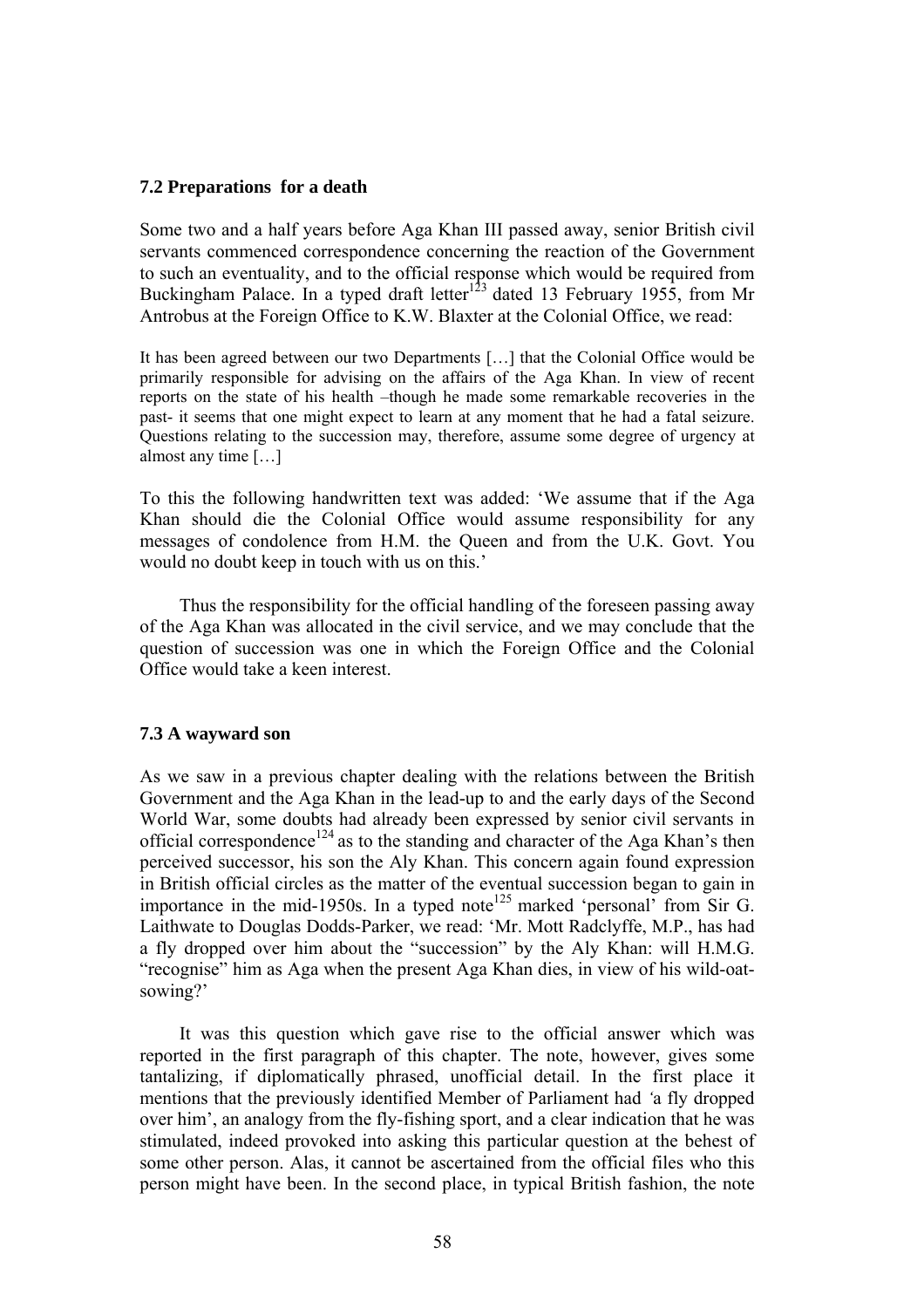expresses a clear judgement of the perceptions of the Aly Khan's lifestyle. Describing someone's behaviour as 'wild-oat-sowing' in official circles was a coded yet damning reference to high-life and womanizing. In short, not the sort of public behaviour which Her Majesty's Government could condone in a spiritual and temporal leader upon whose loyalty and service the government would perhaps have to rely in future. With this simple note, it is abundantly clear what position the British government would take in the matter. As we shall see in a succeeding paragraph of this chapter, the Aga Khan himself understood only too well the vulnerability caused by this situation.

# **7.4 The title of the successor – 'once the attitude of the Khojas is known'**

In the official British correspondence concerning the preparations for the eventual death of Aga Khan III and the succession to the Ismaili Imamate, much attention is given to the continuance of the title 'Highness'. In a draft note<sup>126</sup> between the Colonial Office and the Foreign Office, dated 13 February 1955, we read:

We thought it might be useful to look into the question of His Highness' titles. This we did and the results were embodied in a departmental note of which I enclose a copy. It is quite clear from the records that the grant of the title "Highness" derived from the Aga Khan's position as the spiritual head of a Muslim sect community in India and that he had not any territorial stake in the country which would have entitled his son to succeed him as a ruling Prince. It The Title was, in effect, of purely ceremonial significance and was granted to the Aga Khan on a personal basis. It is equally clear that, even if India had remained in the pre-August 1947 position in relation to the Crown, the question whether the Aly Khan (as the Aga Khan's heir) would have been granted the title "Highness" would have depended on whether he succeeded to his father's position as the spiritual head of the Khoja community, i.e. as the leader of the Ismaili sect in India. [Corrections reproduced from the original document.]

The paper<sup>127</sup> attached to this document also sheds some interesting light on the matter. Presumably written by one or more unidentified civil servants, and dated 16 February 1955, it puts the title and position of the Aga Khan in context. It recalls:

In April 1916, the Aga Khan [III, MvG] was granted a salute of 11 guns and rank and status for life of a First Class Ruling Chief of the Bombay Presidency, distinctions which had not been accorded to his father or grandfather. A claim by the Aga Khan in 1925 that the status accorded to him was intended also to carry with it such fiscal privileges as a First Class Chief of the Bombay Presidency would enjoy in the matter of exemption from Income Tax and Sea Customs, was rejected on the grounds that such qualified exemptions from British Income Tax as the Inland Revenue allowed to Indian Rulers was based on personal immunity from jurisdiction of Court arising out of their "sovereignty" whereas the status accorded to the Aga Khan in 1916 did not carry with it a recognition of sovereignty and he remained a British subject. In 1938 the Aga Khan addressed a Memorial to the Viceroy begging that the honours conferred upon him as personal distinction […] should be made permanent and that his status should, at the same time, be regularised by the grant to him of the immunities and privileges admissible to ruling Princes, including exemption from Income Tax assessment and from customs duties on goods imported for his personal use.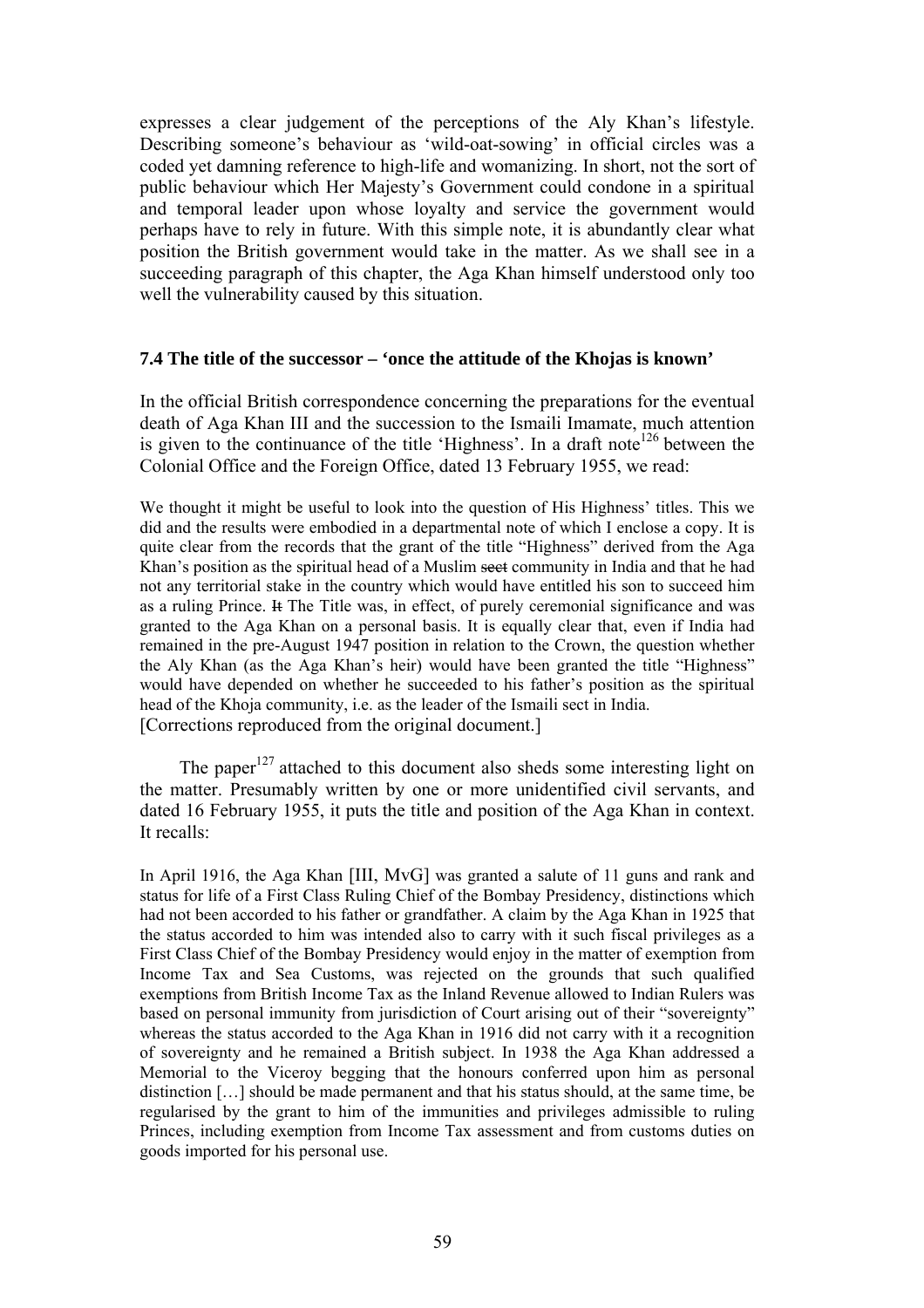The effect of acceding to his request would, of course, have been to enable his son, the Aly Khan, to inherit the honours and privileges of the Aga Khan on the latter's death, which would in turn have removed the substantial leverage which London could exert over the Aga Khan. The note continues:

The reply which was sent to him with the concurrence of the Secretary of State for India, confirmed the 1925 decision that he was not entitled to the fiscal privileges and reminded the Aga Khan that the notification conferring upon him the rank and status of a Ruling Chief of the First Class in Bombay was intended merely to regularise his position vis a vis Ruling Princes within the domain of ceremonial honours and courtesies. He was also reminded that the title of "Highness" and the pension which accompanied it were first bestowed on his grandfather in recognition of his spiritual leadership of the Ismaili Khojas and for his life time only. After his death it was again granted for his life time only to his son. […]

The above shows that British officialdom was not always able to distinguish between Khojas (originally Hindus who converted to Ismailism) and the Ismailis community as a whole. The note continues:

He was therefore informed that it was not possible to offer a guarantee that similar privileges would be conceded by H.M. the King to His Highness' son until the occasion had arisen and the attitude of the Khojas was known. The letter informing him of this decision –it was dated  $8<sup>th</sup>$  September, 1939- then continued as follows: "but although, as Your Highness will appreciate, it is impossible in these circumstances to give any definite promise in advance, there is every reason to hope that it will be possible to make a submission to His Majesty the King Emperor recommending the grant of the personal title of "Highness" to your son when he has succeeded to Your Highness' own position as the spiritual head of the Khoja community.

Here we see, gently and carefully phrased, British colonial diplomacy at its very best. High honours were bestowed, on which a reputation and indeed a worldly position rested in no small manner. But they were bestowed conditionally, with the hope held out that they might be renewed at some future date 'once the attitude of the Khoja's was known'. Repeated attempts to make the title hereditary, or at least hereditary in a *de facto* manner by granting fiscal privileges which would put the title on a similar footing to those that were already hereditary, were ever so politely refused. The note also makes some interesting observations regarding the Aga Khan's position since Indian independence:

The position of the Aga Khan in India since the 15<sup>th</sup> August 1947 is somewhat obscure. The 'Ruling Princes' concluded accession agreements and merger agreements with the Government of India in accordance with which their territories are now embodied in the Indian Union. The agreements safeguarded the continuance to the former Ruling Princes of such personal privileges as they enjoyed before that date and they retain their titles in India and in the United Kingdom. […] So far as is known, no agreement of any kind has been concluded by the Aga Khan with either [India or Pakistan, MvG] and his privileges (if he still enjoys them) must rest on the most nebulous of foundation.

Hence the Aga Khan had good reason to bear the likely views of the British Government in mind in any proposed action surrounding the succession. And as we shall see, he took great care to take these views into account.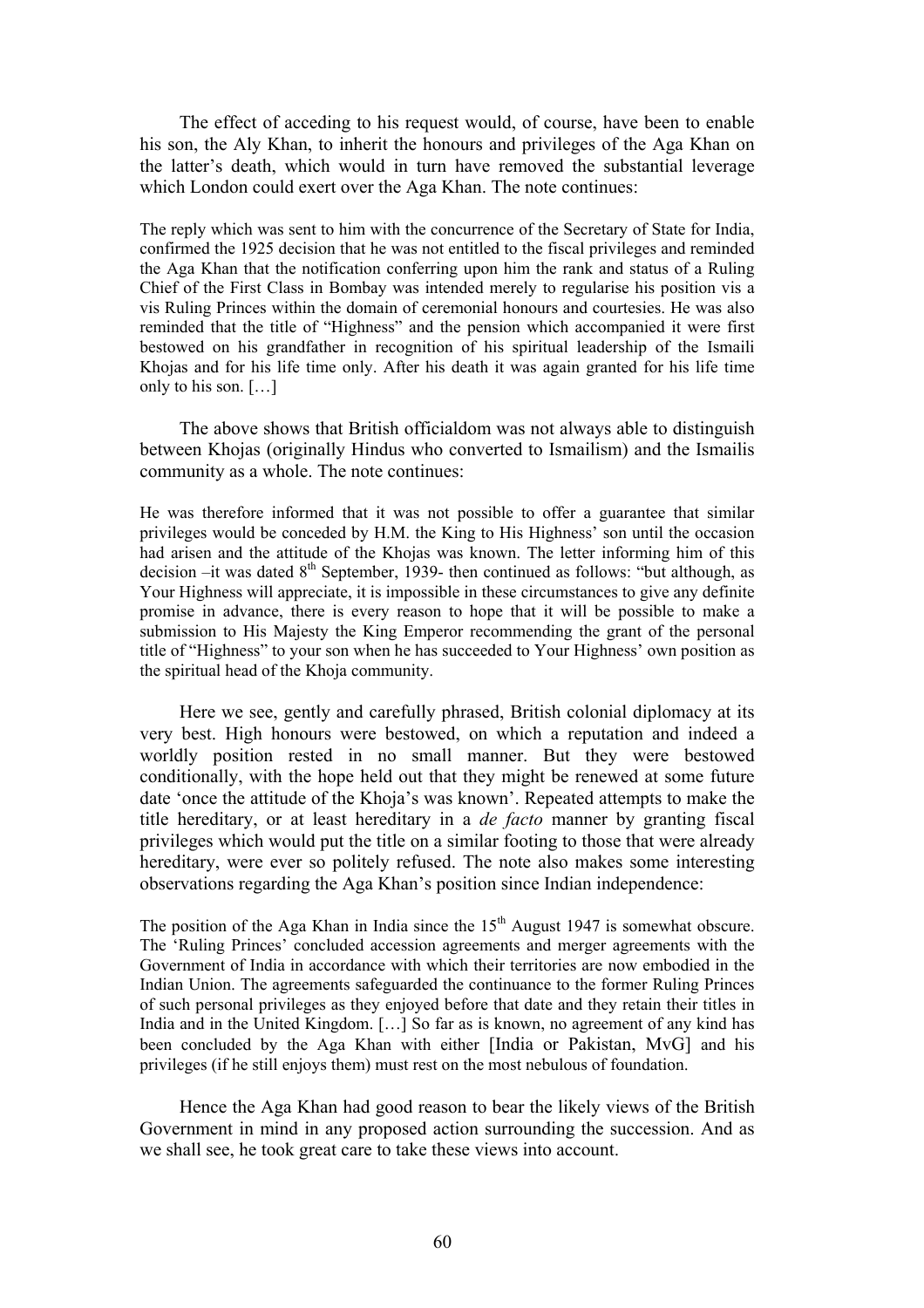#### **7.5 A consultation with Sir George Allan**

The archives<sup>128</sup> contain a handwritten note from early April 1955 which passed between two senior civil servants of the Colonial Office, stating:

We must be grateful to the C.R.O. for the extremely useful note which they have prepared on the Aga Khan. Now we have assumed responsibility for him, it will be for our S. of S. [Secretary of State, MvG] to arrange suitable message of condolence when the Aga Khan dies. The succession will presumably be in the hands of the Ismailia Communities in the various parts of the world, but there may be other matters which we shall have to think about, such as titles and gun salutes.

They were to be much mistaken in their assumptions on how the succession was to be arranged. A note<sup>129</sup> to a Mr King, dated 14 April 1955, signed by Mr Kisch at the Colonial Office, declared:

Mr King, the letter […] is a timely reminder that we should have everything ready so far as possible against the death of the Aga Khan which in the nature of things may occur at any time. As regards message of condolence I suggest we will require messages from the Queen to the Begum and "Prince" Aly Khan, the latter also expressing condolences to the Ismaili Community as a whole (this is on the assumption that Aly Khan succeeds to the Imamate). Similar messages will also be required for the Secretary of State to send on his own account. […] There is one other point. This position of the Aga Khan's successor is a unique and rather personal matter and it might be worth considering whether we should not mention the matter on a confidential basis to the Aga Khan's Legal Advisor, […] otherwise there might be some danger of confusion and hurt feelings later if the next Aga Khan sees matters in a different light than we do.

Their assumption of the Aly Khan succeeding was to be proven incorrect, but the note illustrates that the Government was keen to prevent confusion and hurt feelings. Clearly, a good relationship with the future Aga Khan was desired. A meeting with Sir George Allan, the Aga Khan's legal adviser, was duly arranged, as a note<sup>130</sup> testifies:

Sir George Allan, the Aga Khan's Legal Advisor, came to the Office on the  $23<sup>rd</sup>$  June for a discussion on matters relating to the Aga Khan's successor. […] Sir George Allan was unable to say definitely who the successor was to be though he felt sure that the Aga Khan would have committed his choice to writing among his personal papers. He did, however, say that in his own opinion the Aly Khan was most likely to succeed. [...] and Sir George considered it most improbable that the Aga Khan would, against precedence, oust his eldest son.

In this, Sir George was to be proved mistaken, as wisdom would overrule tradition and precedence. However, he helpfully mentioned that 'it was unlikely that the leaders of the community would dissent from any edict by the Aga Khan whose decisions were venerably respected', thereby illustrating the strong centralized control exercised over the worldwide Ismaili Muslim community by the Aga Khan.

The matter appeared to be settled. However, on 27 July 1955, a note<sup>131</sup> was despatched marked 'Secret, by hand', from Sir George Allan, at his premises in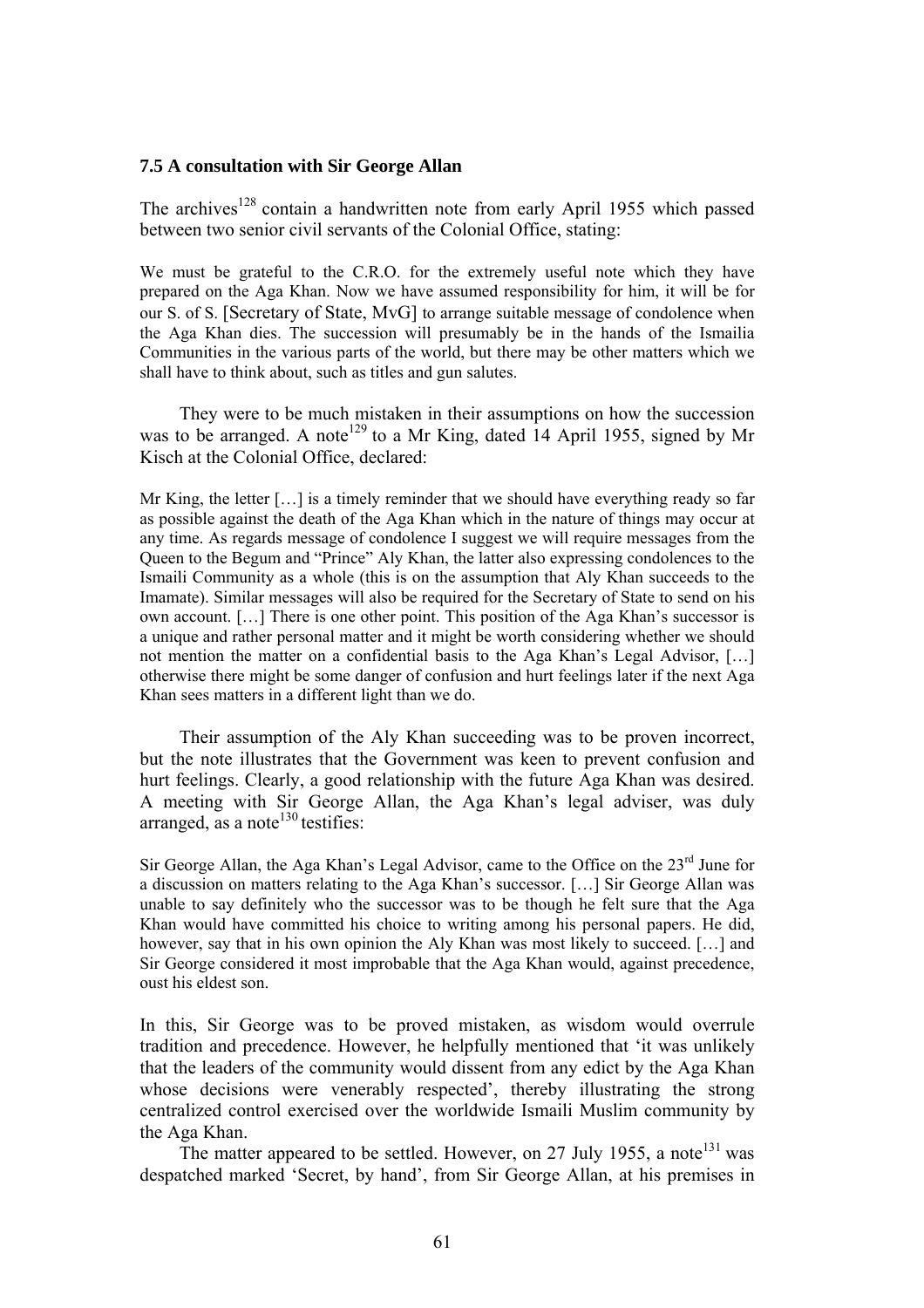(up-market) Hanover Square in London, to W.A.C. Mathieson at the Colonial Office:

Dear Mr. Mathieson, As I informed you on the telephone a few days ago, I saw His Highness The Aga Khan during his recent visit to London and explained to him the various points which you would like to be clarified. His Highness was kind enough to dictate a note to me himself, two copies of which I enclose. I shall be glad to call and see you after you and your colleagues have had an opportunity of perusing the note.

The following day this exciting and unexpected development triggered a note<sup>132</sup> from the Colonial Office to the Commonwealth Relations Office, illustrating the importance of the issue at hand: 'Dear Gibson, You will remember the discussion we had on the 23<sup>rd</sup> June about the Aga Khan and the succession to the Imamate with Sir George Allan. I now enclose a letter he has sent to Mathieson […] with an interesting enclosure. It appears that Sir George Allan would like to see us on Tuesday next, 2<sup>nd</sup> August.'

The attachment<sup>133</sup> to these letters sheds most interesting light on the Aga Khan's preparations for his succession, his wishes in this regard, and the requests he makes to Her Majesty's Government in connection with it. In some regards, it forms his temporal and political testament:

SECRET – Note dictated by H.H. Aga Khan to Sir A. George Allan on  $19<sup>th</sup>$  July, 1955. The problem of Succession to the Imamate has already been solved as far as humanly can be done, but it is in the hands of God in this way what happened to my father and my brother and myself could happen again. A year before his death my father appointed my eldest brother as his successor, but my eldest brother died a few months afterwards and he had no sons but only daughters and I succeeded my father automatically under Moslem Law as his sole male heir (with my mother) and no question ever arose afterwards. Moslem Law is clear and understood, inheritance going by nearness at all stages. In the present case, to the knowledge of all the leading members of our Community both in Africa, Asia and the Near East, and especially in Irak, by an immediate proclamation which has already been prepared, my grandson, the eldest son of my son Aly, will succeed and should he be dead, (which God forbid) his brother, Aly's second son, will succeed me.

It is noteworthy that the Aga Khan makes a special mention of his followers in Iraq. Was this triggered by the internal politics of that country at the time? Or was there some internal dissent among the Iraqi Ismailis? The files are silent on the matter, and the Aga Khan did not elaborate. He continues:

The reason given for Aly to retire in favour of his two sons is that, in the interest of the Ismaili Community, it is advisable after a long Imamate of already 70 years, that the Succession should go to a young man, brought up in the New Age of Nuclear Physics, the contraction of the World by aerial navigation and the various important changes in habits and conditions that are taking place. Aly, being already a middle-aged man of 45, his background would still be that of the motor age and not that of the future.

No mention here of wild-oat-sowing by Aly, but the fact that the Aga Khan uses the term 'the reason given for Aly to retire' strongly suggests that this was to be merely the outward manifestation of a decision taken on the grounds of more pressing internal considerations. The note continues: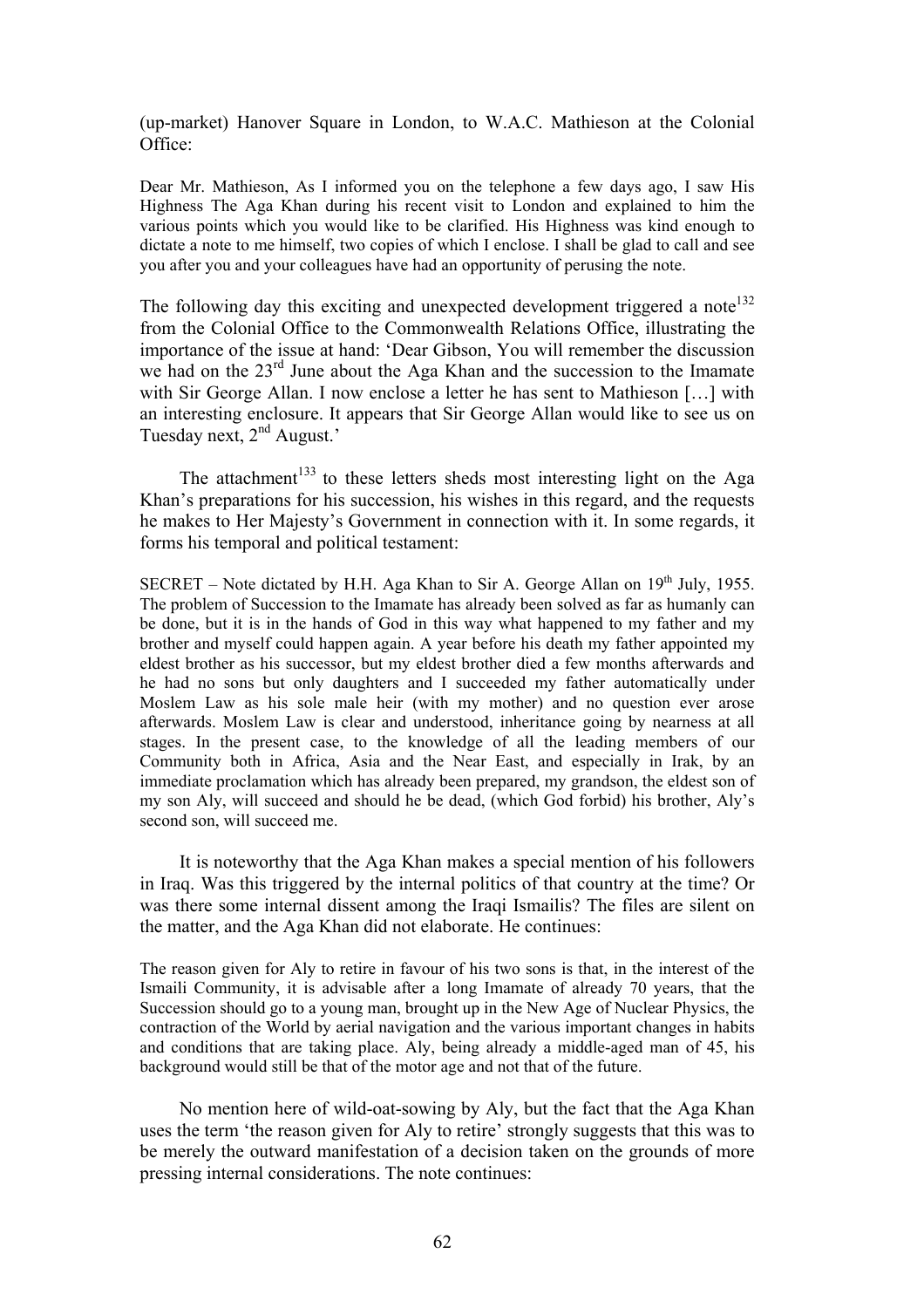As the Imam is the sole guide of the Ismaili Community, it is in the interests of the Ismailis that his mentality should be such as to be built to direct their religious and secular further development according to the new conditions of the second half of this century. […] As the Colonial Office know perfectly well, there are vast properties all over Asia and Africa, from Malaya to the Middle East, Irak, Syria, Egypt, right up to Cape Colony (such as schools, school buildings, Prayer houses, Burial Grounds etc.) that are not private properties in the strict sense but still go by inheritance, and there would be very serious legal complications in the case of my eldest son's death before me and the natural heir, my second son, being passed over, which he would certainly resent and oppose. In view of these facts, although all the Leaders of the Ismailis know perfectly well and men like Sir Vazier Eboo Pirbhai could, in confidence, tell the Government what the arrangements are, especially in the view of the dangerous life that Aly leads riding races, Point-to-Points, fast motors, private aeroplanes , etc. neither myself nor the Leaders of the Community could risk a public appointment. All the proclamations are ready and should I have the good fortune of not having a sudden death […] the proclamations would be published.

In short, Her Majesty's Government was being asked to act as guarantor of an orderly and dignified succession in case of his death. He continues:

The advice, which I myself, with humility, offer is the following: My Grandfather, when he came to India was on account of his Persian position, addressed by Lord Parmerston [sic] and Lord Dalhousie, then Governor General, as "Your Royal Highness" in all official communication. When he settled down in India, the British Government conferred on him the title "His Highness" as a personal distinction and gave him a big pension. […] Now the Empire of India has disappeared, so, in fact though not by precedence, my rank of Ruling Prince has disappeared.

The Aga Khan then explains, in some detail, his credentials and services previously rendered to Britain, before coming to the key point:

In case of my death, what I would seriously advise in the interest of Her Majesty's Government, (who will always have in some part of the Empire, a great many Ismailis as well as Ismailis in the Middle East, such as Syria, Irak, Iran, Afghanistan, Chinese Turkestan), the title of "His Highness" should be conferred as a personal distinction but without a pension, on my successor for his life time. Thus, as far as we can reasonably look forward, all the benefits of the present association of the Imam with the British Government will continue and yet no permanent ties will have been established which might be of disadvantage later on in the distant future for the British authorities. In the case of my death, it would be advisable that a personal message of condolence should be sent to my wife from the Person of the Sovereign, while the Government, as such, could condone with my Successor and, in the interests of everybody concerned, give him a strictly limited life title of "His Highness", but, of course, no Ruling Prince or Salute or Pension.

Thus the Aga Khan offered the deal of a lifetime, through the mediation of Sir George Allan. Britain would enjoy the continued loyalty of the Ismailis worldwide, and indeed 'all the benefits of the present association of the Imam with the British Government'. The Ismailis in turn would benefit from an orderly transition of authority, with Britain acting as guarantor for the arrangement and as the provider of temporal status and recognition. And both parties would enjoy the benefits of a suitable enlightened successor, without making unconditional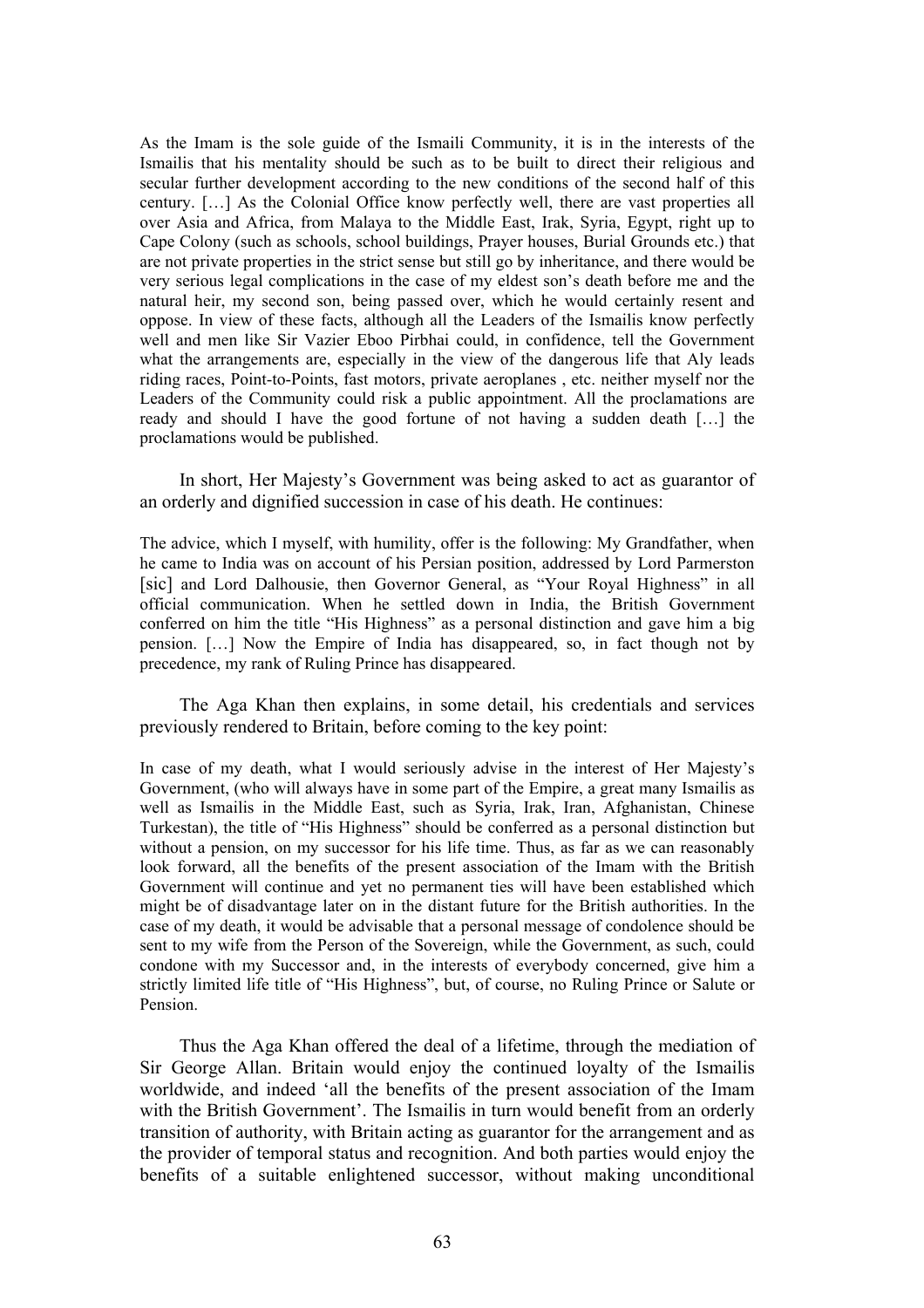promises for the future. One can but marvel at the excellence of the arrangements, and the manner in which they were brought about.

Although no written answer was given to the Aga Khan, it is safe to assume that Sir George Allan returned with a verbal message indicating the agreement of Her Majesty's Government. As we shall see, both sides accepted the professed arrangements with alacrity. Honours and telegrams were to be the contract.

## **7.6 The moment of succession - titles and telegrams**

On 11 July 1957, a short and somewhat terse telegram<sup>134</sup> was sent from Her Majesty's Consul General in Geneva to the Foreign Office, marked 'En Clair': 'PRIORITY – I much regret to report that His Highness the Aga Khan died at Versoix at 12.30 pm July  $11^{th}$ .

Such a short message to announce the end of a long and fruitful life. It was the trigger for the Whitehall apparatus to get into action, which would involve action at the very highest level of Her Majesty's Government. In reaction to this news, Alan Lennox-Boyd, one of Britain's most senior politicians of the time, who was then Secretary of State for the Colonies, wrote a memorandum<sup>135</sup> to the Prime Minister:

PRIME MINISTER, As you will have seen, the Aga Khan died yesterday. […] On my advice the Queen has already sent a message of condolence to the Begum and will be sending a suitable message to the Aga Khan's successor. I have also arranged for messages from Her Majesty's Government. I understand that the Aga Khan's body is to be kept in Switzerland for four or five days and that the funeral is then to take place some day next week at Aswan in Egypt. […] I feel strongly that H.M.G. should be represented at the funeral in view of the Aga Khan's long record of loyalty and co-operation, though I quite recognise that there might be difficulties in overcoming the formalities which might be imposed by the Egyptian Government. [So shortly after the Suez crisis, MvG]. If these difficulties could be overcome, and if you agree, I would like to suggest that the Governor of Tanganyika, Sir Edward Twining, should be asked to represent H.M.G. at the funeral. There is a large Ismaili community in Tanganyika and the Governor was personally well known to His Highness.

Some days later, the information department of the Colonial Office issued a public statement<sup>136</sup> concerning this representation:

His Late Highness the Aga Khan. Governor of Tanganyika to Represent Her Majesty's Government - Her Majesty's Government have nominated Sir Edward Twining, Governor of Tanganyika, to represent them at the funeral of His late Highness, the Aga Khan, which is to take place at Aswan in Egypt later this week. […] The good offices of the Swiss Government have been invoked to secure Egyptian agreement to Sir Edward Twining's journey to Aswan.

This representation was to give rise to a very detailed and indeed amusing report from Sir Edward Twining which, since it not immediately relevant here and is rather lengthy, is contained in the Appendices attached to this thesis. Both in humorous style and in content it rather resembles Evelyn Waugh's classic novel<sup>137</sup> of colonial life entitled *Black Mischief*. It triggered a formal acknowledgement from the soon-to-be-notorious John Profumo, then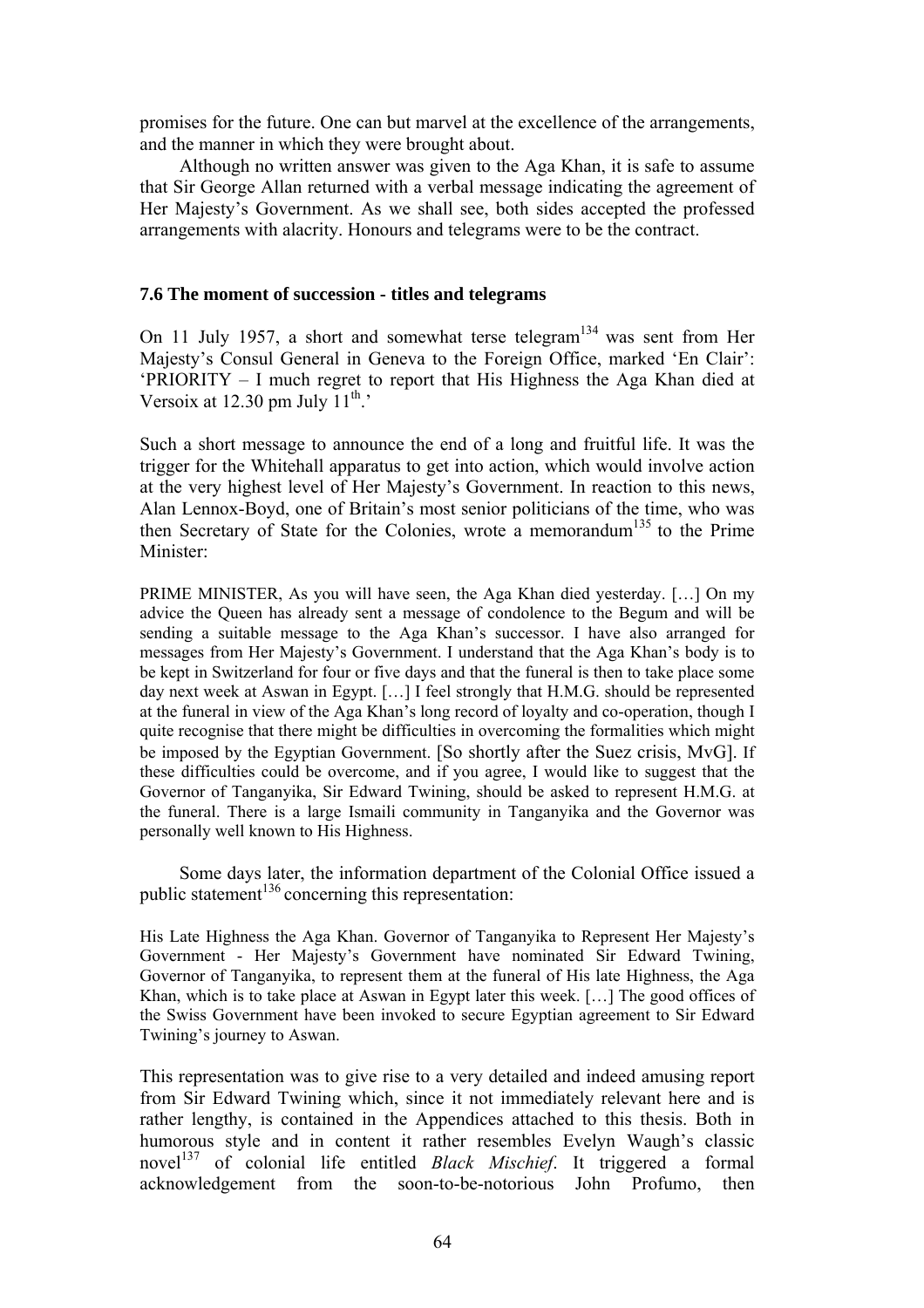Parliamentary Undersecretary for the Colonies, which is also contained in the Appendices.

Meanwhile, a telegram<sup>138</sup> had been despatched, of which the drafts have been preserved in the official archives. On 12 July a telegram marked 'En Clair' (i.e not in code), was sent from the Foreign Office to Geneva: 'Please pass the following to the Begum Aga Khan from the Prime Minister. Begins. Please accept my deep sympathy on the death of His Highness The Aga Khan. Harold Macmillan. Ends. (Copies sent to No. 10 Downing Street.)'

There was, according to the archives, a flurry of similar messages from Her Majesty's Government and indeed from Buckingham Palace. And the response was not long in coming. On 23 July the new Aga Khan wrote<sup>139</sup> to Selwyn Lloyd, Secretary of State for Foreign Affairs:

Dear Secretary of State, allow me to thank you for the great honour Her Majesty's Government showed my beloved grandfather and my family in sending His Excellency Sir Edward Twining to accompany my grandfather upon his last journey. On behalf of my family and myself may I express our deepest gratitude to Her Majesty's Government. As the successor to my grandfather, may I assure you that I will do my utmost to maintain the good relations between Her Majesty's Government and the Ismaili community, which was the continued policy of my grandfather. I hope that the community will continue to contribute to the peace and prosperity of the territories under whose laws and protection they live. Yours sincerely, Aga Khan.

To which Selwyn Lloyd answered on 29 July, in a letter<sup>140</sup> addressed to 'Prince Karim Aga Khan' (note that the title 'Highness' had not yet been bestowed!): 'Thank you very much for your letter of July 23. I was touched by your expression of gratitude and by the assurance that you would work for the maintenance of the good relations between Her Majesty's Government and the Ismaili community. […] With sincere assurance of good will, (Sgd.) Selwyn Lloyd.'

Meanwhile, in the background in Whitehall, some debate was still ongoing regarding the bestowal of honours, which made it clear that not all of Her Majesty's civil servants were entirely well informed on the relations between Britain and the Ismailis. A  $(draft)$  letter<sup>141</sup> from Sir C. Dixon at the Commonwealth Relations Office to W.A.C. Mathieson at the Colonial Office, marked 'confidential' and presumably written in the days after the announcement of the death of Aga Khan III, mentions:

I have spoken to Gibson who attended the meeting on the  $23<sup>rd</sup>$  June, 1955, to which you refer, and he tells me that, whatever he may have said at the meeting, he was not to be regarded as having agreed to this proposal on behalf of the Commonwealth Relations Office. We are, in fact, somewhat doubtful about its desirability. [He is referring to the bestowal of the title of 'Highness', MvG.] […]. In any event, it seems to us somewhat doubtful whether in the altered circumstances the conferment of such a title on the head of a religious sect is, from a general point of view, now appropriate.

This draft was marked 'Not to go' by hand, so it is safe to presume that shortly after he wrote his draft Dixon was informed as to the arrangements made between Her Majesty's Government and Aga Khan III. Nonetheless, Dixon seems to have asked for guidance from his Secretary of State, and thereby must have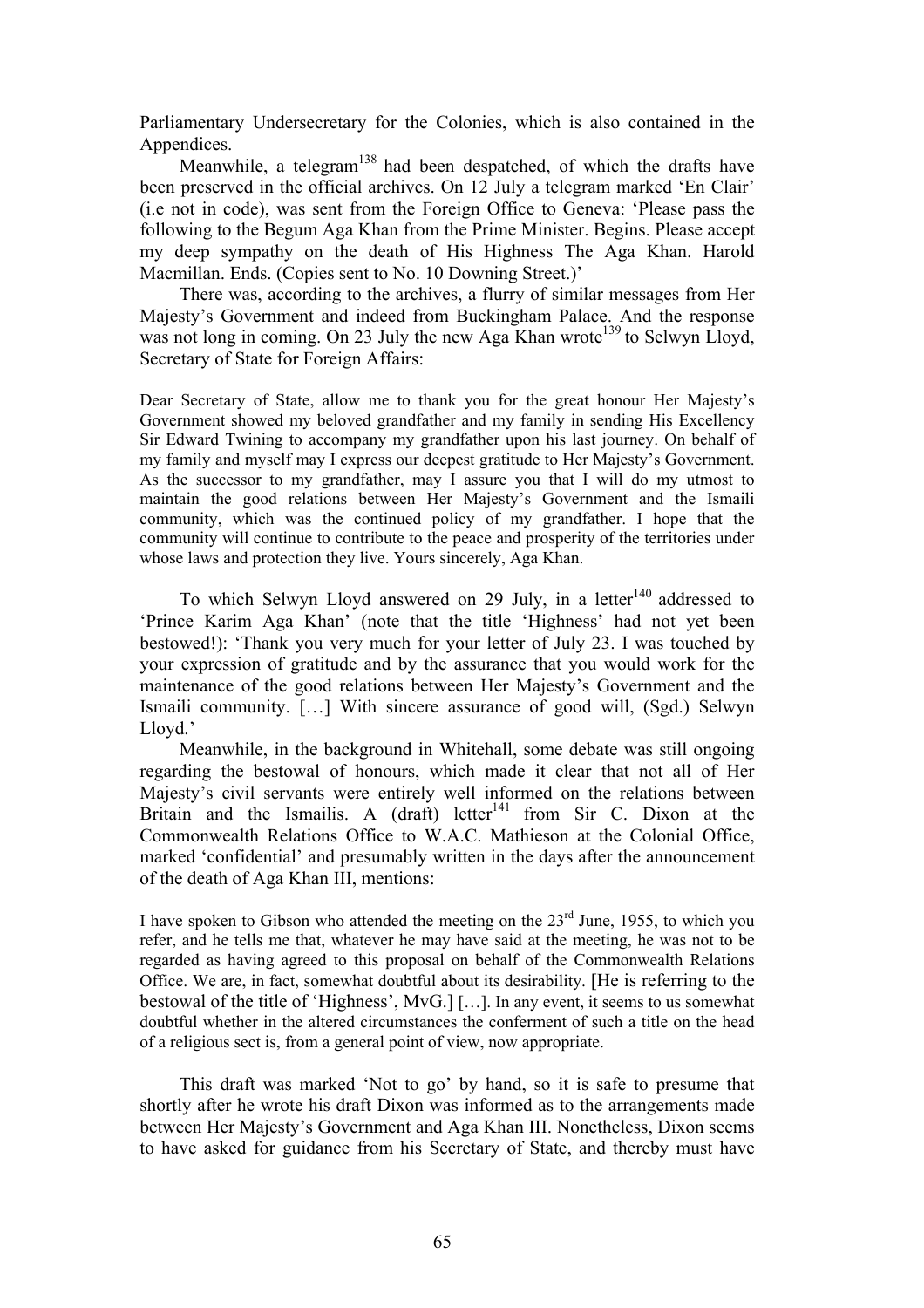found out what had been agreed. He quickly changed position, as evidenced by a memorandum<sup>142</sup> sent a few days later on 18 July 1957:

Dear Mathieson, […] the matter has been submitted to our Secretary of State whose view is as follows. The late Aga Khan was a very good friend of ours and had a long record of cooperation and we may hope that we shall over many years, if all goes well, receive a corresponding degree of support and assistance from the new Aga Khan, who will be, as his Grandfather was, a spiritual and not a temporal potentate. In all the circumstances Lord Home supports the idea that the Personal title of "Highness" might be conferred on the new Aga Khan.

And so it was to be. On 2 August a telegram<sup>143</sup> went out to the UK High Commissioners in India and Pakistan, marked 'Priority, En Clair', which stated: 'Dignity of "Highness" for Aga Khan. In view of his succession to the Imamate and to his special position as Head of the Ismaili Community, many of whom reside in Her Majesty's Overseas territories, Her Majesty has been graciously pleased to confer upon the Aga Khan the Dignity of "Highness".*'* 

The day before, a letter<sup>144</sup> with attachment<sup>145</sup> had been despatched to Aga Khan IV himself, now addressed as 'His Highness the Aga Khan', from Alan Lennox-Boyd, copies of which were preserved in the official Foreign Office archive:

It gives me great pleasure to send you with this letter a formal notification of The Queen's approval of the Grant of the dignity of "Highness". This news will be released by the Colonial Office, on behalf of the Palace, at noon tomorrow, the  $2^{nd}$  August. [...] I was very touched to see the kind letter which you sent the Foreign Secretary about Sir Edward Twining's presence at your grandfather's funeral as the representative of Her Majesty's Government. (Sgd.) Alan Lennox-Boyd.

The attachment to the message states: 'Your highness. I have it in command to inform you that, in view of your succession to the Imamate and your position as spiritual Head of the Ismaili Community, Her Majesty The Queen has been graciously pleased to confer upon you the dignity of "Highness." (Sgd.) Alan Lennox-Boyd.'

And thus the relationship between the Ismaili Muslims worldwide and Her Majesty's government was formalized for another generation.

## **7.7 The aftermath of succession**

Although Aga Khan III had made, as we have seen, extensive arrangements surrounding his succession, there were some loose ends in which the British government played a semi-official role.

On 10 September 1957, a letter<sup>146</sup> was received, addressed to Secretary of State Lennox-Boyd, from the wife of the late Aga Khan, appealing for his help in securing her position and temporal status:

Dear Mr Lennox Boyd, […] I now take the liberty of seeking your advice on a confidential matter, as I know the affection you have always shown my husband and myself. I would like to know what is my correct position now. I am under the impression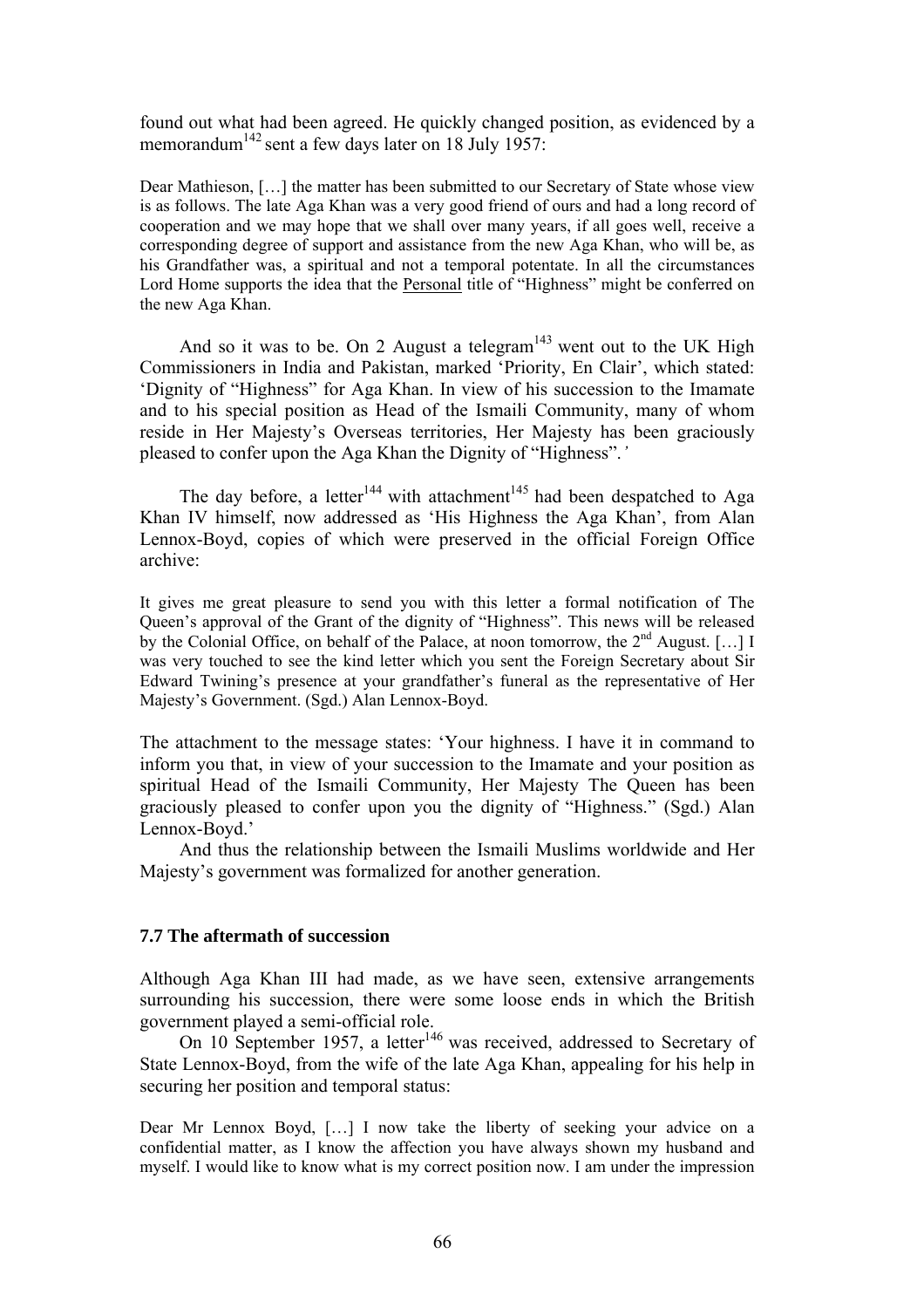that I remain the Begum Aga Khan until the new Aga Khan gets married, but I read in the Press so many different titles ascribed to me […]. As you know, Matasalamat is the highest religious title of our sect and was given to me by my husband eleven years ago, but of course I never use it except vis a vis the Ismailis. I would like to know if I still have the right to use "Her Highness" as during my husband's lifetime or if there is any change so far as I am concerned. Please forgive me for troubling you about this detail, but I respect your advice as an old and sincere friend, and shall be most grateful for it. Will you please remember me most kindly to your wife […] At the moment I am happy to have the new Aga Khan with me here and we have a lot to discuss together before he leaves for the long tour of visits to all his followers, as my husband expressed in his will: 'I desire that my successor shall during the first seven years of his Imamate be guided on questions of general Imamate policy by my said wife the Begum Aga Khan who has been familiar for many years with the problems facing my followers and in whose wise judgement I place the greatest confidence.' I thought you would be interested to know this, and it is a great consolation to me to still be able to be of service to our followers in this way. With kindest regards, and every good wish, (Sgd.) Omthabibeh Aga Khan.

A subsequent internal government letter<sup>147</sup> of 18 September 1957, to Mr D.L. Cole, considers the matter, and gives guidance on a response which would not compromise the British government:

Dear David, the widow of the late Aga Khan has recently sought Mr. Lennox-Boyd's advice on a number of matters in a personal letter. These include whether she remains the Begum Aga Khan until the new Aga Khan marries and whether she still has the right to use the title "Her Highness". We shall naturally advise Mr. Lennox-Boyd to keep clear of saying anything which might conceivably be interpreted as taking sides in a dispute within the Ismaili sect, and it is scarcely for him to say whether or not the late Aga Khan's widow should continue to style herself the Begum Aga Khan. […] It would, however, presumably be for Mr. Lennox-Boyd to give advice on the continued use of the title "Her Highness". I have consulted the Private Secretary at the Palace about this and they say "once a Highness always a Highness." Perhaps, therefore, you would confirm that the C.R.O. have no objection to Mr. Lennox-Boyd giving this advice.

And so it was to be. In a letter<sup>148</sup> dated 27 September 1957, addressed to 'H.H. The Begum Aga Khan', Lennox-Boyd answered:

On my return from Italy I have found your letter of the  $4<sup>th</sup>$  September asking my advice on various points. I am sure you would not expect me to advise you on matters affecting your title, which are the concern of the Ismaili sect rather than Her Majesty's Government. But in so far as the title of "Her Highness" is concerned, I can confirm that it would be customary for you to continue to use it during your lifetime. It is kind of you to think of asking us to a meal. I certainly look forward to seeing you again soon, but as my wife leaves tomorrow on a visit to the States and I myself am off to East Africa for a month on October  $4<sup>th</sup>$  I fear it would be difficult to arrange anything just at present. (Sgd.) Alan Lennox-Boyd.

And thus the matter was concluded. There is no further reference to the matter in the official files.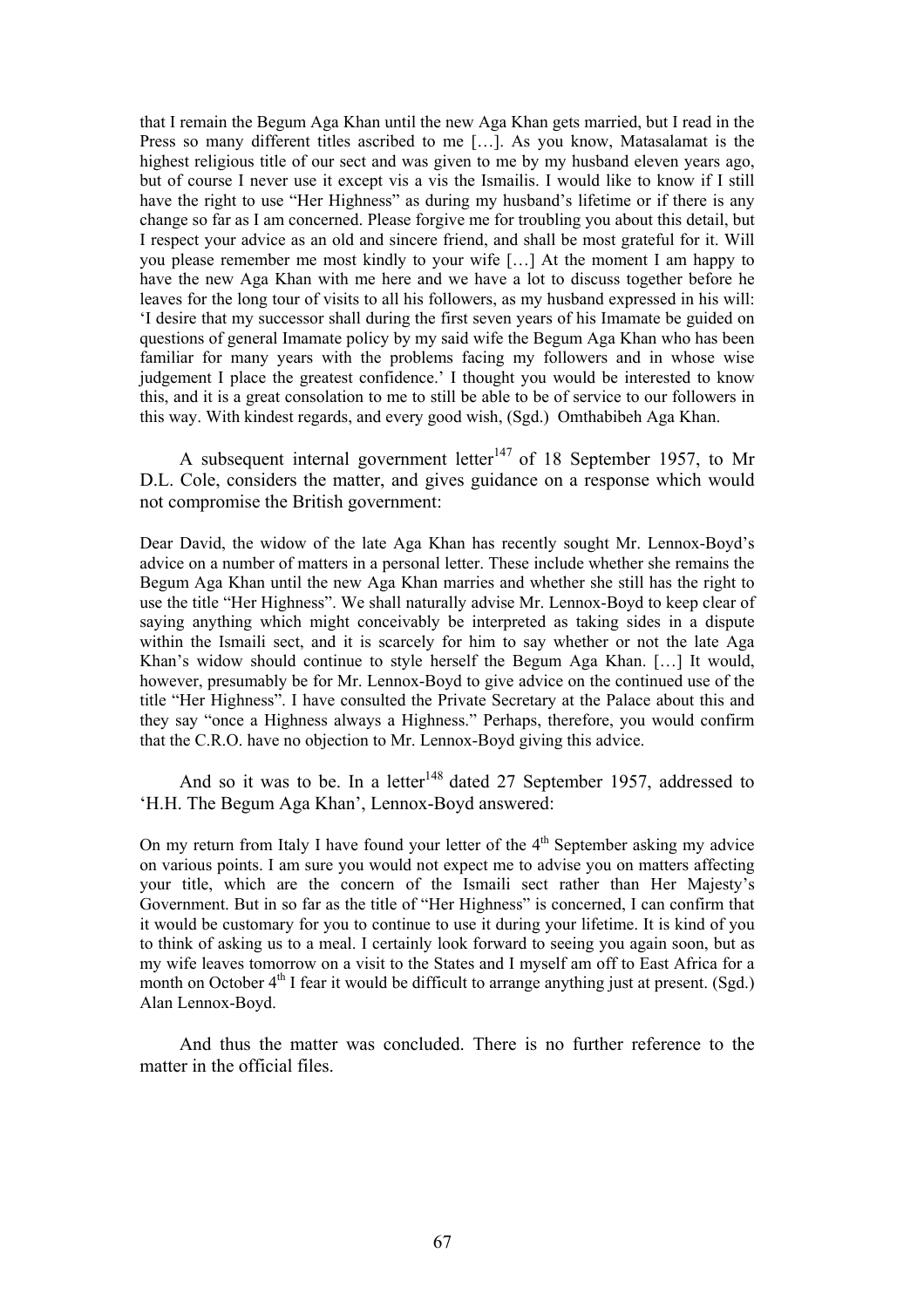#### **7.8 The joy of a 'doctor of watches'**

The official records show a flurry of messages and acknowledgements, through Foreign and Colonial Office channels, from the Ismaili councils across the globe expressing their joy at the bestowal of the title 'Highness'. Usually these were communicated through Governors and deputy Governors to Whitehall and received an appropriate formal answer. None of these need to be recalled here, since they add little to the purpose of this narrative.

However, the archives preserve one slightly unusual message.<sup>149</sup> sent from Kampala, Uganda and dated 3 August 1957, which went straight to Buckingham Palace. It is here represented in the original spelling, grammar and punctuation:

To, HER IMPERIAL MAJESTY THE QUEEN, BUNKINGHAM PALACE. MAY IT PLEASE YOUR GRACIOUS MAJESTY? My family and myself much pleased to learn that, Your gracious Majesty has so kindly conferred the most high esteemed title of "HIS HIGHNESS" to our new Imam Karim Aga khan, on realising and appreciating the Dignity and his position as spiritual head of the 20000000, Ismailis followers. We heartily thank your gracious Majesty on this occasion and we trust your Majesty will continue your affection and love towards our new Agakhan, as in the past late Kings and Queens have done so to our late Agakhan. Our best wishes to your Majesty and all the members of your Royal family. Anxiously awaiting your most esteemed acknowledgement. Thank you. I am under your most excellent commands. Yours sincerely, Hassanali. J. Hemani. Doctor of Watches.

The response to this letter could not be recovered from the archives, but one presumes that under the long-established policy of Buckingham Palace that every letter is answered, some form of acknowledgement was sent. And that for many years, a framed and proudly displayed letter from the Palace must have hung in the shop or home of Mr Hassanali J. Hemani, Doctor of Watches.

## **7.9 Conclusions from chapter 7**

From the material examined in chapter 7, it may be concluded that the British government took a keen interest in the matter of succession of the Aga Khan, and played an active role in the succession process. The government did not view the succession of the Aga Khan by his wayward son, the Aly Khan, in a positive light.

The Aga Khan, through his legal adviser, made arrangements for the succession with the British Government. Under these arrangements, the grandson would succeed to the Imamate, with the British government acting as enablers for an orderly transition and as provider of temporal status.

Both the Aga Khan (III) and the British Government frequently referred to mutually interlinked interests, and to the benefits enjoyed by both sides resulting from the close relationship. Subsequently, the newly installed Aga Khan IV made unequivocal statements of cooperation with Britain at the time of his accession to the Imamate, and was bestowed significant public distinction and honour by the British Crown, which further cemented and institutionalized the relationship between Britain and the Ismaili movement.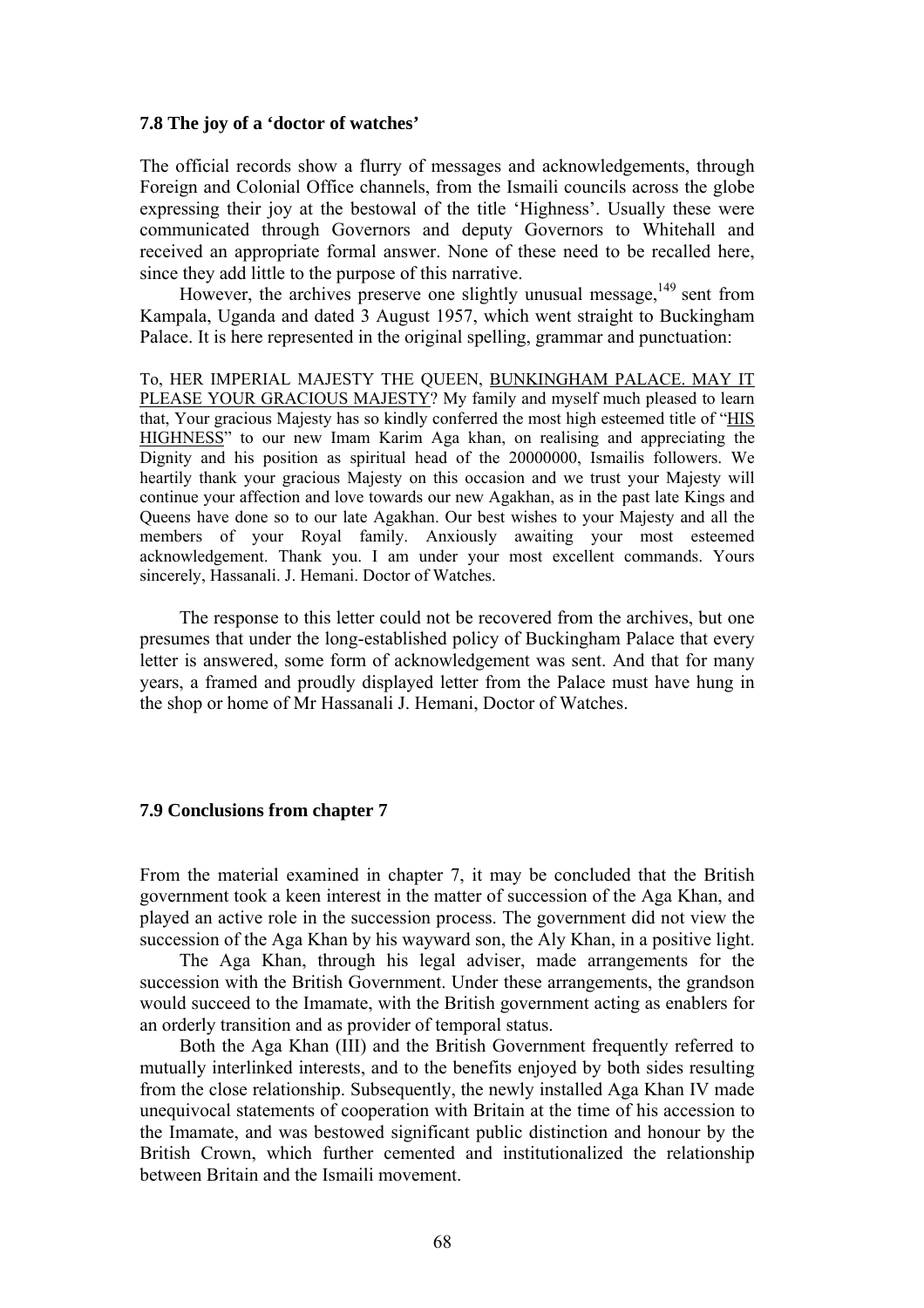However, the British government did not bestow public honours automatically and in perpetuity across the generations, and the correspondence examined makes it all too clear that the future bestowal of such distinctions depend on the behaviour of the Aga Khan, his heirs and successors, and the movement as a whole. Therefore it must be concluded that the relationship between Britain and the Ismailis, although mutually beneficial, is subject to review and continued scrutiny.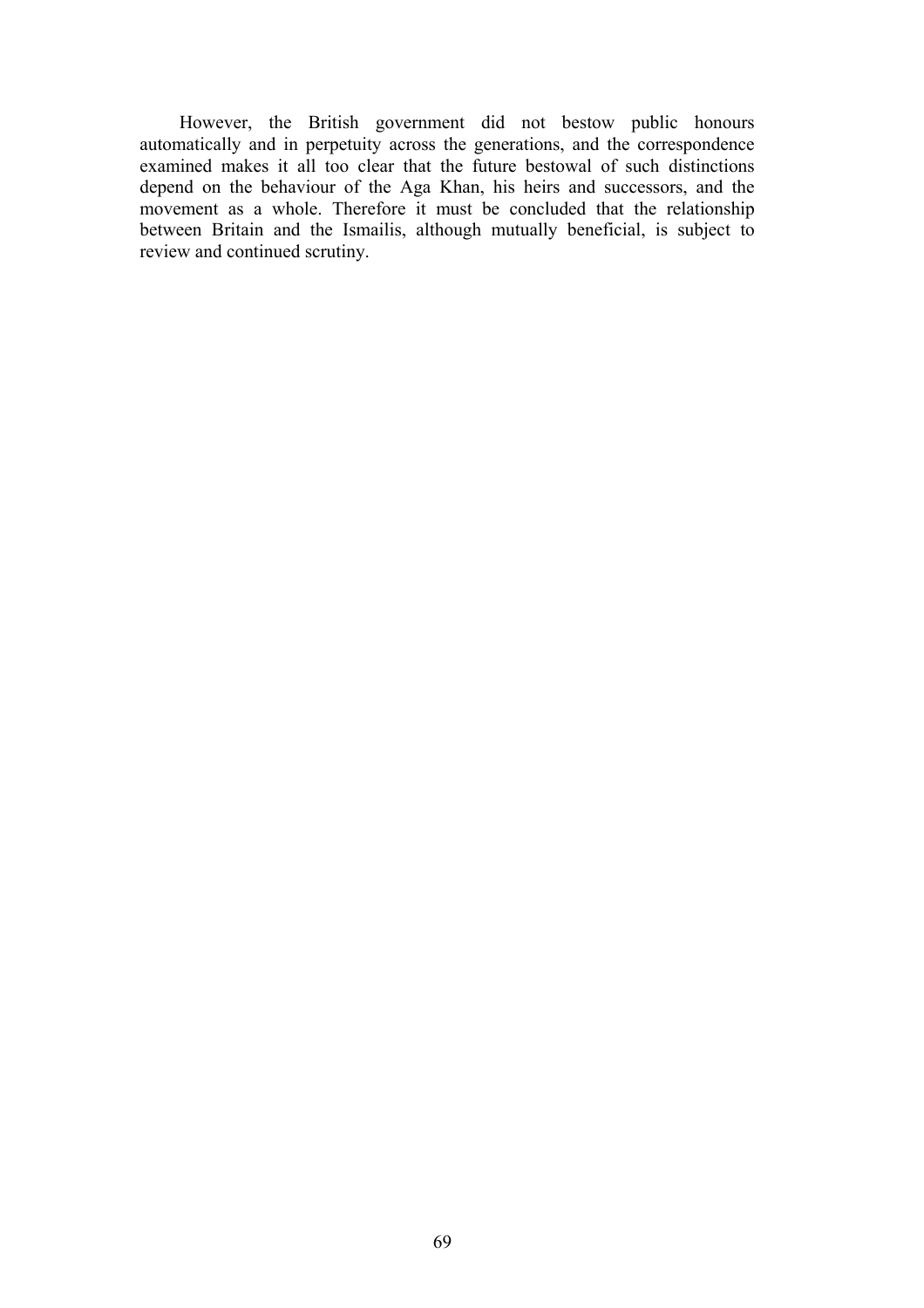# **8. Firmly established as a friend of Britain (1955 to 1969)**

### **8.1 General observations**

As may be seen from previous chapters, Aga Khan III was considered by British officialdom to be a friend of Britain and her Empire, and a very loyal and indeed useful ally. The purpose of this chapter will be to examine a number of interactions between Aga Khan III and Aga Khan IV, on the one hand, and the British Government on the other around the time when the question of succession was discussed. This period of Ismaili history may be seen as a crucial test of the Ismaili-British relationship, since it would determine whether this relationship depended on solely on the person of Aga Khan III, or would continue during the Imamate of Aga Khan IV and thus be on a more stable footing.

# **8.2 A visit to Syria by the Aga Khan's representative**

The files<sup>150</sup> of the Levant department of the Foreign Office for 1955 make reference to a visit to Syria by Mr Hassam Kassim Lakha, the semi-official representative of Aga Khan III, in order to 'organise the Ismaili community there.' Even the front cover of the file gives a clear indication as to the purpose of the visit, and the role played by British diplomats in arranging it: 'In view of the Syrian attitude to minorities, it is not proposed to give Mr Lakha political countenance, but commercial help will be given.' The enclosed correspondence sheds interesting light on the intertwined interests of Britain and the Ismaili Muslims at the time, and on the mutual support rendered.

On 23 March 1955, a letter<sup>151</sup> marked 'confidential' was sent from the British Embassy in Damascus to the Chancery of the Levant Department:

Our Commercial Department recently received a visit from a certain Hassan Kassim Lakha who claimed to be the Aga Khan's representative in Syria. […] We are not certain of Mr. Lakha's nationality, but we think it probable that he is a Pakistani. He claims to be a Director of the Uganda Coffee Curing Company Limited and of the Masaka Cotton Company Limited, both of Kampala, Uganda. […] He claimed to have been sent by the Aga Khan to organise the Ismailis in Syria; and said that he hoped to raise their standard of living by improving their cotton crop and by finding suitable markets for it. […] We have no independent source of information about Mr. Lakha, but his story is inherently plausible.

No documents were preserved in the archives showing whether a check was performed on Mr Lakha's credentials in the Ismaili movement. If indeed such a check was omitted, that would seem remarkable. The message continues:

There are believed to be about 50,000 Ismailis in Syria. They form fairly close and welldefined communities with their centre at Selemiye. […] While we do not wish to discourage Mr. Lakha's commercial interests which could be valuable to us, we are somewhat chary of him from the political point of view. It is true that the Ismailis are only a small community and, in general, get on well with their orthodox Sunni neighbours, but the Syrians do not like foreigners meddling in their internal affairs or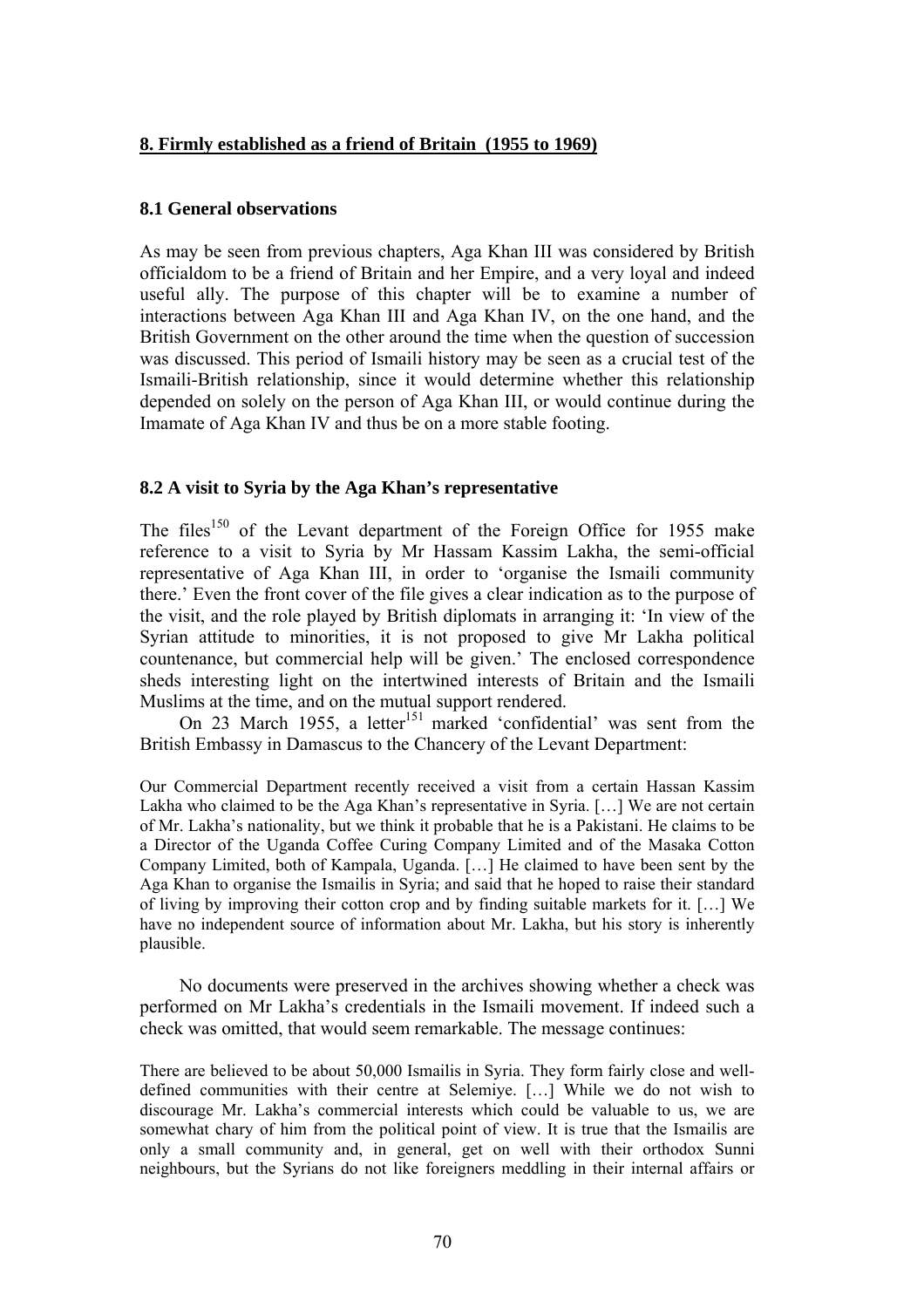even knowing too much about them, and this is particularly the case with minorities. We do not, therefore, propose to give Mr. Lakha any political countenance, if he should ask for it, or to help him in any way except commercially.

A clear indication that, using the channels and (indeed the convenient cover) of regular commerce, the British embassy was quite prepared to support the Aga Khan's envoy in his work, albeit while keeping a low diplomatic profile. On 31 March 1955 a letter<sup>152</sup> from the Commercial Secretariat of the British Embassy in Damascus to the Commercial Relations and Exports department of the Board of Trade in London shed further light on Lakha's visit:

…we have recently been visited by a gentleman from Uganda, who says that he has come to Syria on behalf of H.H. the Agha Khan, to assist the Ismaili community here. […] The purpose of this visit is to organise the 50,000 Isma'ilis here, with a view to improving their standards of living. Cotton growing and exporting is to be encouraged, with particular emphasis on quality. […] The scheme, which seems to us to be admirable, if it can be worked, is to export on a co-operative basis the cotton produced by the community. […]

Beyond this, the file makes no mention of Lakha, nor of the success or failure of his mission. It may however be surmised, from the positive tone of the above correspondence, that he did indeed gain the cooperation of the commercial department of the British Embassy in Damascus. The future development of the Ismaili community in Syria falls outside the scope of this thesis.

It is worth noting that the subtle and slightly underhand approach taken by the British Government in supporting the Syrian Ismailis in 1955 differs greatly from the attempted British intervention in judicial trials of Syrian Ismailis some fifty years earlier, as studied by Douwes and Lewis.153 These trials, ostensibly on charges of murder, attempted murder and use of violence in collecting money for the Aga Khan, appear to have been inspired by the desire of the Ottoman Empire to prevent the wider Ismaili movement from re-connecting with their longisolated former fellow-Ismailis in Syria. In this, the accusations of murder and other crimes appear to have been a convenient tool to achieve wider political aims. Although the British Government was initially slow to react, many representations were made by the British Ambassador on behalf of the accused to the Ottoman authorities. Douwes and Lewis report that initially the appeals failed, and may even have damaged the interests of the imprisoned Ismailis. Subsequent efforts by British diplomats to intervene in the matter are shown to have had unimpressive results.

There is no evidence to suggest that the more measured support given by the British to the Ismailis was directly inspired by the lessons learned some 50 years earlier. The changed, and indeed much diminished, position of Britain in the world may have been an equally important factor in choosing a more low-key approach in supporting attempts to bring the Syrian Ismailis once again under the central control of the Aga Khan in the 1950s. What is certain is that Britain remained ready to support the interests of the movement, and was willing to render practical assistance in bringing erstwhile followers back into the fold of the movement, even though it must have been aware that the government of Syria would not have approved of such actions.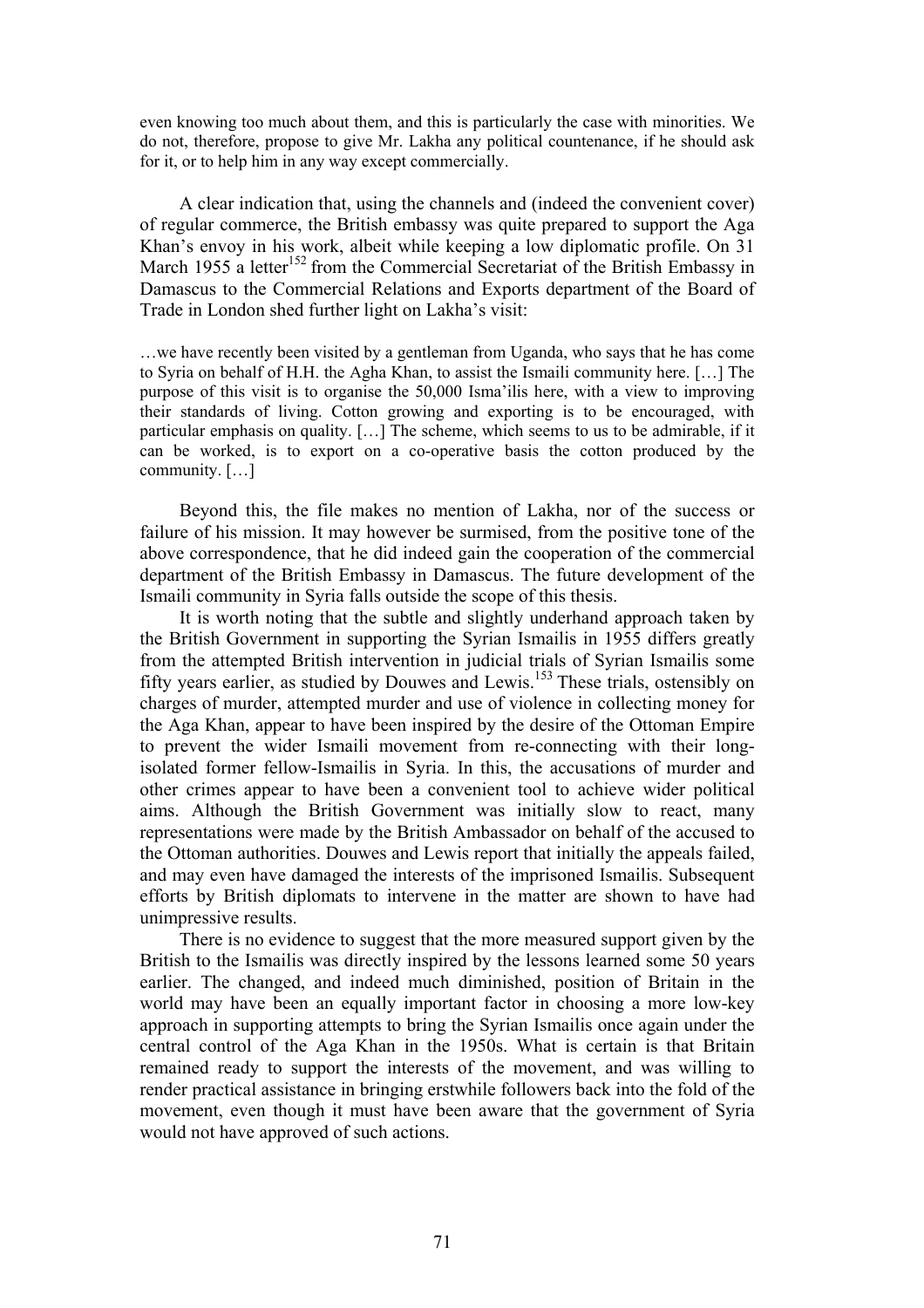## **8.3 Reports on the followers of the Aga Khan in Pakistan and East Africa**

The Foreign Office archives<sup>154</sup> for 1955 contain some brief status reports on the followers of Aga Khan III in Pakistan and East Africa, and a description of their social and political attitude at the time, highlighting the continued interest in the behaviour of the Ismailis in routine reporting. A letter<sup>155</sup> dated 18 May 1955 to the Commonwealth Relations Office says:

Dear Bromley, […] we can only speak about his followers in Pakistan, where there is a fair sized community of Ismailis. From the information available here they seem to be pretty well integrated with the rest of the Muslim population. They certainly do not dabble in politics as a community. They are principally traders, and give the impression of being relatively better off than most other sects, perhaps because of their extensive welfare and charitable organisation which, I believe, is a feature of the sect wherever it flourishes. […] At a 'weighing' ceremony in Karachi in Fe. 1954 the Aga Khan [III, author] was reported by our High Commissioner to have said in a speech: "You Ismailis know perfectly well that it is a fundamental point in your religion that wherever you be, whatever the State, where life and honour are protected, you must give your entire loyalty and devotion to the welfare and service of that country." His followers in Pakistan seem to live up to that principle.

It is noteworthy that the Aga Khan added the proviso that loyalty to a host state was mandatory 'where life and honour are protected'. This was not evident in similar statements of the mandatory loyalty of Ismailis to a host state which we examined in previous chapters.

In the same archive we find a letter<sup>156</sup> dated 16 July 1955, from the Colonial Office to the Foreign Office, regarding the Ismailis in East Africa, which gives a similarly favourable view:

Dear Bromley, […] The Aga Khan is the spiritual and temporal leader of his Ismaili community and he has a great deal of influence over them. In East Africa his followers look towards the welfare of Muslims throughout the territories and devote their energies to the improvement of social, educational and economic standards rather than to political aspirations. The Aga Khan has fostered in his subjects loyalty to the authorities in whichever country they choose to settle and his example has induced the community to accept East Africa as their home and identify their interests with those of the country of their adoption. It is an acknowledged fact that his strong leadership has done much to encourage the assimilation of Ismailis with the rest of the population and, so far, nationalist movements originating from outside have met with little support from his followers in East Africa. […]

It is evident from both items of routine correspondence that Her Majesty's Government took a favourable view of the activities and the socio-political attitude of the Ismailis in Pakistan and East Africa in 1955, when the Ismaili community was in the last years of the Imamate of Aga Khan III.

# **8.4 A proposal for the Ismaili community in South Africa to move to East Africa**

The British official archives<sup>157</sup> have yielded documents showing that in 1958, shortly after Aga Khan IV assumed the Imamate over the Ismailis, a highly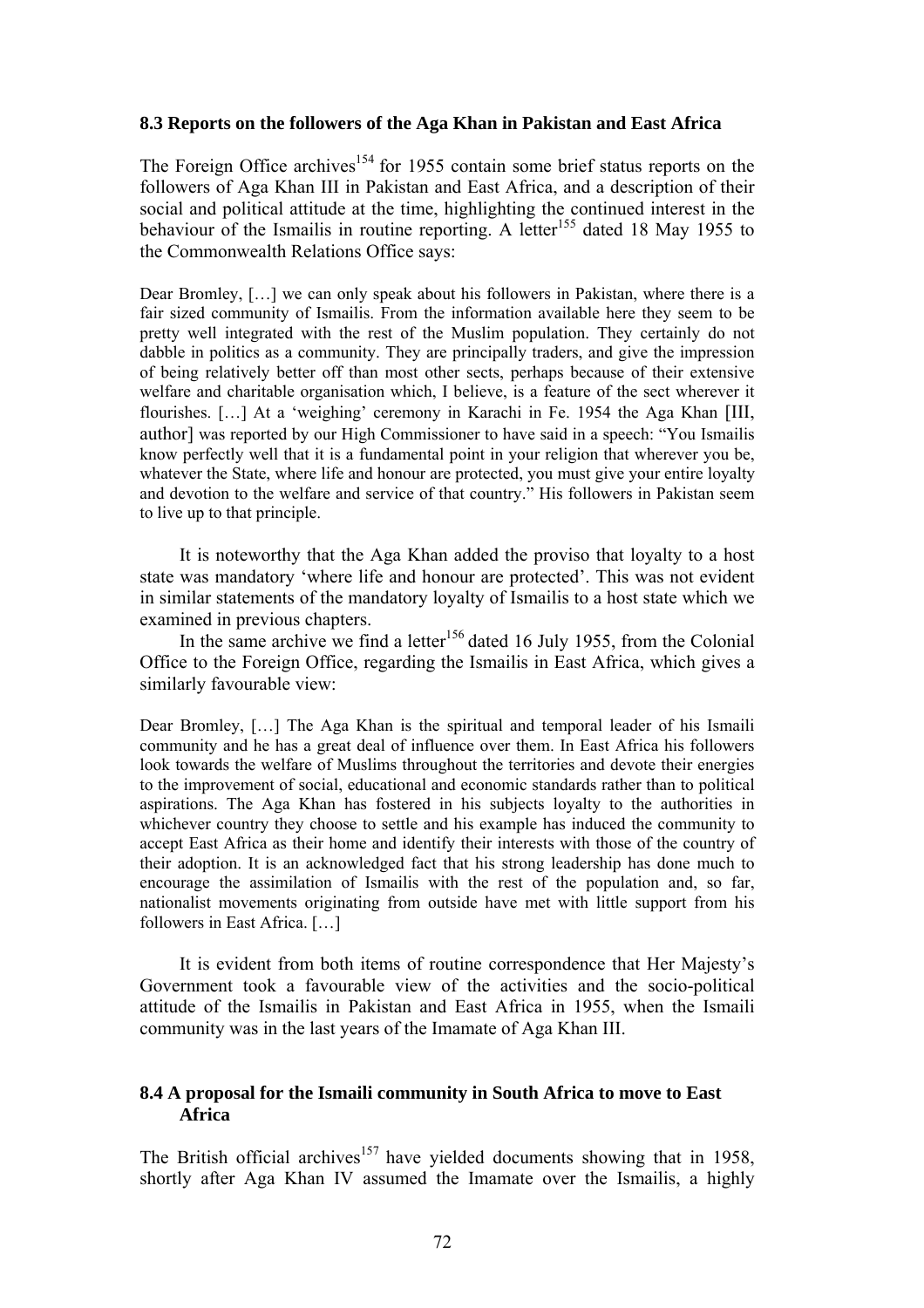sensitive issue developed over the future of the Ismaili community in South Africa. The Aga Khan sought the help of Her Majesty's Government in the matter, which—given the wide ranging implications—may be considered a serious test of the strength and depth of the relationship between Britain and the new Aga Khan.

On 8 July 1958, a letter<sup>158</sup> was sent to the Earl of Home, Secretary of State for Commonwealth Relations, from Alan Lennox-Boyd, the Colonial Secretary already mentioned, which contains the following:

The Aga Khan came to see me today. Among the points he raised was his anxiety about his Ismaili community in South Africa. There are very few of them –only about 300- and though a few are in Durban, nearly all are in Pretoria. Under the Group Areas Act they have got to move out of their homes in a period between one and seven years and will neither be able to live nor practise business except in the areas allotted to them. […] The Aga Khan is deeply anxious to find something reassuring he can say to his community. I feel that with such dreadful legislation as in South Africa there is very little we can do, but I would welcome your comments about it. (Sgd.) Alan Lennox-Boyd.

Some days later a letter<sup>159</sup> was received in reply, which betrayed the Earl of Home's personal opinion of the South African legislation:

My dear Alan, […] You are right, I am afraid, in thinking that there is really nothing that the United Kingdom Government can do, since we have no locus standi. The chances are that all, or nearly all, of the Ismailis are Union nationals through birth in what is now the Union of South Africa. […] I am, of course, always ready to see the Aga Khan but in these circumstances all I could do would be to take up the non possumus attitude. All this does not as you know mean that I would not like to help defeat current Union legislation, but simply that it is not our business and that we are helpless. (Sgd.) Yours ever, Alec.

However, the Aga Khan would not let the matter rest there, and was working on a solution for which he would require British support, and which sheds an interesting light on the inner workings of the Ismaili movement when faced with such an issue. On 19 August a letter<sup>160</sup> was received by Alan Lennox-Boyd from the Aga Khan:

My dear Alan, when we met I mentioned to you my difficulties in regard to my community in South Africa. The Group Areas Act which has come into force and is now being implemented is very oppressive to the Ismailis, and it seems as if the position will get progressively worse. They, therefore, would like to move en bloc. Although the Government of South Africa will allow them to leave the Union, at present it is adamant about not allowing any of them to take their capital out of the country. I believe that ₤500 a year is the maximum they can move. Moreover the Union authorities insist on treating them in the same way as all the other Indian, and do not recognise that they have a special position. In fact they do not differentiate between Muslims and Hindus. […] If it is possible to move my community, I think it would be best first to find a place for them to go, and then make representations to the Union Government. The Ismailis in South Africa comprise some 65 families of approximately a total of 400 persons, men, women and children. They have a certain amount of capital varying from  $£500$  to  $£10,000$  with a total, perhaps, of £350,000 (counting the three or four big businesses.) From these numbers approximately 40 families will want to leave South Africa. […] The East African Councils suggest that the best place for them to go would be Tanganyika, and I would be very happy indeed if this were possible.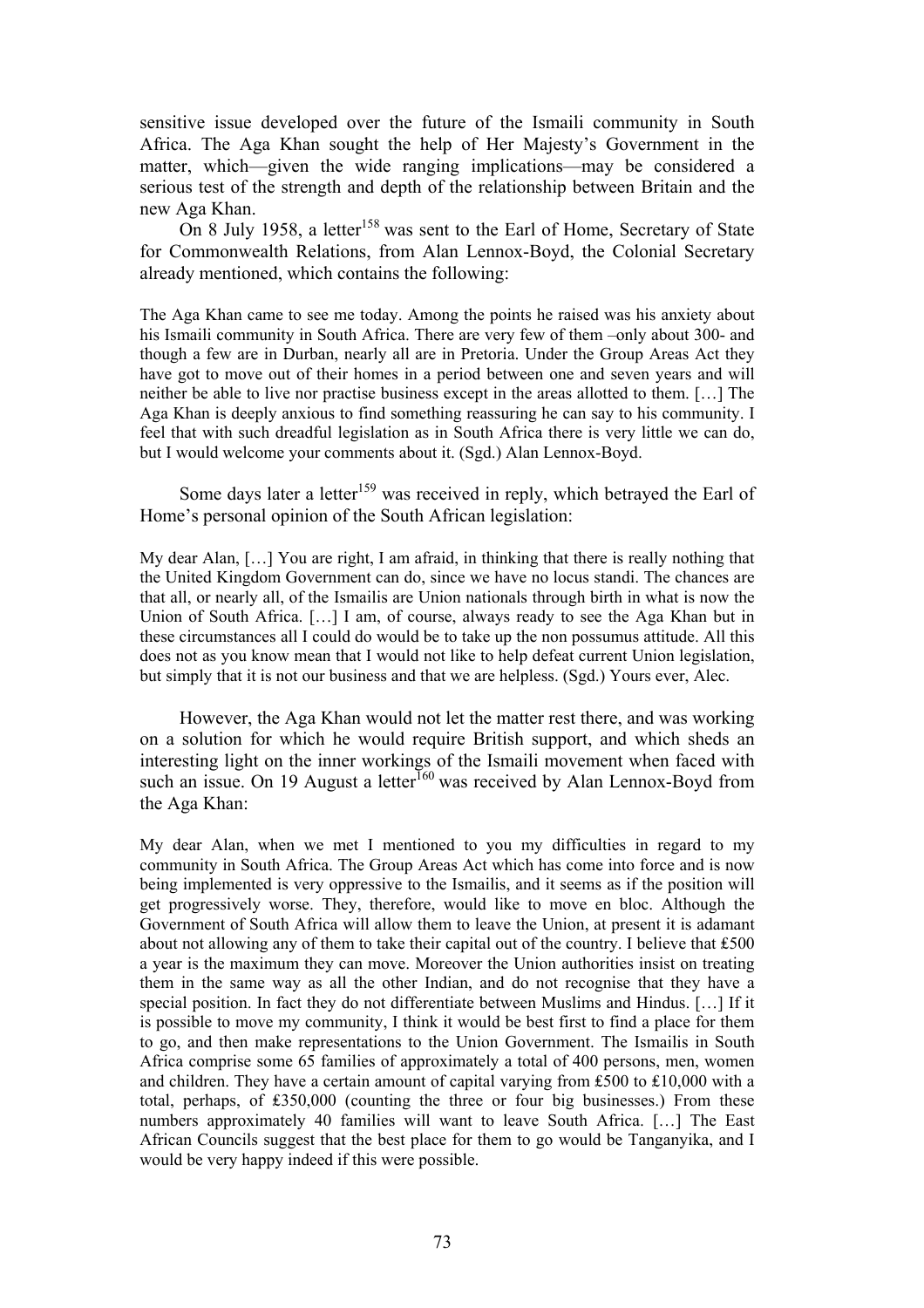This reference to the Aga Khan's consultation of the Ismaili Councils in East Africa sheds an interesting light on the manner in which he related to the wider Ismaili community when dealing with a crisis or issue; the fact that he bases his arguments on the advice received from his councils indicates that his rule, although undoubted and revered, did not transgress into the autocratic in matters such as these. The letter continues:

The Councils have suggested that it might be possible to find some suitable land in the Western Province near Lake Tanganyika, and some of them could settle on the land and grow crops including coffee, while others could engage in trade, motor transport and, I believe some would be prepared to set up small industries […] which could help with the economic development in that part of the Territory. Tanganyika is most attractive to the Ismailis of the Union and I know they would adopt the country in every way. Would it be possible for you, Sir, to represent the case to His Excellence the Governor of Tanganyika, and ask him to consider sympathetically the question of these unfortunate people […] I feel confident that this relatively small increase in the number of Ismailis in the Territory will be of no harm to it, and, I hope, very much to the contrary. [...] In the event of the Union Government not permitting them to remove their money, I would have to see whether I could find sufficient finance to establish them in Tanganyika or such other territory where arrangements could be made for them to stay. I should be most appreciative of any help you can give me in this very difficult problem, and I hope that you will forgive such a long letter. With kindest regards, (Sgd.) Yours ever, K.

In addition to shedding some light on the inner workings of the Ismaili movement, this letter must be considered most revealing in a number of other ways too: the easy confidence with the Aga Khan approaches Her Majesty's Government with a problem he knows to be diplomatically complex, his detailed insight into the finances of his followers in South Africa, and his ability to use the network of the worldwide Ismaili Councils to find a place for resettlement.

Furthermore, he offers no financial charity as such: the Ismailis of South Africa will have to use their capital to resettle unless this proves impossible. Only then will there be financial support. In the meantime, the Aga Khan offers practical diplomatic help. It may be considered that in this regard the Ismailis embraced the current principles of successful overseas development several decades before the large aid organizations of Western Europe started to embrace similar principles in their activities.

The archive<sup>161</sup> contains subsequent correspondence between departments of the British Government following that request from the Aga Khan. In a letter<sup>162</sup> marked 'confidential' and dated 16 October 1958, to the Governor of Tanganyika, Sir Richard Turnbull, it is mentioned that 'The Secretary of State [for the Colonies, MvG] is very much concerned over the fate of these families and is anxious that we should do all we can to help both them and the Aga Khan.' However, there was to be an unexpected response. On 17 November a reply<sup>163</sup> was received from the Office of the Chief Secretary at Dar es Salaam, which mentioned:

My dear G.B., In the absence of the Governor on safari I am replying to your letter [...]. The Governor agreed the lines of this reply before he left Dar es Salaam. There are strong and overriding political reason which make the Aga Khan's proposal not only unattractive but indeed very objectionable. In the first place, we could not ignore the construction which would be put by various parties on a decision to take in these Ismailis. And at the present time the Ismailis are probably the least popular of all the Asians in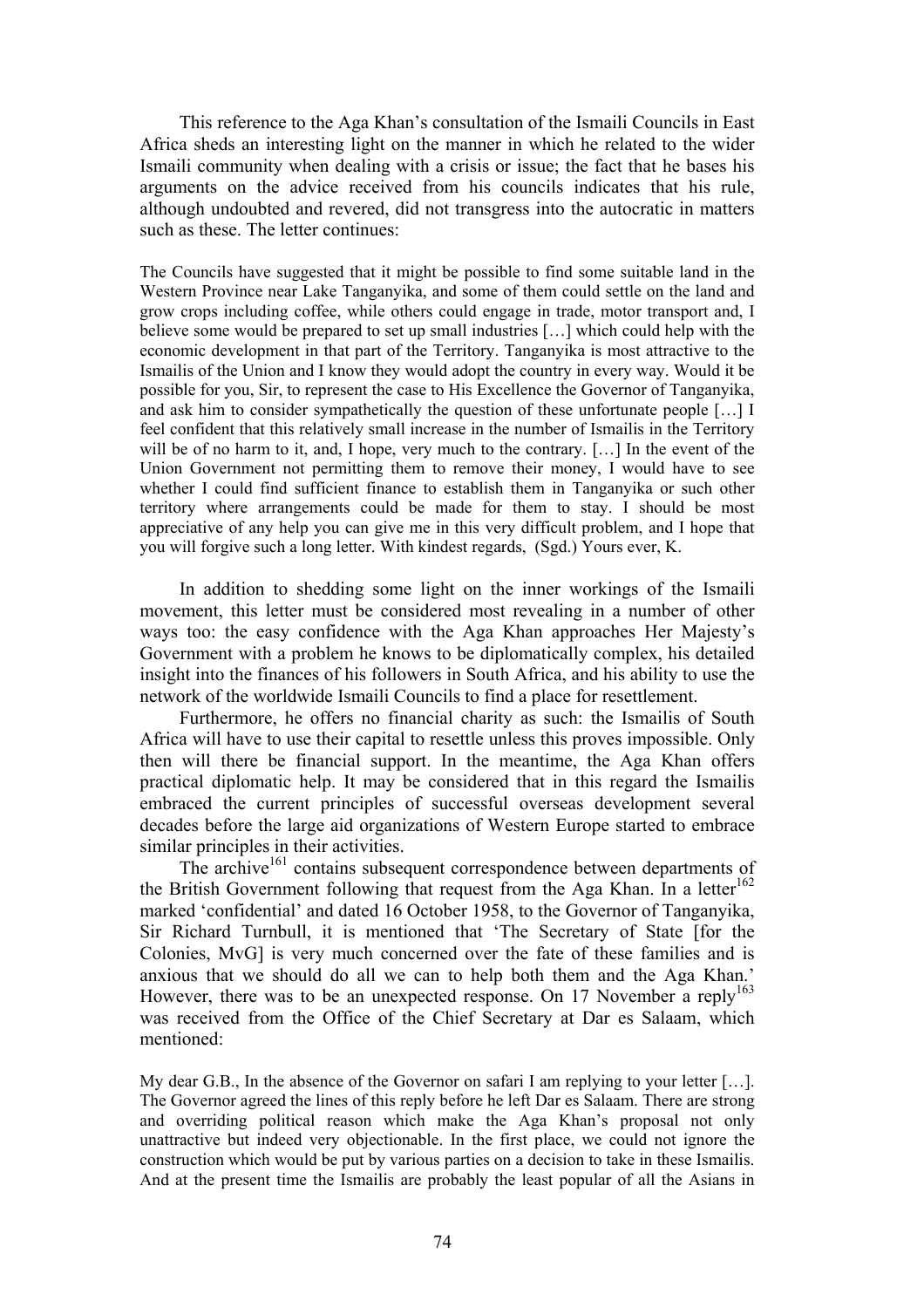Tanganyika. Our recent intelligence reports have made this clear. The arrival here, with Government backing, of numbers of Ismailis to take up land would give African politicians a most convenient stick with which to beat us. Nyerere and others would undoubtedly say that the fears of those […] were fully justified. […] However much we may sympathise with the plight of the Ismailis in South Africa, it would, we are convinced, be the height of political unwisdom at this particular time in our affairs to accede to the Aga Khan's request. […]

Amusingly, an unknown civil servant has written the word 'Really!' by hand in the margin of this typed message, clearly disagreeing with message. A subsequent internal Colonial Office memorandum<sup>164</sup> calls the response 'both discouraging and extremely disappointing.' In the same memorandum it is suggested that the Governor of Kenya is to be sounded out on accepting the Ismailis.

None of the above correspondence sheds any light as to the reason why the Ismailis were considered the least popular of all the Asians in Tanganyika, and the Colonial Office seems not to have made inquiries into the matter.

On 12 December a letter<sup>165</sup> marked 'Confidential and Personal' was despatched to Sir Evelyn Baring, the Governor of Kenya, outlining the plight of the South African Ismailis and ending with the words: 'I do not think I need say more than this at present since I know that with your own South African experience and your knowledge of the Ismailis you will be looking at the Aga Khan's ideas as sympathetically as is possible within the limits set by your own political and economical difficulties. (Sgd.) W.L. Gorell Barnes.'

And indeed he did. On 24 March 1959, a letter<sup>166</sup> was sent by Alan Lennox-Boyd to the Aga Khan: '[…] I am glad to tell you that Sir Evelyn Baring has now written to say that he thinks it might be possible to arrange for the immigration of ten of these families, over a period of time to be settled when detailed arrangements are worked out. […] I think I should add that the Governor is very anxious to avoid publicity over any arrangements which may be made, in case it gives grounds to other would-be immigrants […] (Sgd.) Alan Lennox Boyd.' Just three days later, a letter<sup>167</sup> was received from the Aga Khan in reply:

My dear Alan, Thank you very much indeed for your letter of March 24<sup>th</sup> which I received on my arrival. I quite understand that the immigrant regulations for Kenya are strict, and that Sir Evelyn Baring does not want any publicity about Ismaili families moving from South Africa to Kenya. The President of the South Africa Ismaili Council, Count Keshavji, is capable and a good diplomat, and I am writing to him today giving him instructions as to what he can say and cannot say about the new East African immigrants. […] Thank you very much again for the great help you have given me. I am sure that the Kenya Government will not have occasion to regret this move. I will write to Sir Evelyn Baring as you have suggested. (Sgd.) Much love from Mummy and happy Easter from both of us, as ever, K.

There followed considerable correspondence between the Governor of Kenya and the Colonial Office, resulting in a despatch<sup>168</sup> to the Aga Khan on 10 April 1959 by Alan Lennox-Boyd: '[…] Sir Evelyn Baring now tells me he hopes to be able to accept not only ten families in all, as I said in my letter to you of the  $24<sup>th</sup>$  March, but <u>forty</u> families at a rate of about ten families a year. [...] I am sure that you will be as delighted with this news as I am. (Sgd.) Alan Lennox-Boyd.'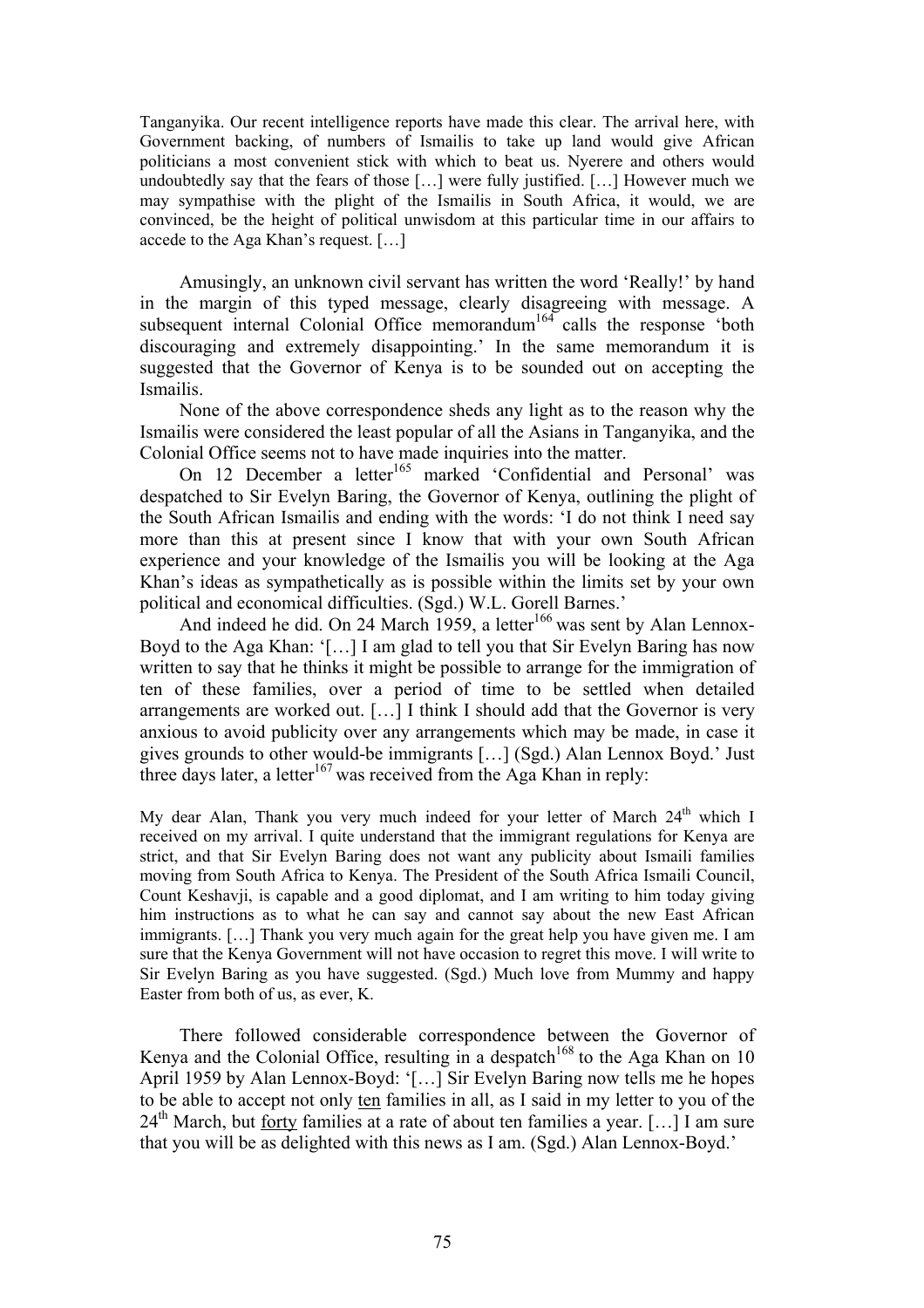As his subsequent reply showed, the Aga Khan was indeed delighted. And well he might be! This most sensitive issue constituted the first test of the relationship between the Ismaili Muslims and the British Government since he assumed the Imamate. And the British response to the problem demonstrated beyond a shadow of a doubt that the special relationship between Britain and the Ismailis was alive and well.

### **8.5 A visit by the Aga Khan's uncle to the Gulf on behalf of the UN High Commissioner for Refugees**

One of sons of Aga Khan III, Prince Sadruddin Aga Khan, enjoyed a distinguished career<sup>169</sup> in international diplomacy. Serving in various high offices of the UN, he occupied the posts of United Nations High Commissioner for Refugees, UN coordinator for assistance to Afghanistan, and UN Executive Delegate in the Iraq-Turkey border areas. Although these activities generally fall outside the scope of this narrative, it can be noted that the official archives<sup>170</sup> show that the British government kept a discreet eye on his activities, while rendering some practical diplomatic assistance to support his activities. A report<sup> $171$ </sup> from H.M. Political Agency in Kuwait, dated 9 July 1960, records:

The Prince was met at the Airport on arrival on June 14 by Shaikh Sa'ad al-Abdullah, Deputy President of the Police and Public Security Department, by a member of the Agency staff and by the whole of Kuwait's Ismaili Jama'at of about 150 persons. He called on the Ruler and the Political Agent the next morning, having previously asked for advice from a member of the Agency staff on methods of putting his case to His Highness. [...] The Ruler received him well but said he needed time to think the matter over before making a contribution to World Refugee Year. He said Kuwait had already contributed generously to the cause of the Algerian refugees. The Prince had to be content with this, and may be visiting us again.[…]

Some weeks later, a report<sup>172</sup> from the Political Agency in Kuwait reported the result of this visit, incidentally shedding an amusing light on the British view of the Kuwaiti Ruler's public utterances:

You will probably have seen by now in the Press that the Ruler of Kuwait has contributed ₤40,000 to World Refugee Year. The news was put about here by Kuwait Radio in an announcement which added that His Highness had stipulated that the Palestinian and Algerian refugees should have first claim on the money; this is probably a gloss. […] The Prince's visit to the Gulf has thus been remarkably successful.

No doubt this successful mission did no harm to Sadruddin Aga Khan's application for the position of High Commissioner for Refugees when this high office became available in later years. What is significant is that he turned directly to Britain's diplomatic representatives in the Gulf for assistance, and that this assistance was readily given. Thus, the bond between the Ismailis and Britain is further illustrated by the assistance given to a relative of the Aga Khan.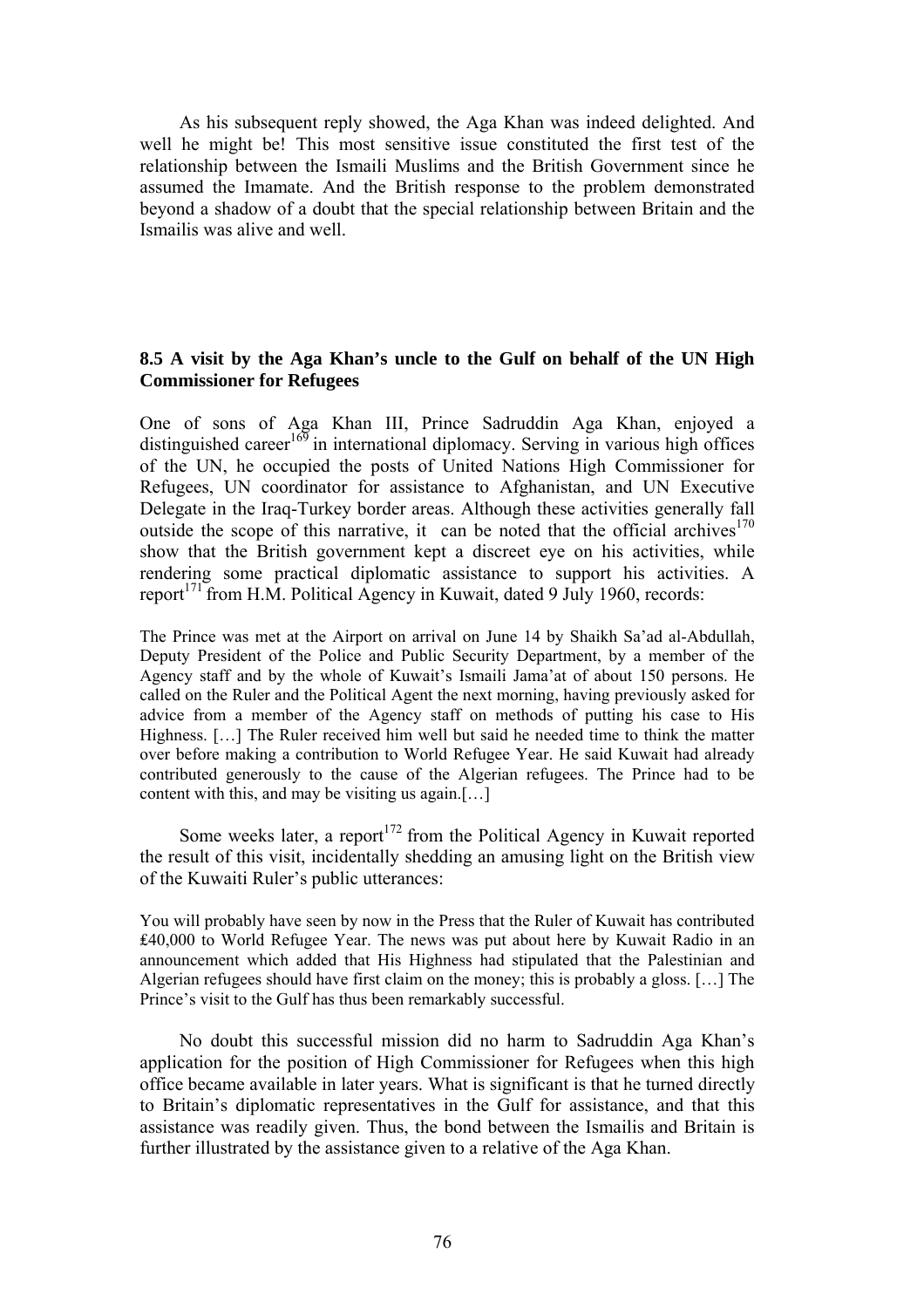#### **8.6 The Ismaili community in Uganda**

As we saw in a previous paragraph, the Ismaili movement, widely dispersed geographically, on occasions found it necessary to withdraw its members from countries where the political climate became unfavourably disposed towards them. In 1960, such an event overtook the community in Uganda. It is recorded in the official archives<sup>173</sup> of the Dominions Office.

A telegram<sup>174</sup> to the Commonwealth Relations Office, dated 30 September 1960, communicated the concern of the Aga Khan for his comparatively large community in Uganda:

When dining with me last night […] Prince Karim Aga Khan expressed concern about the future of his community in Uganda (which he estimates at about 15% of the population), and said that he would be grateful to have […] advice. […] The Aga Khan said that in spite of the trade boycott against Asians which had been going on for the past year he had not advised the community to leave Uganda. Ismaili money was still being invested there. Now however there were signs that East Africa was becoming a primary communist target and he feared that if the Kabaka (whom he obviously distrusts) "turned sour" a nasty Congo type situation might develop. He wonders whether in these circumstances he ought to advise members of his community to pull out.

A telegram<sup>175</sup> from the Commonwealth Relations Office to 'Karachi', which presumably meant the British High Commission there, gave rather unhelpful and somewhat nebulous advice in the matter:

Aga Khan must, of course, decide for himself whether to advise Ismailis to pull out of Uganda. You should, however, assure him that we should deplore their departure. Asian community have important part to play in maintaining economic stability on which progress of constitutional advance largely depends, and which we shall certainly do our best to maintain. […] Danger that east Africa will become Communist targets obviously exists. You may, however, say that we do not believe Communists will be able in near future to make appreciable impact in Uganda, or that Kabaka is likely to join hands with them. […] Colonial Secretary emphasised that absence of electoral safeguards for non-African communities in no way implied any relaxation of determination of United Kingdom Government to ensure adequate protection for all persons, of whatever race or creed, who had made their homes in Protectorate.

There followed some statements on HM Government's hope that stability would follow Uganda's independence. Thus the government committed itself to nothing and gave little helpful advice to the Aga Khan in the matter. The archive contains a number of such friendly, hopeful statements from Britain to the Aga Khan concerning the deteriorating situation of Ismailis (and indeed all Asians) in Uganda in 1960. The hard truth eventually led to the withdrawal of the Ismailis from Uganda. They now make up the larger proportion of the Ismaili community in London. It is not clear from the archives what support was given by Her Majesty's Government in their immigration to Britain and their eventual successful resettlement.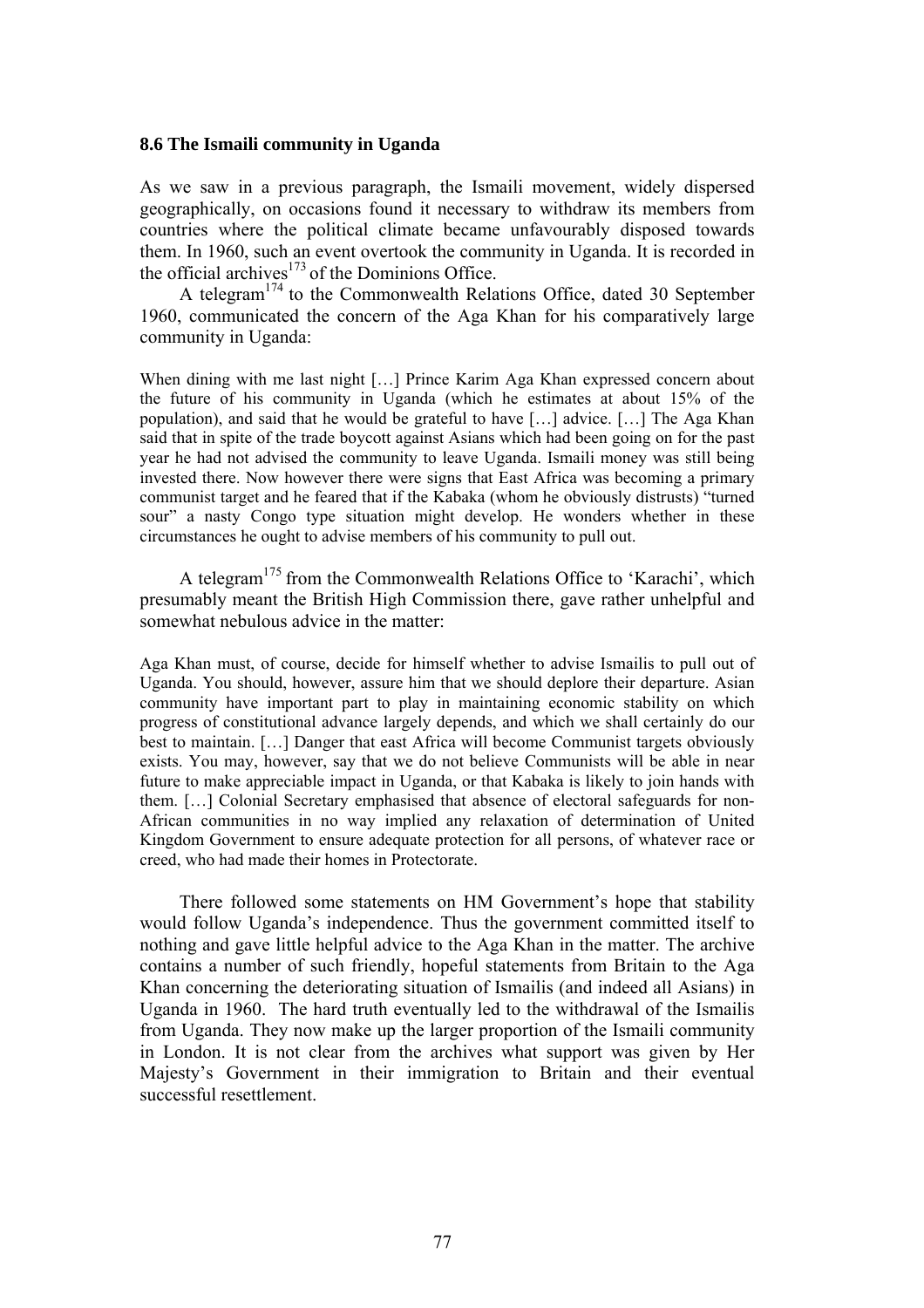### **8.7 The Aga Khan hospital in Kenya**

The Colonial Office records contain a small file<sup>176</sup> of correspondence from 1963 regarding a hospital in Kenya which enjoyed the support of the Aga Khan. This sheds an interesting light on the practical constraints affecting the relationship between Britain and the Ismailis at the time.

In a letter  $177$  dated 12 February 1963, the Aga Khan pleads for support to Duncan Sandys, Secretary of State for Commonwealth Relations:

My dear Mr Sandys,  $[...]$  Unfortunately on  $20<sup>th</sup>$  October last, the African Medical and Research Foundation wrote to me saying that they could no longer consider meeting their share of the cost of the cancer treatment centre to be attached to the Aga Khan Hospital in Nairobi. This was a severe blow as well as being personally embarrassing, because I had already made a number of commitments about the centre and had succeeded in interesting a number of charitable organisations in the project. As a result of its decision I have resigned from the Honorary Chairmanship of the Foundation.

It is outside the scope of this thesis to investigate the reasons for this change of heart by the Foundation, but it makes for interesting speculation whether this was related in some way to the emerging African nationalism and conflicts surrounding the Ismaili communities in Africa. What is clear is that it underlines the Aga Khan's commitment to providing healthcare to his followers and wider society. He continues:

The cost is much too heavy to be borne only by my community and myself and our first object must be to extend the present institution. I understand that the matter of the Kenya Government's grant for the extension of the hospital was referred by the Kenya Council of Ministers to a sub-Committee for further investigations. […] I hope you will excuse me for bringing up the matter again, but I would be immensely grateful for any help you could give me in seeing that the Kenya Government does meet its promise of a further capital grant for the extension of the hospital. […] Immense efforts have gone into making this institution a first class non-racial hospital, and I would be extremely distressed to see the institution suffer a very severe set-back. […] Preliminary contacts have been established with German and Swiss banking and industrial circles, and the initial response has been very favourable.

Thus, the Aga Khan felt free to enlist the help of London officialdom in achieving an altogether noble aim. Furthermore, the letter also illustrates the *modus operandi* of the Aga Khan in such circumstances: rather than relying solely on direct payment from the Ismaili movement towards such a healthcare institution, he sought to engage his network to achieve other forms of financing. It could not be ascertained from the British archives how far these financing efforts were successful. However, his appeal to Duncan Sandys did trigger some consideration by the Government of Kenya, as evidenced by a memorandum<sup>178</sup> from the Governor's Office dated 14 March 1963, which declared: 'The subcommittee reviewed the facts and reached the conclusion that there was a moral obligation on the Government to make the grant. […] The subcommittee further concluded, however, that the Government was in no position, in its present financial state, to honour this obligation.'

An interesting dilemma for the colonial authorities to conjure with, especially in the light of their often stated desire to remain on friendly terms with the Aga Khan and the evident nobility of the cause for which he has appealed to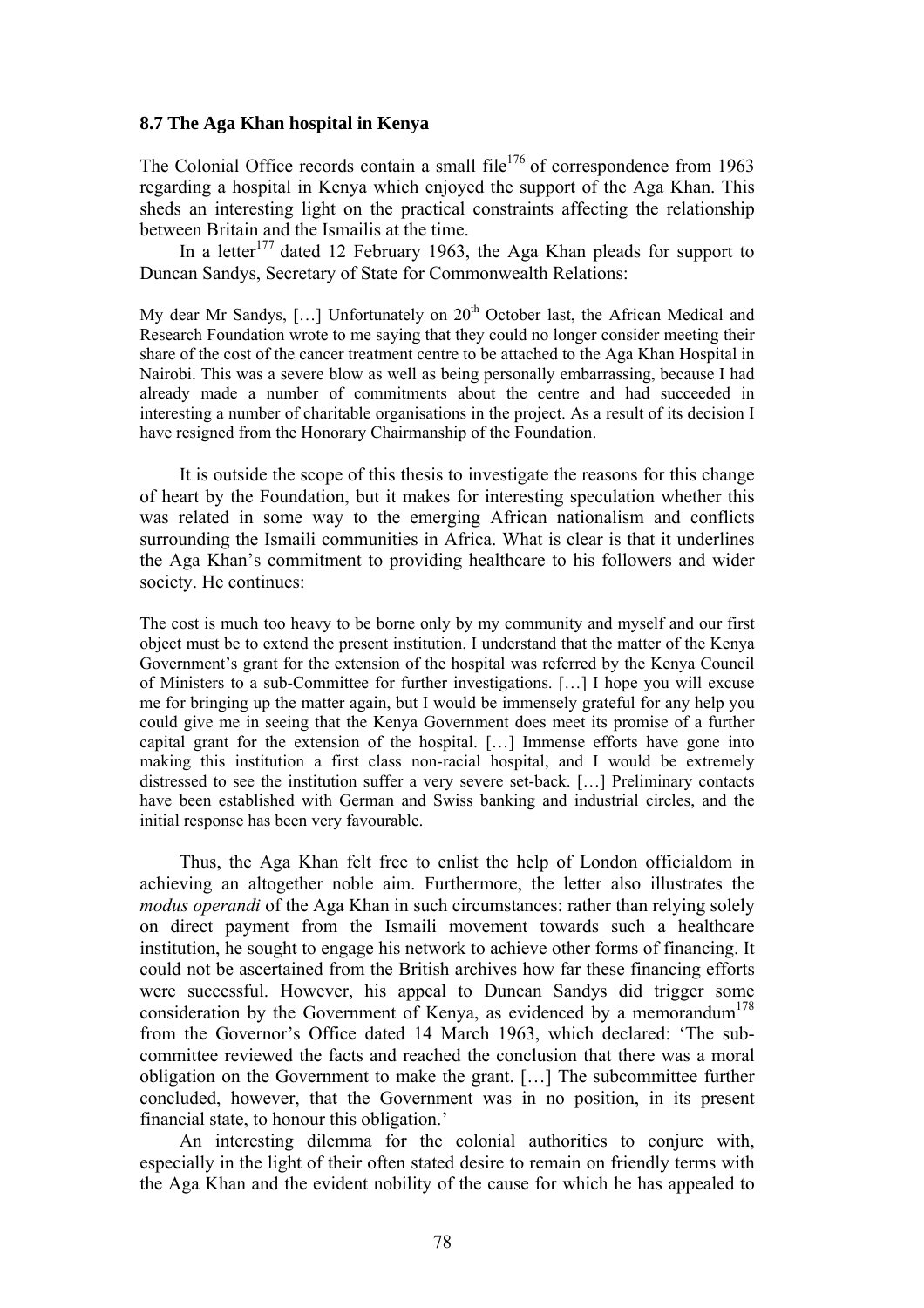them. However, the memorandum goes on to show that practical constraints won the day:

The sub-committee accordingly recommend that the Minister for Finance [of the Kenya colonial government, MvG] should be asked to raise the matter […] in discussion with the Aga Khan, and to explain to him, frankly and forthrightly, that, while the Government acknowledges that a moral commitment was enter into on its behalf in 1960, it is in a condition of extreme financial stringency which virtually precludes its meeting that commitment within the foreseeable future. He should invite the Aga Khan to release the Government from its obligation, preferably wholly, but, failing that, to the extent of reducing the sum involved as much as possible and accepting payment of the reduced sum over a period of, say, five years.

The Aga Khan's response is not recorded in the file, but the news must have been a personal disappointment to him when it was conveyed. There is no hint of London coming to the rescue financially in this matter. And thus we see illustrated, to some extent, the practical limits of mutual support rendered between Britain and the Ismailis under such circumstances.

#### **8.8 The issue of passports for stateless Ismaili children**

The British official archives contain a voluminous and rather legalistic file<sup>179</sup> concerning a request from the Aga Khan to issue British passports to stateless Ismaili children. The correspondence in the file sheds a further interesting light on the attitude of British officialdom to the Aga Khan's more unusual and legally sensitive requests.

A memorandum180 from Sir Edward Peck KCMG of the Foreign and Commonwealth Office, dated 5 March 1969, records:

H.H. the Aga Khan called on me on 28 February to discuss the possibilities of providing United Kingdom passports for certain stateless children of United Kingdom nationals belonging to the Ismaili sect. […] Although he said the numbers were not large, the Aga Khan mentioned a figure of 400 Zanzibaris (not, however, resident in Tanzania), and said there were other groups – e.g. in Kuwait, Rwanda, Burundi, and the Malagasy Republic. [...] There was no precedent for doing this in the sort of case or for such numbers as the Aga Khan had in mind. The latter asked, however, that the Secretary of State be urged to consider his request sympathetically.

The latter sentence is typical of responses to those requests made by the Aga Khan to the British Government, allowing them freedom of action while clearly requesting positive support in meeting or facilitating his requests. The memorandum continues: 'He said that he was prepared to give a personal guarantee that none of those to whom passports were given would ever try to settle in the United Kingdom and that if they were expelled from their present countries of residence he would arrange their resettlement elsewhere.'

It would be very interesting to investigate whether any of the people concerned did, in spite of the Aga Khan's promise, ever end up in the United Kingdom. This falls outside the scope of this thesis; in addition, the immigration files dealing with the mass expulsions of Ismailis from African countries and their eventual resettlement in the UK and elsewhere in later years are not yet available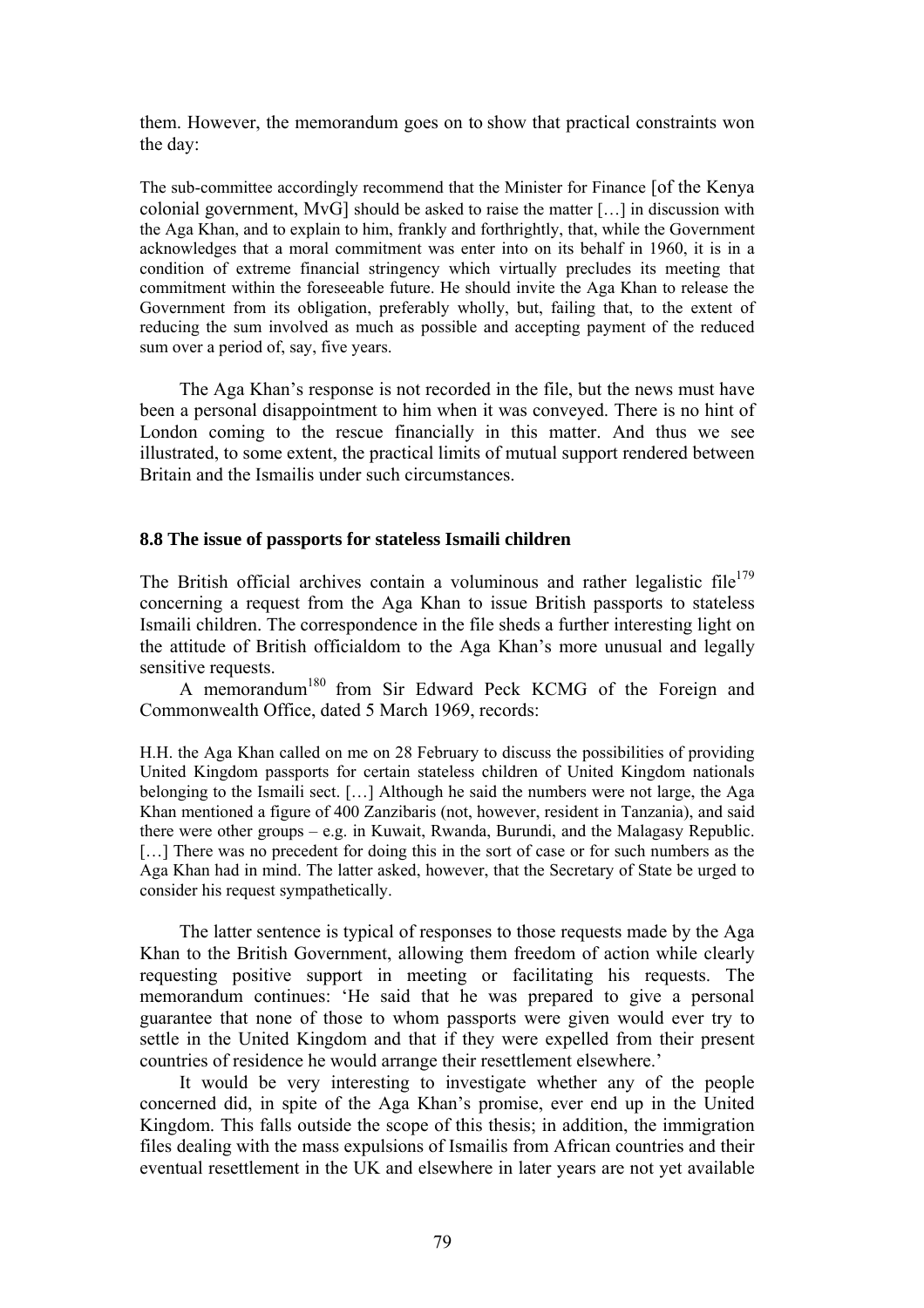for inspection. However, it is clear from this remark that the Aga Khan saw a clear threat of expulsion for a number of his communities around the world, but also felt he had such a control over their actions that he could promise the authorities in London that they would not settle in the United Kingdom. The memorandum continues: '[…] The Aga Khan is a serious and dedicated young man who has his people's interests very much at heart, and I therefore consider that his request deserves very serious and sympathetic consideration, and that if it is at all possible for us to help him in this matter we should do so.'

Some months later, the issue was again brought up by the Aga Khan when he met with Sir Edward Peck, as shown by a memorandum<sup><sup>181</sup> dated 19 September</sup> 1969: 'The Aga Khan called on me yesterday. Sir Stanley Tomlinson and Mr. Webb of Nationality and Treaty Department were present. […] Should we be able to do something for the children concerned we should, in conveying our decision to His Highness, make it clear that the concession depends on there being no other candidates apart from those whose particulars he has furnished.'

So it is evident that the Foreign and Commonwealth Office was prepared to support the Aga Khan's request, but at the same time tried to contain the issue and would not allow it to become a permanently standing arrangement. The memorandum then sheds some interesting light on the situation of the Ismailis in the Congo: 'The Aga Khan expressed his appreciation of the vigorous efforts being made by our Chargé d'Affaires at Kinshasa and our consular officers in the Congo on behalf of those members of the Ismaili community for whose protection they are responsible, and asked that this might be conveyed to the Chargé d'Affaires. By contrast the Tanzanian Ambassador, a Zanzibari, would not lift a finger to help Tanzanian nationals.'

The memorandum then addresses the expulsion decisions announced in Congo around that time, and adds:

The Aga Khan asked if we knew what was behind the expulsion decision. He of course recognised that there were many people of doubtful honesty among the foreign communities in the Congo, the Ismaili community not excepted. […] On being asked whether I thought there was any hope of the Congolese being led to reverse their policy on expulsion, I said that I thought this was too much to hope for but that the representation made might succeed in obtaining a respite for some of the Asians and East Africans. His Highness asked whether in that case I would recommend his people to contemplate remaining in the Congo or to make plans to leave after obtaining the best price they could for their businesses, etc. I said that because of the extreme difficulty of forecasting events in the Congo even as much as a week ahead, I would be hesitant to make any recommendations. I gave a similar answer about the Congo's future.

Thus in that time of trial and tribulation for his people in the Congo, the Aga Khan again turned to Britain for an appraisal of the situation and for assistance in the form of quite diplomacy. The British civil service machine then went into operation to provide the requested passports, as evidenced by a memorandum<sup>182</sup> from the Nationality and Treaty department dated 25 September 1969: 'He [the Aga Khan, MvG] was told that while the issue of United Kingdom passports to such people would present difficulties we would certainly give it sympathetic consideration if he would provide us with details from which we could assess the size of the problem. His Highness has now done this.'

There followed lengthy interdepartmental correspondence about the legality and practicability of this move, and on measures to prevent this support for the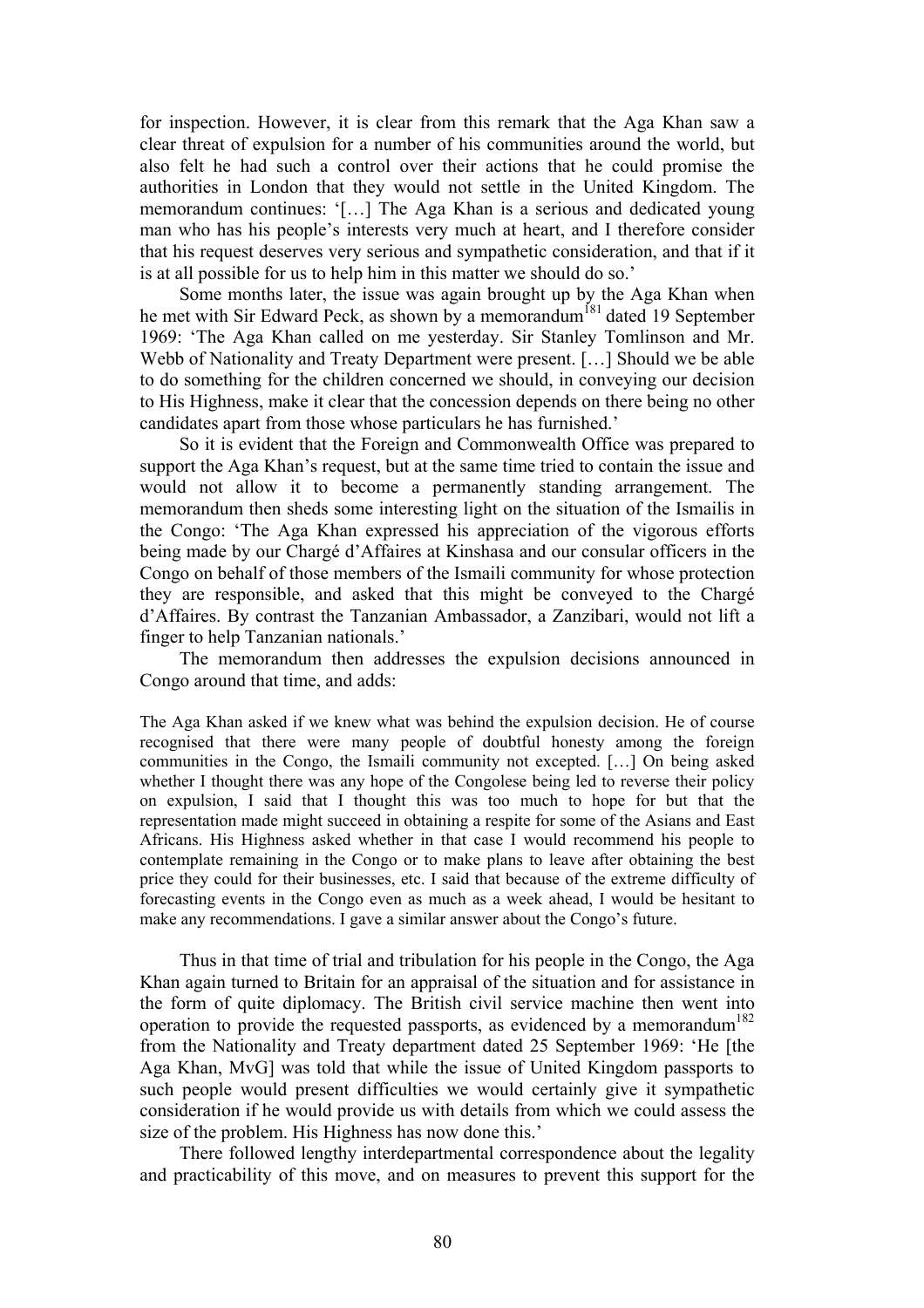Ismailis from becoming a precedent for others who might wish to avail themselves of a British passport. A short internal note<sup>183</sup> from Mr Webb of the Nationality and Treaty Department to Sir Edward Pack, dated 8 October 1969, asked: 'Do you wish to write to the Aga Khan saying that the necessary consultations are in hand? If so, I will draft.' Most interestingly, this note was returned to Mr Webb the following day, with a handwritten comment: 'Could you rapidly do so? This would be an occasion to congratulate him on his engagement and keep the dialogue going. (Sgd) E.P. 9/10.'

This little handwritten note again confirms the desire of senior British officialdom to remain on close terms with the Aga Khan, keep communication channels open, and retain the special relationship between Britain and the Ismailis. The files are inconclusive as to the eventual outcome and the actual implementation of Britain's desire to help the Aga Khan in this matter. However, they contain a handwritten letter<sup>184</sup> from the Aga Khan, dated 20 October 1969, with which this chapter of the narrative can conveniently be concluded:

Dear Sir Edward, Thank you so much for your letter of the  $15<sup>th</sup>$  October [...]. I hope that sympathetic consideration will be given to the cases of the Ismailis of Kuwait and look forward to hearing from you in due course. The news I have been receiving from the Congo tallies well with your information and I can but hope that if discreet but continuous pressure is exercised, the Congolese Government will adopt a more rational and understanding attitude. The numbers involved in the case of the Ismaili community are so small that I can hardly see how they would have any effect, apart perhaps from the matter being one of principle. Lastly, but by no means least, thank you very much indeed for your congratulations and wishes on the occasion of my engagement. I am much looking forward to having a wife and I hope a family, and also hope that when we are next in England, I will be able to introduce my wife to you. Yours sincerely, Aga Khan.

And thus the special relationship between the Aga Khan and senior British officials, and between the Ismaili Muslims and Britain, was alive and well in 1969. The Aga Khan looked forward to raising a family, but had no reason to doubt that he was closely aligned with, and indeed a welcome part of, the close knit and warm family which makes up the British establishment.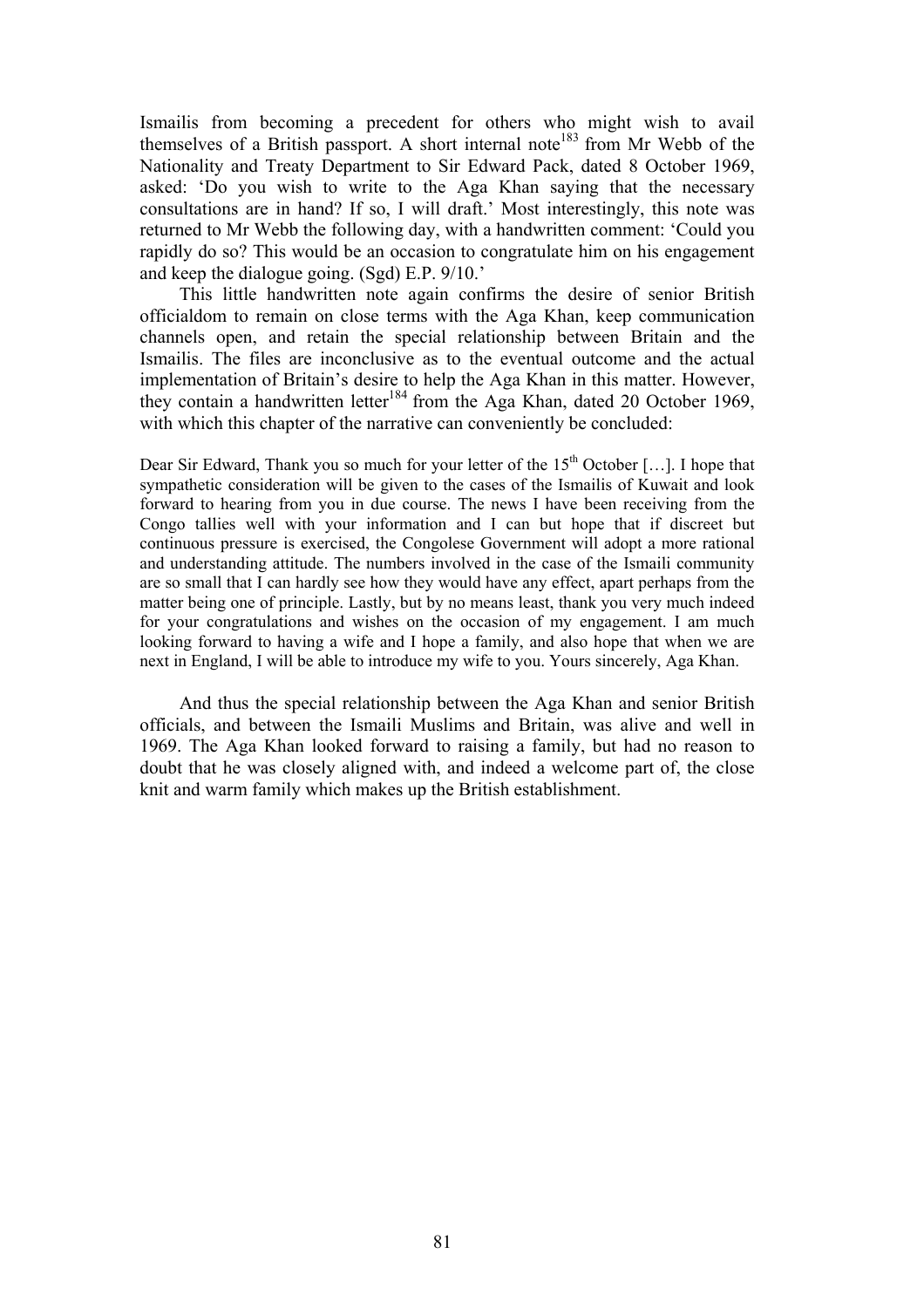#### **8.9 Conclusions from chapter 8**

From the material examined in chapter 8, it emerges that in the latter years of the Imamate of His Highness Aga Khan III, the British embassy in Syria gave a measure of support to a representative of the Aga Khan who had been sent to Syria to *'*organise the Ismaili community'. This support is likely to have enabled efforts by Aga Khan III to gain increased centralized control over his followers in Syria. In contrast to British support for the Syrian Ismailis in the first decades of the twentieth century, this more recent support was not given openly in a political sense, but was rather practical and low key, taking place under the guise of commercial support.

In the last years of the Imamate of Aga Khan III, the British Government took a favourable view of the activities and socio-political attitude of the Ismailis in Pakistan and East Africa in 1955. Subsequently, in the first years of the Imamate of Aga Khan IV, the British Government undertook considerable efforts, and indeed ran some risks, in assisting the relocation of the Ismaili community of South Africa to Kenya. In doing so, it gave active support and preferential treatment to the Ismailis, thereby reaffirming the Ismaili-British relationship which had existed during the Imamate of Aga Khan III. Both parties undertook this engagement in conditions of strict confidentiality, thereby demonstrating a considerable degree of mutual trust.

In 1960, the British diplomatic representation in Kuwait gave practical diplomatic support to the fundraising activities of Prince Sadruddin Aga Khan on behalf of the UNHCR, thereby illustrating the bond between the Ismaili leadership and Britain at that time; but the British Government in that same year steered clear of giving clear and unequivocal advice to the Aga Khan regarding the withdrawal of the Ismaili community of Uganda.

The British Government and the British colonial government of Kenya also felt unable to render the support requested by the Aga Khan in the matter of the Aga Khan hospital in Kenya. The correspondence surrounding this issue did, however, illustrate the Aga Khan's personal commitment to the provision of healthcare in Kenya on a non-racial basis, and the fact that he felt free to appeal to London for help in bringing pressure to bear upon the Kenyan government to honour its commitments.

In 1969 the Aga Khan requested passport facilities for stateless Ismaili children. This request was given 'sympathetic consideration' in spite of legal difficulties and the significant risk of creating an undesirable precedent. From that sympathetic response it is clear that the relationship between the Aga Khan and his followers on the one hand, and Britain on the other, was indeed on a very positive and exclusive basis at the time.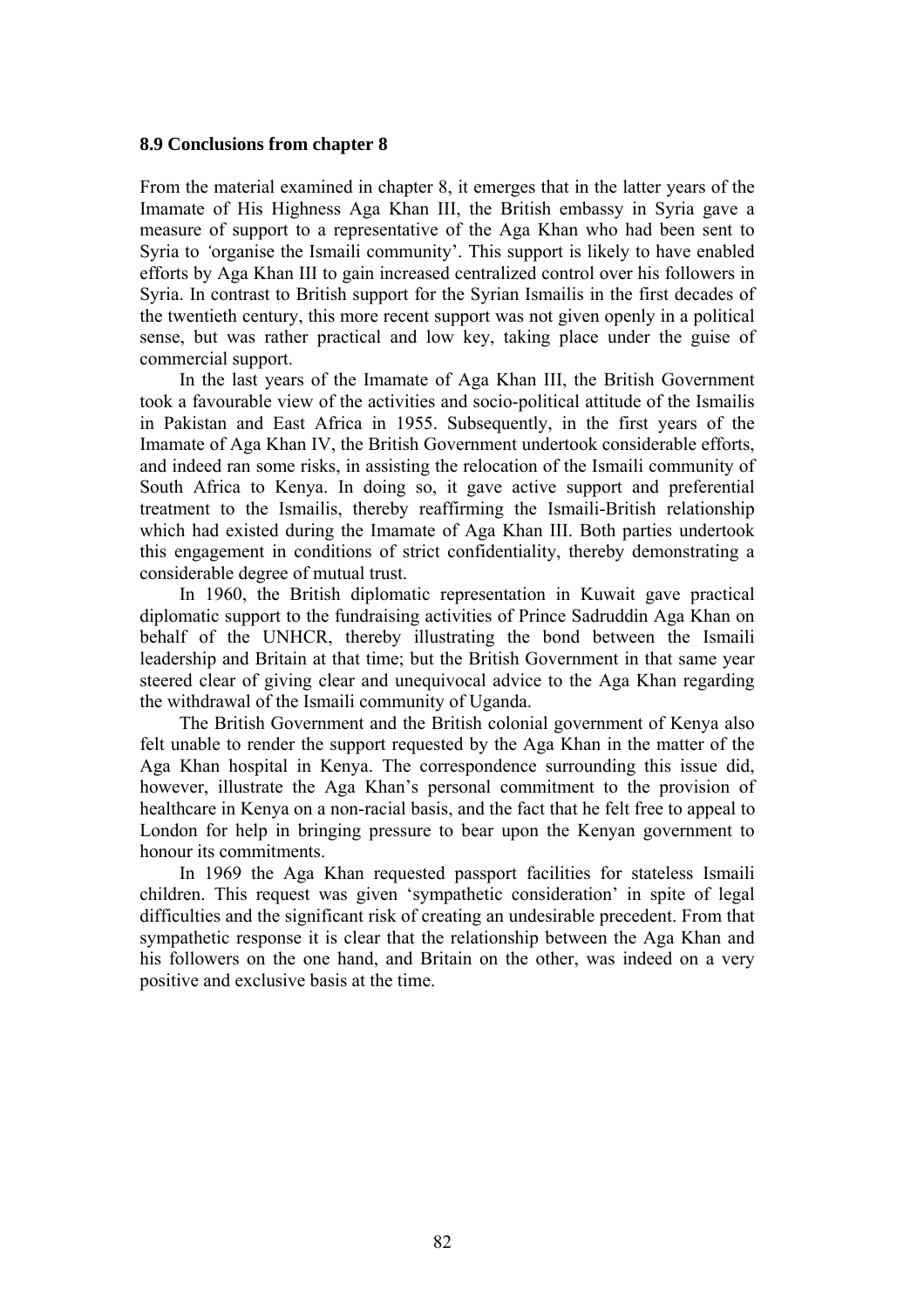### **9. Conclusions**

From the totality of the material examined in this thesis, it may be concluded that the Ismaili Muslims constitute a modern, socio-economically successful temporal and religious movement. They are without a doubt a movement with Islamic origins and an Islamic self-image. Nevertheless this image is contested by many voices from within mainstream Islam.

It has been demonstrated that the movement is strongly aligned with British interests, derives its temporal status from Britain, and can count on British diplomatic and (semi)official support. The link between the successive Aga Khans and the British Government has its origins in the 'Great Game', when both parties commenced the cultivation of mutually friendly relations. As a result, the leadership of the Ismaili movement, in the person of Aga Khan III, rendered vital assistance to Britain in the First World War, and exercised a moderating influence on Muslims throughout the British Empire in the 1920s and 1930s. Subsequently, continuous mutual assistance was rendered between Britain and the Ismailis, although this was rarely if ever in the public eye.

Britain played a key role in enabling the modernization and transformation of the movement, and in establishing and enabling centralised control over the movement by Aga Khan III and Aga Khan IV. The modernity of the movement, and its alignment with British interest, are the product of enlightened Ismaili leadership, intertwined with a careful nurturing of the movement and its leadership by the British colonial and imperial governments, over a period of more than a century. The British civil service has been the key agent, and the key element of continuity, on the British side in this evolving relationship. Indeed, the process of modernization owes much to the continuity of policy and behaviour as embodied by the actions of the civil service, especially since that service contributed in no small measure to maintaining stable and mutually beneficial relations between Britain and the Ismaili movement over a comparatively long period which saw many a change of government and political direction in Britain, and indeed saw the sudden and turbulent end of the British Empire.

From the material examined it is evident that the nurturing of the British-Ismaili relationship took place for the most part outside the domain of public politics, and was not subject to public scrutiny. Nor did the relationship develop overnight. Through a careful process of give-and-take the bonds were continuously, indeed inexorably, formed. On occasions one side disappointed the other, or did not take desired actions. There were moments of mutual irritation, and indeed on occasions there were misplaced expectations by one party. But systematically, such failings were overlooked and the relationship was mutually deemed important enough to survive.

Both parties had significant credit with each other, but that credit was not unlimited: although Britain repeatedly intervened on behalf of the Ismailis when their interests were threatened, and remained prepared to consider taking action, it was not a permanent agent acting on behalf of the Ismaili movement. Most requests for assistance were carefully weighed, and tested against the limits of practical do-ability and realism. Nor was Britain prepared to give its unconditional and perpetual endorsement to the Ismaili leadership. The bestowal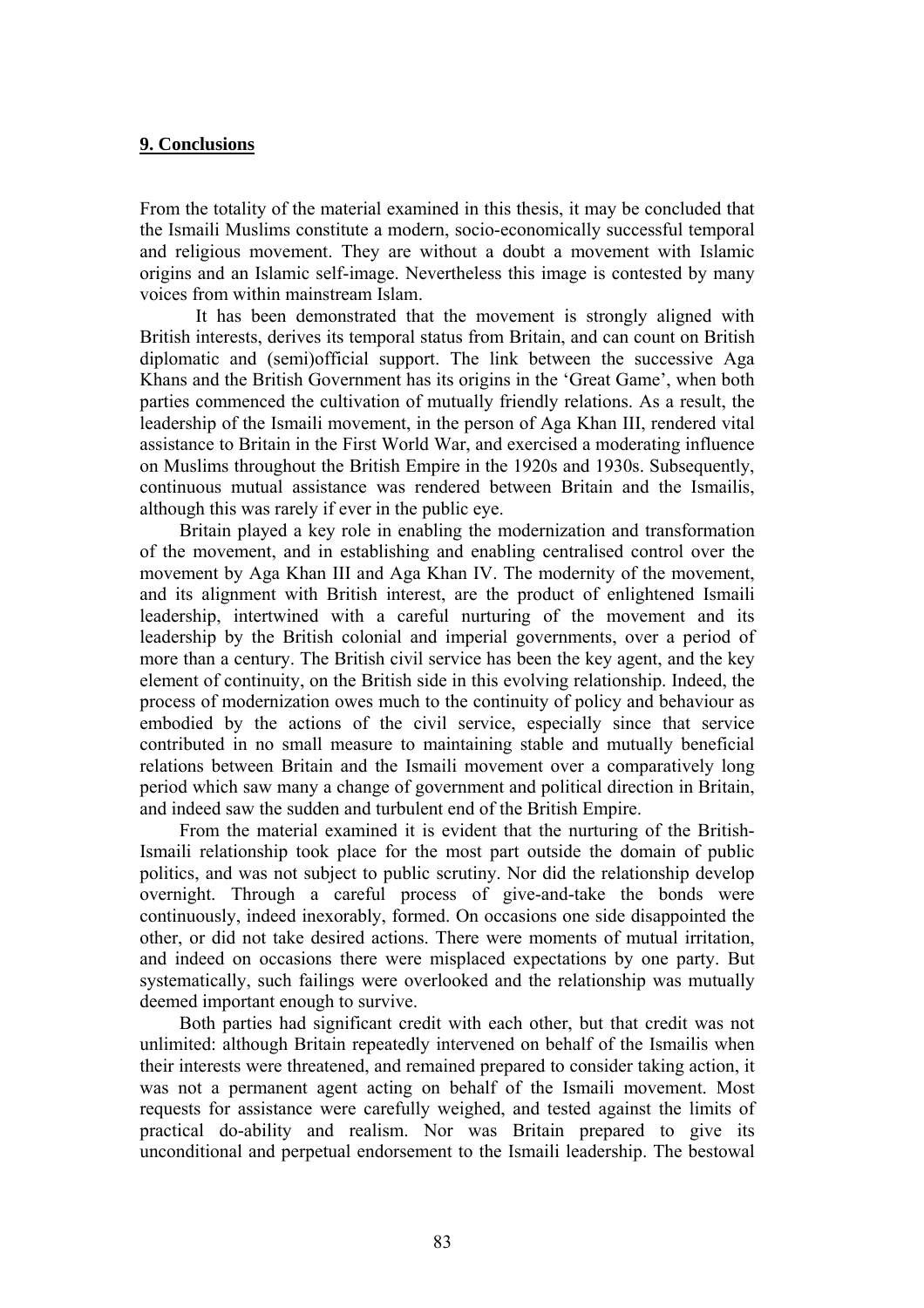of temporal status, and practical support, was made dependent on the allegiance and attitude of the Ismaili movement and its leadership.

We set out on this research, as mentioned in the introduction, in order to attempt to find an answer to the question whether there are any Muslim communities to be found in modern Britain which remain to all intents and purposes integrated in British society or co-opted to further key British interests; and if so, how this integration or co-optation has come about.

The key conclusions from the perspective of a student of Islam, a sociologist, a diplomat or the leader of an Islamic movement must be that it is possible to achieve the modernization of an Islamic movement, and indeed its alignment and co-optation with 'The Western Way' as embodied by Western ideals of modernity and a Western view of the world. However, it is outside the powers of the author of this thesis to rule on whether such a development is actually desirable. That will depend on an individual and collective perspective, and will be heavily influenced by the cultural and religious background, and indeed the scientific perspective or practical and ideological objectives of the readership. Nor can the author rule on the question whether the Ismaili movement has lost its credentials as an Islamic movement through its cooptation by the British. That too will depend on political, philosophical and theological opinion, and indeed on individual opinions of the role which a movement such as the Ismaili movement may or may not be allowed to play in the world.

Our examination of the evolving British-Ismaili relationship does demonstrate that alignment and mutual co-optation are indeed possible, but also that they require the painstaking building of trust, over a prolonged period of time. There must be a degree of willingness among the leadership of a movement to be co-opted, and this willingness must be carefully and patiently nurtured in key individuals. There must be a party outside the movement, in this case the British Government, which has both the vision and the ability to recognize the potential for cooptation, and which possesses the skills, empathy and resources to nurture the relationship as it develops. This requires continuity of vision, continuity of purpose, and the absence of a desire for 'quick wins' or short-term goals. The Ismailis found such a partner in the British civil service and colonial administration which, although acting in the name of the Government, were in practice neither bound nor constrained by short-term political objectives and electoral agendas, nor subject to penetrating public scrutiny.

It is interesting to note that the relationship between Britain and the Ismailis seems to have grown on the basis of services mutually rendered, many of which were comparatively small, and none of which seems to have involved a direct transaction. The movement was not bought, nor was Britain contracted by the Ismailis to do its bidding on the world stage. Rather, on the basis of practical actions which were within the realm of the possible and realistic, both parties gradually helped each other to strengthen their respective position. The Aga Khan gained temporal status. Britain gained a friend well-disposed towards the Empire. The Aga Khan gained a high degree of control over his movement. Britain gained a worldwide network. The Aga Khan became a statesman. Britain gained a valuable set of eyes and ears in the Muslim world.

Therein may be found a number of key lessons. It must be questioned whether a similar relationship between an Islamic movement and a Western Government might come to fruition in today's world of quick fixes and short-term agendas. All too often, short-term solutions are sought for long-term problems,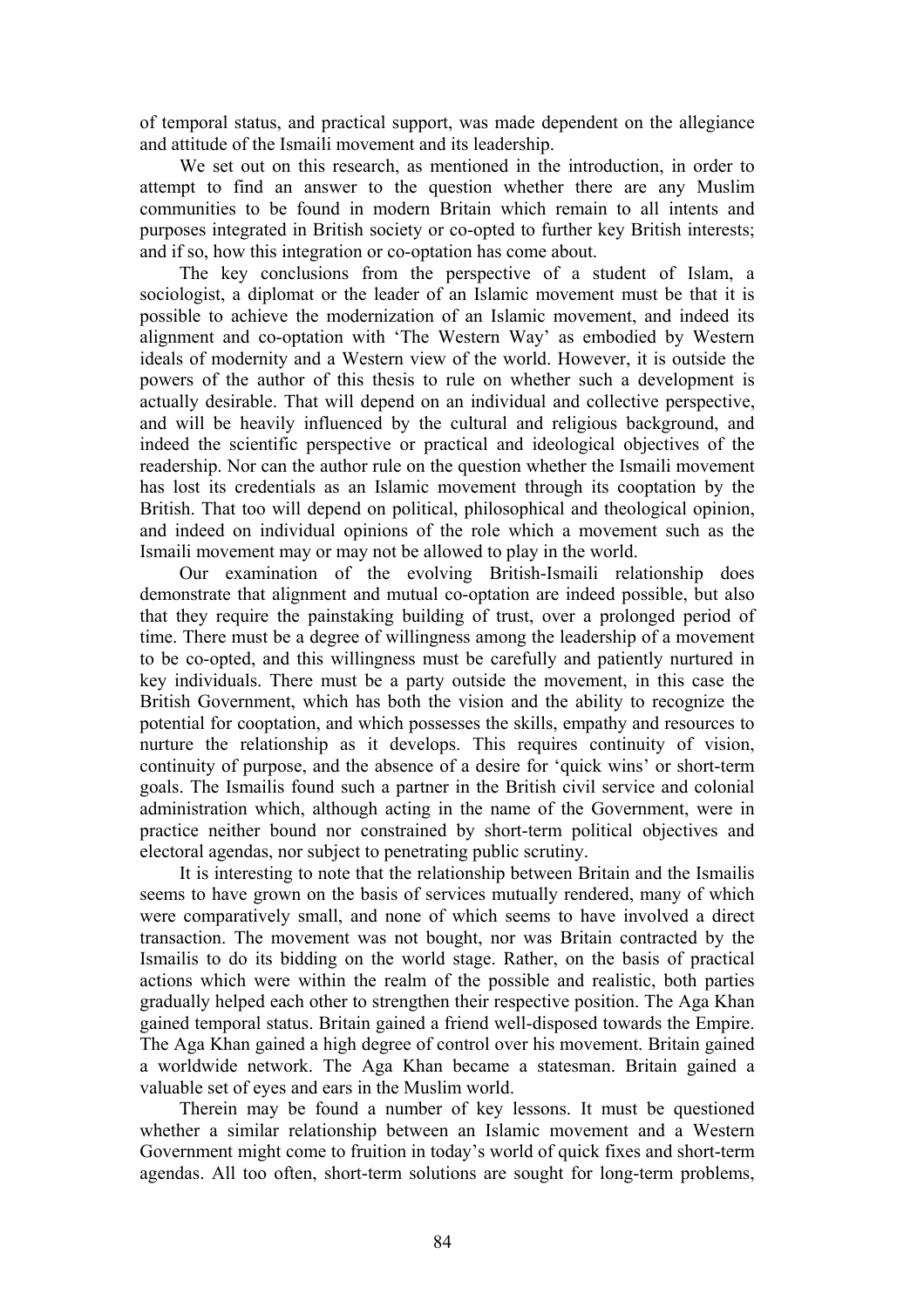usually in the full glare of the media, to satisfy short-term political necessities and respond to the electoral cycles of modern democracy.

For such a relationship to flourish, a degree of discretion and an even higher degree of wisdom are required from both parties. Britain did not advertise its involvement in the inner workings of the Ismaili movement, but it certainly was involved in the key decisions surrounding the appointment of Aga Khan IV as Imam of the Nizari Ismailis. And these decisions may be said to have a significant religious and spiritual dimension, as well as a temporal and worldly element, the nature of which was directly influenced by Britain. This crucial involvement further illustrates the need for wisdom and skill in developing such a delicate relationship: the need for a judicious involvement where strictly necessary, whilst at all times avoiding the kind of dominant involvement which might draw the Government into petty internal squabbles and the type of human issues that exist in every movement. The British Government acted wisely in this instance by taking only those actions necessary for stability and continuity, and by acting in such a way that the continued loyalty of the Ismailis could be ensured. It was able to do so because the world did not know it was involved.

One particular incident in the evolving relationship which we examined sheds a crucial light on the indirect benefits which may result from such an arrangement, and the forces to which it is subjected. The Aga Khan's assessment of the Turkish peace settlement upon the conclusion of the First World War showed that he saw, with amazing clarity, what few appeared to see at the time: a troubled Middle East and Asia, and Islam at war with itself. Although it was recognized for the valuable advice that it was by the civil servants who were directly involved with the Aga Khan, the warning was not heeded by the politically appointed delegates to the peace conference. Many of these delegates, it may be surmised, had a series of short-term objectives to fulfil. But think of what might have been if his advice had been heeded in those heady days. We shall never know for certain, but no one can doubt the fact that the British obtained a piece of advice which was given from a unique perspective and a unique background. Herein lies another one of the positive potential benefits of a relationship such as that which we have examined.

Will we ever see another such case of mutual alignment and co-optation? The development of a similar special relationship elsewhere is difficult to imagine as it is dependent on the structures and organization of the religious and temporal authority within the movement or group concerned.

But those who are charged with cultivating relations across one of the great divides of our time would do well to heed the lessons of the carefully nurtured relationship between Britain and its Ismailis.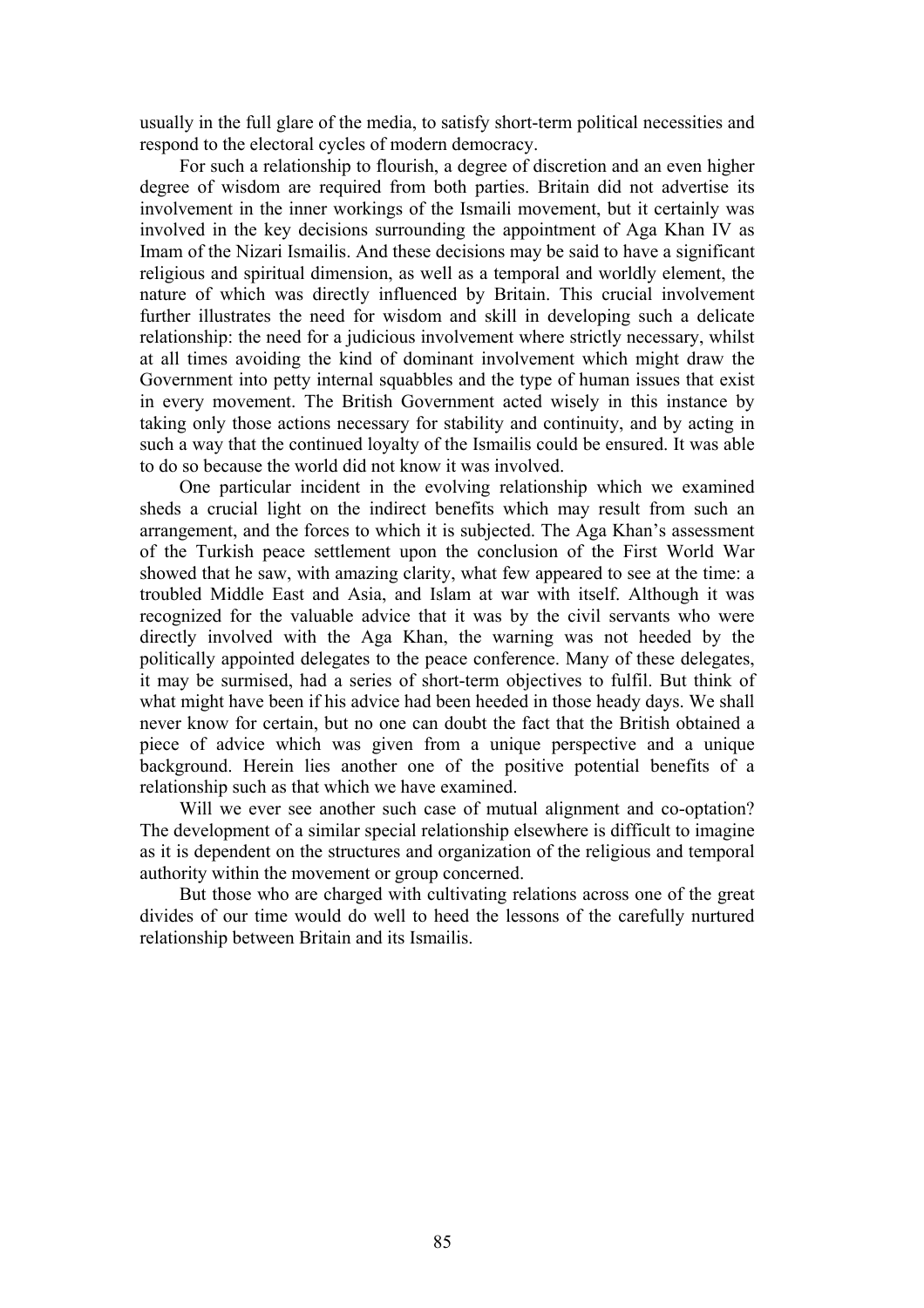### **10. Recommendations for further work**

A certain type of documentation was absent from the myriad official archives which were explored during the research for this thesis. This raises a number of interesting questions, as well as potential opportunities for further research. In particular:

a) The absence of any official British description of the specific services rendered by Aga Khan I during the Afghan War and the wider Great Game in the 1840s.

b) The absence of any mention of specific activities by the worldwide Ismaili community during the Great War, which one might conceivably have expected based on the Aga Khan's exhortations to support the Empire.

c) The absence of any report of Ismaili life and activities in German- and Japanese-occupied territories during the Second World War, and their contact with the Aga Khan (if any such contact was possible).

This absence of documentary material may be explained by a number of factors, quite conceivably working in conjunction, such as the loss of records, chaotic record keeping in times of crisis, incomplete information received in London during the time of the East India Company's rule of India, and other such mundane causes. Alternatively, some of the gaps in documentation may be explained by the fact that highly sensitive documentation may be held for up to a century. Therefore, it is reasonable to assume that some of the more sensitive material concerning Ismaili activities during the First and the Second World War is not yet available for inspection, if indeed it exists. It is conceivable that this material may have been deliberately destroyed. However, key areas for suggested future research are:

a) Formal records regarding the earliest support given by Aga Khan I and his Ismailis to Britain. It is conceivable that there are existing archives in India and Pakistan, formerly the property of either the East India Company or the British Indian government, which may have been created at the time, and were left behind at Independence.

b) Specific intelligence gathering or other such activities by the Ismaili movement during the Great War. If indeed this material is covered by the 100-year secrecy classification, it should be released in the period 2014 to 2019.

c) The life of the Ismaili communities in German- and Japanese-occupied territories during the Second World War, and their contact with the Aga Khan, if any such contact was possible. Quite possibly, German and Japanese archives regarding the administration of occupied territories might contain some references to the community, to the extent that these archives still exist.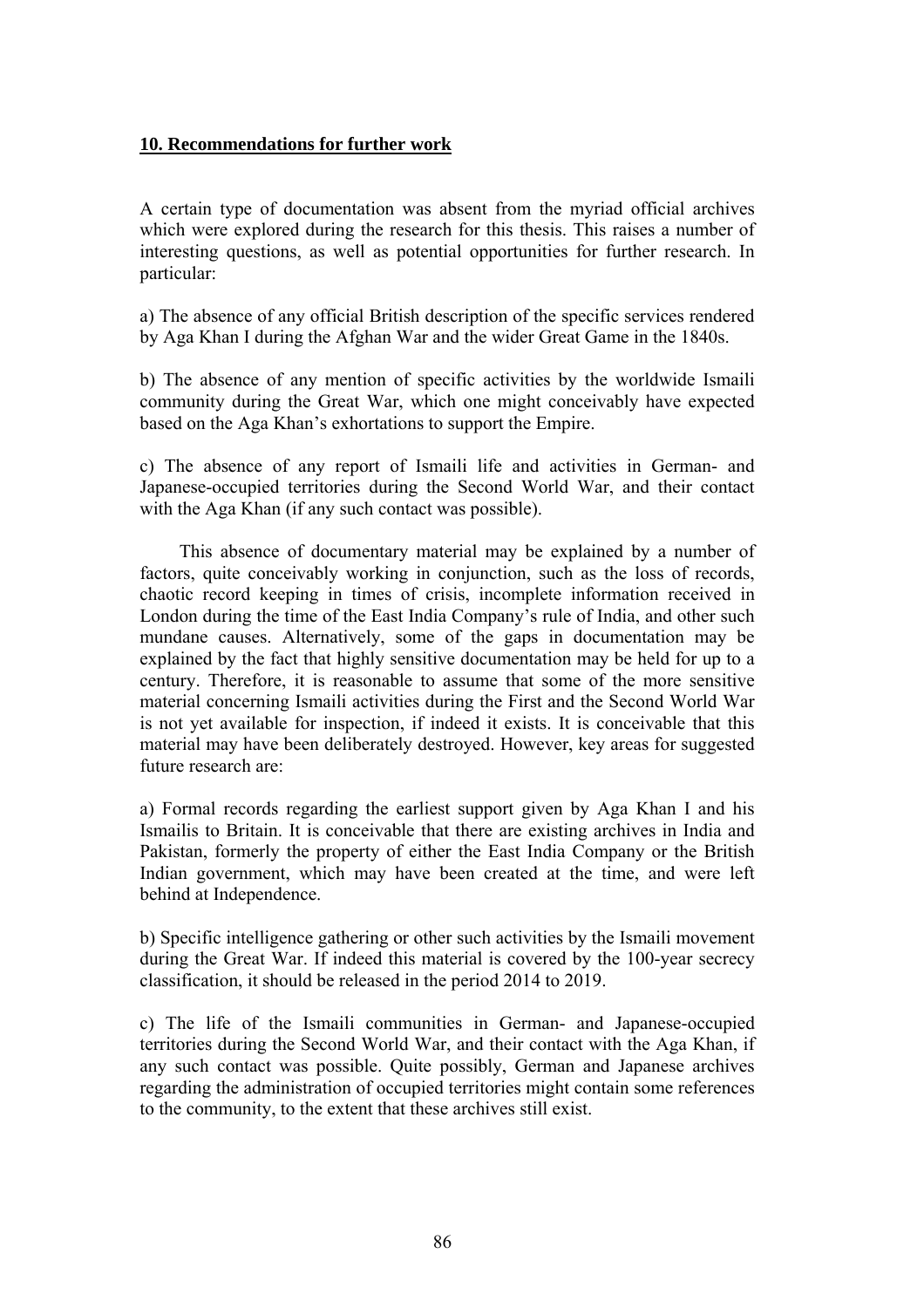### **11. References**

1) K. Deutsch, *Nationalism and Social Communication* (Harvard 1966).

2) M. Gladwell, *The Tipping Point* (London 2000).

3) D. Hinds, *Critical Mass Behaviour and Transaction Costs in Open Source and Open Content Projects* (Miami 2004).

4) Akbarally Meherally, *A History of the Agakhani Ismailis* (Burnaby, Can. 1991).

5) F. Daftary, *The Ismailis: Their History and Doctrines* (Cambridge 1990); idem, *The Assassin Legends: Myths of the Ismailis* (New York 1995 and London 2001); B. Lewis, *The Assassins: a Radical Sect in Islam* (London 1967).

6) Daftary, *The Ismailis* (note 5); Lewis, *The Assassins* (note 5).

7) Daftary, *The Ismailis* (note 5); idem, *The Assassin Legends* (note 5); Lewis, *The Assassins* (note 5).

8) Daftary, *The Assassin Legends* (note 5); Lewis, *The Assassins* (note 5).

9) F. Daftary, *Ismailis in Medieval Muslim Societies* (London and New York 2005).

10) P. Willey, *Eagle's Nest: Ismaili Castles in Iran and Syria* (London and New York 2005).

11) Daftary, *The Ismailis* (note 5); idem, *The Assassin Legends* (note 5).

12) Lewis, *The Assassins* (note 5).

13) Daftary, *The Assassin Legends* (note 5).

14) Lewis, *The Assassins* (note 5).

15) Daftary, *The Assassin Legends* (note 5).

16) Willey, *Eagle's Nest* (note 10).

17) Daftary, *The Ismailis* (note 5); Lewis, *The Assassins* (note 5).

18) R. Stark and W.S. Bainbridge, *The Future of Religion* (New York 1985).

19) A. Nanji, 'Modernization and Change in the Nizari Ismaili Community in East Africa: A Perspective', *Journal of Religion in Africa,* Vol. 6 (1974).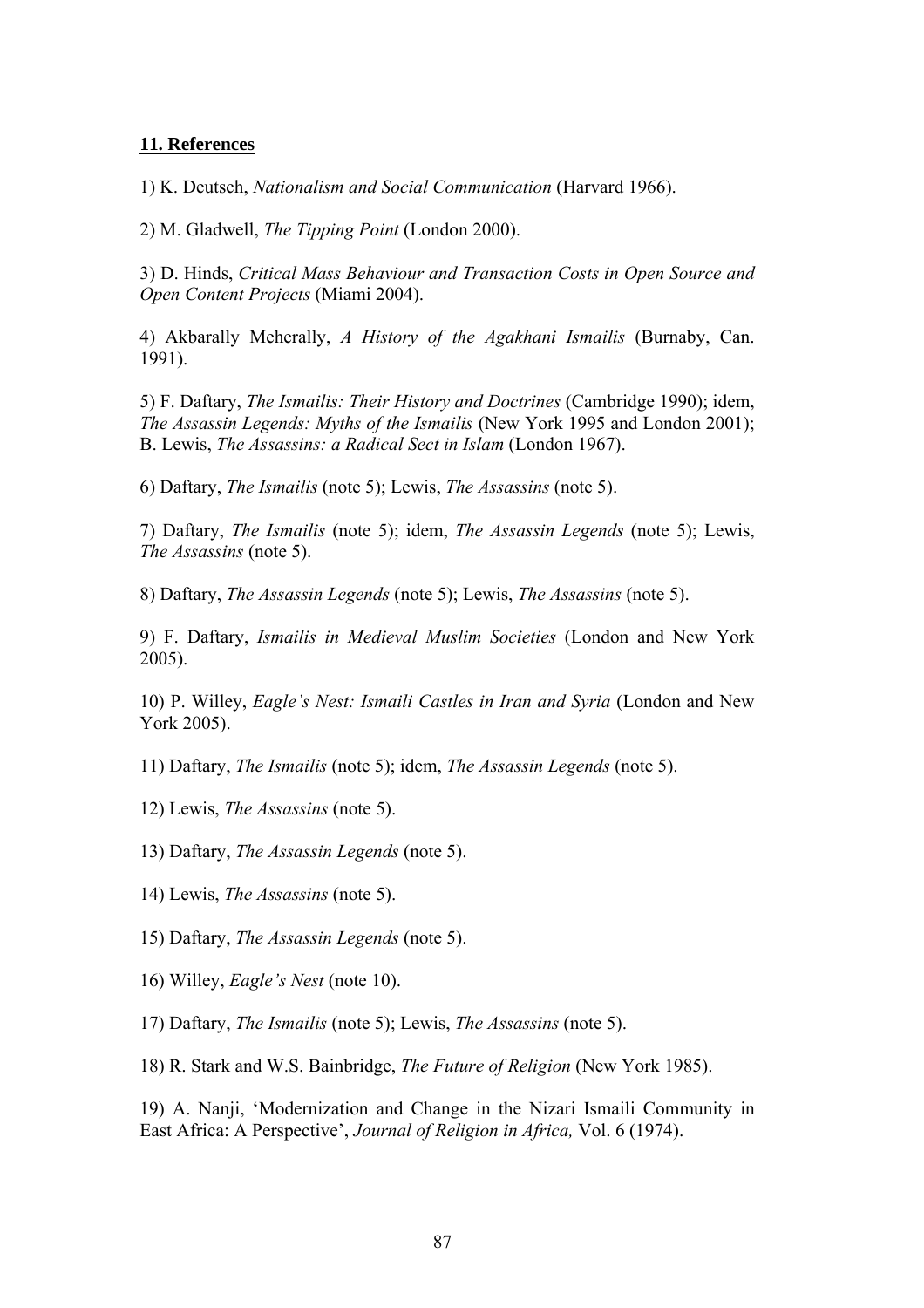20) P.B. Clarke, 'The Ismailis: A Study of Community', *The British Journal of Sociology*, Vol. 27 (1976).

22) Ibid.

23) Ibid.

23) Stark and Bainbridge, *The Future* (note 18).

24) K.K. Aziz (ed.), *Selected Speeches and Writings of Sir Sultan Muhammad Shah* (London and New York 1998).

25) Private letter from Dr Kutub Kassam of the Institute of Ismaili Studies in London to the author of this thesis.

26) Daftary, *The Ismailis* (note 5).

27) Obituary of Aga Khan III in *The Times*, dated 12 July 1957, contained in Dominions Office records, DO/35/5260, The National Archives, Kew.

28) Hamid Algar, 'The Revolt of Agha Khan Mahallati and the Transference of the Ismai'ili Imamate to India', *Studia Islamica*, Paris 1969.

29) A brief description of the role of Aga Khan I and II in Nizari Ismaili history, as represented on the Institute of Ismaili Studies website (London 2006).

30) Dominions Office records, DO 35/5260, The National Archives, Kew.

31) Colonial Office records, CO 822/1209, The National Archives, Kew.

32) P. Hopkirk, *The Great Game* (London 2006).

33) Obituary of Aga Khan III in *The Times*, dated 12 July 1957, contained in Dominions Office records, DO/35/5260, The National Archives, Kew.

34) India Office records, IOR/L/PJ/6/236 (file 1571), British Library, London.

35) Memorandum dated 24 June 1955, concerning a visit from the Aga Khan's legal adviser, Sir George Allen, to the Colonial Office, contained in Colonial Office records, CO 822/746, The National Archives, Kew.

36) Reuters Press Agency telegrams, dated Geneva 11 July 1957, contained in Dominions Office records, DO/35/5260, The National Archives, Kew.

37) Memorandum concerning a visit from the Aga Khan's legal adviser (note 35).

38) Dominions Office records, DO 35/5260, The National Archives, Kew.

39) Aziz (ed.), *Selected Speeches and Writings* (note 24).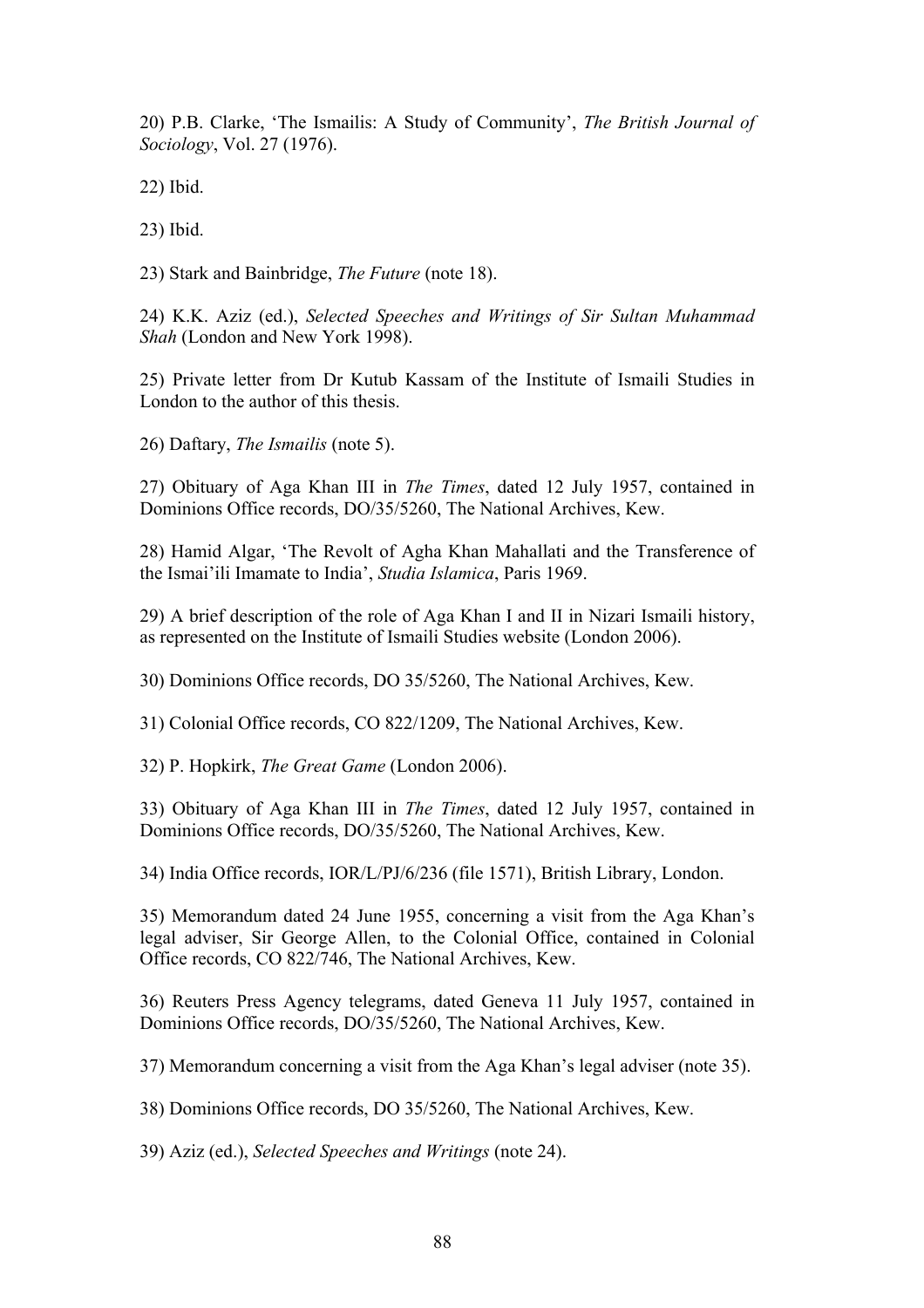40) 'Presidential address to the all India Muhammadan Educational Conference', Delhi, 1902, as quoted in Aziz (ed.), *Selected Speeches and Writings* (note 24).

41) 'Budget speech in the Council of the Governor General, Calcutta', 25 March 1903; and 'Budget Speech in the Council of the Governor General', Calcutta, 30 March 1904, as quoted in ibid.

42) 'Speech at the Muslim educational conference', Bombay 1904, as quoted in ibid.

43) 'The memorial presented by a Muslim deputation to the Viceroy of India', Simla, 1 October 1906, as quoted in ibid.

44) Article in *The National Review*, London, February 1907, as quoted in ibid.

45) 'Inaugural address to the Deccan Muslim League meeting', Poona, 12 August 1908, as quoted in ibid.

46) Interview with *The Times*, 14 February 1909, as quoted in ibid.

47) 'Speech at a meeting held to protest against the treatment of Indians in South Africa', Bombay, 10 December 1913, as quoted in ibid.

48) Gladwell, *The Tipping Point* (note 2).

49) R.K. Massie, *Dreadnought: Britain, Germany and the Coming of the First World War* (New York 1998); idem, *Castles of Steel: Britain, Germany and the Winning of the Great War at Sea* (New York 2003).

50) P. Hopkirk, *On Secret Service East of Constantinople: the Plot to Bring down the British Empire* (London 1994 and 2006), chapter 2, 'Deutschland űber Allah!'

51) 'The Indian Muslim outlook', article in *The Edinburgh Review*, as quoted in Aziz (ed.), *Selected Speeches and Writings* (note 24).

52) Reuters Press Agency telegrams, 11 July 1957 (note 36).

53) Obituary of Aga Khan III in *The Times* (note 33).

54) 'Speech at a meeting of the Indian volunteers committee', London, 1 October 1914, as quoted in Aziz (ed.), *Selected Speeches and Writings* (note 24).

55) The 1914-1918 Forum [website, http://www.1914-1918.net/] accessed on 9 October 2006.

[Note: the author of this thesis considers it unfortunate that the original text of this speech could not be recovered from either The National Archives, Kew or the British Library, London. This may be explained by the fact that such political speeches were (and are) frequently written shortly before the meetings at which they are delivered, and subsequently discarded. If such a speech has not been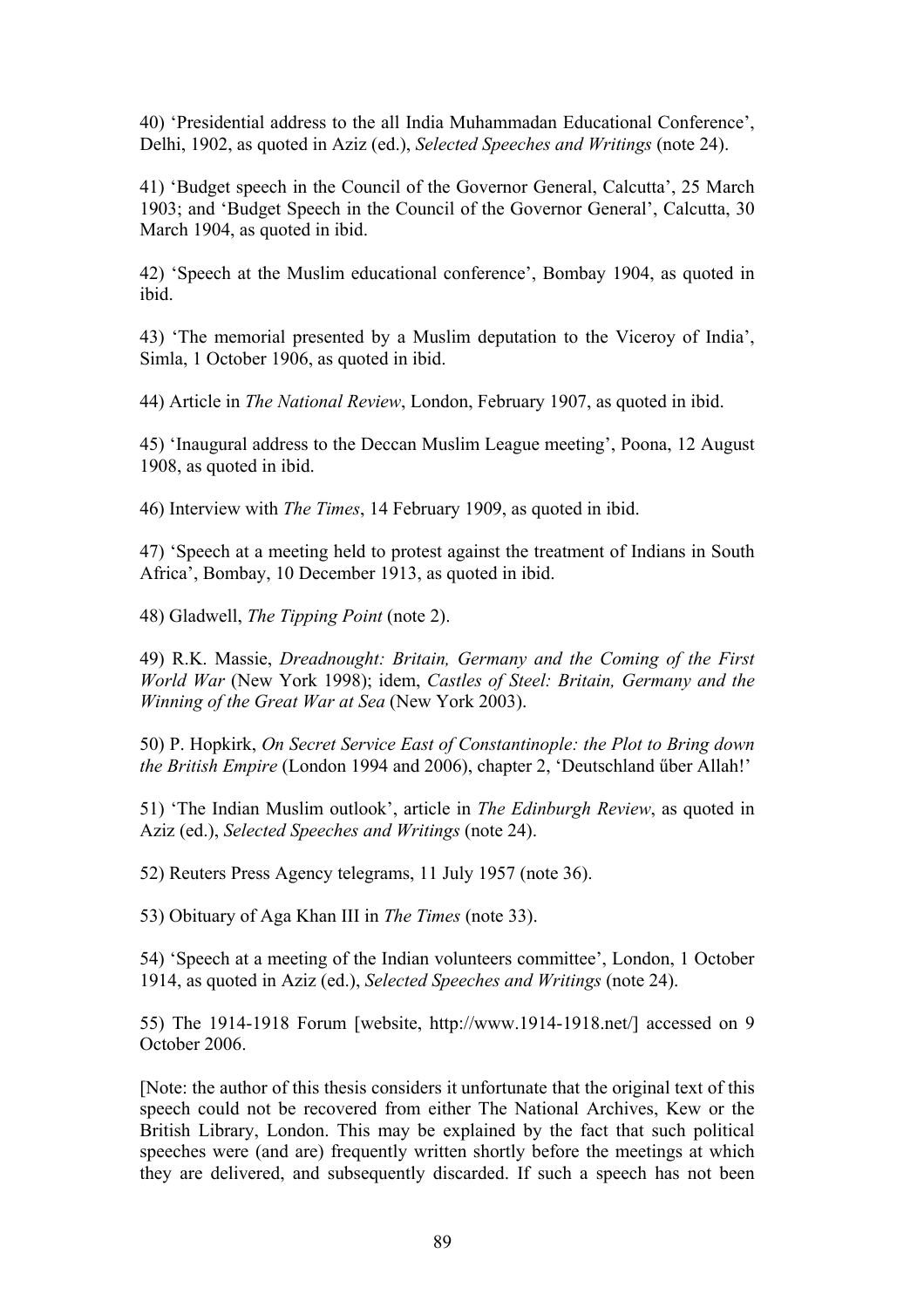prepared through official channels, but rather by the speaker itself, either on paper or by speaking 'off-the-cuff', it is highly unlikely to have been preserved as an official document. Hence, we must represent it here as recovered from a secondary source.]

56) File marked 'Confidential: Closed Until 1966', and entitled 'Memorandum of a conversation Rt Hon Austen Chamberlain and Aga Khan about Indian contribution to war loan', contained in Chancellery of the Exchequer records, T172/238, The National Archives, Kew.

57) A handwritten letter, dated July 1915, on personal stationery headed '9 Egerton Place S.W.' to the Chancellor of the Exchequer from Austen Chamberlain, contained in Chancellery of the Exchequer records (note 56).

58) A typed memorandum of a conversation between Austen Chamberlain and the Aga Khan, undated, contained in Chancellery of the Exchequer records (note 56).

59) P. Hopkirk, *On Secret Service,* chapter 2 (note 50).

60) 'Speech at the Muslim educational conference', Bombay 1904, as quoted in Aziz (ed.), *Selected Speeches and Writings* (note 24).

61) 'Message to the Indian Muslims on Turkish Entry into the War', London, 2 November 1914, published in *The Times*, 4 November 1914, as quoted in ibid.

62) Colonial Office records, CO 323/644, The National Archives, Kew.

63) Obituary of Aga Khan III in *The Times* (note 33).

64) Additional obituary of Aga Khan III in *The Times*, dated 12 July 1957, contained in Dominions Office records, DO/35/5260, The National Archives, Kew.

65) A file entitled 'Views of the Aga Khan on proposed Turkish settlement', dated 1920, contained in Foreign Office records, RO 608/272, The National Archives, Kew.

66) A typed letter, dated 8 January 1920 and headed 'Atlantic Hotel, Nice', from the Aga Khan to E.S. Montagu, contained in Foreign Office records (note 65).

67) A typed letter, dated 13 January 1920, from E.S. Montagu to (unidentified) colleagues, contained in Foreign Office records (note 65).

68) Memorandum from the Foreign and Political department, Government of India, Simla, 5 January 1920, contained in India Office Records, IOR/R/1/1/853, British Library, London.

69) 'Message to the East India Association, Paris', 17 June 1928, as quoted in Aziz (ed.), *Selected Speeches and Writings* (note 24).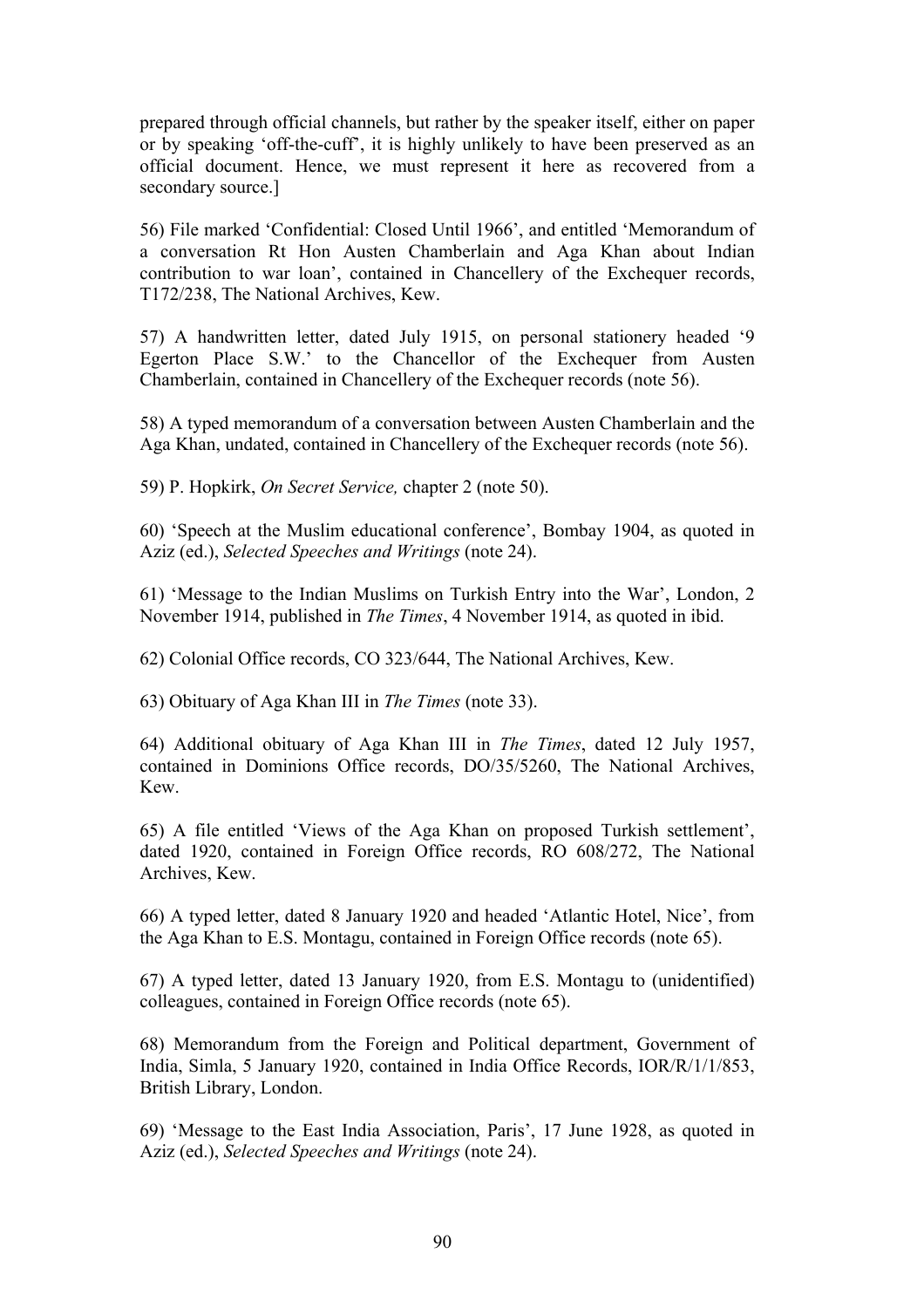70) Article in *The Times*, 12 and 13 October 1928, as quoted in ibid.

71) Interview with *The Times of India*, 28 December 1928, as quoted in ibid.

72) Letter to *The Times*, published on 18 January 1930, as quoted in ibid.

73) Obituary of Aga Khan III in *The Times* (note 33).

74) Letter to Sir Stewart Symes KCMG KBE DSO, dated 23 December 1932, contained in Colonial Office records, CO 822/47/11, The National Archives, Kew.

75) Aziz (ed.), *Selected Speeches and Writings* (note 24); letter to *The Times* on the Hindu-Muslim problem in India, London, 7 June 1932.

76) Letter from Aga Khan III to Sir Philip Cunliffe-Lister GBE PC, dated 21 December 1932, contained in Colonial Office records (note 74).

77) Correspondence between the Deputy Governor of Uganda and the Secretary of State for the Colonies, contained in Colonial Office records, CO 536/181/3, The National Archives, Kew.

78) Ibid.

79) Letter (preserved in draft form) from Sir Cecil Bottomley at the Colonial Office to Sir Bernard Bourdillon KBE KCMG, dated 13 March 1934, contained in Colonial Office records (note 77).

80) Letter (preserved in draft form) from Lord Plymouth, on behalf of the Secretary of State for the Colonies, to the Governor of Uganda, dated 14 March 1934, contained in Colonial Office records (note 77).

81) P. Hopkirk, *Setting the East Ablaze: Lenin's Dream of an Empire in Asia* (New York and London 1984).

82) Letter marked 'Very Secret' from the Foreign and Political Department at Simla to J.C. Walton CB MC at the India Office in Whitehall, dated 20 July 1933, contained in India Office Records, IOR/L/PS/12/3186, British Library, London.

83) A copy of memorandum No. 474 dated 15 April 1933, from the Assistant Political Agent, Chitral, to the Political Agent, Dir, Swat and Chitral. Attached to (note 82).

84) A letter marked 'Confidential' from Lt-Col. J.W. Thomson Glover CBE, His Britannic Majesty's Consul General, Kashgar, to the Foreign Secretary to the Government of India, dated 28 March 1935, contained in India Office Records (note 82).

85) A typed set of minutes of the Political Department of the Government of India, (by hand) dated 22 June; from position in the file, and reference to other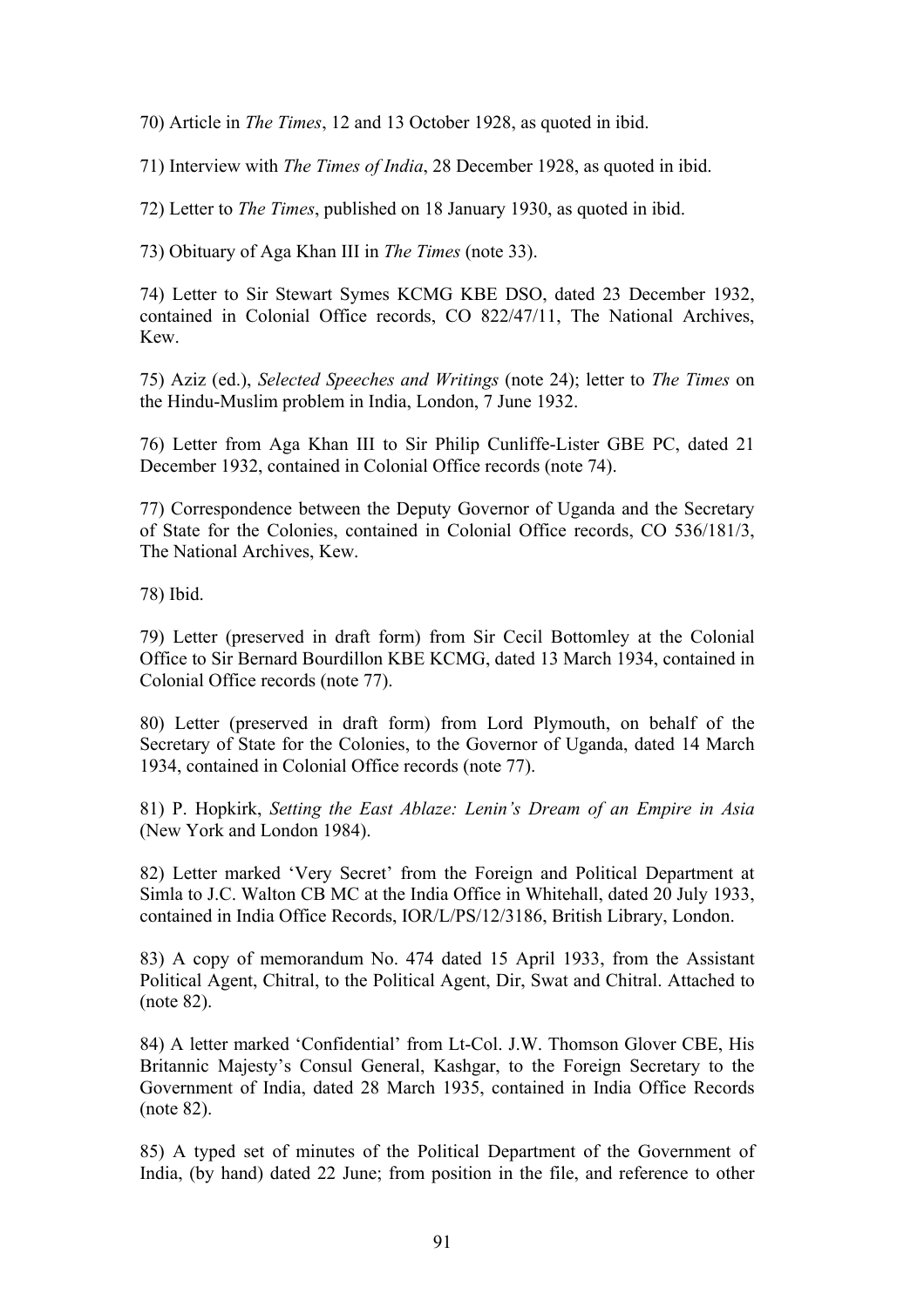documents, these were written in 1935. Contained in India Office Records (note 82).

86) A letter marked 'Very Secret' from the Foreign and Political Department at Simla to J.C. Walton CB MC at the India Office in Whitehall, dated 7 August 1935, contained in India Office Records (note 82).

87) Undated typed note with handwritten short comments. The handwritten comments are dated 29.8 and 27.8.35. Attached to India Office Records (note 82).

88) Intelligence report from an unidentified source, dated 27 August 1935, contained in India Office Records (note 82).

89) A letter from the Colonial Office, addressed to A. de V. Wade Esq CMG OBE, dated 9 November 1936, contained in Colonial Office records, CO 822/70/18, The National Archives, Kew.

90) Correspondence regarding the 'relations between the Sultan of Muscat and the followers of Aga Khan in that territory', contained in India Office Records, IOR/L/PS/12/28J, British Library, London.

91) Letter dated 7 April 1939 from Aga Khan III to A.C.B. Symon, India Office, London, as contained in India Office Records (note 90).

92) A typed internal memo of the Colonial Office from A.C.B. Symon to a Mr Walton, dated 14 April 1939, contained in India Office Records (note 90).

93) Handwritten response from Mr Walton to A.C.B. Symon on a typed Colonial Office internal memo, dated 14 April 1939, contained in India Office Records (note 90).

94) Typed letter from Mr A.C.B. Symon, written on neutral stationery in a private capacity, to H.H. The Rt Hon Aga Khan PC GCSI GCIE GCVO, dated 18 April 1939, contained in India Office Records (note 90).

95) Typed letter from the Aga Khan to A.C.B. Symon Esq at the India Office, London, dated 21 April 1939, contained in India Office Records (note 90).

96) Typed letter from A.C.B. Symon, written on neutral stationery in a private capacity, to H.H. The Rt Hon Aga Khan PC GCSI GCIE GCVO, dated 25 April 1939, contained in India Office Records (note 90).

97) Copy of a typed letter, dated 21 April 1939 and marked 'Private and Personal', to Sir H.A.F. Metcalfe KCIE CSI MVO, Government of India, External Affairs Department, which appears to be signed by R.T. Peel MC of the India Office, contained in India Office Records (note 90).

98) A letter, dated Simla, 2 May 1939, marked 'Private and Personal', from Sir H.A.F. Metcalfe of the External Affairs Department of the Government of India,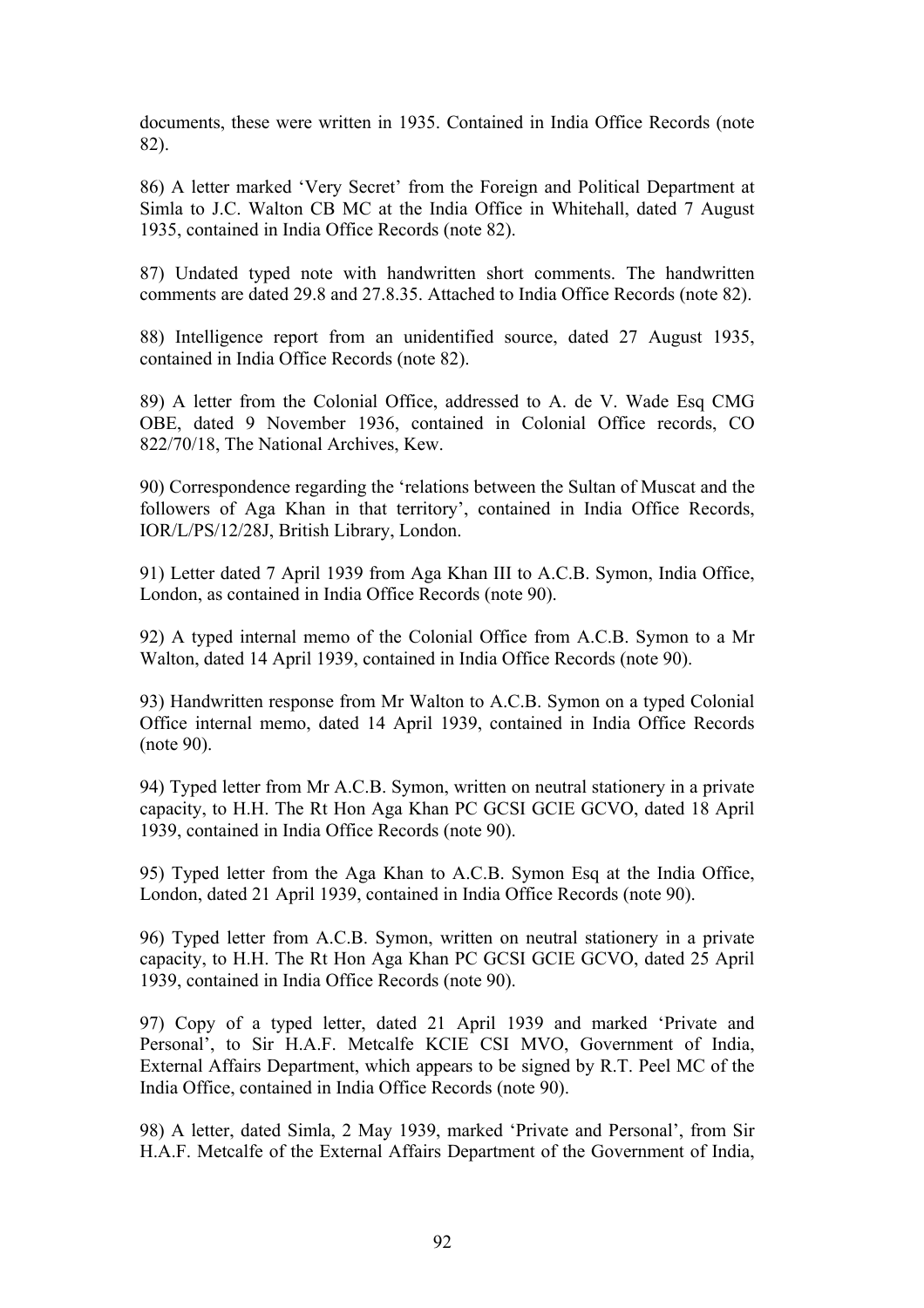to R.T. Peel Esq MC, of the India Office, London, contained in India Office Records (note 90).

99) A letter dated 7 June 1939, marked 'personal', from T.C. Fowle at the Residency, Bushire, to Sir Aubery Metcalfe KCIE CSI MVO, Secretary to the Government of India, External Affairs Department, Simla, contained in India Office Records (note 90).

100) A short report dated 19 June 1939, sent by T. Hickinbotham of the British Consulate and Political Agency, Muscat to the Hon'ble Lt Col Sir Trenchard Fowle KCIE CBE, Political Resident in the Persian Gulf, Bushire, added (as a copy) to a letter from T. Fowle to Sir Aubrey Metcalfe KCIE CSI MVO, Secretary to the Government of India, External Affairs Department, and contained in India Office Records (note 90).

101) Copy of a letter sent by H.A.F. Metcalfe, dated 20 July 1939, and headed 'External Affairs Department, Simla', addressed to Aga Khan III at his Villa Jane Andrées at Cap Antibes, France, contained in India Office Records (note 90).

102) A file regarding the 'Social status of Prince Ali Khan, (son of H.H. the Aga Khan) and his wife', dated 1939, and marked 'Closed until 1990', contained in Colonial Office records, CO 533/414/11, The National Archives, Kew.

103) A letter marked 'confidential' and dated 7 March 1939, to the Right Honourable Malcolm MacDonald MP, Secretary of State for the Colonies, Downing Street, London, from the Governor's deputy, Government House, Nairobi, Kenya, contained in Colonial Office records (note 102).

104) A letter marked 'confidential' and dated 31 March 1939, to Mr J.J. Paskin Esq, the India Office, Whitehall, from the India Office (signature of the sender is illegible), contained in Colonial Office records (note 102).

105) Copy of a letter marked 'confidential, Kenya' and dated 14 April 1939 to the Governor of Kenya, Air Chief Marshal Sir Robert Brooke-Popham, from the Colonial Office, Downing Street, London (signature of sender illegible), contained in Colonial Office records (note 102).

106) Obituary of Aga Khan III in *The Times* (note 33).

107) Letter, dated 24 October 1939, sent by Aga Khan III from Hotel Ritz, Place Vendome, Paris to the Most Hon. Marquess of Zetland, Secretary of State for India, London, contained in records of the Ministry of Agriculture, Fisheries and Food, MAF 121/148, The National Archives, Kew.

108) Undated draft of a letter (referring to letter in note 100), to Sir Eric Machtig KCMG OBE; undated draft of a letter, referring to India Office Records (note 100), to Sir Alan Barlow KBE CB; both in Ministry of Agriculture, Fisheries and Foods records (note 107).

109) Obituary of Aga Khan III in *The Times* (note 33).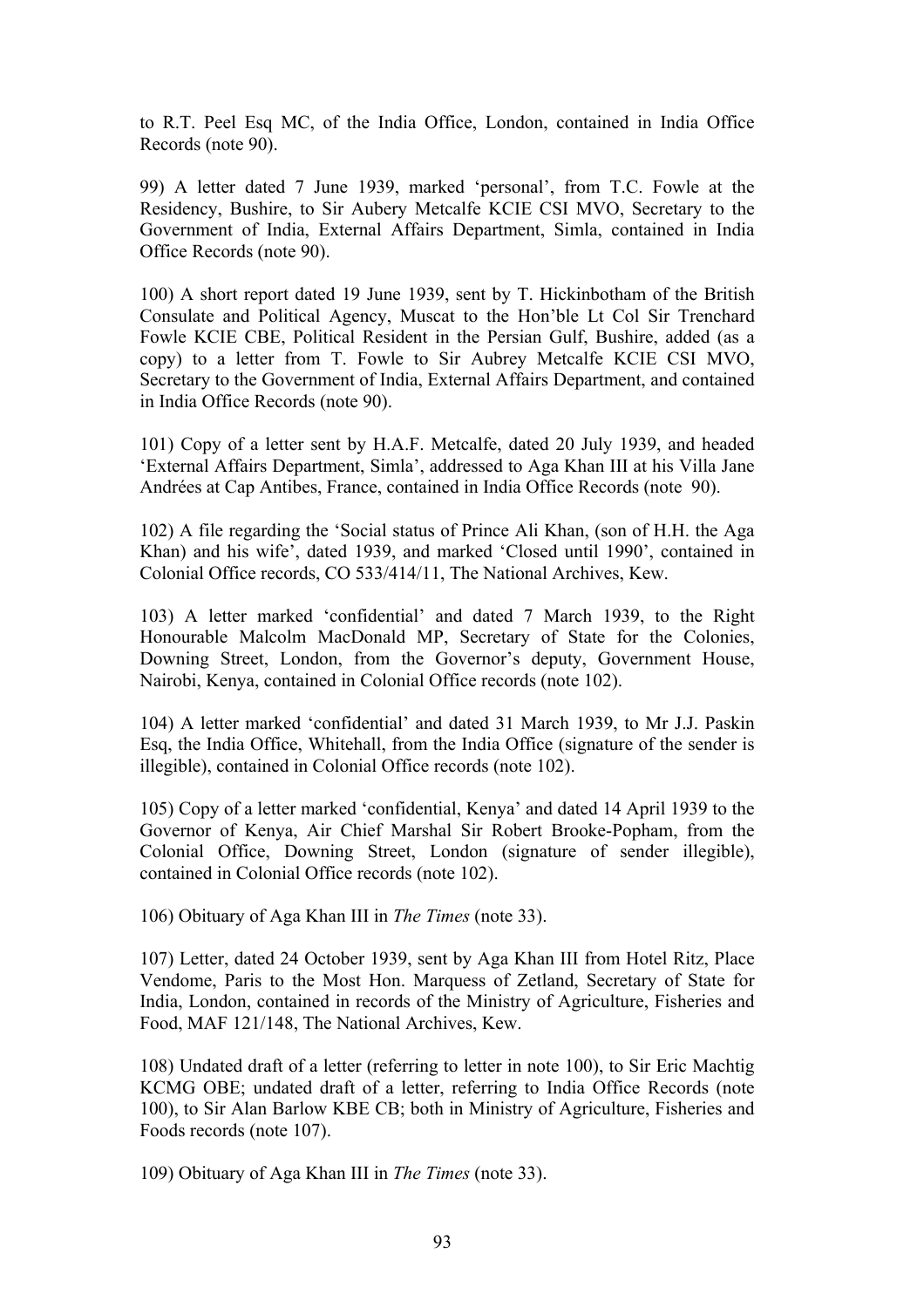110) A memo from G.R. Woodward, referenced 'Th 21385', dated 11 February 1955, contained in records of the Ministry of Agriculture, Fisheries and Food (note 107).

111) A file dated 1952, and entitled 'War Damage Compensation Claims against French Gov't by Aga Khan and Aly Khan', contained in Foreign Office records, FO/146/4610, The National Archives, Kew.

112) A typed letter date 14 February 1945, from the British Embassy in Paris to the Foreign Office, contained in Foreign Office records (note 111).

113) An inward telegram, dated 16 February 1945, from H.M. Consul General at Nice to His Majesty's Ambassador, Paris, contained in Foreign Office records (note 111).

114) An outgoing (undated) reply-telegram (replying to letter referred to in note 83), from H.M. Ambassador, Paris to the British Consul, Nice, contained in Foreign Office records (note 111).

115) A telegram, date illegible (but calculated as 3 January 1946 from letter in note 108), from the Aga Khan to the Foreign Office, contained in Foreign Office records (note 111).

116) A typed letter, dated 18 January 1946, from H.L. Rabino, Consul General in charge of War Damages Department, to the Aga Khan, contained in Foreign Office records (note 111).

117) A typed letter from the Ministère des Affaires Etrangères, Direction des Affaires Economiques et Financières, Paris to the British Embassy in Paris, and received there (from date stamp) on 3 May 1952, contained in Foreign Office records (note 111).

118) A typed letter, dated 7 May 1952, from the British Embassy, consular section, Paris to the Claims Department of the Foreign Office, London, contained in Foreign Office records (note 111).

119) A typed letter, dated 24 June 1952, from the Foreign Office to the consular section of the British embassy, Paris, contained in Foreign Office records (note 111).

120) A letter marked 'secret and personal', dated 18 May 1951, to Sir Ralph Stevenson GCMG in Cairo from the Foreign Office, contained in Foreign Office records, FO 141/1499, The National Archives, Kew.

121) A typed despatch marked 'Secret, Personal', dated 12 May 1951, entitled 'draft letter to Mr. Bowker from H.E.', and attached to reply-telegram (referred to in note 114) in the same file, contained in Foreign Office records, FO 141/1499, The National Archives, Kew.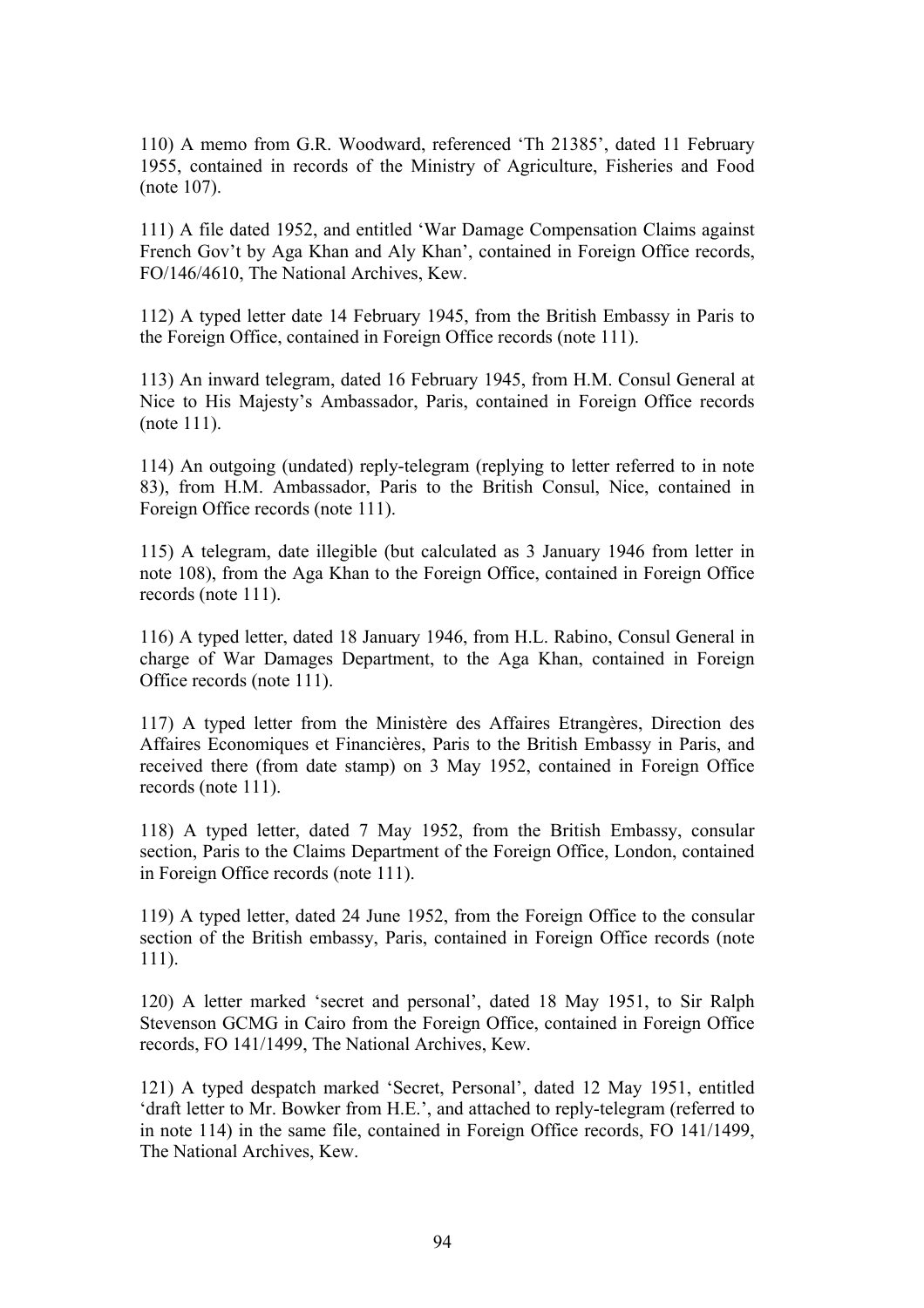122) A typed note marked 'Personal' from Sir G. Laithwaite to Mr D. Dodds-Parker, dated 14.6.1955, contained in Foreign Office records (note 121).

123) A copy of a note dated 15 June 1955, from Douglas Dodds-Parker to Major C.E. Mott-Radclyffe MP, contained in Foreign Office records (note 121).

124) A short report dated 19 June 1939, sent by T. Hickinbotham of the British Consulate and Political Agency, Muscat to the Hon'ble Lt Col Sir Trenchard Fowle KCIE CBE, Political Resident in the Persian Gulf, Bushire, added (as a copy) to a letter from T. Fowle to Sir Aubrey Metcalfe KCIE CSI MVO, Secretary to the Government of India, External Affairs Department, and contained in India Office Records (note 90).

125) A file marked 'Secret' from the East Africa department of the Colonial Office, entitled 'Status of the Aga Khan and Succession to the Title: part I'. The file period is 1954-1956, and a marker stating 'Closed until 1991' is attached to the front cover. In Colonial Office records, CO 822/746, The National Archives, Kew.

126) A typed draft letter with a handwritten addition, dated 13 February 1955 from Mr Antrobus at the Foreign Office to K.W. Blaxter Esq CMG at the Colonial Office, contained in Colonial Office records (note 125).

127) A typed note, dated by hand 12/2/1955, and from unidentified author(s), attached to (note 126).

128) A file marked 'Secret' from the East Africa department of the Colonial Office, entitled 'Status of the Aga Khan and succession to the Title: part II'. The file period is 1957-1959, and markers stating 'Closed until 2008' and 'Safe Room 2740' are attached to the front cover. The word '2008' is crossed out, and a penned word 'Released' is substituted. In Colonial Office records, CO 822/1209, The National Archives, Kew.

129) A typed noted from Mr Kisch at the Colonial Office to Mr King (department not identified) dated 14 April 1955, contained in Colonial Office records (note 128).

130) A typed note, signature illegible, dated 24 June 1955, contained in Colonial Office records (note 128).

131) Copy of a typed note, marked 'SECRET – BY HAND' from Sir A.G. Allen to W.A.C. Mathieson Esq MBE at the Colonial Office, dated 27 July 1955, contained in Colonial Office records (note 128).

132) A typed note marked 'Secret' from Mr J.M. Kisch at the Colonial Office to J.P. Gibson Esq CBE at the Commonwealth Relations Office, dated 28 July 1955, contained in Colonial Office records (note 128).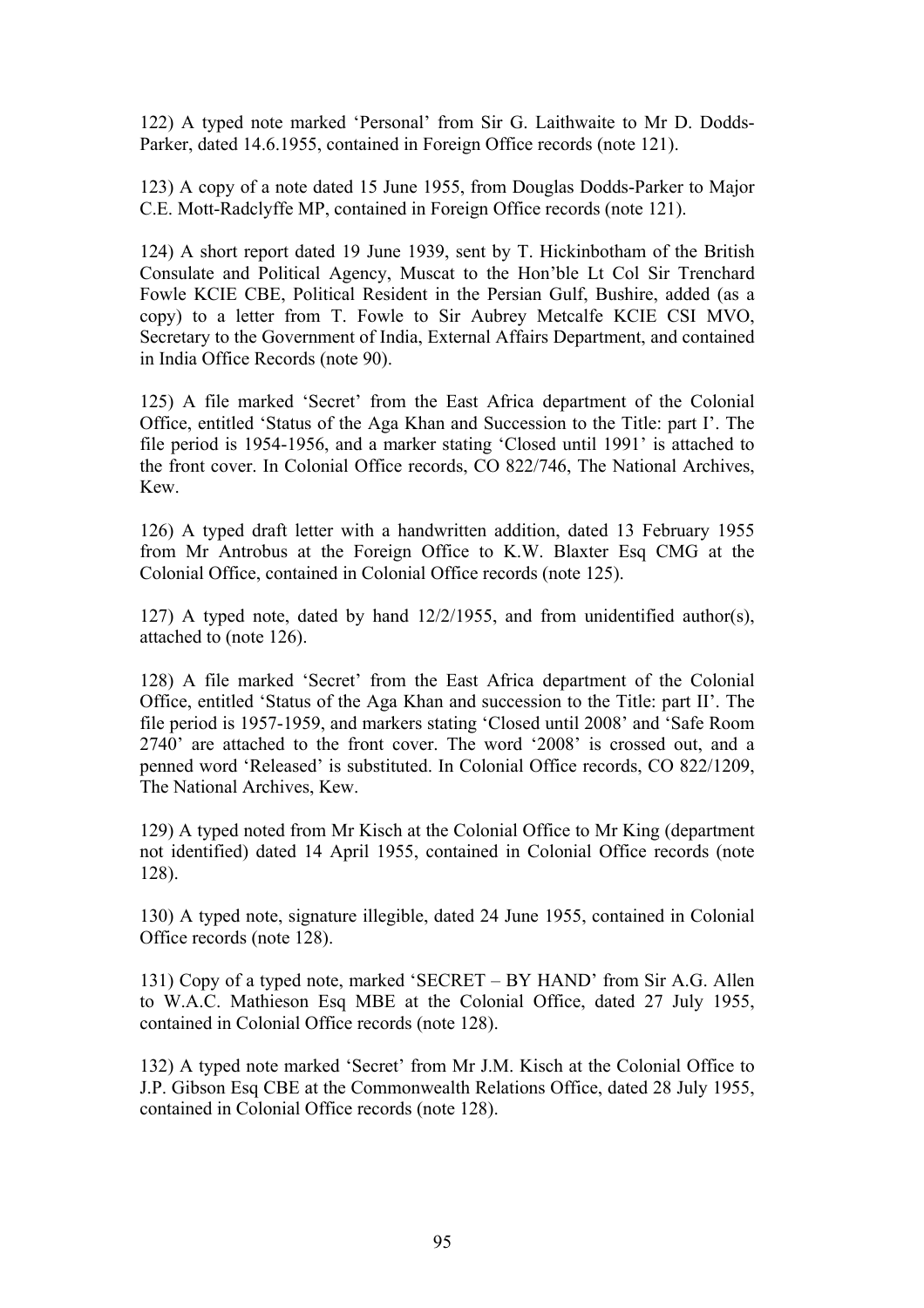133) A typed note, entitled 'Secret: Note dictated by H.H. Aga Khan to Sir A. George Allen on 19th July, 1955. (Copy No. 2)', contained in Colonial Office records (note 128).

134) A telegram, dated 11 July 1957, from Her Majesty's Consul-General in Geneva to the Foreign Office, contained in Foreign Office records, FO371/125627, The National Archives, Kew.

135) A typed note from Alan Lennox-Boyd, dated 12 July 1957, to the Prime Minister, as contained in Foreign Office records (note 134).

136) A written press statement by the Colonial Office information department, dated 15 July 1957, contained in Foreign Office records (note 134).

137) E. Waugh, *Black Mischief* (London 1932, new edition 2000).

138) Draft of a telegram sent from the Foreign Office to Geneva, marked 'En Clair', dated 12 July 1957, contained in Foreign Office records (note 134).

139) Letter, on personal stationery headed 'Barakat, Versoix-Geneva', dated 23 July 1957, from the Aga Khan (IV) to the Rt. Honourable Selwyn Lloyd CBE QC MP, Secretary of State for Foreign Affairs, London, contained in Foreign Office records (note 134).

140) A copy of a letter from The Rt. Honourable Selwyn Lloyd CBE QC MP, Secretary of State for Foreign Affairs, London, to Prince Karim Aga Khan, dated 29 July 1957, contained in Foreign Office records (note 134).

141) A draft letter, marked 'Confidential' and marked (by hand) 'Not to go', from Sir C. Dixon at the Commonwealth Relations Office to W.A.C. Mathieson Esq MBE at the Colonial Office, undated but (from the position in the files) written shortly after the death of Aga Khan III, contained in Dominions Office records, DO35/5260, The National Archives, Kew.

142) Copy of a memorandum, dated 18 July 1957, from Sir C. Dixon at the Commonwealth Relations Office to W.A.C. Mathieson Esq MBE at the Colonial Office, contained in Dominions Office records (note 141).

143) Outward telegram from the Commonwealth Relations Office, dated 2 August 1957, to the UK High Commissioners in India and Pakistan, contained in Dominions Office records (note 141).

144) A copy of a letter, with attachment, from Alan Lennox-Boyd to His Highness the Aga Khan, dated 1 August 1957, contained in Foreign Office records (note 134).

145) A copy of the attachment to Ref. 138, from Alan Lennox-Boyd to His Highness the Aga Khan, dated 1 August 1957, contained in Foreign Office records (note 134).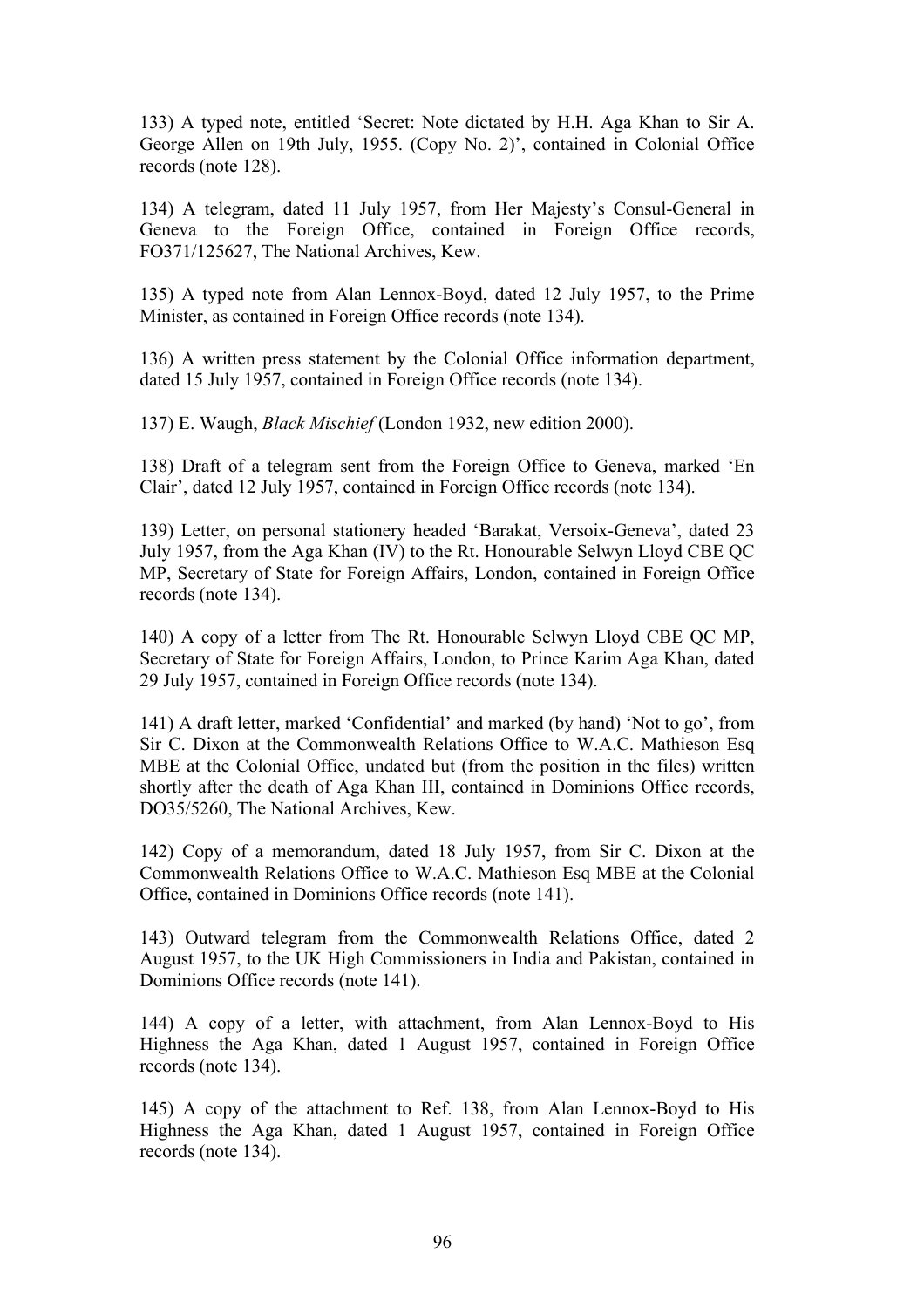146) A letter, dated 4 September 1957, and typed on personal stationery headed 'Yakymour, Le Cannet, Cannes', from the widow of Aga Khan III to Alan Lennox-Boyd, contained in Colonial Office records, CO 822/1209.

147) A copy of a letter dated 18 September 1957, to Mr D.L. Cole, MC, signature illegible, contained in Dominions Office records (note 141).

148) A copy of a letter dated 27 September 1957, from Alan Lennox-Boyd at the Foreign Office to H.H. The Begum Aga Khan, contained in Dominions Office records (note 141).

149) Copy of a letter dated 3 August 1957, sent from Kampala, Uganda, by Hassanali J. Hemani, Doctor of Watches, to Her Majesty The Queen, contained in Colonial Office records, CO 822/1209, The National Archives, Kew.

150) A file marked 'Levant department', dated 1955, and entitled 'Reports visit of Hassan Kassim Lakha, the Aga Khan's representative, who is in Syria to organise the Ismaili community there', contained in Foreign Office records, FO 371/115974, The National Archives, Kew.

151) A letter marked 'confidential' and dated 23 March 1955, sent from the British Embassy, Damascus to the Levant Department at the Foreign Office, London, as contained in (note 150).

152) A letter marked 'restricted' and dated 31 March 1955, sent from the British Embassy, Damascus, to the Commercial Relations and Export Department at the Board of Trade, London, as contained in (note 150.)

153) D. Douwes and M.N. Lewis, 'The Trials of the Syrian Isma'ilis in the First Decade of the 20th Century', *The International Journal of Middle East Studies*  (1989).

154) File marked 'African department – Belgian Congo', dated 1955, and entitled 'Followers of the Aga Khan', as contained in Foreign Office records, FO 371/113571, The National Archives, Kew.

155) Letter marked 'Confidential' and dated 18 May 1955, to T.E. Bromley Esq at the Foreign Office, from Mr F.A.K. Harrison at the Commonwealth Relations Office, contained in Foreign Office records (note 154).

156) Letter dated 16 July 1955, to T.E. Bromley Esq CMG at the Foreign Office, from W.A.C. Mathieson at the Colonial Office, contained in Foreign Office records (note 154).

157) File marked 'Confidential', dated 1957-1959, and entitled 'Proposal for Ismaili Community in South Africa to move to East Africa', contained in Colonial Office records, CO 822/1211, The National Archives, Kew.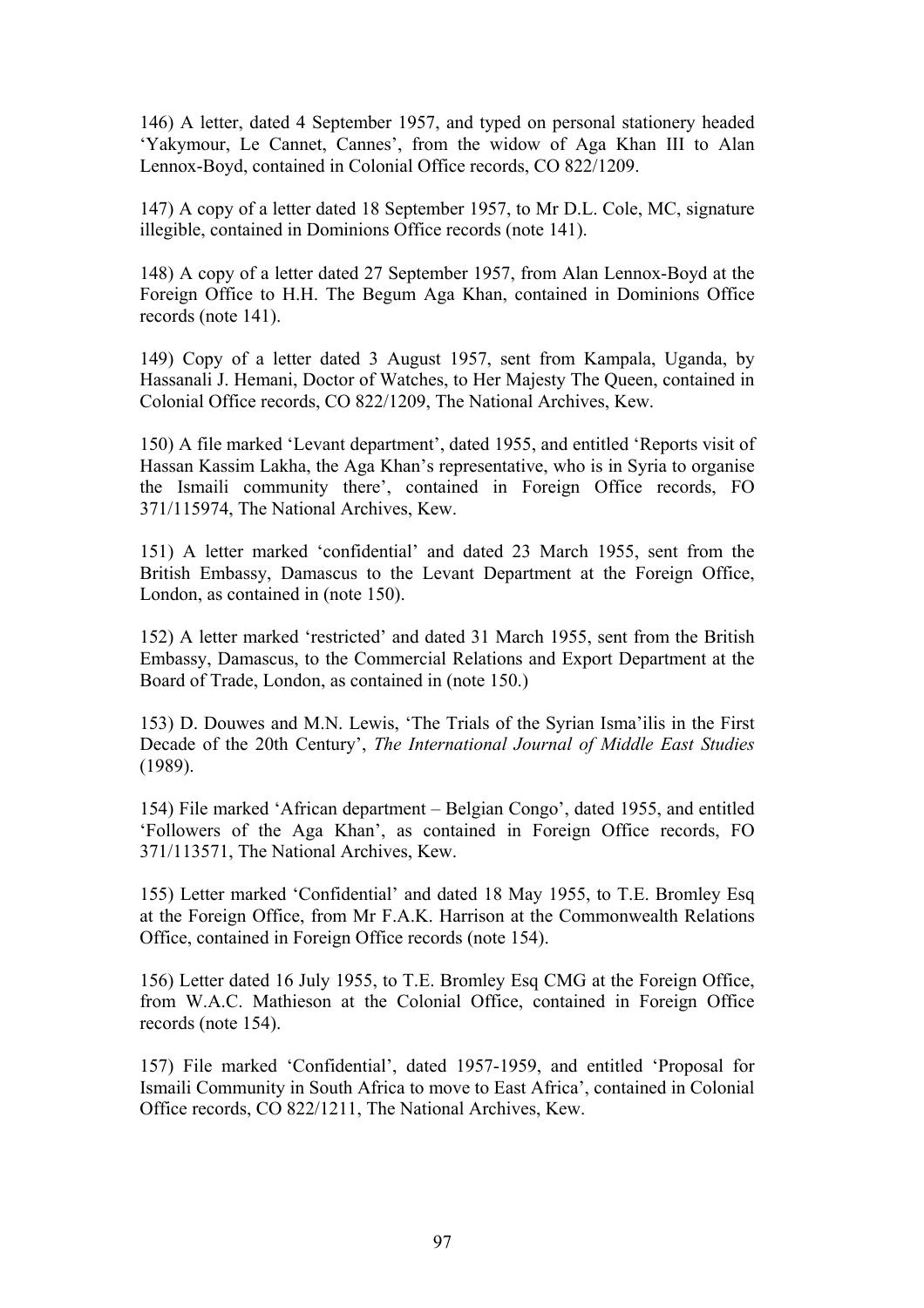158) Draft letter, dated 8 July 1958, from Alan Lennox-Boyd at the Colonial Office to the Rt. Hon. The Earl of Home at the Commonwealth Relations Office, contained in Colonial Office records (note 157).

159) Letter dated 14 July 1958, from the Earl of Home at the Commonwealth Relations Office to Alan Lennox-Boyd at the Colonial Office, contained in Colonial Office records (note 157).

160) Letter dated 19 August 1958 from Aga Khan IV to Alan Lennox-Boyd at the Colonial Office, contained in Colonial Office records (note 157).

161) File marked 'Confidential', dated 1957-1959, and entitled 'Proposal for Ismaili Community in South Africa to move to East Africa', contained in Colonial Office records, CO 822/1211, The National Archives, Kew.

162) Letter dated 16 October 1958 from W.L. Gorell Barnes at the Colonial Office to Sir Richard Turnbull KCMG, Governor of Tanganyika, contained in Colonial Office records (note 157).

163) A letter marked 'Confidential', dated 17 November 1958 and headed Office of the Chief Secretary, Private Bag, Dar es Salaam, from A.J. Grattan-Bellew to W.L Gorell Barnes Esq CB CMG at the Colonial Office, contained in Colonial Office records (note 157).

164) Internal Colonial Office memo, dated 25 November 1958, addressed to Mr Rolfe and Mr Webber from a Mr K.G. Fry, as contained in (note 161.)

165) A letter marked 'Confidential and Personal', dated 12 December 1958, from W.L. Gorell Barnes at the Colonial Office to Sir Evelyn Baring GCMG KCVO, Governor of Kenya, contained in Colonial Office records (note 157).

166) A letter dated 24 March 1959, from Alan Lennox-Boyd at the Colonial Office to His Highness the Aga Khan, contained in Colonial Office records (note 157).

167) A letter dated 17 March 1959, from the Aga Khan to Alan Lennox-Boyd at the Colonial Office, contained in Colonial Office records (note 157).

168) A despatch dated 10 April 1959, from Alan Lennox-Boyd at the Colonial Office to His Highness the Aga Khan, contained in Colonial Office records (note 157).

169) A brief description of the role of Aga Khan I and II in Nizari Ismaili history, as represented on the Institute of Ismaili Studies website (London 2006).

170) A file marked 'Political Agency, Kuwait', and entitled 'Visit of Prince Sadruddin Aga Khan to Gulf on behalf of High Commissioner for Refugee[s]', as contained in Foreign Office archives, FO 371/153685, The National Archives, Kew.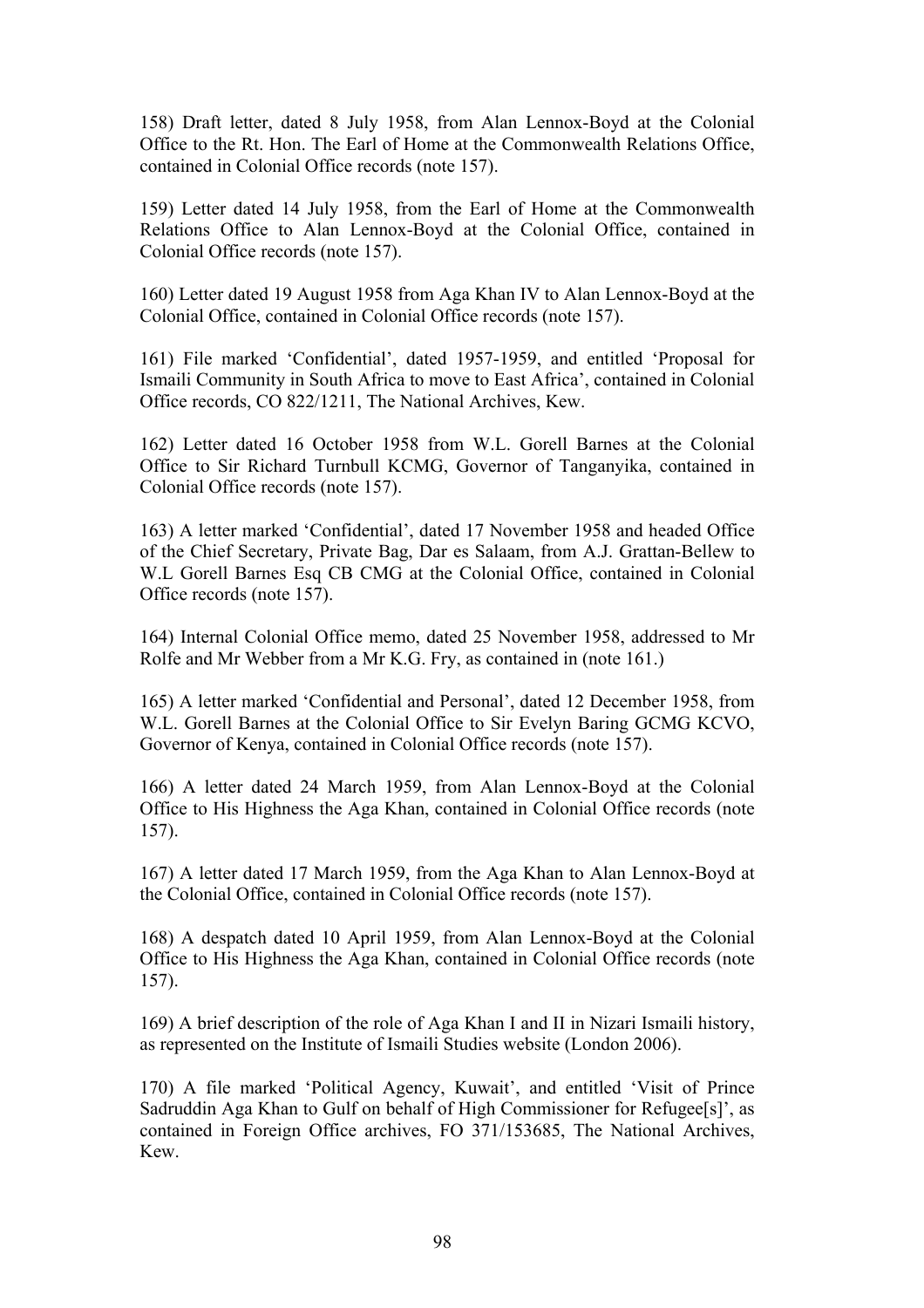171) A copy of an unsigned letter, dated 9 July 1960, from H.M. Political Agency, Kuwait to the British Residency, Bahrain, in Foreign Office archives (note 170).

172) A copy of an unsigned letter, dated 11 September 1960, from H.M. Political Agency, Kuwait to the British Residency, Bahrain, in Foreign Office archives (note 170).

173) File entitled 'Future of the Ismaili community in Uganda', as contained in Dominions Office records, DO 35/5260, The National Archives, Kew; File entitled 'Future of the Ismaili community in Uganda', contained in the Constitutional Department of the Dominions Office records, DO 35/8075, The National Archives, Kew. Undated.

174) Inward telegram, marked 'Cypher priority' and 'Secret', dated 30 September 1960, from 'Karachi' to the Commonwealth Relations Office, and allocated to the Constitutional Department, contained in Dominions Office records (note 173).

175) An outward telegram, marked 'Cypher, Priority' and 'Secret', dated 21 October 1960, from the Commonwealth Relations Office to 'Karachi', contained in Dominions Office records (note 173).

176) A file entitled 'Cancer Research at the Aga Khan Hospital, Kenya', contained in Colonial Office records, CO 822/3064, The National Archives, Kew.

177) Letter, dated 12 February 1963 and headed 'Chalet Darannour, Gstaad, O.B., Switzerland', from His Highness Aga Khan IV to the Rt. Hon. Duncan Sandys M.P. at the Commonwealth Relations Office, Downing Street, London, contained in Colonial Office records (note 176).

178) Memorandum dated 14 March 1963, marked 'Confidential' and headed 'Council of Ministers; The Aga Khan Platinum Jubilee Hospital Nairobi; Proposed Capital Grant; Memorandum by the Deputy Governor', contained in Colonial Office records (note 176).

179) A file entitled 'Passports, facilities for minors; stateless Ismaili children', and marked 'Confidential, closed until 2000', contained in Foreign and Commonwealth Office records, FCO 53/76, The National Archives, Kew.

180) A typed memorandum, marked 'Confidential' and dated 5 March 1969, from Sir Edward Peck KCMG of the Foreign and Commonwealth Office, addressed to Mr Mason and copied to the East African Department, the Arabian Department, the South Asian Department and the British Embassy, Paris, contained in FCO records (note 179).

181) A typed memorandum, marked 'Confidential' and dated 19 September 1969, from Sir Edward Peck of the Foreign and Colonial Office, addressed to, among others, the East African Department, the South Asian Department and the British Embassies in Paris, Kinshasa, Nairobi and Kuwait, contained in FCO records (note 179).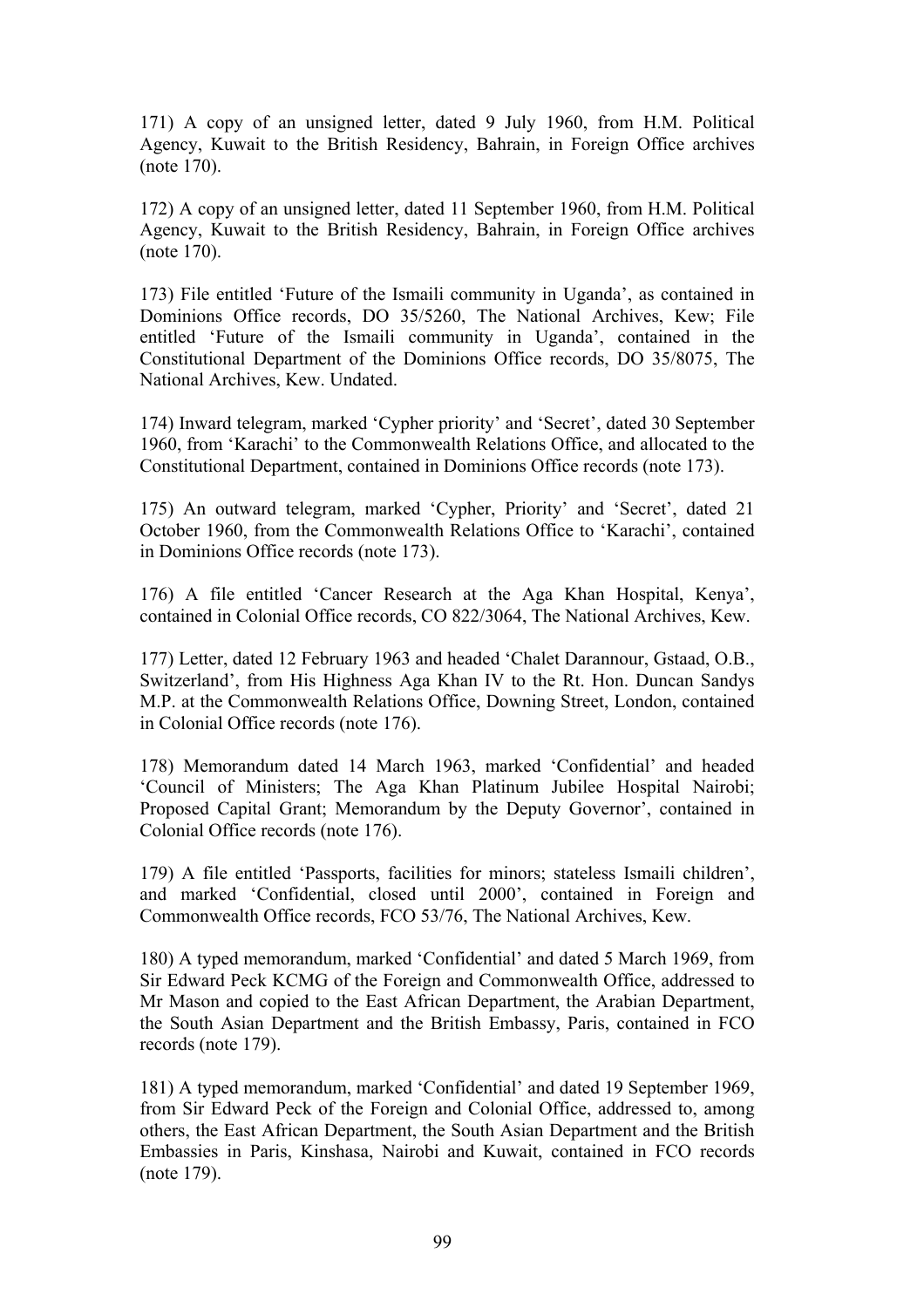182) A copy of a letter, marked 'Confidential' and dated 25 September 1969, from Miss T.M. Cullis of the Nationality and Treaty Division of the Foreign and Commonwealth Office, addressed to Mr W.M. Lee of the Nationality Division of the Home Office, contained in FCO records (note 179).

183) Memo dated 8 October 1969 from L.E. Webb of the Nationality and Treaty Department to Sir Edward Peck, both of the Foreign and Commonwealth Office, contained in FCO records (note 179).

184) A handwritten letter, dated 20 October 1969 and headed 'Rue des Ursins, Paris IV' from H.H. the Aga Khan (IV) to 'Sir Edward' (presumably Sir Edward Peck KCMG of the Foreign and Commonwealth Office), contained in FCO records (note 179).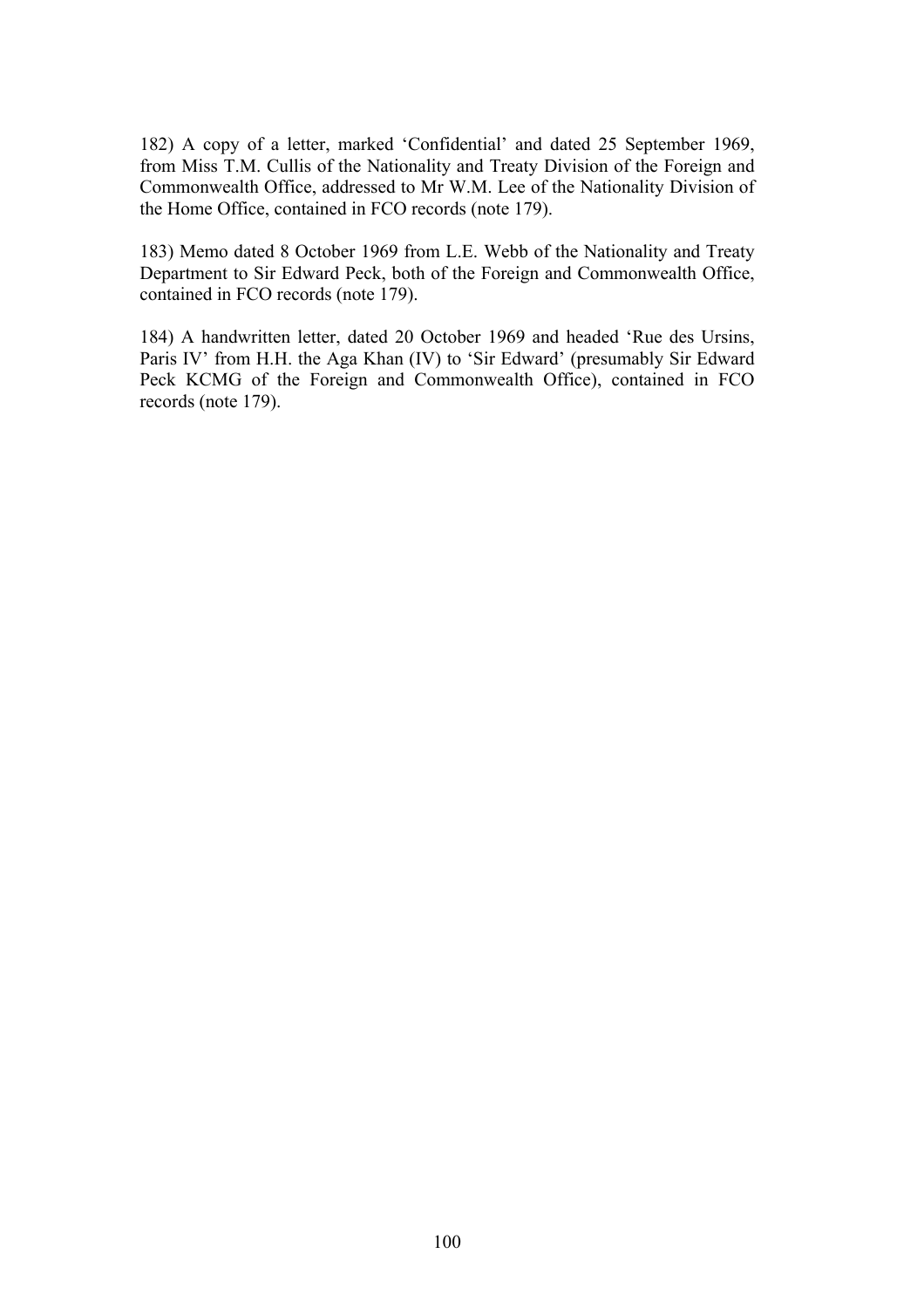# **12. Bibliography**

# **12.1 Original archival sources emanating from the British Government and Civil Service in the period 1839 to 1969**

*12.1.1 Official records of the Colonial Office, as contained in The National Archives (formerly the Public Records Office), Kew* 

| File CO 822/1209   | Containing miscellaneous Colonial Office correspondence.                                                                                   |
|--------------------|--------------------------------------------------------------------------------------------------------------------------------------------|
| File CO 822/746    | Containing miscellaneous Colonial Office correspondence.                                                                                   |
| File CO 323/644    | Containing miscellaneous Colonial Office correspondence.                                                                                   |
| File CO 822/47/11  | Containing miscellaneous Colonial Office correspondence.                                                                                   |
| File CO 536/181/3  | Containing miscellaneous Colonial Office correspondence.                                                                                   |
| File CO 822/70/18  | Containing miscellaneous Colonial Office correspondence.                                                                                   |
| File CO 533/414/11 | Entitled Social status of Prince Ali Khan (son of H.H. the<br>Aga Khan) and his wife, dated 1939, and marked Closed<br>until 1990.         |
| File CO 822/746    | Entitled Status of the Aga Khan and succession to the title $-$<br>part I, dated 1954 to 1956, and marked Secret and Closed<br>until 1991. |
| File CO 822/1211   | Entitled Proposal for Ismaili community in South Africa to<br>move to East Africa, dated 1957 to 1959, and marked<br>Confidential.         |
| File CO 822/3064   | Entitled Cancer Research at the Aga Khan Hospital,<br>Kenya.                                                                               |

*12.1.2 Official records of the India Office, as contained in the British Library, London* 

Record IOR/L/PJ/6/236 (file 1571) Containing miscellaneous official correspondence regarding *Policing and Justice* matters.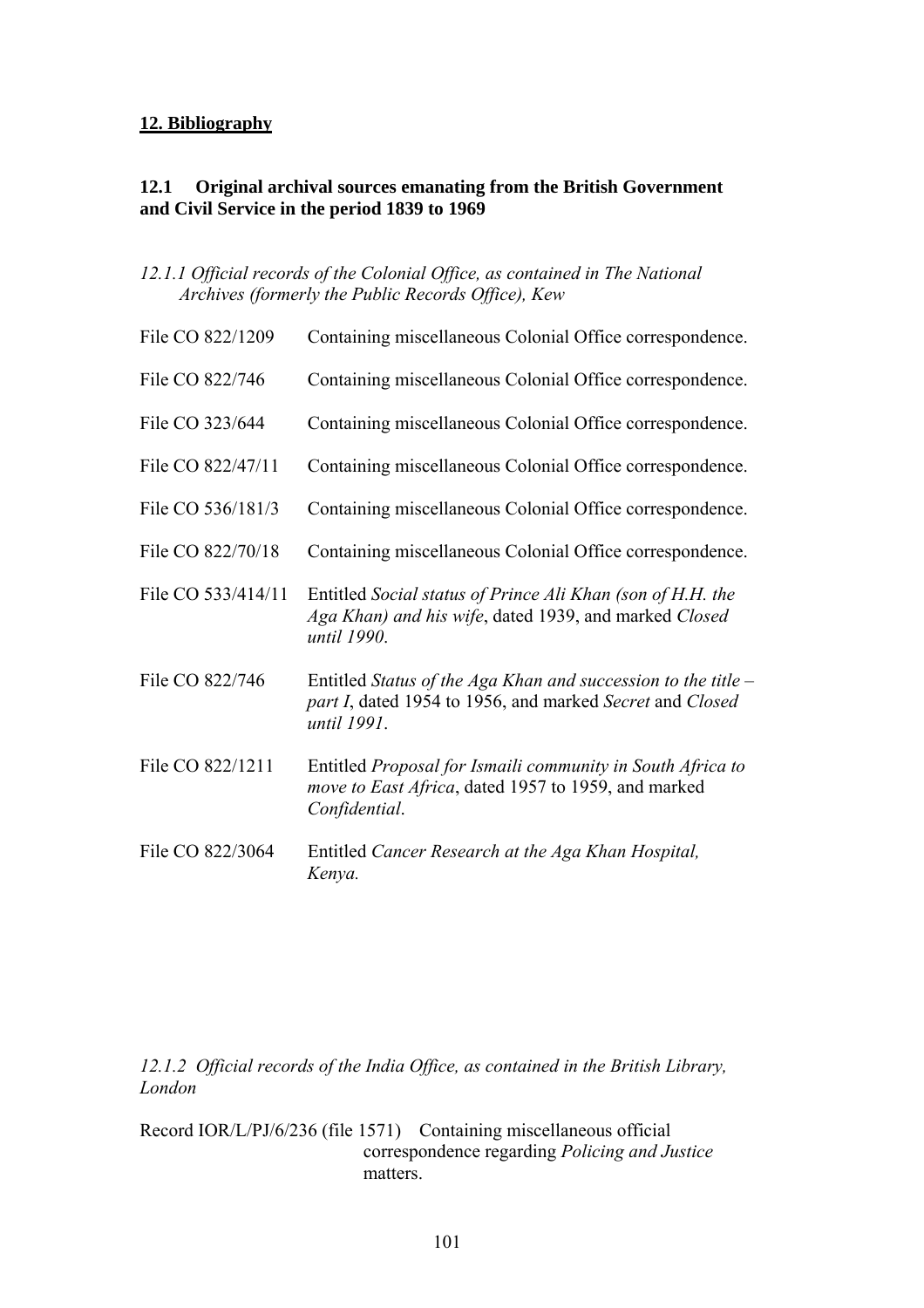| Record $IOR/R/1/1/853$    | Containing miscellaneous official correspondence<br>regarding Foreign and Political matters. |
|---------------------------|----------------------------------------------------------------------------------------------|
| Record $IOR/L/PS/12/3186$ | Containing miscellaneous official correspondence.                                            |
| Record IOR/L/PS/12/28J    | Containing miscellaneous official correspondence.                                            |

*12.1.3 Official records of the Dominions Office, as contained in The National Archives, Kew* 

| File DO/35/5260 | Containing miscellaneous Dominions Office |
|-----------------|-------------------------------------------|
|                 | correspondence, dated 1957.               |

*12.1.4 Official records of the Foreign Office, as contained in The National Archives, Kew* 

| File FO/146/4610   | Entitled War Damage Compensation Claims against<br>French Gov't by Aga Khan and Aly Khan, dated 1952.                                         |
|--------------------|-----------------------------------------------------------------------------------------------------------------------------------------------|
| File FO/141/1499   | Containing miscellaneous Foreign Office correspondence.                                                                                       |
| File FO 371/125627 | Containing miscellaneous Foreign Office correspondence.                                                                                       |
|                    | File FO 371/115974 Entitled Levant Department, dated 1955.                                                                                    |
| File FO 371/113571 | Entitled <i>African Department – Belgian Congo</i> , dated 1955.                                                                              |
| File FO 371/153685 | Entitled Visit of Prince Sadruddin Aga Khan to Gulf on<br>behalf of High Commissioner for Refugee[s], and marked<br>Political Agency, Kuwait. |

*12.1.5 Official records of the Foreign and Commonwealth Office, as contained in The National Archives, Kew* 

File FCO 53/76 Entitled *Passports, facilities for minors; stateless Ismaili children*, marked *Confidential, closed until 2000.*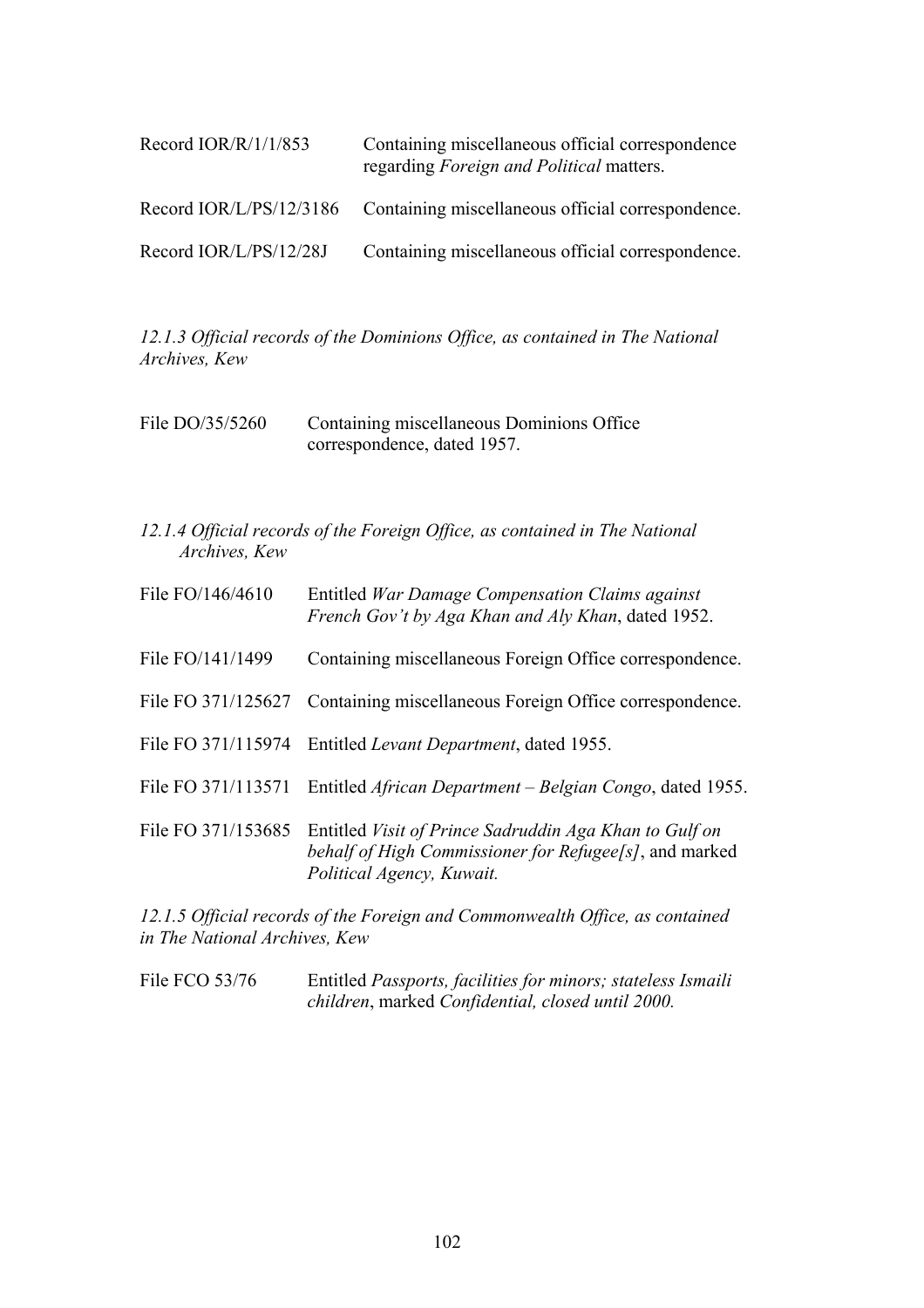*12.1.6 Official records of the Treasury and Chancellery of the Exchequer, as contained in The National Archives, Kew* 

File T172/238 Entitled *Memorandum of a conversation Rt Hon Austen Chamberlain and Aga Khan about Indian contribution to war loan*, marked *Confidential: Closed Until 1966.* 

*12.1.7 Official records of the Ministry of Agriculture, Fisheries and Foods, as contained in The National Archives, Kew* 

File MAF 121/148 Containing miscellaneous correspondence of the Ministry of Agriculture, Fisheries and Food.

*12.1.8 Official records of the British Delegation to the multinational conference regarding the peace settlement concluding the First World War, as contained in The National Archives, Kew* 

File RO 608/272 Entitled *Views of the Aga Khan on proposed Turkish settlement*, dated 1920.

### **12.2 Literature concerning the origins, history, development and doctrines of the Ismaili movement and related context**

Algar, H., 'The Revolt of Aga Khan Mahalatti and the Transference of the Ismai'ili Imamate to India', *Studia Islamica*, Paris 1969.

- Aziz, K.K. (ed.), *Selected Speeches and Writings of Sir Sultan Muhammad Shah*, London 1998.
- Badakhchani, S.J. (ed.), *Paradise of Submission: A Medieval Treatise on Ismaili Thought*. *A New Persian Edition and English Translation of Nasir al-Din Tusi's Rawda-yi Taslim,* London 2005.
- Clarke, P.B., 'The Ismailis: A Study of Community', *The British Journal of Sociology,* London 1976.
- Daftary, F., *The Ismailis: Their History and Doctrines*, Cambridge 1990.
- ----, *Mediaeval Ismaili History and Thought*, Cambridge 1996.
- ----, *The Assassin Legends: Myths of the Ismailis*, London 2001.
- ----, *Ismailis in Medieval Muslim Societies*, London and New York 2005.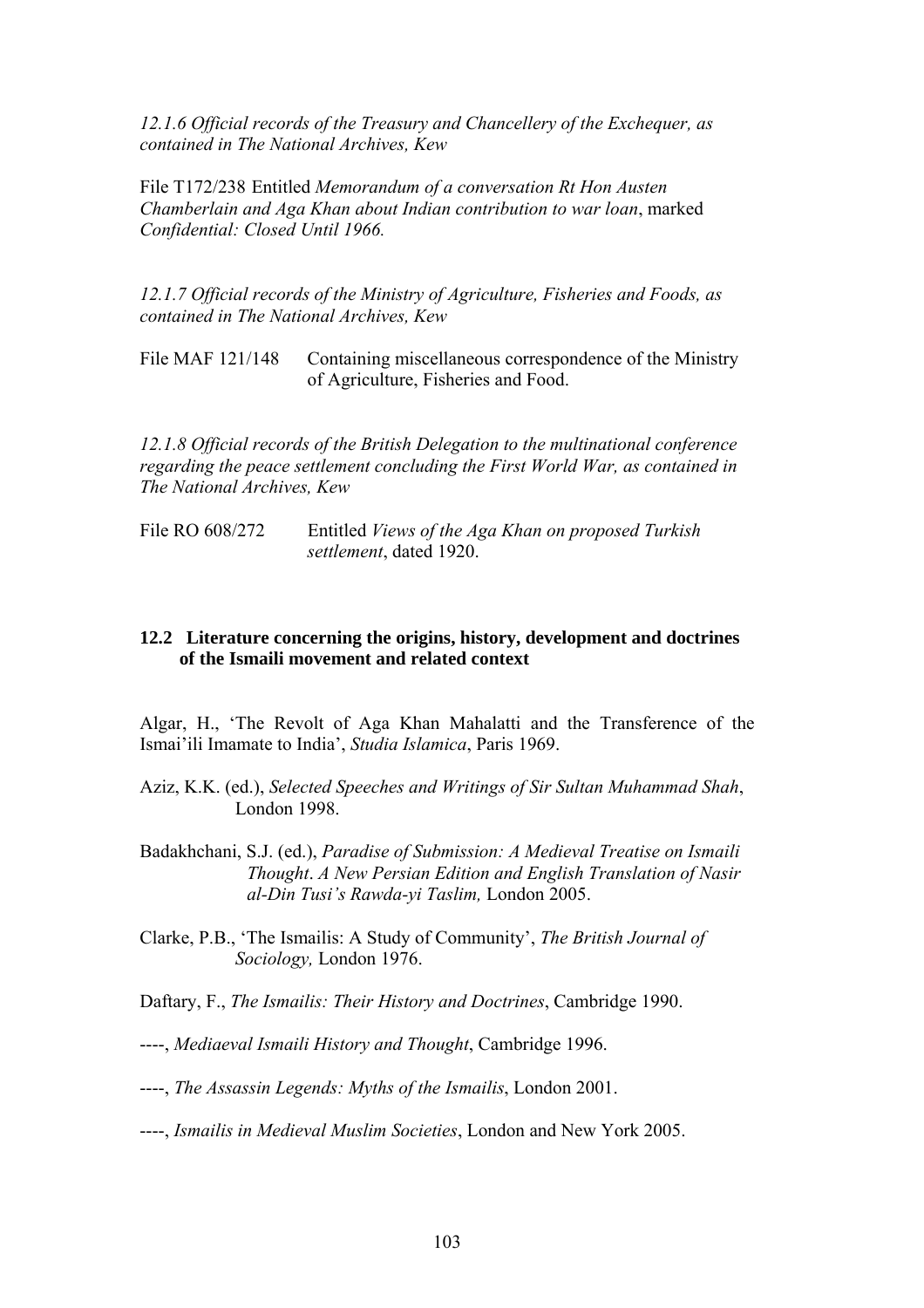Douwes, D. and M.N. Lewis, 'The Trials of the Syrian Isma'ilis in the First Decade of the 20<sup>th</sup> Century', *The International Journal of Middle East Studies* (1989).

- Hopkirk, P., *Setting the East Ablaze: Lenin's Dream of an Empire in Asia*, New York and London, 1984.
- ----, *On Secret Service East of Constantinople: The Plot to Bring down the British Empire*, London 1994.
- ----, *The Great Game*, London 2006.
- Khan, D.S., *Crossing the Threshold: Understanding Religious Identities in South Asia*, London 2005.
- Kepel, G., *The War for Muslim Minds: Islam and the West*, Harvard 2004.
- Lewis, B., *The Assassins: A Radical Sect in Islam*, London 1967.
- Massie, R.K., *Dreadnought: Britain, Germany and the Coming of the First World War*, New York 2003.
- ----, *Castles of Steel: Britain, Germany and the Winning of the Great War at Sea*, New York 1998.
- Meherally, A., *A History of the Agakhani Ismailis*, Burnaby (Can.) 1991.
- Nanji, A., 'Modernization and Change in the Ismaili Community in East Africa: A Perspective', *Journal of Religion in Africa*, 1974.
- Sobhani, Ayatollah J., *Doctrines of Shi'i Islam: A Compendium of Imami Beliefs and Practices*, London 2001.
- Taji-Farouki, S. and B.M. Nafi (eds), *Islamic Thought in the Twentieth Century*, London 2004.
- Waugh, E., *Black Mischief*, London 1932 (ed. 2000).
- Willey, P., *Eagle's Nest: Ismaili Castles in Iran and Syria*, London and New York 1998.

### **12.3 Literature concerning the sociology of religion, and the sociology of change**

Chryssides, G.D., *New Religious Movements – some Problems of Definition*, as published on the religionswissenschaft website of the university of Marburg, accessed June 2007.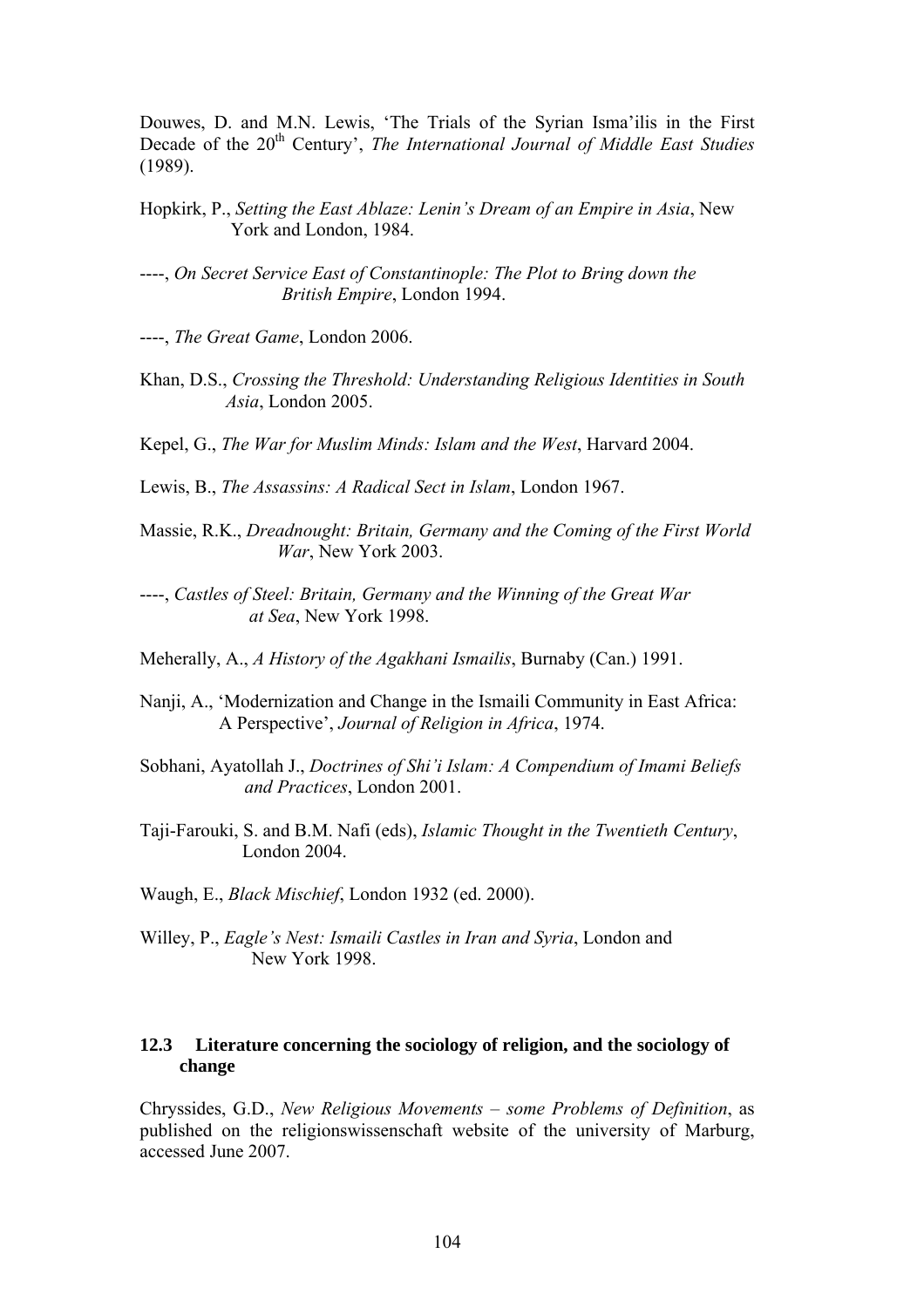Deutsch, K., *Nationalism and Social Communication*, Harvard 1966.

Gladwell, M., *The Tipping Point*, New York 2000 (included the theories of M. Granovetter as used in the thesis).

Stark, R. and W.S. Bainbridge, *A Theory of Religion*, New York 1987.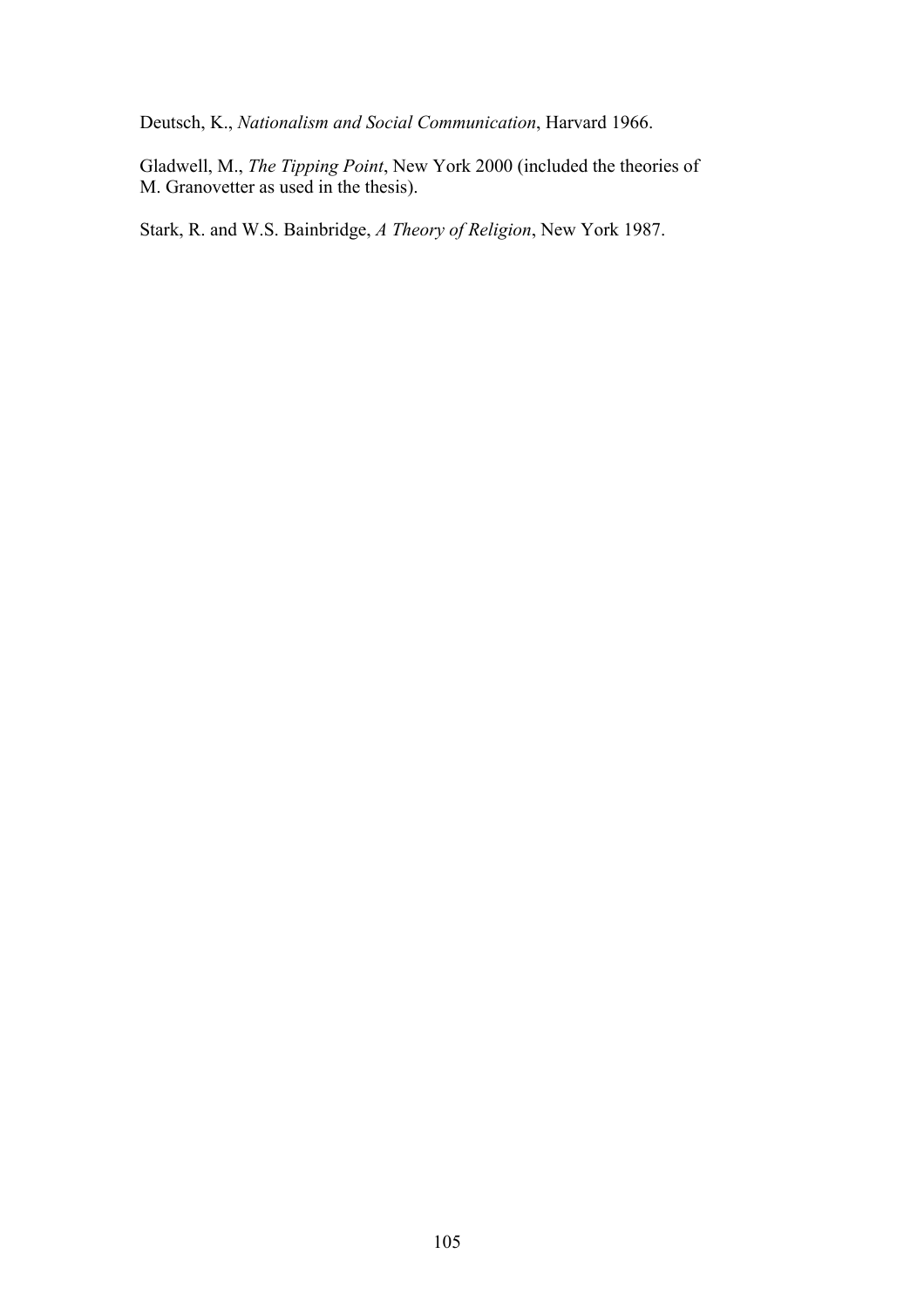### **13. Appendices**

# **13.1 A chronology of the life of His Highness Sir Sultan Muhammad Shah GCSI GCMG GCIE GCVO, Aga Khan III (1877 - 1957)**

| 1877      | Born in Karachi, British India.                                      |
|-----------|----------------------------------------------------------------------|
| 1885      | Death of Aga Khan II, and succession to the Imamate.                 |
|           | Commences education at Eton College, progressing to Cambridge        |
|           | University thereafter.                                               |
| 1896      | Marries Shazadi Begum, first cousin and granddaughter of Aga         |
|           | Khan I.                                                              |
| 1897      | Received by Queen Victoria, and knighted KCIE.                       |
| 1902      | Appointed member of the Imperial Legislative Council, as             |
|           | youngest ever member; knighted GCIE by King Edward VII.              |
| 1906      | Leads Muslim delegation to Simla, demanding a separate Muslim        |
|           | electorate.                                                          |
|           | Elected president of the All India Muslim League.                    |
| 1908      | Marries (' <i>muta'</i> marriage) C.T. Magliono, a ballet dancer.    |
| 1912      | Knighted GCIE by King George V.                                      |
| 1914      | Provides active support to the British Empire during the First       |
|           | World War.                                                           |
| 1916      | Raised to the dignity of First Class Ruling Prince in the Presidency |
|           | of Bombay by British Government.                                     |
| 1923      | Regularizes marriage to Miss Magliono.                               |
| 1924      | Nominated for Nobel Peace Prize for work on Turkish-Allied           |
|           | peace agreement.                                                     |
| 1928      | President of the Indian All Parties Muslim Conference.               |
| 1929      | Marries Andrée Josephine Carron.                                     |
| 1930-1932 | Leads delegation of Indian Muslims to Round Table conferences.       |
| 1934      | Appointed member of the Privy Council.                               |
| 1937      | Elected president of the League of Nations.                          |
| 1943      | Divorces Josephine Carron.                                           |
| 1944      | Marries Yvonne Labrousse, his social secretary.                      |
| 1954      | Health deteriorates; largely withdraws from public life.             |
| 1957      | Dies in Switzerland; entombed in Aswan, Egypt.                       |
|           |                                                                      |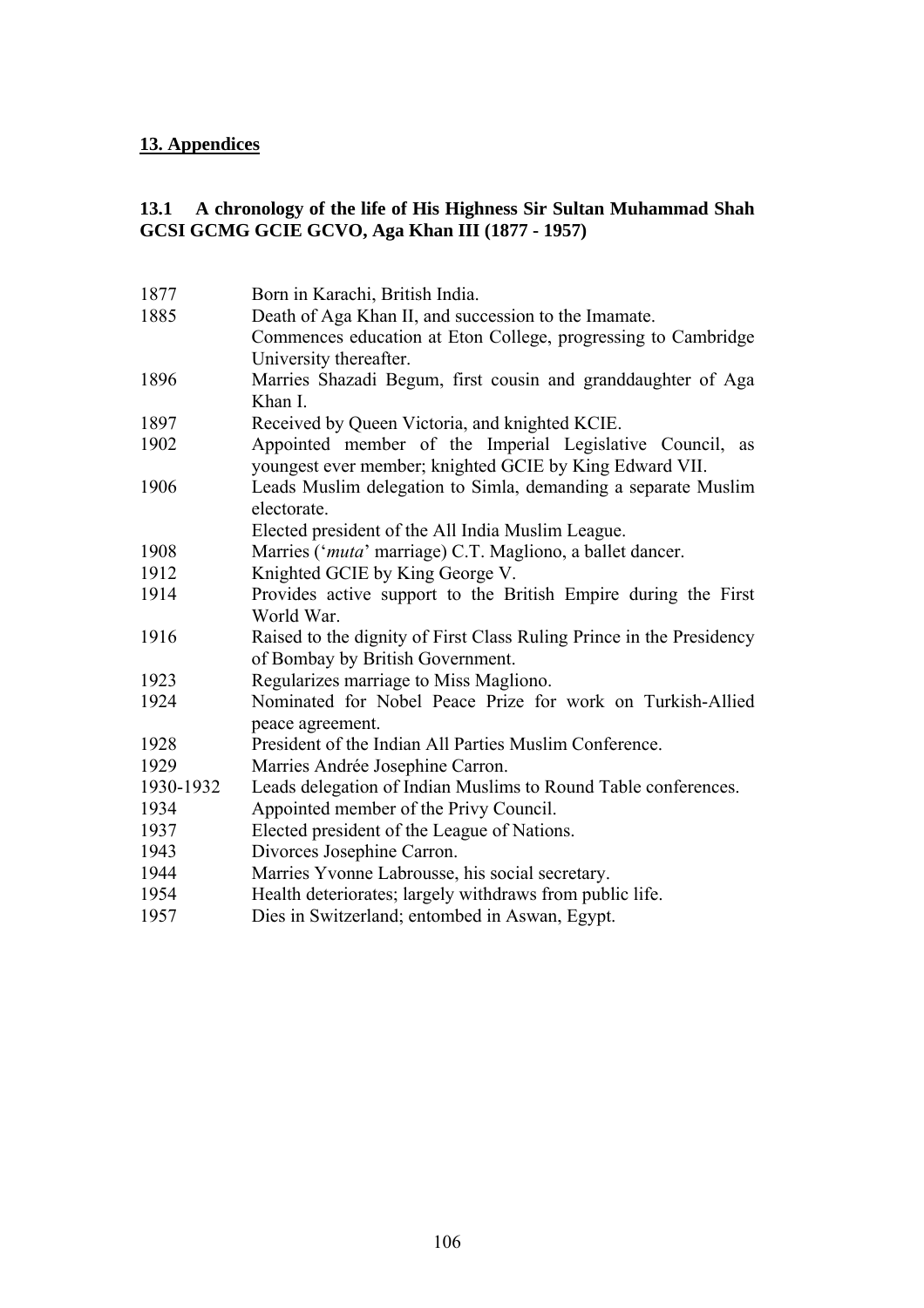**13.2 A report from the Governor of Tanganyika concerning the funeral of Aga Khan III at Aswan, Upper Egypt, and an acknowledgement from John Profumo, then Parliamentary Undersecretary for the Colonies** (both documents as contained in Colonial Office records, CO 822/1209, The National Archives, Kew)

Enclosure to a despatch addressed to the Rt.Hon. Alan. T. Lennox-Boyd, M.P., Secretary of State for the Colonies, from Sir Edward Twining, Governor of Tanganyika as Her Majesty's Government Representative at the Obsequies of the late Aga Khan.

[Text begins] I was on safari and ungetatable [sic, MvG] when the Secretary of State's instructions for me to proceed to Aswan to represent the British Government at the burial of the late Aga Khan arrived. The following day, Saturday  $13<sup>th</sup>$  July, I got the message and returning to Dar-es-Salaam found that while every possible effort was being made to sort the situation out, there was little information about when the burial was to take place, or how one could get to Aswan. It was thought that the burial was to have been on the  $16<sup>th</sup>$  July, but fortunately this was changed to Friday,  $19<sup>th</sup>$  July.

The obvious way to fly to Cairo and take the train to Aswan, but it was impossible to get a passage on one of the few aeroplanes that now land in Cairo. I, therefore, decided to attach myself to the Ismaili delegation who had chartered an East African Airways Dakota. In order to enable me to fulfil certain engagements on the morning of Wednesday, 17<sup>th</sup> July, I accompanied by my Private Secretary, Mr. J.W.D. Margetson, took the Government aeroplane to Nairobi, changed to a scheduled service of Alitalia to Khartoum, arriving there at midnight where I was met by the Charge d'Affaires, Mr. Walker, and the Private Secretary to the Prime Minister. Early the next morning I joined the Ismaili Dakota and we set off for Wadi Half where we refuled. [sic, MvG]

Permission for us to land at Aswan was refused on the grounds that there were no Customs, but according to general gossip, it was because the Israelis had threatened to bomb the Aswan dam and there was, therefore, a force of 'Mig' fighters stationed as Aswan. We were told we could land at Luxor, provided we took a course well away from Aswan.

We arrived at Luxor at about 2 p.m. and spent an uncomfortable three hours at the Airport lounge while Egyptian bureaucracy decided what to do with twenty-nine British subjects who had descended upon them almost unannounced, without visas, with little currency, except sterling Travellers Cheques which were unacceptable, and with an apparent determination to break every bureaucratic rule which they so cherished. After an immense amount of wrangling and telephoning to Cairo, nothing happened, except that we sweltered in a temperature of 114°F. However, one of the Ismaili leaders started to seek all the passengers, and by a strange coincidence about a quarter of an hour later a telephone message was received from Cairo giving us clearance; a bus arrived and we were all allowed to go to the Luxor Hotel.

The Ismaili leaders then tried to hire a bus to take us through by road, a journey of eight hours, but as the owner appeared to think that we wanted to buy the bus from the amount he was to charge, and we learned that the road was out of order, this had to be abandoned. Undaunted, they chartered two second-class railway carriages which they hoped to hook on to an express train, but this was not allowed and they began to look for an engine. Having located one, there was wrangling about the price which was £225. Having no money and the bank refusing to cash our cheques, we seemed to be in a dilemma. However, the leaders raised the money from some Muslims and naively told me this showed the advantages of being members of the Muslim Brotherhood. I had to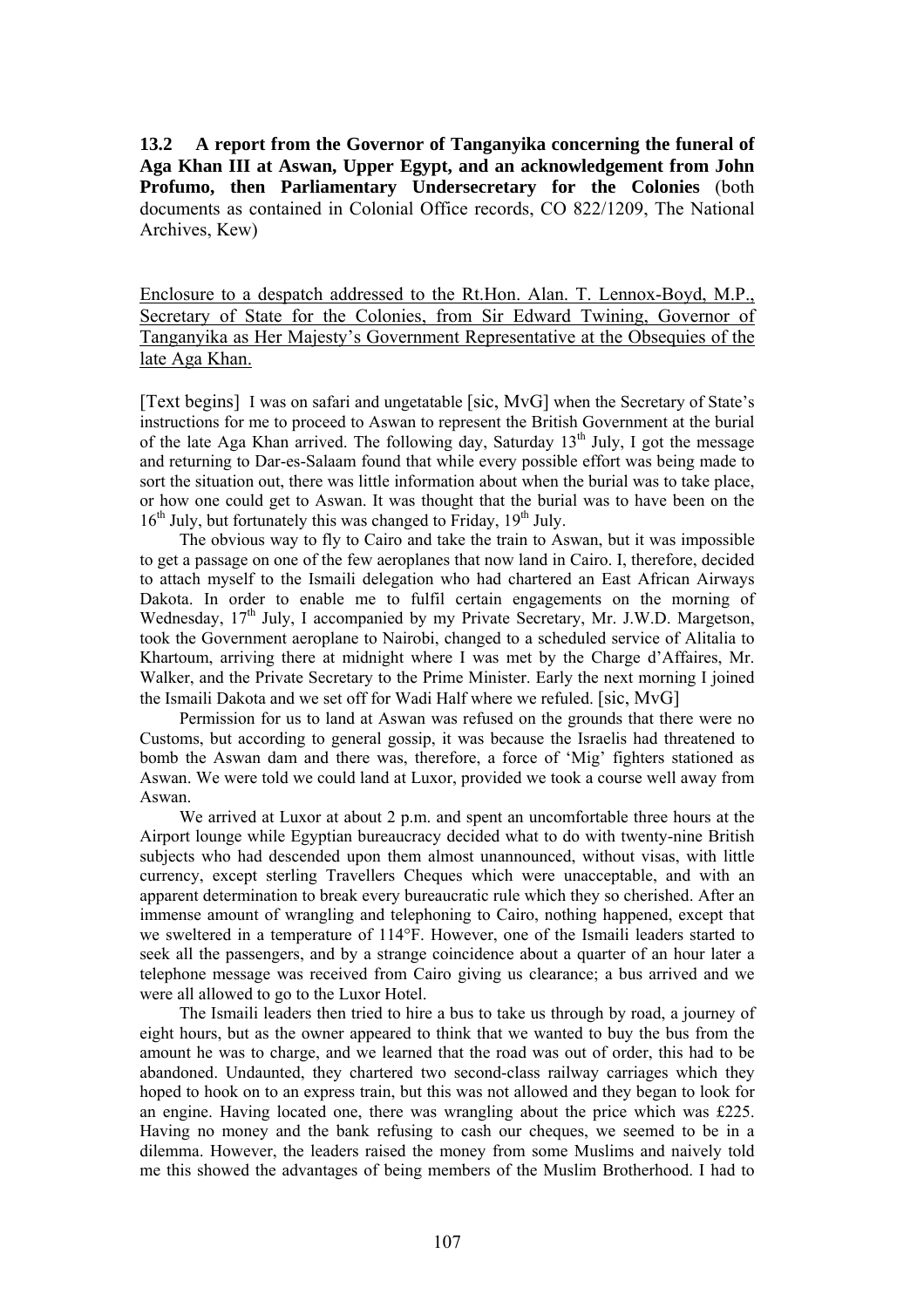warn them not to use this phrase as the Muslim Brotherhood in Egypt was a proscribed society.

We had a prolonged wait on the railway station from about midnight until 3 a.m., being told that it was unlikely that we could leave until 5 a.m. as it was a single line and a train was coming the other way. This would not have enable us to have reached Aswan in time for the ceremony. By a miracle at 3.15 p.m. a gleaming white special train of Wagon Lits and dining cars turned up from Cairo, apparently unbeknownst to the Station Master or the signal man. It had been chartered by the Pakistani Ismailis, and without further ado, we transferred to the train and made the journey to Aswan, I in the comparative luxury of a filthy, dirty coupe sleeping car of very ancient vintage.

We had an hour to spare before the ceremony on arrival, but we soon learned from Prince Sadrudin, who met me, that it had been postponed until 4 o'clock in the afternoon (the hottest time of day). So we went to the Cataract Hotel which had been specially opened for the occasion. It is a huge pile in the Edwardian Egyptian sytle [sic, author] with a decor which can only be described as a mixture between a Turkish Bath and the Alambra Theatre. I arranged to pay a formal visit to the new Aga Khan and took the opportunity of conveying the condolences of the British, Tanganyika and East African Governments and our congratulations on his succession. The young man asked us to sit down and have a nice little talk, but his father, uncle and brother all came into the room and we had a somewhat uproarious conversation for about half-an-hour on horse racing, American universities and Tanganyika politics.

The rest of the morning was spent sweltering on the verandah of the hotel in a temperature of 120°F. I was pestered by more than thirty newspaper men; the Egyptians all tired to get me to say that I had been abominably treated, but I made it clear that my treatment had been absolutely correct and I had no complaints.

We had lunch with the four Princes and immediately afterwards met the Governor of Aswan who took us to his launch on which we crossed the Nile. I had brought with me my morning coat and top hat with which always goes my umbrella, but fortunately I was spared having to wear it and a tropical suit was sufficiently formal. I took by umbrella, however, as an emblem of my respectability, and extremely convenient it was either to use as a stick when negotiating the slippery steep paths on the banks of the Nile, or to shade me and as many others as could get near it, from the scorching rays of the sun.

The burial ceremony took place in an architecturally tasteless villa which belonged to the late Aga Khan. The coffined body was in the dining-room which led out into the drawing room which again led out onto a courtyard where a marble tomb had been erected. Some fifty women had been waiting round the coffin since 11 o'clock in the morning and were now joined by between 400 and 500 men. Every window was hermetically sealed and with the stifling heat and the human humidity, the conditions were most uncomfortable, especially as chaos prevailed and there was not room for more than 150 to 200 people to be there in any comfort.

At length the Begum appeared, supported by two attendants: a dignified but tragic figure who sat on a sort of tugget and sprawled on the coffin in paroxysms of tears and grief. When she had finished, a Sheikh and then the new Aga Khan recited prayers. Aly Khan sat on the coffin and knocked three times with his ear to the keyhole. He then drew the key from his pocket and locked the panel. The coffin was borne to the tom on the shoulders of the four princes and two other officials. It was very heavy and Aly Khan, who was obviously not in training for such exertions, kept on shouting out that he could not go any further.

When they at last got to the tomb, the Egyptian Governor took over the so-called arrangements, and having roped the coffin up, nobody know how to get it into the tomb. The Begum, with great self-possession, sent for the man she called "the specialist" who brought in some pieces of timber to which it was attached. After a long delay and much shouting, it was lifted and lowered into the tomb. But alas! The tomb was too small to receive it, so it had to be moved back again. Some masons were sent for who had to knock part of the tomb away which took about half an hour. The Governor of Aswan got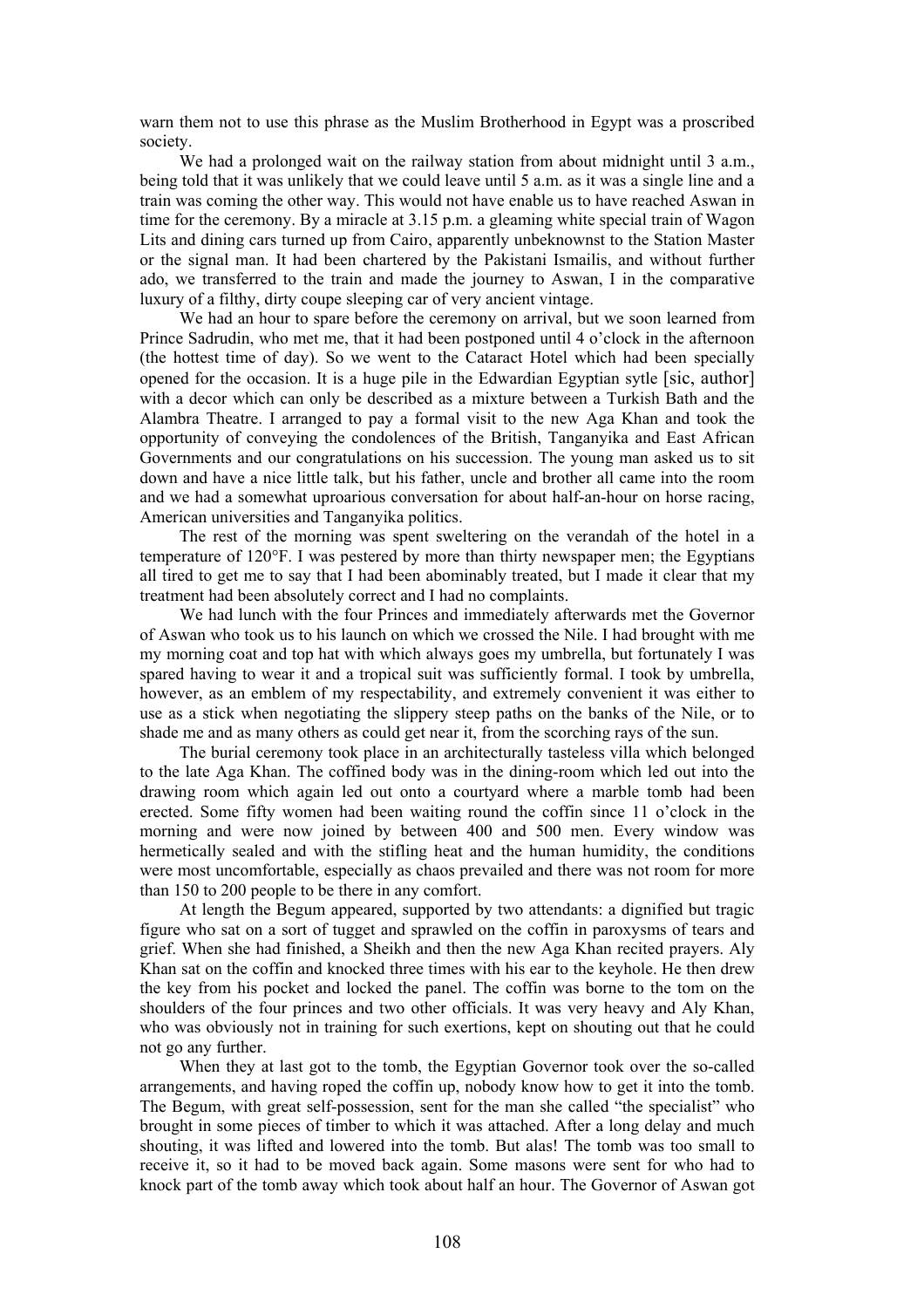very excited and asked whether it really mattered because they would have to undo it all the next day and take the coffin out again and put it back properly and why could they not leave it as it was, and so on. Finally, the tomb had been made large enough and the coffin was lowered into it, but not very straightly.

Thinking that this was the last part of the ceremony, I left the courtyard to recover my shoes which I had been made to take off, and I was enjoying the shade of my umbrella whilst a huge marble slab was taken in and afixed. I was then sent for by the Begum to whom I gave my condolences. Despite the chaotic arrangements, the devotion of the Ismailis was very moving and they were all obviously sincerely grief-stricken. But as usual on these sort of occasions, the whole ceremony was completely marred by the impossible behaviour of the Press correspondents who, without regard to anybody's feelings or any sense of decency, ruined the ceremony by taking flashlight photographs continuously. I understand that on the previous day they had behaved even worse when the coffin was received at the villa, and Aly Khan had used physical violence against some of them.

We then returned to the Nile and boarded the Governor of Aswan's launch. Not only did the V.I.Ps – i.e. the family, the Governor of Aswan, the Pakistani Ambassador from Cairo and the Governor of Tanganyika come on board, but about eighty other people, and the Governor of Aswan kept on shouting and gesticulating that the launch was about to sink. However, we reached the other bank in one piece and having drunk the residual stock of mineral waters which the hotel possessed, we said "goodbye" to Aly Khan, Sadruddin and Aymin, the Ambassador and the Governor of Aswan. The last named had been out of his way to be cordial to me to which I responded to the extent that the heat allowed.

We left Aswan in the same train at 10.30 p.m., arriving at Luxor a little before 3 a.m. After two hours rest we went to the aerodrome, found out aeroplane intact and set off on the return journey which was eventless, apart from one of the lady Ismaili passengers having a heart attack.

Meanwhile, at Luxor the pilot and steward, being in possession of British passports, were confined to the hotel by the Police. They managed, however, to steal the guard's Patchet gun and ammunition and took him to the airport where thy filled him up with beer in the aeroplane while the pilot –illegally no doubt- contacted Nairobi by radio and arranged with Cairo for the payment of £150 which was due before we were allowed to take off. They then returned to the hotel where the guard was thankful to have his gun given back to him.

The journey was a most exhausting one, incredibly uncomfortable, worsened by the anxieties as to the uncertainties of the next move and suffered in an intolerable heat, but it did show up magnificently the qualities of the Ismaili delegation whose leaders showed a superb sense of determination and who bulldozed their way through every difficulty regardless of cost or consequence and invariably came out on top. They treated me with the utmost kindness and attention and, indeed, they and all the other delegations from Singapore, Burma, India, Pakistan, Iraq, East Africa, Madagascar, Belgian Congo, Portuguese East Africa and the Union of South Africa went out of their way to tell me how much they appreciated her Majesty's Government having done the honour of sending a special representative, and how glad they were that it was a person who was so closely associated with one of their communities.

I shall be submitting a claim from the Tanganyika Government for the expenses involved in the journey. It will be impossible to give a full account because of the curious ways in which we had to finance it. Moreover, the Tanganyika delegation asked me to regard myself as their guest. Although in normal circumstances this would not be desirable, I think that it would hurt their feelings if we did not accept the hospitality at the hotels and on the train, and in any case it would be quite impossible to make any assessment of the proportion which I drank of the enormous quantities of Evian, Vichy, Perrier, San Pellegrino, soda water, fizzy lemonade and other concoctions which were ordered and consumed until all stocks were exhausted wherever we went. Nor shall I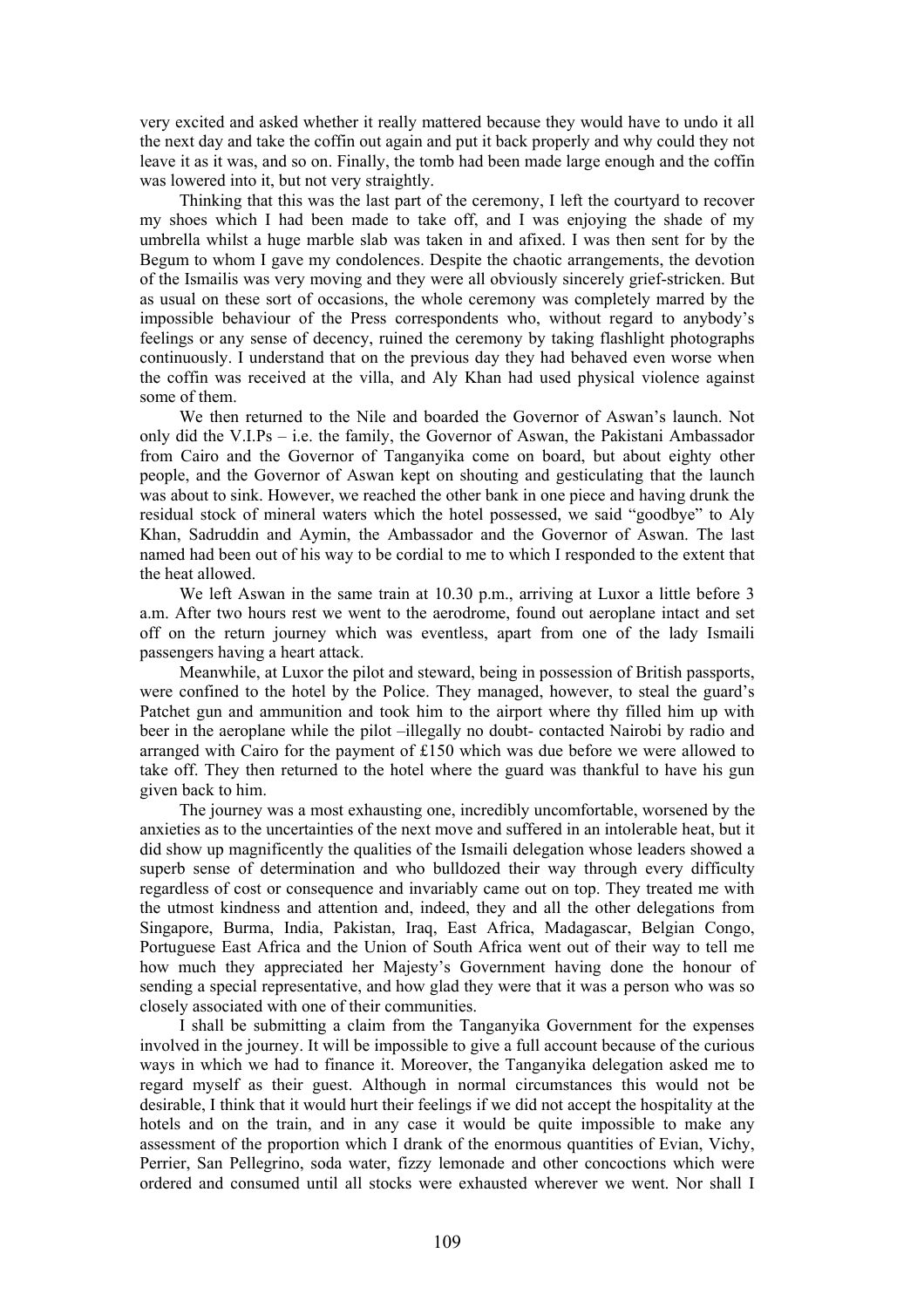claim my contribution to the collection taken at the Luxor Airport to which I have already referred. – Government House, Dar-es-Salaam, 23rd July, 1957.

To which the following answer and acknowledgement was sent by John Profumo, then Parliamentary Undersecretary for the Colonies:

Colonial Office, the Church House, Great Smith Street, London S.W.1, 12 August, 1957. [Text begins.] Sir, I have the honour to acknowledge the receipt of your despatch No. 666 of the  $26<sup>th</sup>$  July and to thank you for your absorbing account of the journey to Aswan and the funeral of the late Aga Khan. […] I am sincerely grateful to you for so readily agreeing to undertake this uncertain assignment and for surmounting with such good humour the discomforts and perplexing situations with which it proved fraught. You will wish to know that His Highness Karim Aga Khan has written to the Foreign Secretary expressing his gratitude for your attendance at the obsequies of his grandfather.[…] I have the honour to be, Sir, Your most obedient, humble servant, John Profumo.

#### **13.3 A chronology of the life of His Highness Aga Khan IV (1936 - present)**

- 1936 Born in Geneva; son of prince Aly Khan, grandson of Aga Khan III.
- 1957 Succeeds to the Imamate as Aga Khan IV; granted the dignity of 'Highness' by Queen Elizabeth II.
- 1959 Graduated with BA (Hons) in Islamic history from Harvard University; granted the title of 'Royal Highness' by the Shah of Persia.
- 1969 Marries Sarah Frances Croker-Poole, a divorcee and former model.
- 1977 Founds the Institute of Ismaili Studies, London.
- 1994 Divorces.
- 1998 Marries Dr Gabriele Princess of Leiningen (*née* Gabriële Thyssen).
- 2004 Seeks divorce.
- 2005 Receives the Andrew Carnegie medal for Philanthropy; receives honorary Companionship of the Order of Canada.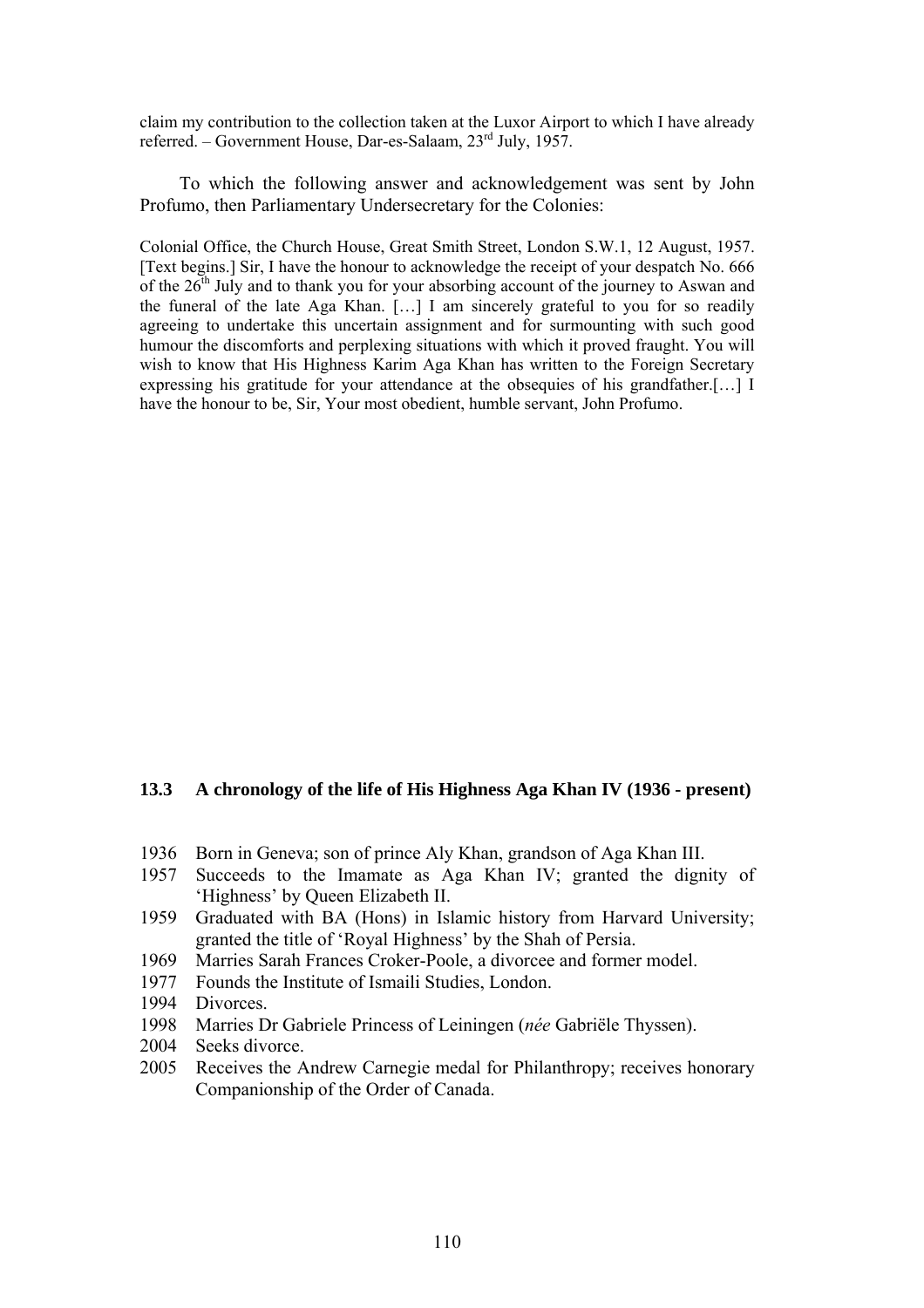## **13. 4 List of abbreviations regarding the British honours of Aga Khan III**

| <b>KCIE</b> | Knight Commander of the Indian Empire (British Indian).                 |
|-------------|-------------------------------------------------------------------------|
| <b>GCIE</b> | Knight Grand Commander of the Indian Empire<br>(British Indian).        |
| <b>GCSI</b> | Knight Grand Commander of the Star of India<br>(British Indian).        |
| <b>GCMG</b> | Knight Grand Cross of the Order of St Michael & St George<br>(British). |
| GCVO        | Knight Grand Cross of the Royal Victorian Order<br>(British).           |

# **13.5 A note on the spelling and punctuation in the main text, the representation of quotations, and the method of referencing**

In the main text, contemporary British English spelling is used. Where quotations are made from official British archives, these texts are transposed literally, including any mistakes in grammar, punctuation or spelling. These may be indicated by '[sic, MvG]' if it is deemed that these mistakes may confuse the reader. Where documents are typed, but signed by hand, the handwritten signature is preceded by the notification (Sgd.). Where signatures or text are illegible, this is specifically mentioned in the quotation. Where underlining or crossing out of individual words or (parts of) sentences took place in the original text, this is transposed to the quotation in the narrative. The same applies to the spelling of the words 'Muslim' or 'Mohammedan' which appear in many varieties in the British official correspondence. In quotation from publications other than British official archives, the literal text is transposed from the publication as it appeared in the version which is referenced.

Where documents are referenced, this is indicated by a superscript footnote reference. The footnotes are contained and elaborated on in chapter 12. For official archival documents originating from either The National Archives at Kew or the British Library in London, the reference number of the file from which the document was recovered is referenced, thereby enabling retrieval and crossverification. For documents such as reference works, collected writings and speeches and such like, the specific edition from which the text is quoted is described. In the rare cases where a document does not contain a specific date, an inferred date (or a wider time period during which it is likely to have emanated) is mentioned, as derived either from the position in the file relative to other documents, or from the fact that it is referred to in other documents which do have an exact dating.

Outside the above specifics, the presentation of the text is based as far as practicable on *New Hart's Rules: the Handbook of Style for Writers and Editors*, Oxford 2005.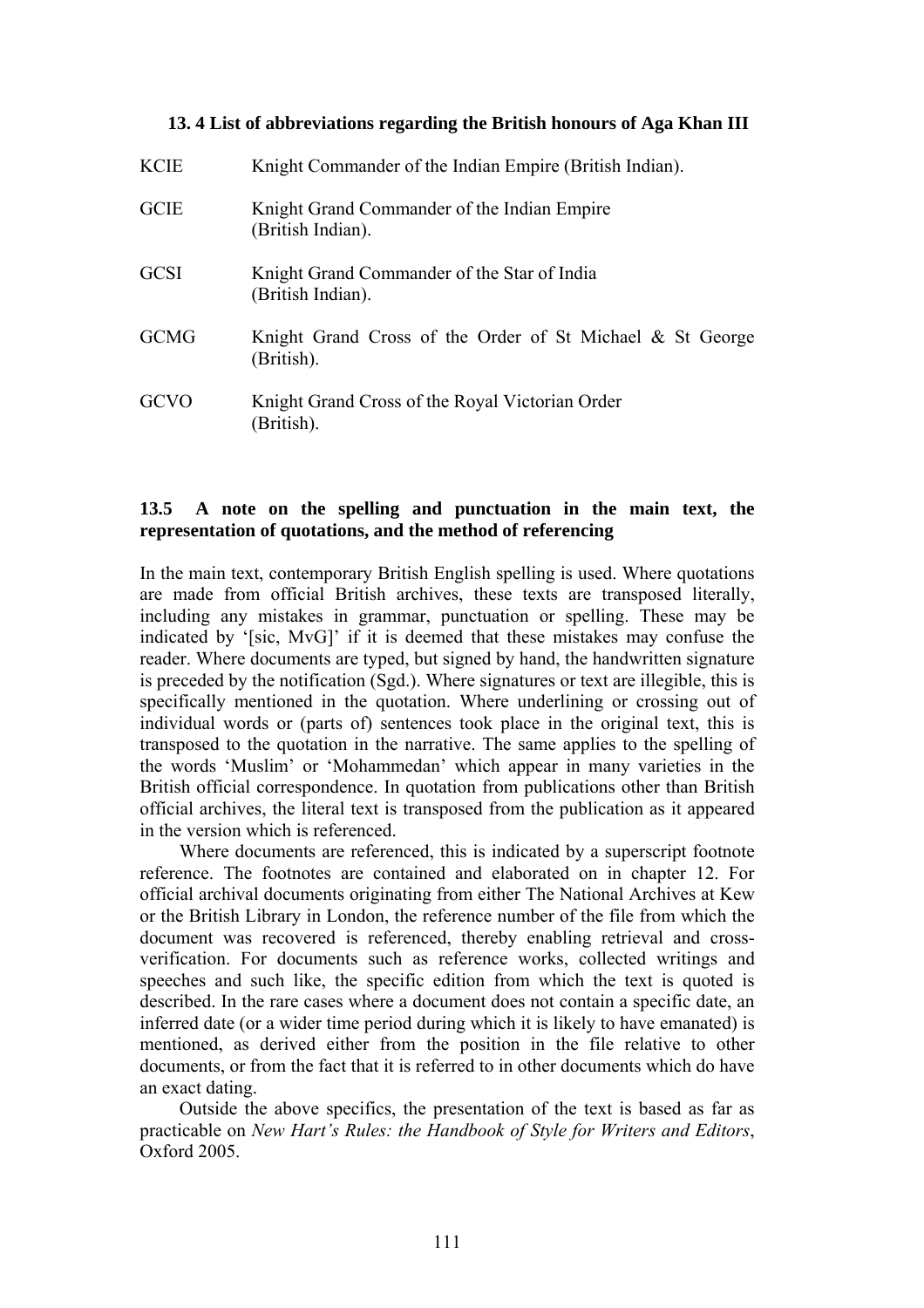## **13.6 A definition of the term 'Ismaili' as used in the thesis**

Except where explicitly mentioned (which is exclusively in chapter 2), the term 'Ismaili' as used in the text refers to the Nizari Ismaili movement, which forms part of the overall Shi'a Imami tradition. Given the fact that today's major Nizari Ismaili institutions (such as the Institute of Ismaili Studies in London) refer to themselves as 'Ismaili', the same descriptive term is used in the which deals with the period 1840 to 1966. A similar logic is followed in the British official correspondence which is referenced in the narrative. On occasion, British officials used the term 'Khojas' when describing the Nizari Ismailis. Technically, this is incorrect since this only refers to those Ismailis of Indian ethnicity, who were converted from Hinduism to the Nizari Ismaili interpretation of Islam. Nevertheless, this term is on occasions used when quoting from official British sources.

Other Muslim movements which may lay claim to being described as Ismaili and indeed have Shi'a Imami traditions are mentioned in chapter 2 for reasons of historical context, but these play no further role in the narrative as their subsequent development falls outside the scope of the research described herein.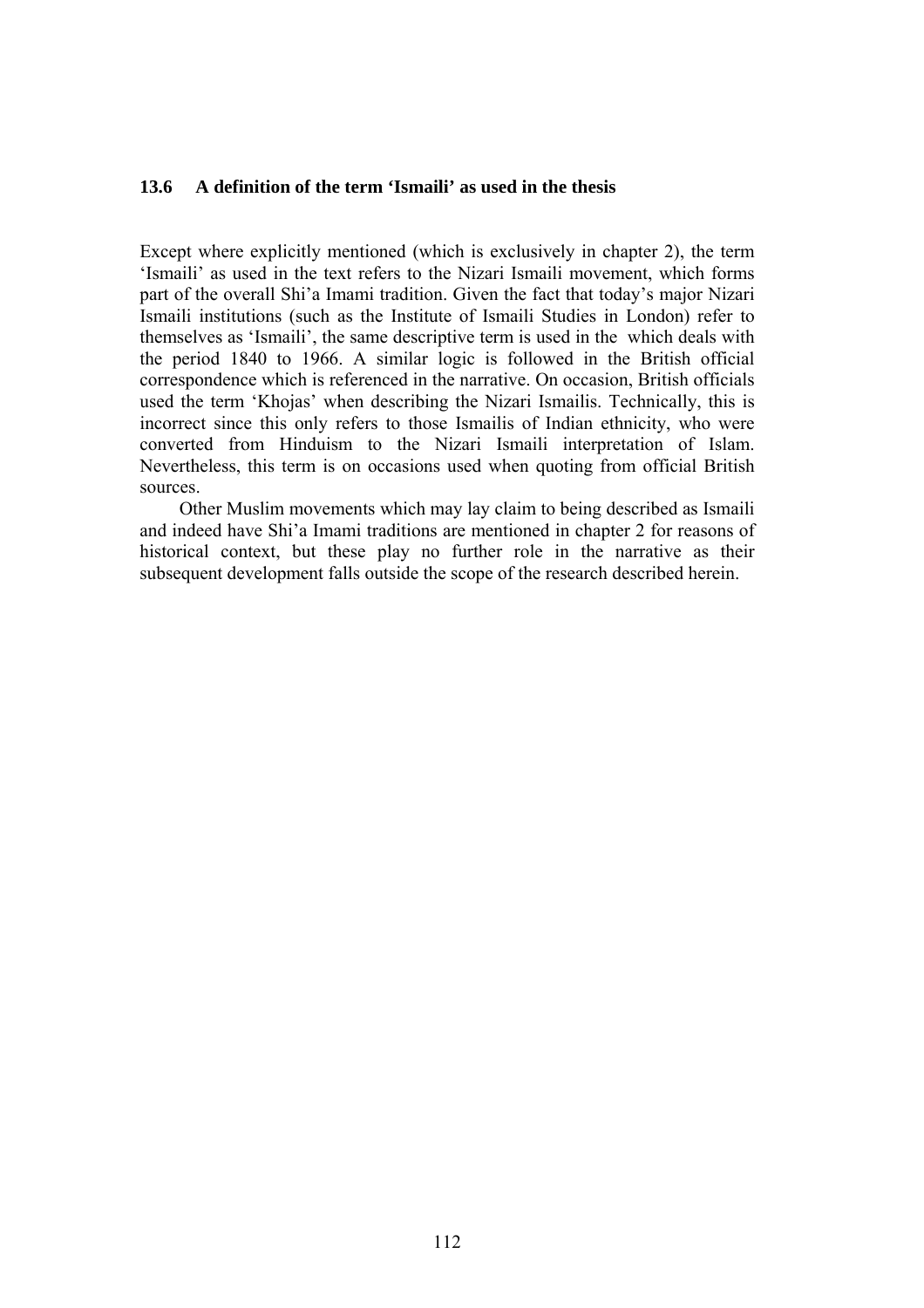## **Samenvatting in de Nederlandse taal**

Het onderzoek dat in deze thesis wordt beschreven, werpt licht op de ontwikkeling van de sterke diplomatieke relatie tussen enerzijds de regering en het *establishment* van Groot-Brittannië en anderzijds een weinig bekende maar succesvolle Islamitische beweging: de *Shi'a Imami (Nizari) Ismailis*, hierna te noemen 'de Ismailis'.

Hoewel de Ismailis als wereldlijke en religieuze beweging hun hoogtijdagen beleefden ten tijde van het Fatimiden kalifaat en een vreeswekkende en bloeddorstige reputatie vestigden als *Assassijnen*, kan op basis van het in deze thesis beschreven onderzoek met enige overtuigingskracht worden gesteld dat deze thans weinig opvallende beweging niet alleen succesvol is in de socioeconomische betekenis van het woord, maar zich ook tot zeer recent mocht verheugen in de stille maar warme belangstelling van de Britse koninklijke familie en het Britse *Foreign- and Commonwealth Office*, alsook haar voorganger het *Colonial Office.* 

Een nadere kennismaking met de Ismailis illustreert dat deze belangstelling de beweging (voorzichtig gesteld) bepaald niet geschaad heeft: de beweging is rijk, goed georganiseerd, uiterst gedisciplineerd en weet de wereldlijke en religieuze dimensie van het bestaan effectief te combineren. De Ismailitische gemeenschap in Groot- Brittannië omvat thans zo'n 15,000 leden en mag zich met enig recht rekenen tot de Britse *upper middle class.* Zij onderscheidt zich van vele andere Islamitische bewegingen die zich de afgelopen decennia in Groot- Brittannië hebben gevestigd door het evidente maatschappelijk succes van haar leden, en haar hoge mate van socio-economische integratie in het gastland. Tegelijkertijd dient te worden opgemerkt dat dit laatste zeker niet ten koste is gegaan van de identiteit van de beweging en de betrokkenheid van haar leden bij die beweging: de gemeenschap der Ismailis is hecht en kent een zekere geslotenheid ten aanzien van buitenstaanders, hoewel de beweging tegelijkertijd haar leden aanmoedigt tot sociale, economische en politieke integratie in haar gastland(en) en daar ook zeer actief aan bijdraagt middels *resettlement projects*, taalonderwijs, vakonderwijs en diplomatieke ondersteuning.

Aangezien we in een tijd leven waarin de tegenstelling tussen Islamitische bewegingen en 'het Westen' in toenemende mate lijkt te polariseren, of althans in toenemende mate als gepolariseerd wordt beleefd, is het dus wetenschappelijk relevant om te onderzoeken hoe de Ismailis zo'n hechte band met Groot-Brittannië hebben kunnen opbouwen en hoe deze band indirect heeft kunnen leiden tot een kleine, maar bijzonder loyale en gemoderniseerde, islamitische gemeenschap in een land waarin de spanningen tussen de bredere Islamitische belevingswereld en de *post-enlightenment* cultuur van het gastland in toenemende mate zichtbaar worden.

Het is dan ook het doel van het in dit proefschrift beschreven onderzoek de wordingsgeschiedenis van deze relatie te belichten, zodat wetenschappelijke en diplomatieke inzichten resulteren die mogelijk van belang zijn in het zich ontwikkelende spanningsveld tussen de moderne Islam en het Westerse wereldbeeld. Het is des te wonderlijker deze transformatie te aanschouwen in aanmerking nemend dat de beweging zich op basis van haar vroege geschiedenis in vele historische of theologische werken met name in de belangstelling mag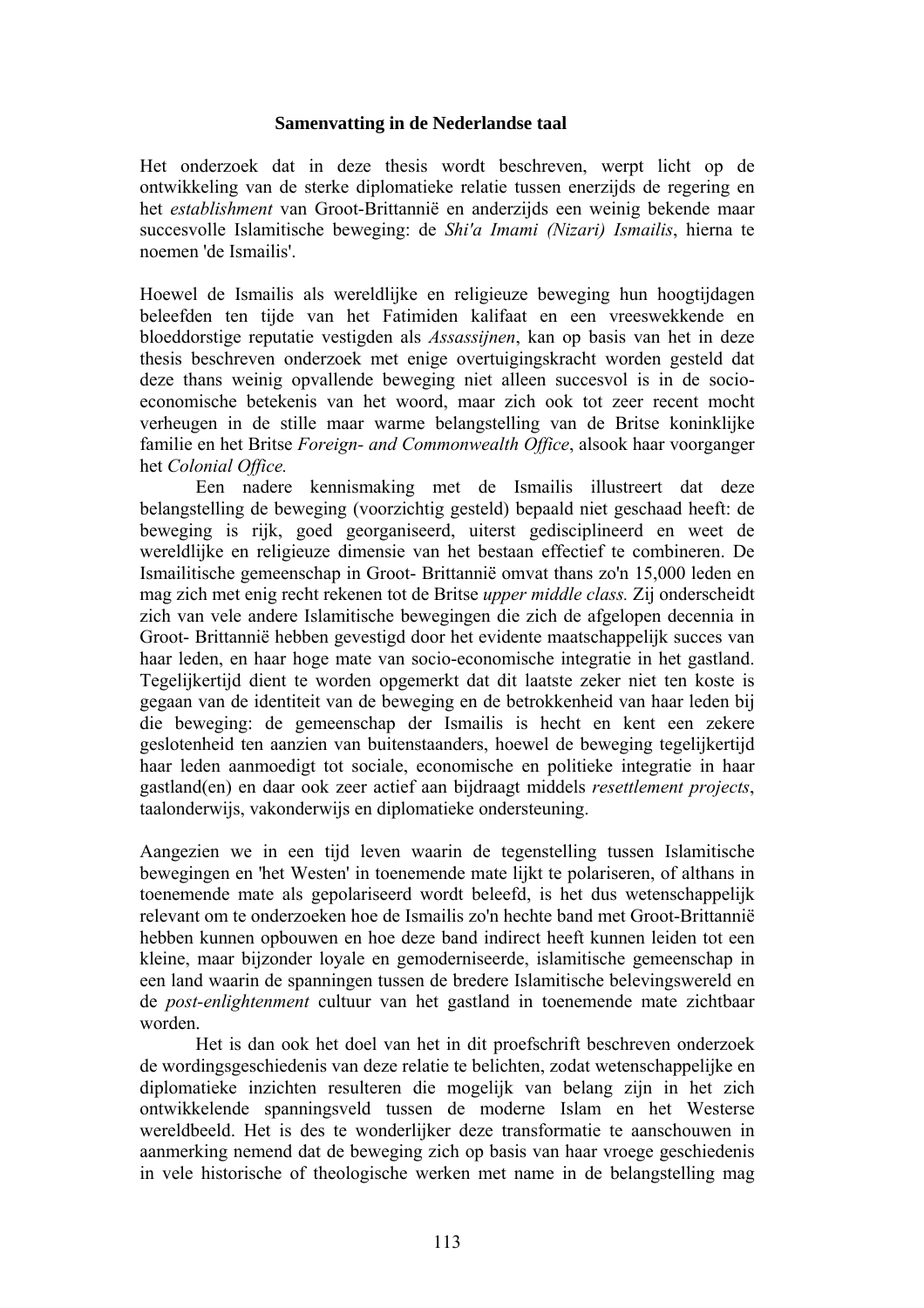verheugen als grondleggers van het begrip *Hashishin*, hetgeen slaat op de met narcotica bedwelmde moordenaars die de beweging (in haar vroege ontwikkeling) met enige regelmaat lijkt te hebben ingezet voor politieke sluipmoord op haar wereldlijke tegenstanders, en die ook vandaag de dag de Engelse taal nog verrijken met het begrip a*ssassin.* Het is voorwaar een opmerkelijke transformatie.

Er moet overigens nadrukkelijk worden opgemerkt dat het onderzoek zich vrijwel geheel moest baseren op de officiële Britse bronnen omtrent de interactie tussen de Ismailis enerzijds en de Britse *East India Company* en haar *de facto*  opvolger het *British Empire* anderzijds. De oorzaak is gelegen in het feit dat de beweging haar medewerking (nog) niet verleent aan archiefonderzoek in de (ongetwijfeld bijzonder interessante) Ismailitische archieven. Een zekere cultuur van geheimhouding is de beweging eigen en is ook vervat in de grondregels van de Ismailitische beweging waaraan de leden zich dienen te houden op straffe van vrij ingrijpende sancties.

Desondanks is het mogelijk gebleken uit de Britse officiële stukken te reconstrueren hoe beide partijen hun relatie hebben vormgegeven vanaf de eerste kennismaking in 1839 tot het moment waarop de archieven zwijgen, mede onder invloed van de daartoe geldende Britse rechtsregels, te weten het jaar 1969.

Rond 1840 verlaat een leider der Ismailis, de latere Aga Khan I, noodgedwongen Perzië, waar hij zich als leidende figuur had opgeworpen in een opstand tegen het heersende gezag. Er is enige suggestie in latere commentaren over deze periode dat de Britten mogelijk een kleine rol hebben gespeeld in deze opstand, maar dat is allerminst bewijsbaar op basis van de Britse archiefstukken. Aga Khan I vestigde zich in het toenmalige Noord India en heeft een beperkte rol gespeeld aan de Britse zijde in de vele conflicten die het noorden van het Britse rijk kenmerkten en met name in de eerste Afghaanse oorlog van 1839 tot 1842. Veel meer dan het leveren van wat cavalerie, en het afleveren van steekpenningen aan lokale heersers, lijkt deze rol niet te zijn geweest. Hij overleed in 1881, en zijn sterven lijkt niet de bijzondere aandacht van het Britse koloniaal bewind te hebben getrokken. De zoon van Aga Khan I had een nog mindere rol, aangezien hij slechts drie jaar als Aga Khan II de (in feite nog slechts lokale) beweging mocht leiden tot zijn vroege dood in 1884.

Het weinig opvallende karakter van de Ismailitische beweging in die jaren wordt geillustreerd door het feit dat zij in het geheel niet genoemd wordt ten tijde van de bijzonder intensieve debatten omtrent de educatie van moslims in Brits India in de jaren 1880. De Ismailis worden niet genoemd in de (omvangrijke) Britse correspondentie omtrent deze zaak, en worden zeker niet ten voorbeeld gesteld aan de overige moslims van Brits India. Hoe anders zou dit binnen enkele decennia worden na het aantreden van Sir Sultan Mohammad Shah, Aga Khan III.

Aga Khan III erfde het bewind over de Ismailis (een beweging die op dat moment nog in een vrij ongeorganiseerde staat verkeerde) in 1884, slechts 8 jaren oud. Het is onzeker welke koloniale ambtenaar hem als eerste heeft geidentificeerd als een veelbelovende of 'maakbare' potentiële bondgenoot, maar zeker is dat hij al op vroege leeftijd naar Engeland werd gezonden om te worden opgeleid op de gerenommeerde *Eton public school* en te studeren aan de universiteit van Cambridge. Op jeugdige leeftijd werd hij actief betrokken bij het Britse koninklijk huis en geridderd. Aan deze formatieve jaren, zo lijkt aannemelijk op basis van het onderzoek, heeft Aga Khan III een warme relatie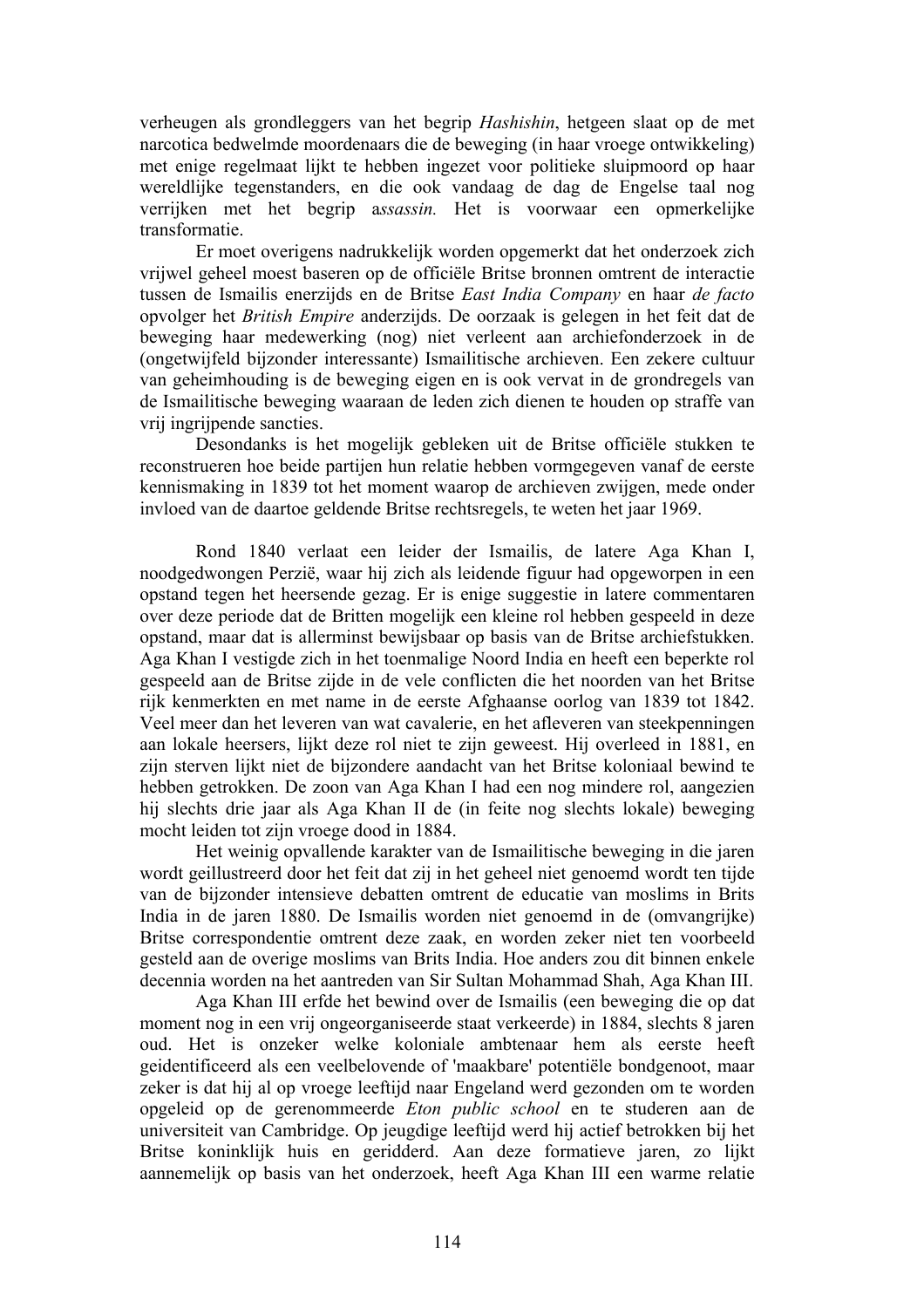met het Britse *establishment* overgehouden, alsook een diepe persoonlijke loyaliteit aan de Britse zaak. Het zou in de jaren die volgden een cruciale relatie blijken te zijn, zowel voor de Ismailitische beweging als voor het *British Empire.* 

Ten tijde van de Eerste Wereldoorlog was er grote behoefte aan Britse en Brits-koloniale troepen en een begrijpelijke zorg aan Britse zijde dat het herdistribueren van Britse troepen niet mocht leiden tot onrust in de kolonieën. Aldus ontstond er een mogelijkheid voor Aga Khan III om zijn loyaliteit aan de Britse zaak te bewijzen door een oproep te doen aan de moslims van India om zich met hart en ziel te wijden aan de strijd van het *Empire,* alsook door het leveren van financiële en politieke steun. De Aga Khan vervulde deze rol met verve en tot grote waardering van de Britse koloniale en imperiale autoriteiten. De actieve steun van de Aga Khan werd niet alleen ten zeerste gewaardeerd, het bevestigde ook zijn positie als woordvoerder namens de moslims van Brits India en de moslims van het wijdere *Empire*. Dit is een opmerkelijke ontwikkeling, aangezien de Ismailis slechts een (zeer) klein deel van de algehele moslim bevolking van India uitmaakten en er zeker geen theologisch argument aan te dragen viel waarom juist de leider der Ismailis de Islam als geheel in het *British Empire* zou mogen vertegenwoordigen.

Tijdens de Eerste Wereldoorlog gaf de Aga Khan meermalen advies aan de Britse autoriteiten over de omgang met Ottomaans Turkije en na afloop van de oorlog deed hij een wanhopige oproep aan de Britse delegatie naar de vredesonderhandelingen om het Ottomaans Kalifaat te handhaven. In deze oproep, die met recht dramatisch mag worden genoemd qua toonzetting en inhoud, beargumenteerde de Aga Khan het feit dat het ontbreken van een symbolisch Kalifaat zeker zou leiden tot een burgeroorlog binnen de Islam. Helaas ziet het er naar uit dat zijn oproep goeddeels genegeerd werd in de chaos na dit wereldomvattend conflict. Het feit dat hij in deze oproep met name Afghanistan en Mesopotamië (het huidige Iraq) aangeeft als toekomstige conflictgebieden illustreert het inzicht van de Aga Khan, zeker in het licht van de gebeurtenissen over de afgelopen decennia.

De Aga Khan werd, middels publieke eerbewijzen, ruimschoots beloond voor zijn loyaliteit aan de Britse zaak tijdens de *War to End all Wars*. En in het daaropvolgend interbellum werd de wederzijdse relatie bestendigd door het leveren van kleine en grote diensten. Niet al deze diensten hadden overigens het gewenste resultaat vanuit de Britse optiek: de pogingen om middels de Ismailitische beweging de bolsjevistische infiltraties in het noorden van India tegen te gaan, lijken geen enkel succes te hebben gehad. En ronduit amusant is de poging van de Aga Khan om zijn racepaarden te verkopen aan de Britse regering ter aflossing van zijn schulden: de poging strandt in de ambtelijke molen van de *civil service.* Desondanks behouden beide partijen een goede wederzijdse verstandhouding, en spelen de Britse autoriteiten een belangrijke rol in de pogingen van de Aga Khan om de wereldwijde Ismailitische beweging onder zijn centraal gezag te brengen en op indrukwekkende wijze te moderniseren.

In de Tweede Wereldoorlog lijken de Ismailieten niet veel te hebben bijgedragen aan de Geallieerde zaak, hoewel hier nadrukkelijk bij dient te worden aangetekend dat de betreffende archiefstukken mogelijk nog niet zijn vrij gegeven. Het is namelijk zeer wel denkbaar dat ook de Geallieerden dankbaar gebruik hebben gemaakt van de wereldwijde en aan de Britse zaak loyale Ismailitische beweging. Bewijs hiervoor ontbreekt echter en het gebrek aan Britse steun voor de pogingen van de Aga Khan om onder andere de Franse regering